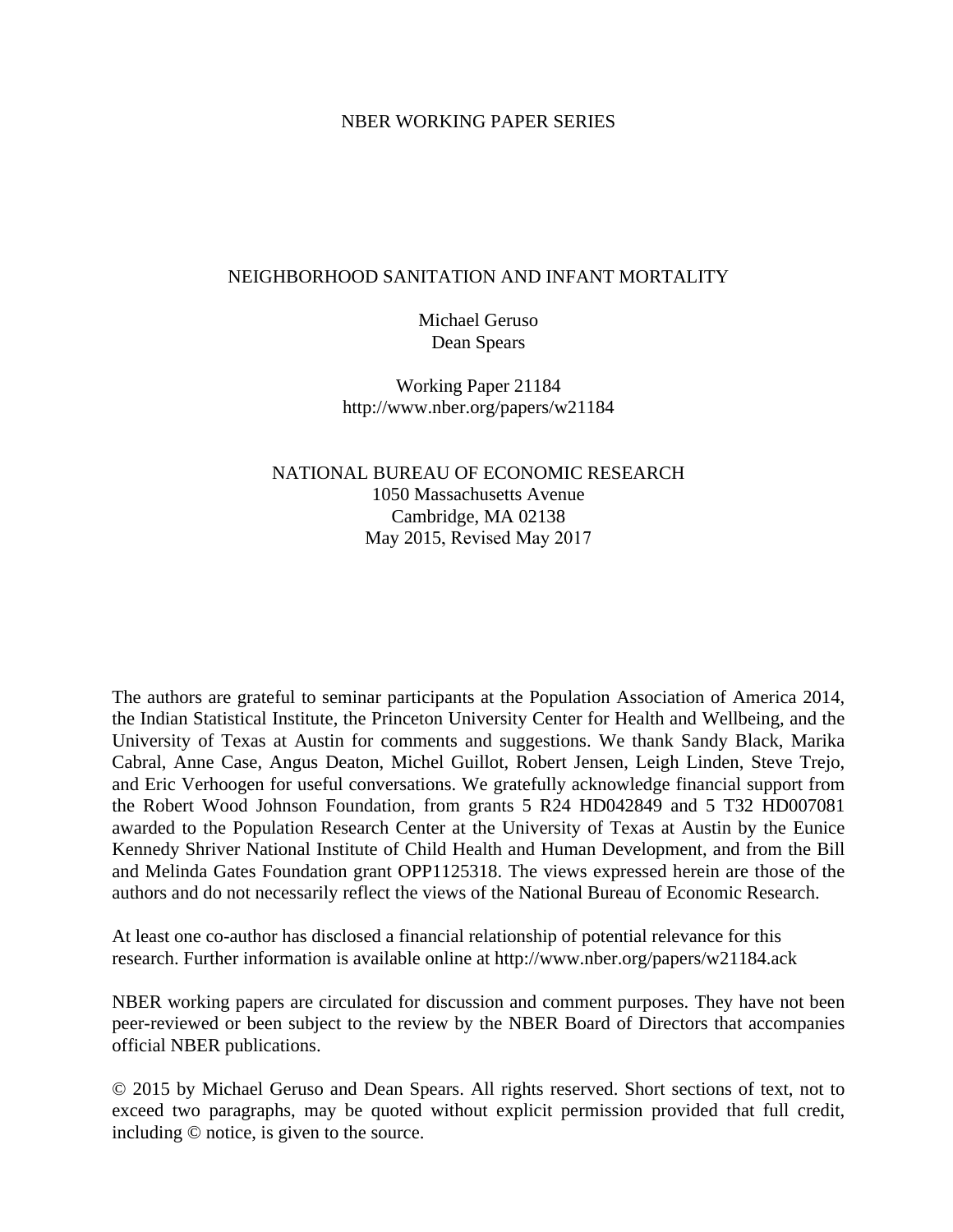Neighborhood Sanitation and Infant Mortality Michael Geruso and Dean Spears NBER Working Paper No. 21184 May 2015, Revised May 2017 JEL No. H23,H41,I1,I12,I15,O1,O15

### **ABSTRACT**

In this paper, we shed new light on a long-standing puzzle: In India, Muslim children are substantially more likely than Hindu children to survive to their first birthday, even though Indian Muslims have lower wealth, consumption, educational attainment, and access to state services. Contrary to the prior literature, we show that the observed mortality advantage accrues not to Muslim households themselves but rather to their neighbors, who are also likely to be Muslim. Investigating mechanisms, we provide a collage of evidence suggesting externalities due to poor sanitation are a channel linking the religious composition of neighborhoods to infant mortality.

Michael Geruso University of Texas at Austin Department of Economics 1 University Station C3100 Austin, TX 78712 and NBER mike.geruso@austin.utexas.edu

Dean Spears r.i.c.e. 472 Old Colchester Road Amston, CT 06231 dean@riceinstitute.org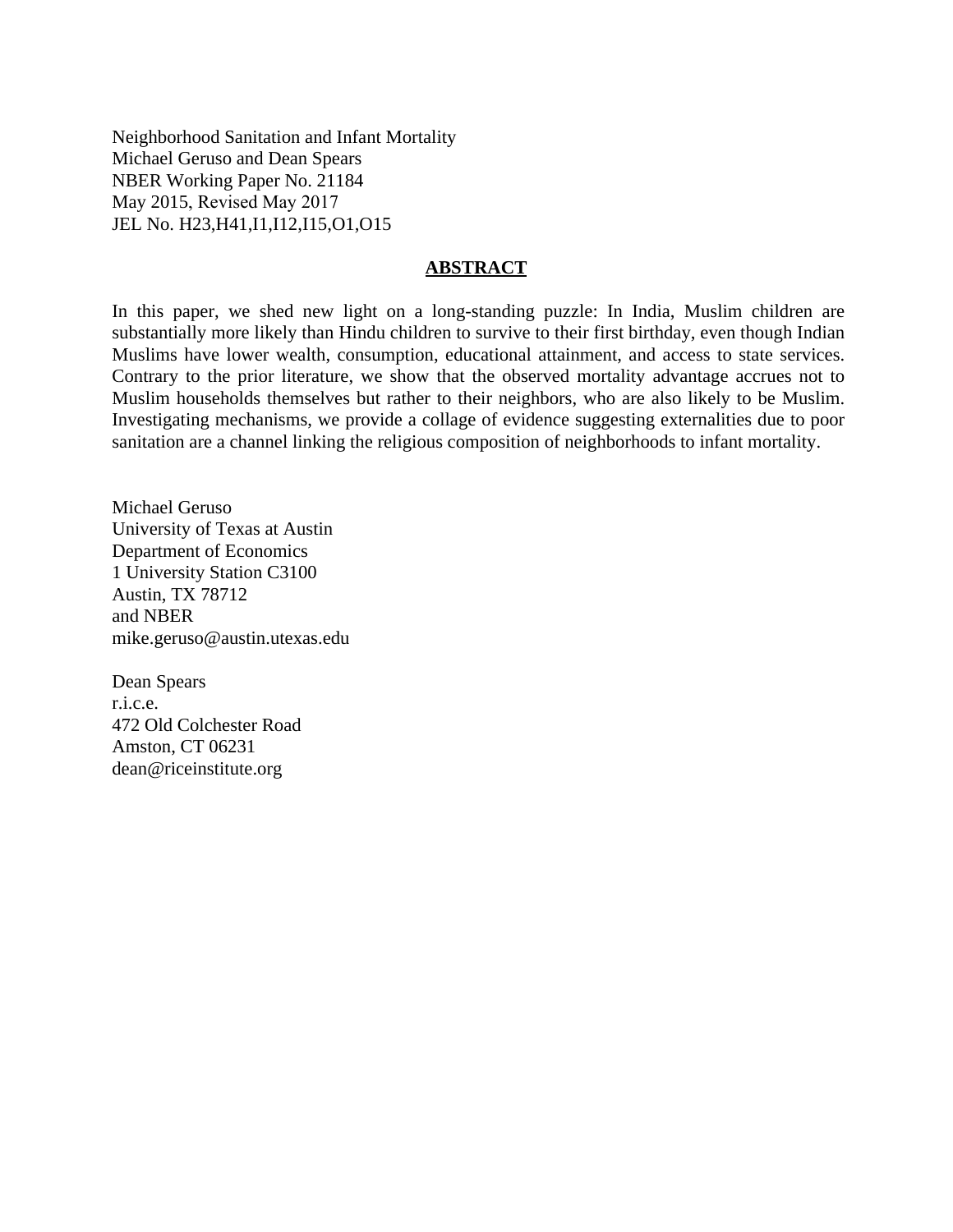In this paper, we address a long-standing puzzle in the development and health literature: In India, Muslim children are substantially more likely than Hindu children to survive to their first birthday, even though Muslims have lower wealth, consumption, and educational attainment, and face worse access to state services such as piped water and health infrastructure, compared to the majority Hin-dus.<sup>1</sup> By age one, mortality among Muslims is 17% lower than among Hindus, with an additional 1[.1](#page-2-0) infants per 100 surviving. [Bhalotra, Valente and van Soest](#page-34-0) [\(2010\)](#page-34-0) named this robust and persistent pattern a "puzzle," showing that individual and household characteristics could not explain it.<sup>[2](#page-2-1)</sup>

After replicating the fact that Muslim children have a large survival advantage in India, we show that the mortality difference can be accounted for by two facts. First, compared to the typical Hindu infant, the typical Muslim infant lives in a neighborhood where a larger share of her neighbors are Muslim. Second, both Hindu and Muslim infants are more likely to survive in neighborhoods with high shares of Muslim neighbors. The natural question, then, is: what makes neighborhoods disproportionately inhabited by Muslims better places for the health of (Muslim and Hindu) children? We show, consistent with the well-known relative disadvantage of Muslims in India [\(Sachar et al.,](#page-36-0) [2006](#page-36-0) and [Deolalikar,](#page-35-0) [2008\)](#page-35-0), that neighborhoods with high shares of Muslim households are associated with *worse* characteristics that predict infant health along many observable dimensions—with the important exception of sanitation.

Despite relative economic advantage, India's majority Hindu population is 25 percentage points more likely to defecate in the open—that is, in open places such as in fields, behind bushes, or near roads—than the minority Muslim population. This Hindu-Muslim behavioral difference implies that the fraction of a household's neighbors who are Muslim is strongly correlated with the local sanitation environment to which the household is exposed. For example, in nationally representative data, Hindus residing in neighborhoods that are 10% Muslim are exposed to a local open defecation prevalence of 63%, while Hindus residing in neighborhoods that are 90% Muslim are exposed to a local open defecation prevalence of 46%. To better understand this variation, we draw on a survey by [Coffey et al.](#page-34-1) [\(2014\)](#page-34-1) in rural northern India that was designed to elicit richer detail on stated and

<span id="page-2-0"></span> $1$ This phenomenon, which has existed since at least the 1960s and which has been documented by [Shariff](#page-37-0) [\(1995\)](#page-37-0), [Bhat](#page-34-2) [and Zavier](#page-34-2) [\(2005\)](#page-34-2), [Bhalotra and van Soest](#page-34-3) [\(2008\)](#page-34-3), and [Bhalotra, Valente and van Soest](#page-34-0) [\(2010\)](#page-34-0), is hard to reconcile with the well-developed literature on the importance of parental income in predicting child health and mortality. For overviews of the literature and applications in the US, see [Cutler and Lleras-Muney](#page-34-4) [\(2010\)](#page-34-4) and [Geruso](#page-35-1) [\(2012\)](#page-35-1).

<span id="page-2-1"></span><sup>&</sup>lt;sup>2</sup>Bhalotra, Valente and van Soest [\(2010\)](#page-34-0) carefully demonstrated that individual and household characteristics, development expenditure, and village-level health services and health infrastructure could not account for the Muslim mortality advantage.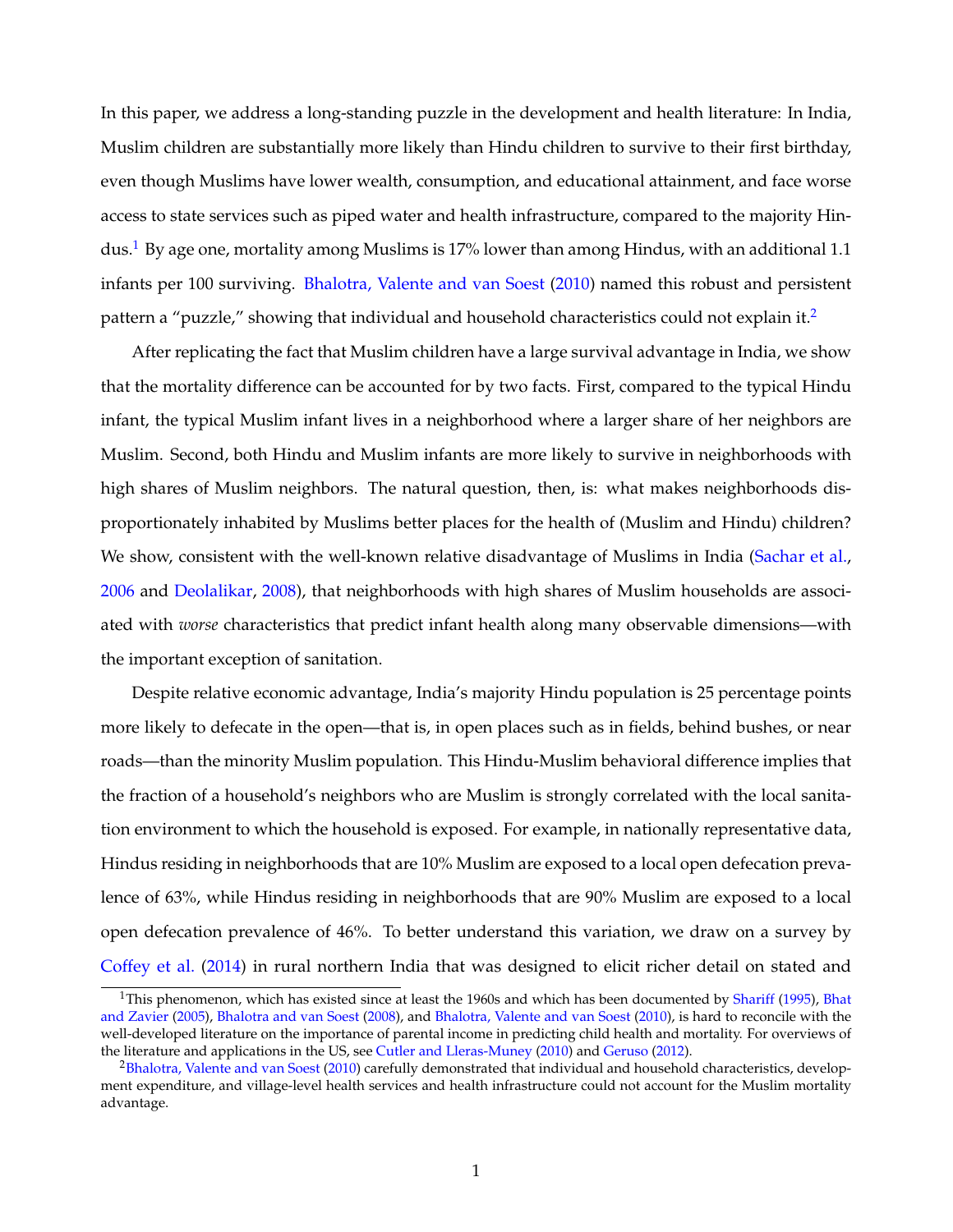revealed preferences toward latrine ownership and use. While both Hindus and Muslims in India are significantly more likely to defecate in the open than similarly poor people in other developing countries, there is a significant gap in attitudes, beliefs, and behaviors between these two groups in India. Hindus are more likely to report that using a toilet or latrine near their home is "impure" and that defecating away from the home in the open is part of a healthy lifestyle. Even conditional on ownership of a working latrine, Hindus are less likely to *use* it. The idea that latrine demand could be significantly influenced by social factors beyond price and wealth accords with recent qualitative work in India [\(Coffey et al.,](#page-34-5) [2017\)](#page-34-5) and experimental interventions in Bangladesh [\(Guiteras et al.,](#page-35-2)  $2014$ )<sup>3</sup>

After establishing that the mortality advantage accrues, in fact, to both Hindu and Muslim neighbors of Muslims and after observing that local sanitation is strongly associated with the share of Muslim neighbors, we provide a collage of evidence consistent with poor sanitation as the channel linking religious composition of neighborhoods to infant mortality. We show (i) that the partial correlation between Muslim neighbors and mortality diminishes once one controls for the sanitation practices of neighbors; (ii) that in the minority of neighborhoods where there is no open defecation, there is no mortality advantage associated with a higher proportion of Muslim neighbors; (iii) that where there is non-negligible open defecation, regional variation in the strength of the Hindu-Muslim difference in defecation behaviors predicts the regional strength of the Muslim mortality advantage; (iv) that other child outcomes with a specific biological link to the bacteria and worms spread by fecal matter (in particular, anemia and low current weight) are correlated with Muslim neighbors in the same pattern as infant mortality; and (v) that child health inputs (diet, hand washing, access to piped water) and child health outcomes (vaccinations, institutional births) that should not be affected by open defecation do not positively covary with the Muslim share in the neighborhood.

As a final exercise, we attempt to understand the potential size of the apparent mortality externalities of open defecation by instrumenting for neighborhood sanitation with the religious composition of neighbors, holding constant own religious identity and own latrine/toilet use. These regressions have the advantage that the coefficient of interest is identified off of a component of the variation in neighbors' behavior that is carefully documented in the paper. However, even though we show that the observed correlates of Muslim neighborhoods would tend to bias against the finding of a

<span id="page-3-0"></span><sup>&</sup>lt;sup>3</sup>Coffey et al. [\(2017\)](#page-34-5) document significant resistance to the adoption of effective, low-cost improvements to sanitation in India.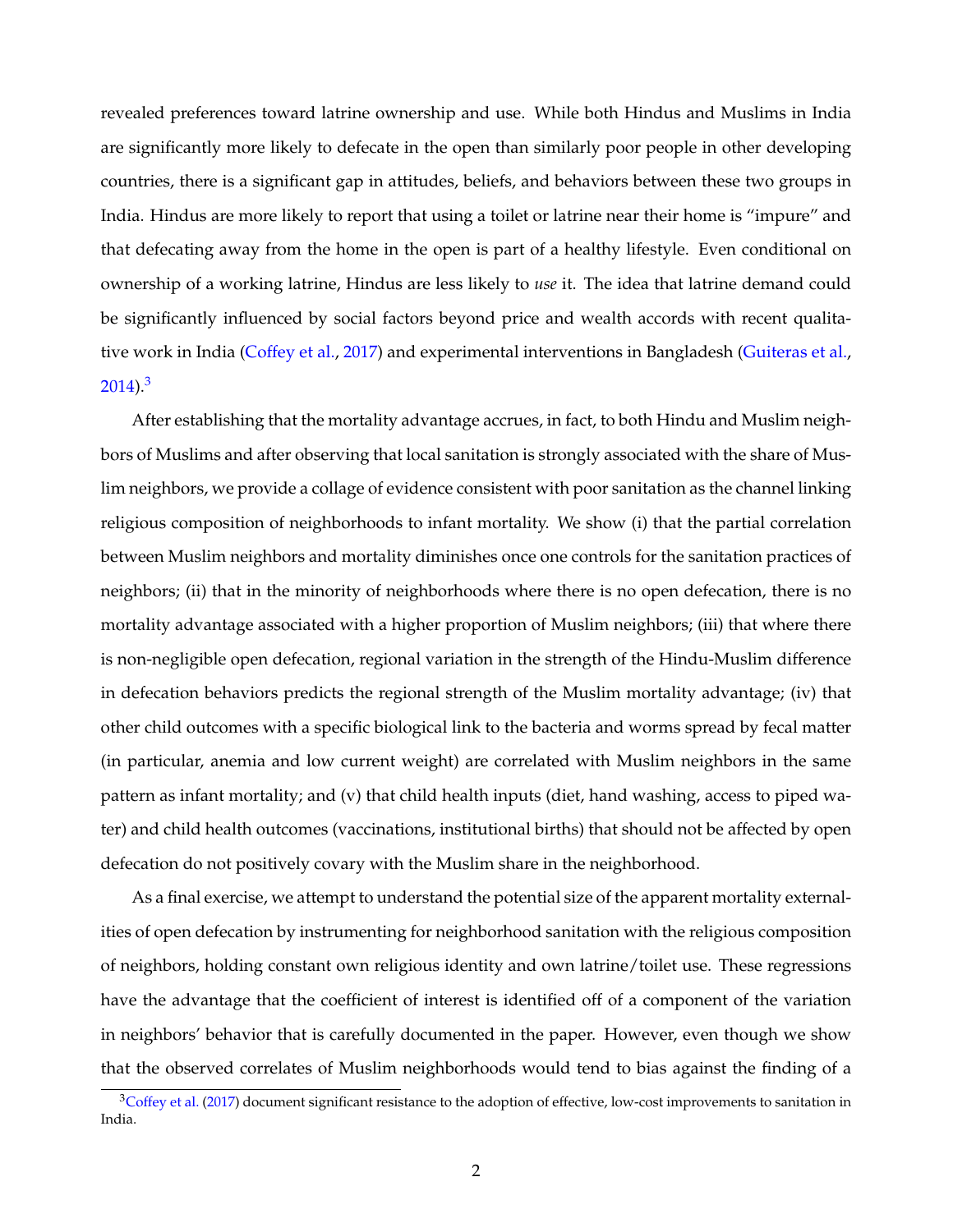negative externality under this strategy, the neighborhoods where Muslims are concentrated may be different in unobservable ways, so these results are presented with caution. With that caveat, we find that a 10 percentage point reduction in the fraction of neighbors defecating in the open is associated with a decline in infant mortality of 6 infants per 1,000, or about 8% of the population mean infant mortality rate (IMR).<sup>[4](#page-4-0)</sup> By replicating the IV results within various subsets of the data—for example, boys and girls separately, first-borns and later-borns separately, and rural and urban neighborhoods separately—we show that these results are not confounded by phenomena like differential son preference by Hindus and Muslims, birth order explanations, or differential sorting of Muslims to urban areas.

The implied importance of open defecation for infant mortality in the modern Indian context fits with evidence by [Bleakley](#page-34-6) [\(2007\)](#page-34-6), [Cutler and Miller](#page-34-7) [\(2005\)](#page-34-7), and [Watson](#page-37-1) [\(2006\)](#page-37-1) regarding the role of sanitation and water in determining health and human capital outcomes in the historical US. $^5$  In particular, [Cutler and Miller](#page-34-7) [\(2005\)](#page-34-7) show that clean water and sanitation interventions in US citites explain large shares of the decline in infant mortality in the US at the turn of the twentieth century.<sup>6</sup> Our estimates are also consistent with the most credible data on cause of death during early-life in India, which show that a large share (22%) of non-neonatal child deaths in India are due to diarrhea, which is just one symptom of the diseases transmitted via open defecation.<sup>7</sup>

It is difficult to overstate the potential importance of this issue. Today, more than a billion people continue to defecate in the open. Ending this practice has become a target of governments, NGOs, and private foundations. For example: ending open defecation was adopted in September 2015 among the UN's new Sustainable Development Goals; in India in 2014, the central government launched a 100-day construction plan during which one toilet or latrine was to be constructed every second; from 2007 to 2014, the World Bank Group committed an average of over \$3 billion per year

<span id="page-4-0"></span> $4$ To give a sense of how large a 10 percentage point decline in open defecation would be, we note that despite India's rapid economic growth over the last two decades and a large government investment specific to open defecation [\(Spears,](#page-37-2) [2013\)](#page-37-2), open defecation rates have fallen in India by no more than 1 percentage point per year between 2001 and 2011 on average [\(Government of India,](#page-35-3) [2011\)](#page-35-3).

<span id="page-4-1"></span> $5$ Watson [\(2006\)](#page-37-1) studied federal interventions to improve water and sanitation on US Indian reservations, finding effects on local infant mortality and spillovers to neighboring localities. [Bleakley](#page-34-6) [\(2007\)](#page-34-6) studied the eradication of hookworm in school-aged children in the US South at the turn of the twentieth century, documenting impacts on school enrollment and attendance and on later-life income.

<span id="page-4-2"></span>[<sup>6</sup>Cutler and Miller](#page-34-7) [\(2005\)](#page-34-7) show that the introduction of clean water technologies in US cities beginning around 1900 reduced the infant mortality rate by 87 deaths per thousand, or 46 percent of the base of 189 per thousand. Naively applying our IV estimates would predict that cutting open defecation in half from 66 percent to 33 percent would reduce infant mortality by 20 deaths per thousand (= 0.33 *·* 61.4). This would be a 28 percent reduction in the baseline Indian infant mortality rate of 72 deaths per thousand during our sample period.

<span id="page-4-3"></span><sup>&</sup>lt;sup>7</sup>See [Million Death Study Collaborators](#page-36-1) [\(2010\)](#page-36-1).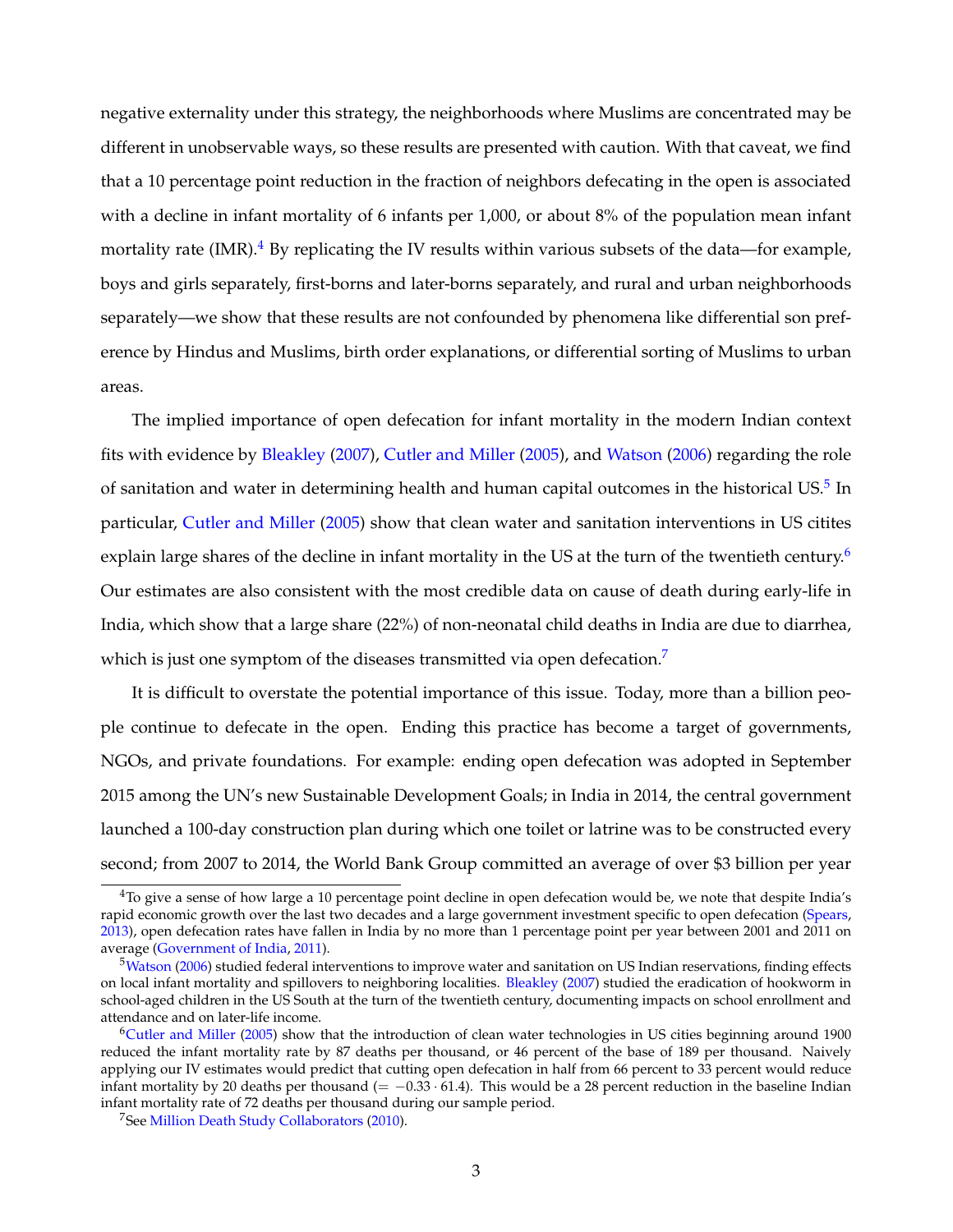to water and sanitation; and since 2005, the Gates Foundation has invested hundreds of millions of dollars to improve sanitation in developing countries, including efforts to "reinvent the toilet." In parallel, researchers have investigated the economic [\(Guiteras, Levinsohn and Mobarak,](#page-35-4) [2015\)](#page-35-4) and social [\(Guiteras et al.,](#page-35-2) [2014\)](#page-35-2) determinants of persistent open defecation. The rationale underlying much of this recent attention is that private demand for toilets and latrines may be below the social optimum, possibly because of inaccurate beliefs about the health benefits of improved sanitation, or because latrine use has an important public goods component. The public goods aspect of sanitation is indeed plausible. Epidemiological evidence and recent work by [Duflo et al.](#page-35-5) [\(2015\)](#page-35-5) suggest clear pathways by which exposure to fecal pathogens introduced by neighbors could lead to acute net malnutrition and ultimately death. $8$  Nonetheless, the research significantly lags the policy action and investment.<sup>9</sup>

Our paper develops important new facts on sanitation in the modern developing world—in part by simply documenting striking patterns in stated and revealed preferences over latrines in India. But our study also contributes new evidence to a long-running debate: The past two centuries have produced the fastest declines in human mortality ever experienced. Much of this gain has come from declines in infant deaths. Economic historians examining the epidemiological transition to low infant mortality in developed countries have debated whether it reflects changes in nutrition, medical care, or the disease environment. The disease environment, including water and sanitation, has been found to be an important determinant of health and human capital outcomes around the world [\(Spears and Lamba,](#page-37-3) [2014;](#page-37-3) [Gertler et al.,](#page-35-6) [2015;](#page-35-6) [Headey et al.,](#page-35-7) [2015\)](#page-35-7). Our study is unique in the economics literature in providing *even suggestive* evidence of the external impacts of open defecation on mortality. Establishing whether the harm from open defecation is primarily external is an important

<span id="page-5-0"></span> $8$ We discuss the epidemiological evidence in detail in Section [5.](#page-19-0) [Duflo et al.](#page-35-5) [\(2015\)](#page-35-5) show that an integrated water and sanitation improvement program in rural India reduced diarrhea episodes by 30-50%.

<span id="page-5-1"></span><sup>&</sup>lt;sup>9</sup>There are several reasons why, despite significant interest in and spending on this issue, the externalities of open defecation are not yet well understood. For one, OLS estimates are likely to be biased because neighborhoods with worse sanitation practices are likely to be worse in other unobservable dimensions as well. Further, efforts to estimate the impacts of sanitation via field experiments have been complicated by difficulties in generating a first-stage effect on latrine use. In many places there exist deeply rooted preferences against using latrines and toilets, even those freely provided. The difficulty in generating a large first stage effect has been demonstrated by three recent field experiments in rural India, each intending to estimate the effect of open defecation on child height [\(Hammer and Spears,](#page-35-8) [2016;](#page-35-8) [Clasen et al.,](#page-34-8) [2015;](#page-34-8) [Gertler](#page-35-6) [et al.,](#page-35-6) [2015\)](#page-35-6). Indeed, the difficulty of changing latrine use behavior, combined with the large number of neighborhood clusters required to measure mortality externalities, may explain the lack of any experimental evidence on sanitation and mortality to date.The number of neighborhood clusters required to detect even economically large mortality effects via a field experiment is large both because of the plausible effect size relative to the variance in mortality and because measuring local externalities necessarily implies randomization at the level of the locality, not the individual. We discuss the issue in Appendix [A.1.](#page-53-0)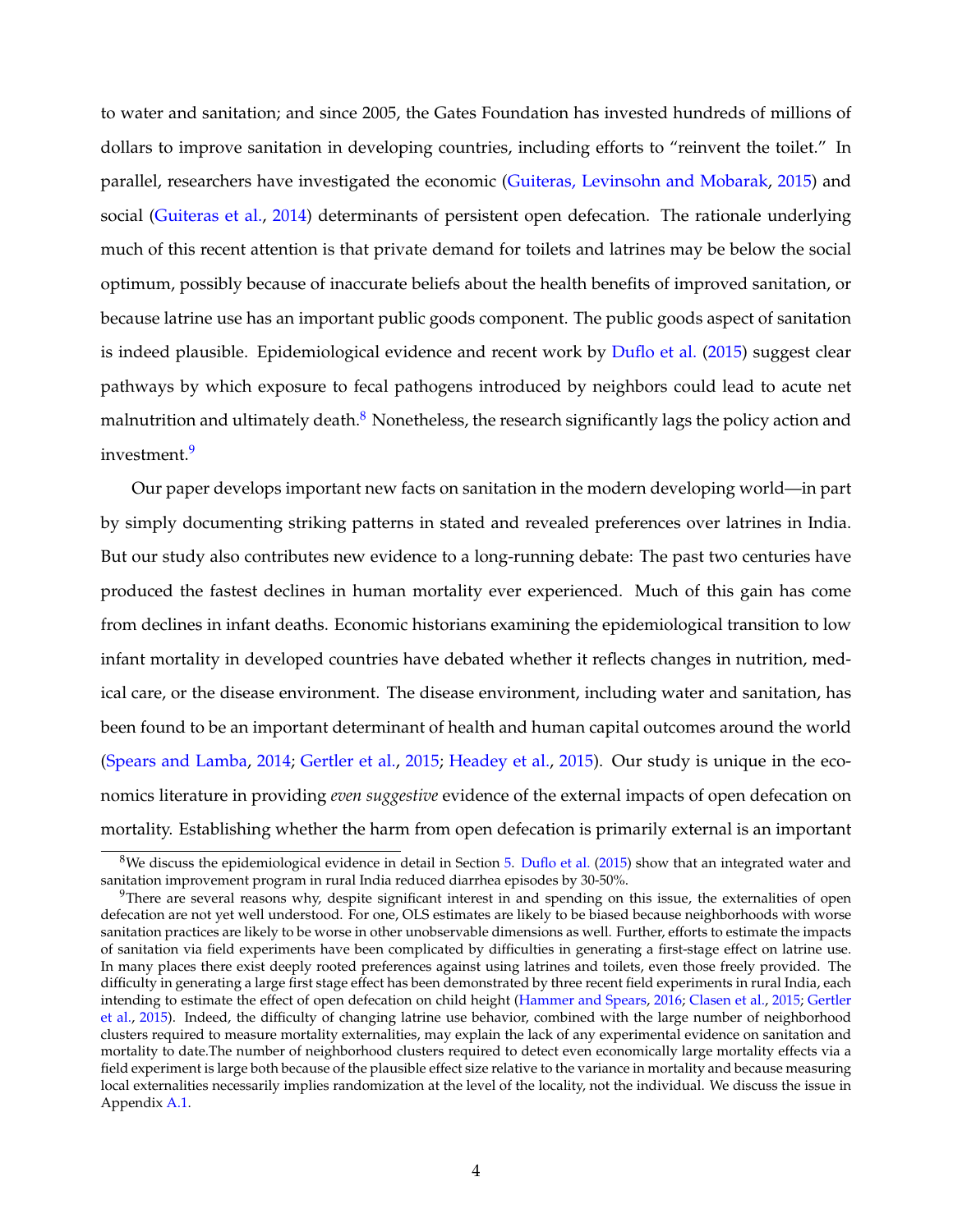starting point for understanding behavior that is socially suboptimal and for justifying any policy intervention on the grounds of efficiency.

The remainder of the paper is organized as follows: We begin in Section [2](#page-6-0) by replicating the Muslim mortality puzzle and showing that the mortality advantage in fact accrues to both Hindu and Muslim households in Muslim-concentrated neighborhoods. Section [3](#page-10-0) then documents how neighborhood characteristics vary with religious composition, suggesting the possibility of a sanitation channel. Section [4](#page-16-0) draws on several household survey datasets to understand these neighborhood differences in light of striking differences between Hindu and Muslim respondents in stated beliefs and revealed preferences regarding the use of latrines. Section [5](#page-19-0) provides a variety of corroborating evidence supporting a sanitation channel, and Section [6](#page-27-0) puts the magnitudes of the apparent sanitation externalities in context.

## <span id="page-6-0"></span>**2 The Puzzle of Muslim Mortality Advantage**

## **2.1 Data**

For our main analysis, we use data from three rounds of the National Family Health Survey (NFHS) of India: 1992/1993, 1998/1999, and 2005/2006. The NFHS (India's version of the Demographic and Health Survey) is a large, nationally representative survey that collects data from women aged 15 to 49. Respondents report birth histories, including deaths and stillbirths, from which we calculate infant and neonatal mortality rates. The NFHS also includes information on household assets, household physical infrastructure, and health behaviors. With respect to the disposal of excreta, the respondents are asked about the type of toilet facility, if any, the household usually uses. We code a household as practicing open defecation (OD) if they report using no facility, or using a bush or a field.

Table [1](#page-44-0) tabulates the summary statistics for our main analysis sample, which consists of Hindus and Muslims in all waves of the NFHS. Corresponding to the analysis below, children (live births) are the unit of observation.<sup>10</sup> Our primary outcomes of interest are the infant mortality rate (IMR) and the neonatal mortality rate (NMR), defined respectively as the number of deaths among children less than one year old and less than 1 month old, scaled per  $1,000$  live births.<sup>[11](#page-6-2)</sup> Throughout the paper,

<span id="page-6-1"></span> $10$ Therefore, these averages are representative of young children and their households, not of all of India.

<span id="page-6-2"></span> $11$ We focus on these mortality outcomes as they are measured closest in time to the open defecation measurement that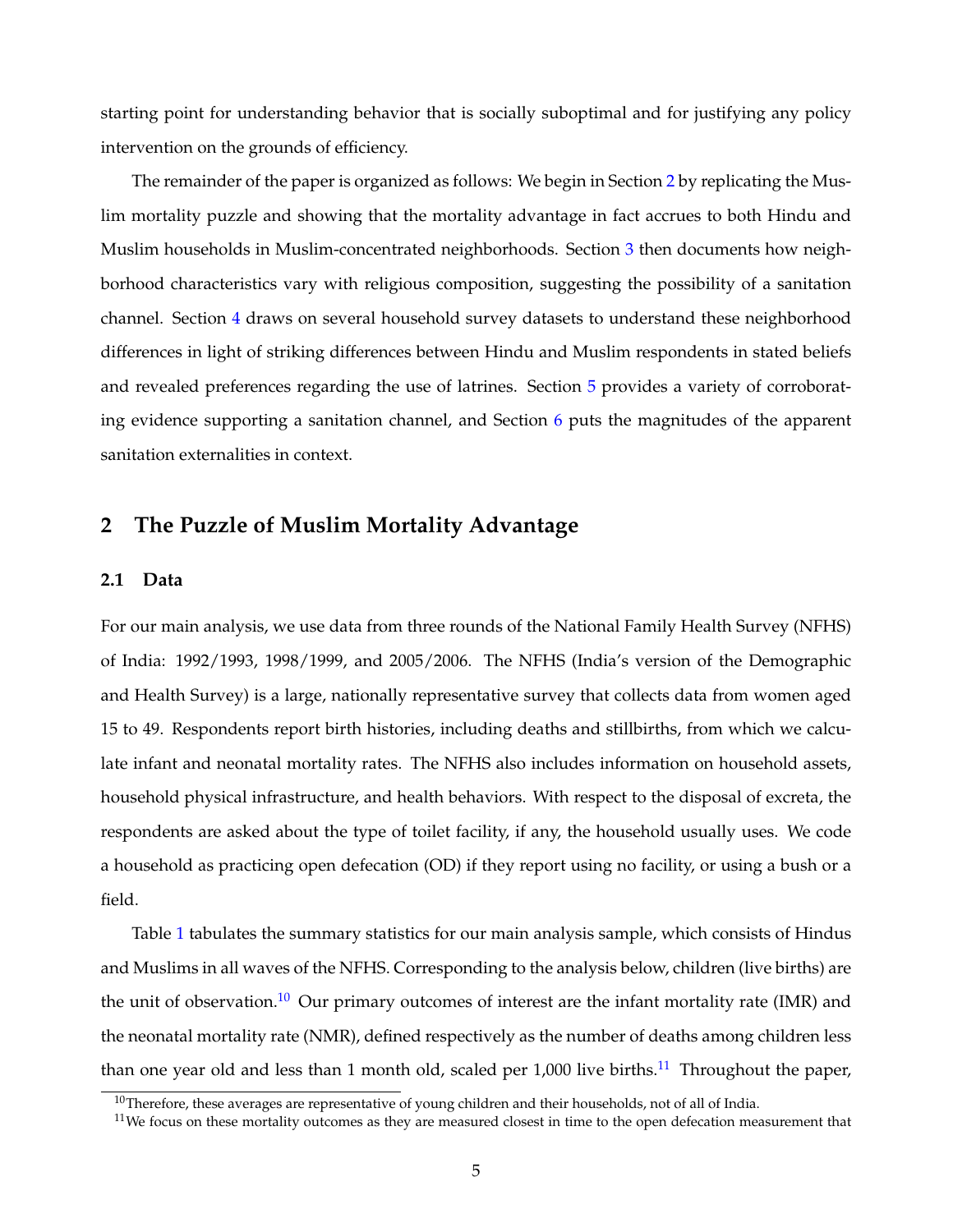we organize our analysis at the level of the child, constructing mortality rates from birth history information on around 280,000 Hindu and Muslim children in India over the three survey rounds.

Infant mortality is high across India, and consistent with previous studies, there is a large and significant Muslim survival advantage. Table [1](#page-44-0) shows that across both groups during our sample period, more than 6 children in 100 died before their first birthday. Comparison of the Hindu and Muslim means shows that for every hundred live births, 1.1 fewer Hindu children will survive to age one, implying infant mortality is 17% higher among Hindus. Neonatal mortality shows a similar pattern, with a 19% survival deficit. This is despite Muslims having lower educational attainment and wealth, measured in this survey by assets. Though the NFHS does not measure consumption, the India Human Development Survey, which is used to supplement the main analysis and is described below, shows that mean and median consumption are higher among Hindus than Muslims as well.<sup>12</sup>

Below, we show that neighborhood characteristics are important in understanding the lower mortality rates of Muslim infants. We exploit the two-stage sampling structure of the survey design to identify neighborhoods as primary sampling units  $(PSUs).<sup>13</sup>$  The median survey PSU contains observations on 27 households, which are sampled from PSU-level frames of about 100-200 households. In rural areas, these PSU frames may be the entire village. In urban areas, they are census enumeration blocks.<sup>14</sup> Therefore, PSU identifiers allow us to construct neighborhood-level variables that reflect the characteristics of small localities. For each PSU *j* in the NFHS, we calculate the fraction of sample respondents that are Muslim,  $\overline{M}_{i}$ , referred to below as Muslim concentration or Muslim share.

## **2.2 The Puzzle**

Figure [1](#page-38-0) illustrates the mortality puzzle that was most clearly documented by [Bhalotra, Valente and](#page-34-0) [van Soest](#page-34-0) [\(2010\)](#page-34-0). At all levels of socioeconomic status, mortality is lower among Muslim children than among Hindu children. The figure plots infant mortality, separately by religious group, against two alternative summary measures of household economic well-being. The NFHS, like all DHS sur-

comprises our variable of interest.

<span id="page-7-0"></span> $12$ The unconditional mean and median consumption among Hindus in the IHDS is 985 and 710 rupees per month per capita, respectively. The unconditional mean and median consumption among Muslims is 831 and 623 rupees per month per capita, respectively.

<span id="page-7-2"></span><span id="page-7-1"></span> $^{13}$ The NFHS is a two-stage random sample, first sampling PSUs and then households within sampled PSUs.

 $14$ Our data do not contain the sampling frame itself. According to the NFHS-3 report, rural PSUs are villages of "usually about 100 to 200 households." Large villages above 500 households were split into three possible PSUs. Urban PSUs are census enumeration blocks (approximately 150-200 households).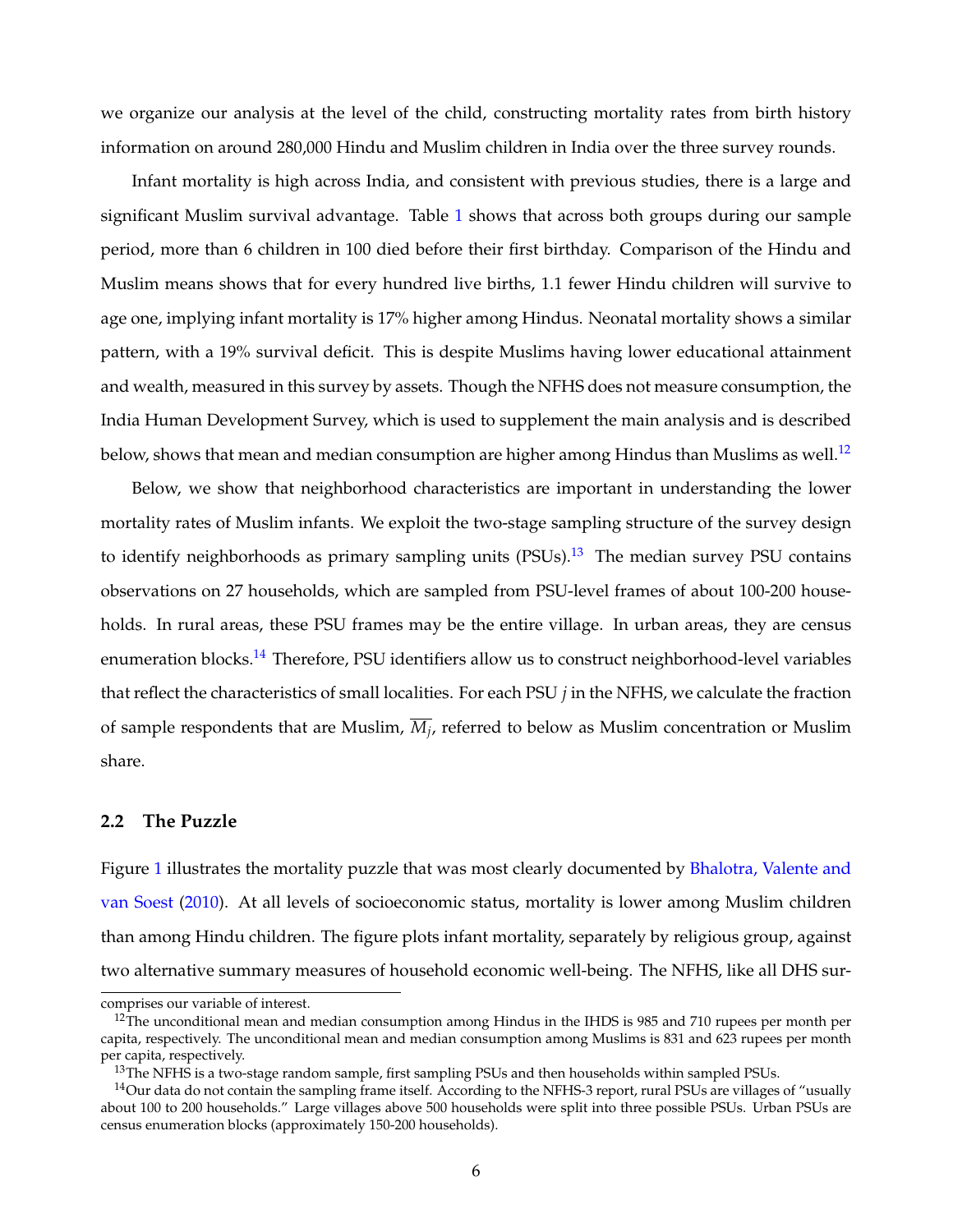veys, does not measure income or consumption. Therefore, in Panel A we follow the literature (see, for example, [Filmer and Pritchett,](#page-35-9) [2001\)](#page-35-9) in using asset ownership as a proxy for wealth, and collapsing seven categories of asset ownership into a single-dimensional wealth rank within the sample.<sup>15</sup> This gives the horizontal axis a clear rank interpretation. As an alternative measure of parental endowment, we use mother's height along the horizontal axis in Panel B. Maternal adult height predicts maternal adult health and reflects maternal economic well-being earlier in the mother's life [\(Case and](#page-34-9) [Paxson,](#page-34-9) [2008;](#page-34-9) [Steckel,](#page-37-4) [2009\)](#page-37-4).

Consistent with asset ownership and mother's height capturing meaningful variation in endowments that is correlated with child survival, Figure [1](#page-38-0) shows that infant mortality is steeply decreasing in both measures. The Muslim advantage documented by [Shariff](#page-37-0) [\(1995\)](#page-37-0), [Bhat and Zavier](#page-34-2) [\(2005\)](#page-34-2), [Bhalotra and van Soest](#page-34-3) [\(2008\)](#page-34-3), and [Bhalotra, Valente and van Soest](#page-34-0) [\(2010\)](#page-34-0) is apparent in the large and statistically significant mortality differences at any fixed level of either measure of well-being. To put the size of the mortality difference in context, holding either wealth rank or maternal height constant at their medians, Figure [1](#page-38-0) shows that about an additional 10 out of 1000 infants in Hindu households will die before age one compared to Muslim infants. The figure is consistent with the unconditional difference in means of 11.1 (per thousand) in Table [1.](#page-44-0) The confidence intervals in the figure are not adjusted for clustering, though as we show in regressions clustered at the neighborhood level in Table [2,](#page-45-0) the mortality gap is strongly statistically significant and persists after conditioning on a wider set of person, household, and neighborhood characteristics.

#### **2.3 The Solution: Neighborhoods**

In Table [2,](#page-45-0) we analyze the extent to which neighborhood composition can statistically account for the Hindu-Muslim mortality gap, net of the religious identity of the respondent household. In the table, observations are children (live births). We estimate regressions of the form

$$
Y_{ijt} = \alpha_1 M_{ijt} + \alpha_2 \overline{M_{jt}} + \phi_{jt} + f(X_{ijt}) + \epsilon_{ijt},
$$
\n(1)

<span id="page-8-0"></span> $15$ We cannot use the pre-constructed asset index included in the NFHS dataset because it is constructed including mea-sures of sanitation. Therefore, following [Filmer and Pritchett](#page-35-9) [\(2001\)](#page-35-9), we construct a household's asset rank by (1) partitioning the sample into  $128 = 2^7$  bins of indicators for ownership of seven assets listed in Table [1;](#page-44-0) (2) ranking the bins by the average infant mortality rate in each bin; and (3) assigning each household the median rank within the sample of its bin. Thus, the household of child 200,000 has more and better assets than 200,000 of the approximately 300,000 children in our sample. Unlike a principal component index, this measure has units with a clear interpretation.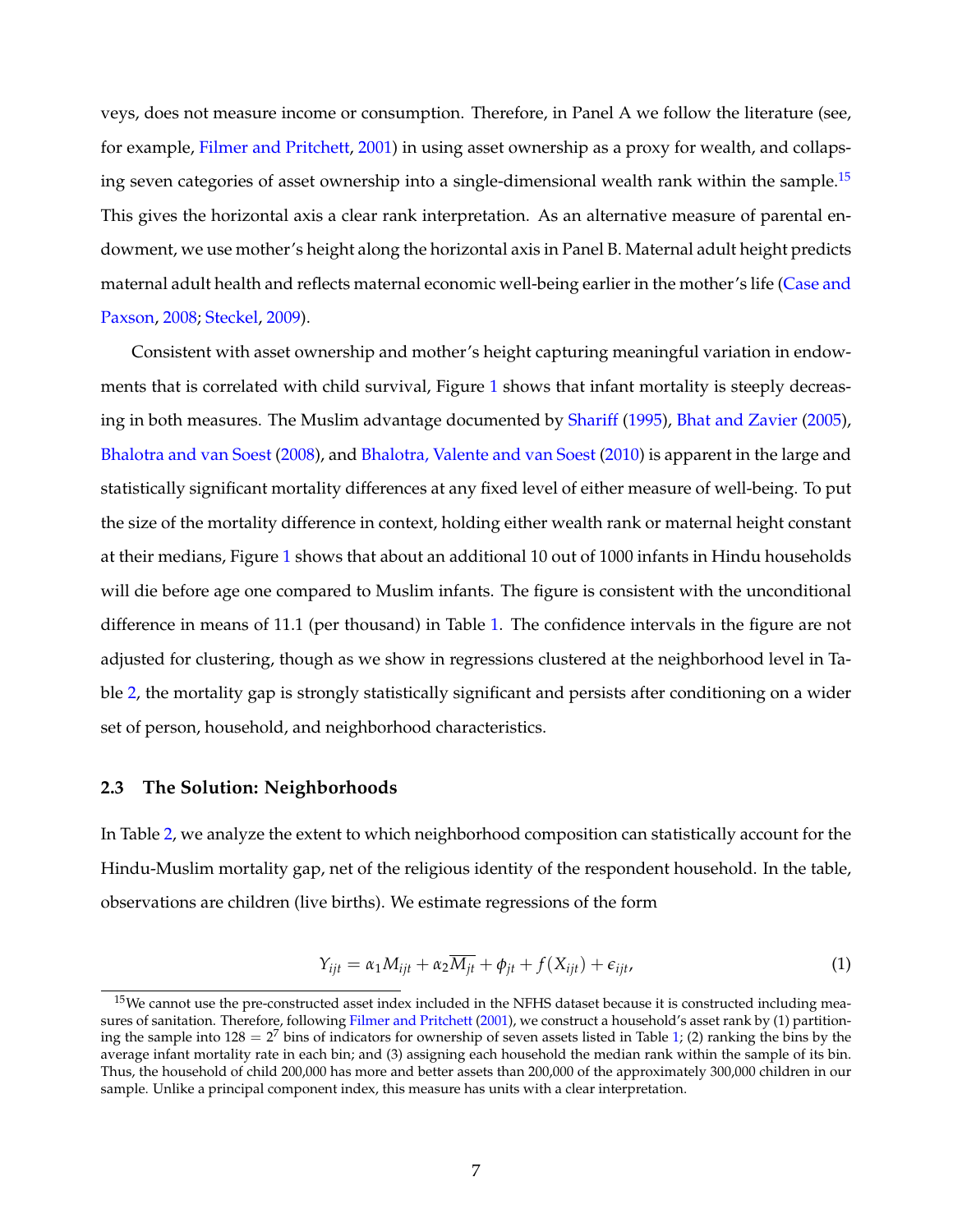where *i* indexes live births, *j* indexes survey PSUs, and *t* indexes the three NFHS survey rounds.<sup>16</sup> The dependent variable, *Yijt*, is an individual-level mortality indicator for infant or neonatal death, as indicated in the column headers of Table [2.](#page-45-0) It is scaled so that coefficients reflect impacts on deaths per thousand:  $Y_{ijt}$  is either 0 if a child survived to the specified age or 1,000 if she did not.<sup>17</sup> The regressor of interest is an indicator for whether the household in which the child lived is Muslim,  $M_{ijt}$ . In some specifications, we include controls for the fraction of the PSU that is Muslim  $\overline{M}_{j}$ , or PSU fixed effects,  $\phi_{it}$ . Standard errors are clustered by PSU.

The top panel includes no covariates *Xijt* beyond indicators for the survey round. The bottom panel adds controls for a set of demographic and socio-economic characteristics that the literature on the determinants of early-life health in India has highlighted.<sup>18</sup> The first column in the table offers another illustration of the widely-documented mortality puzzle. In Panel A, the Muslim coefficient replicates the unconditional mean infant mortality difference discussed above. In the corresponding column of Panel B, the addition of individual, household, and PSU-level variables has essentially no net effect on the Muslim coefficient.

To capture the possibility of neighborhood effects, we include PSU fixed effects in columns 2 and 6 of Table [2.](#page-45-0) These controls attenuate the own Muslim coefficient and render it statistically insignificant. Contrary to the focus in the prior literature on the characteristics of Muslim respondents themselves, these columns show that it is the places where Muslims are more likely to reside that is most strongly associated with low infant mortality, and that this neighborhood effect is similar for Hindu and Muslim households. The respondent household's religious identity no longer predicts its child's survival. In the next two columns within each set of specifications (columns 3 and 7 in Panels A and B), we control for just one PSU-level variable: the fraction of the PSU that is Muslim  $(\overline{M_i})$ . Doing so has nearly the same effect on the own-Muslim coefficient as including a neighborhood fixed effect. Additionally controlling for indicators for all-Muslim and all-Hindu neighborhoods in columns 4 and 8 replicates the same statistically insignificant point estimate for the coefficient on own household Muslim as the specifications that are linear in  $\overline{M}_i$ . In all cases—infant and neona-

<span id="page-9-0"></span><sup>16</sup>All specifications include survey round fixed effects.

<span id="page-9-2"></span><span id="page-9-1"></span> $17$ This construction merely scales mortality rates and coefficients to match the standard of expressing rates per 1,000.

<sup>&</sup>lt;sup>18</sup>These controls, labeled "extended controls" in Table [2,](#page-45-0) include a full set of birth order indicators interacted with sex [\(Pande and Jayachandran,](#page-36-2) [2013\)](#page-36-2); indicators for household ownership of each of the seven assets asked about throughout survey rounds, the standard strategy for controlling for SES using these data [\(Filmer and Pritchett,](#page-35-9) [2001\)](#page-35-9); an indicator for whether the mother lives with her husband's parents [\(Coffey, Khera and Spears,](#page-34-10) [2013\)](#page-34-10); indicators for child's birth month [\(Doblhammer and Vaupel,](#page-35-10) [2001\)](#page-35-10) and birth year; an urban indicator; household size; and several other individual and PSU-level variables. See the Table [2](#page-45-0) notes for the full control list.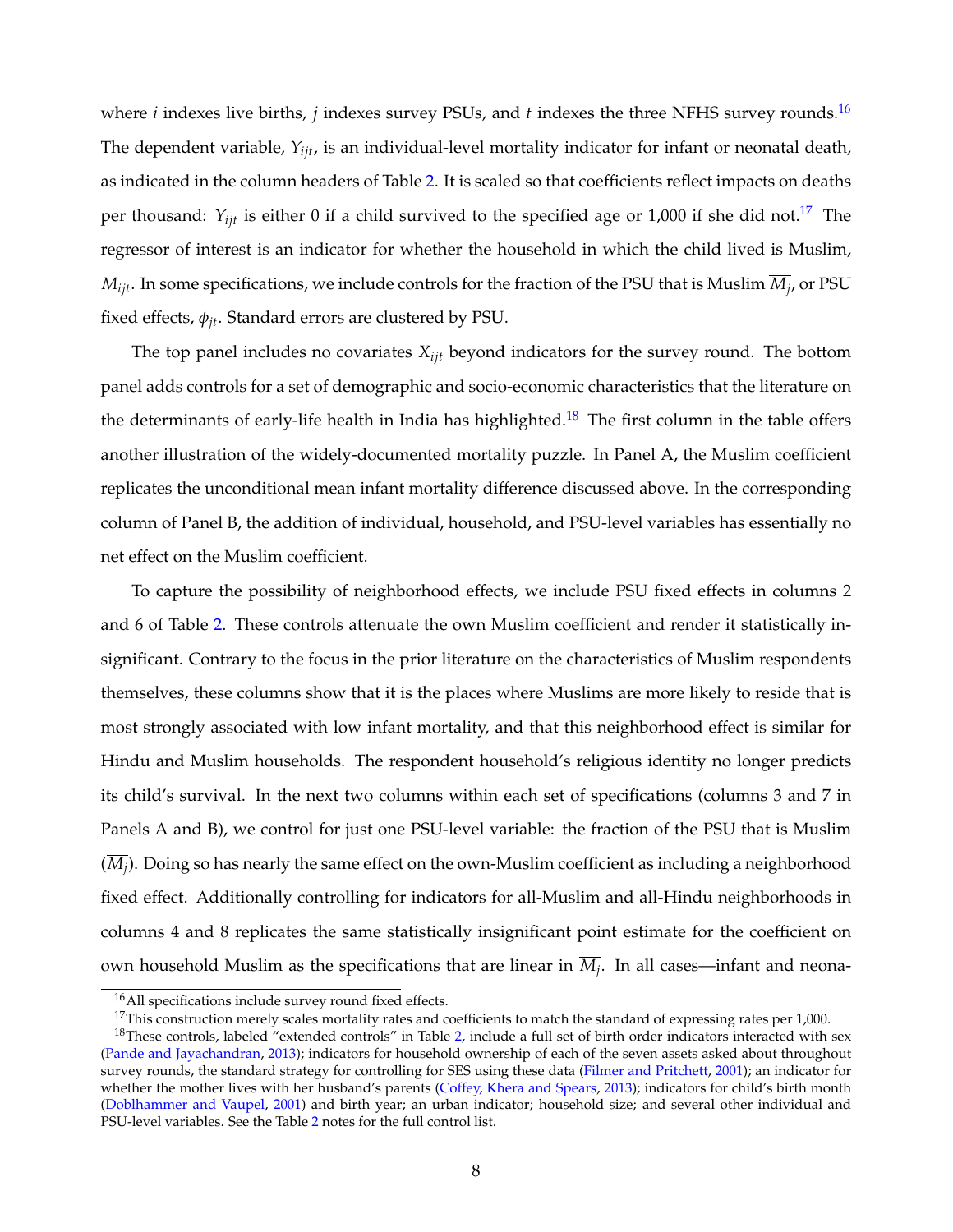tal mortality with and without extended controls—controlling for the religious composition of the neighborhood removes the association between a household's own religion and the child's mortality. These results imply that what has been widely documented as a Muslim survival advantage is actually an advantage accruing to the neighbors of Muslims.

Figure [2](#page-39-0) displays corresponding semi-parametric plots of infant mortality versus Muslim concentration. Consistent with a negative coefficient on Muslim concentration in Table [2,](#page-45-0) the negative slope in  $\overline{M_i}$  in the figure indicates that infant mortality is lower for both Hindus and Muslims in neighborhoods with a greater proportion of Muslim neighbors. Also consistent with Table [2,](#page-45-0) the Muslim mortality advantage, reflected in the vertical distance between the regression lines, is smaller (about 4 deaths per thousand) and statistically insignificant once one holds constant the religious composition of a household's neighbors (Panel A). After additionally conditioning on own household latrine use—a behavior that figures prominently in the analysis below—the point estimates converge even more closely (Panel B).

## <span id="page-10-0"></span>**3 Characteristics of Muslim Neighborhoods**

The results in Table [2](#page-45-0) raise an obvious question: What is different about neighborhoods where Muslims are likely to reside that confers a mortality advantage to the (Hindu *and* Muslim) residents of those places? In this section, we investigate how neighborhoods in this context vary with religious composition. We show a striking pattern in which Muslim-dominated neighborhoods appear to be *worse* in terms of characteristics that predict infant health along many observable dimensions—with the singular exception of sanitation.

#### **3.1 Better or Worse Places?**

Hindus and Muslims are largely segregated by neighborhood in India, but a substantial minority of neighborhoods are mixed. Figure [3](#page-40-0) plots the histogram of Muslim share,  $\overline{M}_i$ , across PSUs, with the point mass at zero  $(= 65%)$  excluded to maintain a readable scale. The histogram shows that between the extremes of perfect segregation of the majority Hindu and minority Muslim populations, there is substantial variation in  $\overline{M}_i$ . In particular, 31% of survey primary sampling units (PSUs) contain some fraction of Muslim residents strictly between zero and one. These mixed neighborhoods are what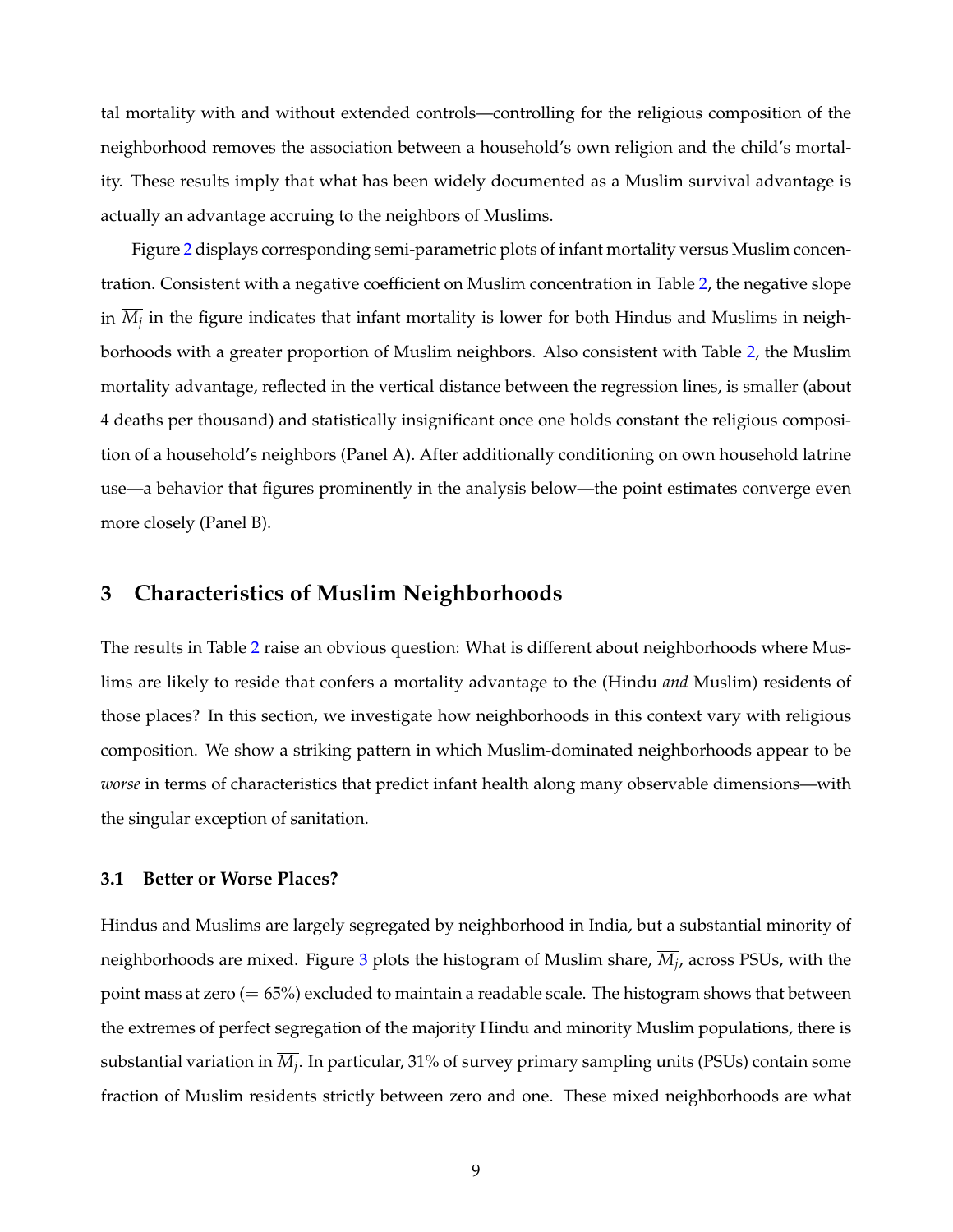identify neighborhood religious composition effects separately from own religion in the regressions of Table [2.](#page-45-0)

To investigate how neighborhood-level characteristics covary with Muslim concentration, Figure [4](#page-41-0) plots local polynomial regressions in which a set of ten variables capturing characteristics of children, parents, and their neighborhoods that are likely to be relevant health inputs, outputs, and correlates are regressed on  $\overline{M_i}$ . For ease of interpretation, we define each of the variables such that its range is  $[0, 1]$  and higher values predict better child health outcomes.<sup>[19](#page-11-0)</sup> The dependent variables include asset wealth (as the fraction of the seven assets reported in all survey rounds) and indicators for household electrification, household piped water, institutional delivery of the child, any child vaccinations, family possession of a national health card, mother having a say in child's healthcare, mothers' literacy, and latrine use. In Panel A, we include all PSUs in the data. In Panel B, we restrict the sample to the set of mixed-religion PSUs ( $0 < \overline{M_i} < 1$ ).

Other than latrine use, the characteristics in Figure [4](#page-41-0) are generally flat or declining in  $\overline{M}_i$ , indicating a mortality *dis*advantage of Muslim neighborhoods. The pattern is particularly clear and approximately linear in Panel B of Figure [4,](#page-41-0) which excludes religiously homogenous PSUs. The bottom panels of Figure [4](#page-41-0) summarize this intuition by predicting infant mortality on the basis of the neighborhood-level means of the variables examined in Panels A and B, other than latrine use. We regress IMR on these variables, then apply the coefficient estimates to each PSU's characteristics to generate predictions.<sup>20</sup> The predicted IMR (dashed line) is monotonically increasing in Muslim concentration, for both the full sample (Panel C) and for the subset of mixed-religion PSUs (Panel D). The actual IMR (solid line) exhibits exactly the opposite pattern, decreasing in the proportion of Muslim neighbors.

For completeness, Appendix Table [A1](#page-63-0) reports the coefficients from the linear regressions corresponding to the local polynomials plotted in Panel B of Figure  $4$ . In Appendix Table  $A2$ , we confirm the sign of the relationships between each of these characteristics and infant mortality by regress-ing IMR on each of the dependent variables in Table [A1.](#page-63-0) Together, Figure [4](#page-41-0) and Tables [A1](#page-63-0) and [A2](#page-64-0) show that among variables likely to cause or to be correlated with child health outcomes, almost all are either uncorrelated with  $\overline{M_i}$  or are changing in a way that would predict *worse* child health as

<span id="page-11-1"></span><span id="page-11-0"></span> $19$ We confirm the sign of the relationships between these variables and mortality in Appendix Table [A2.](#page-64-0)

 $20$ We also normalize the constant in the regression so that the mean predicted IMR exactly replicates the mean observed IMR.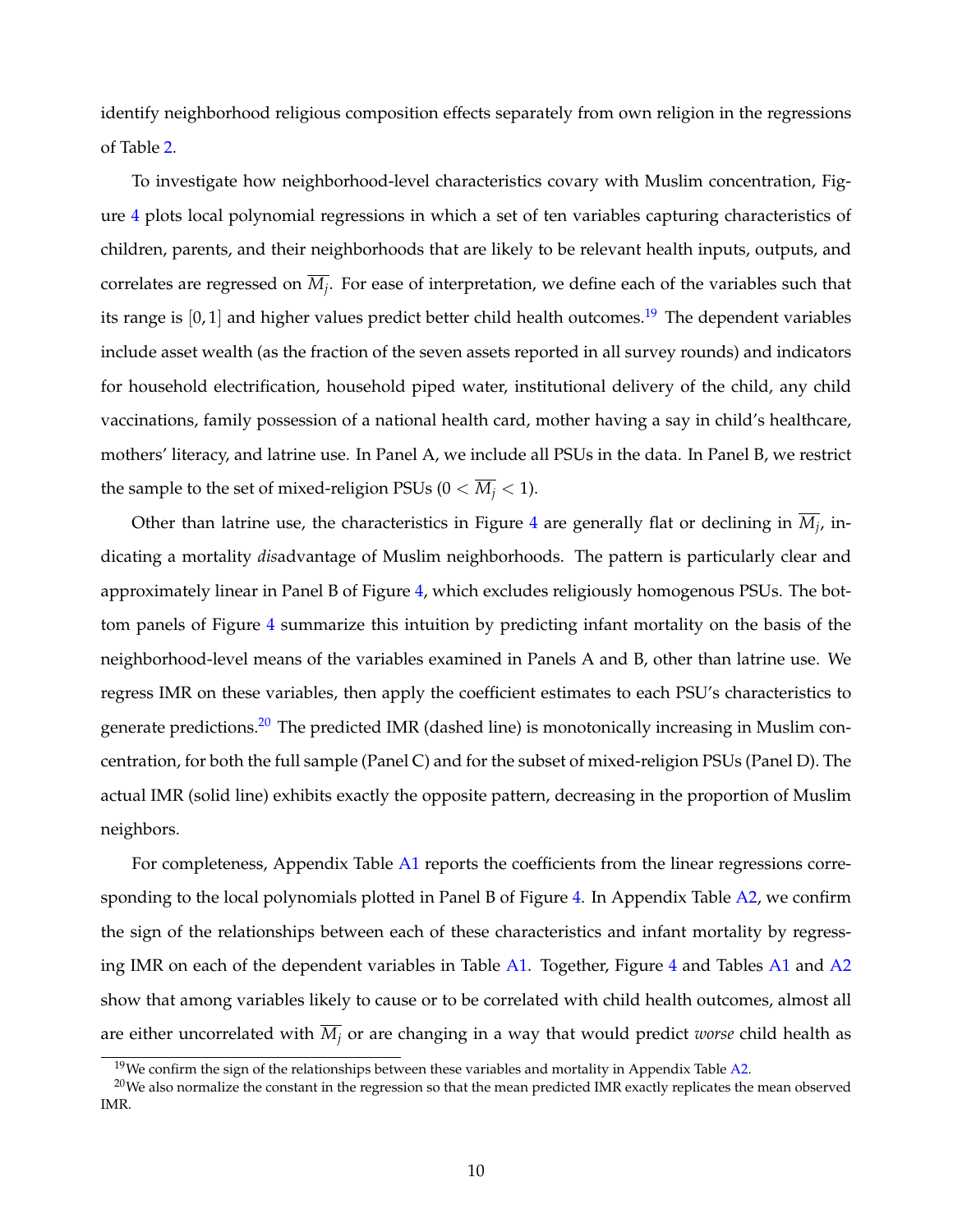Muslim concentration increases. In Section [5.3,](#page-24-0) we turn to an additional dataset, the India Human Development Survey, to show that Muslim concentration is likewise uncorrelated with diet and hygiene behaviors that are not observable in our main dataset. The finding that Muslim-concentrated neighborhoods are no better and possibly worse for infant survival along observables also accords with observations about the relative disadvantage of India's Muslim minority [\(Sachar et al.,](#page-36-0) [2006;](#page-36-0) [Deolalikar,](#page-35-0) [2008\)](#page-35-0).

A clear exception to this pattern in which higher Muslim concentration predicts neutral or worse PSU characteristics is latrine use, defined as one minus the indicator for open defecation.<sup>21</sup> In neighborhoods with close to zero Muslim residents, open defecation averages nearly 70%. This decreases monotonically in Muslim concentration, with residents in all-Muslim neighborhoods facing local open defecation rates below 40%. In aggregate, given the patterns of residential sorting, exposure to local open defecation is higher for the typical Hindu child by a margin of 21 percentage points (Table [1,](#page-44-0) row 4). The relationship between  $\overline{M}_i$  and local open defecation (hereafter abbreviated OD) is primarily driven by variation in religious composition interacting with stable differences across Hindu and Muslim households in their probability of practicing open defecation. In Appendix Figure [A1,](#page-57-0) we show that, within the Hindu and Muslim subsamples, there is also a small gradient in which both groups are more likely to safely dispose of feces as  $\overline{M}_i$  increases.<sup>22</sup>

### **3.2 Neighborhood Sanitation and IMR**

In light of Figure [4,](#page-41-0) we examine the correlation between the sanitation differences across Hindu and Muslim neighborhoods and the observed Hindu-Muslim mortality differences. To precisely control for neighbors' behavior separately from that of the respondent household, we calculate a neighbor OD rate,  $OD_{ij}^{-i}$ , where the superscript  $-i$  indicates a leave-out mean, taken over all households in PSU *j* other than the respondent household.

In Figure [5,](#page-42-0) we plot local polynomial regressions of IMR on  $OD_{ij}^{-i}$ , separately for Hindus and Muslims. These plots parallel those from Figure [2](#page-39-0) in which Muslim share was the regressor of interest, and ask whether the mortality association with sanitation follows the same pattern as the mortality association with religious composition. Panel A displays the raw correlation and Panel B

<span id="page-12-0"></span><sup>&</sup>lt;sup>21</sup>Urban/rural status and household size show some association, but not after controlling for own household characteristics (own latrine use and own religion).

<span id="page-12-1"></span><sup>&</sup>lt;sup>22</sup>This fact highlights the importance of controlling for the own household's use of latrines or toilets in any analysis examining the external effects of neighborhood-level sanitation.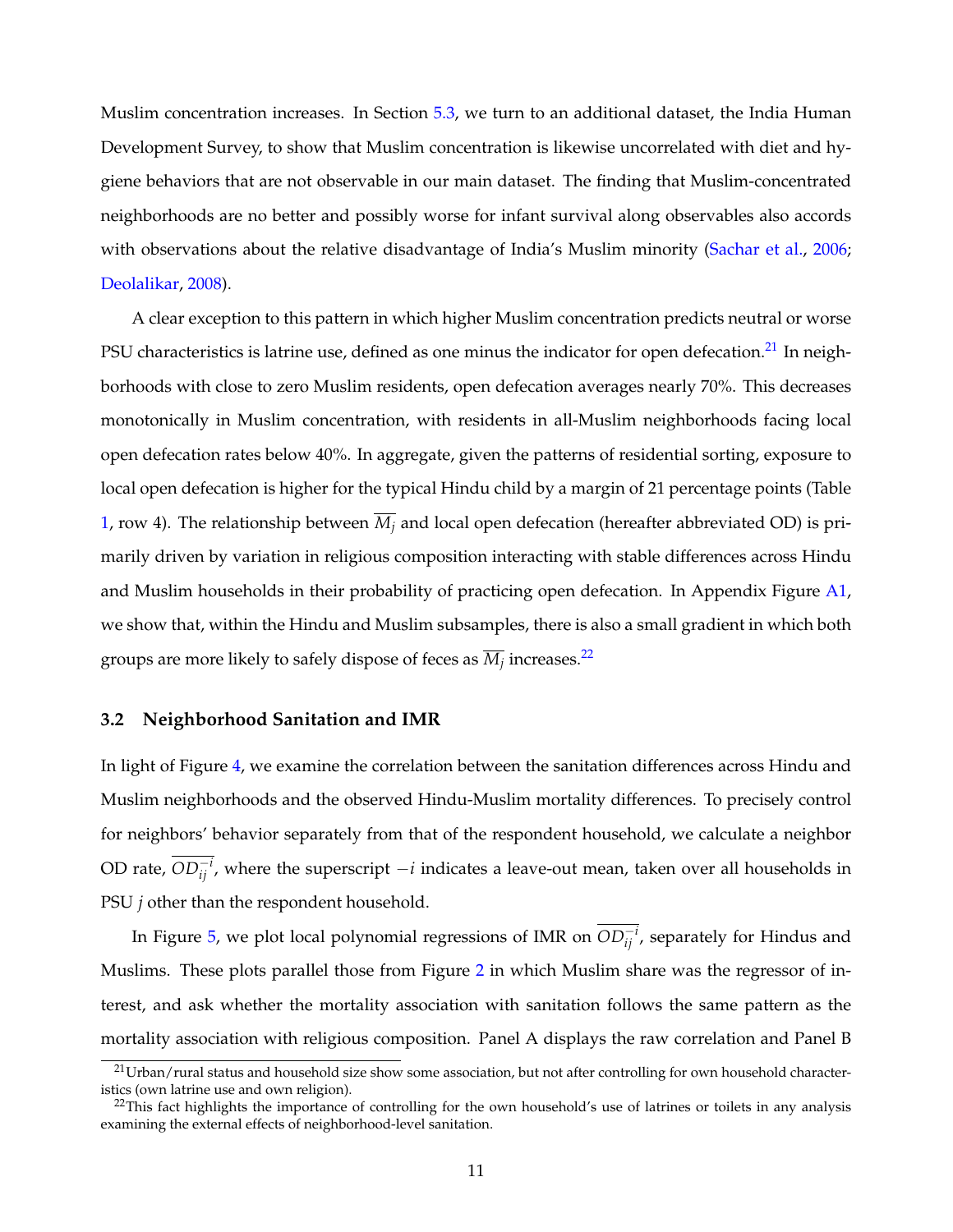controls for the household's own latrine use.<sup>23</sup> In both panels, the slope is similar across the two religious groups. At higher levels of  $OD_{ij}^{-i}$  in Panel A, point estimates suggest a possible Hindu-Muslim difference conditional on  $OD_{ij}^{-i}$ , though that pattern is not robust and reverses in Panel B with the addition of a control for own household OD.<sup>24</sup>

In a series of supplemental tests in Table  $A3$ , we regress mortality outcomes on a Muslim indicator, local Muslim share, and own and neighbors' OD. The exercise is not intended to recover well identified causal effects of open defecation. $25$  These "horserace" regressions address a more basic question: Does the partial correlation between Muslim neighbors and own child mortality diminish once one controls for the sanitation practices of neighbors? We find that it does. Consistent with Figure [5,](#page-42-0) adding controls for own household and neighbors' OD attenuates the coefficient on  $\overline{M}_i$  to a magnitude that is economically small and statistically insignificant.

The result that neighborhood open defecation is strongly correlated with IMR is a very robust pattern.<sup>[26](#page-13-3)</sup> A natural question in this context is whether differences in son preference and intrahousehold resource allocation between Hindus and Muslims could confound the results. To address this possibility, in Panel A of Appendix Table  $A4$  we examine the correlation between local OD and IMR, splitting the sample by child's sex. The table shows that the Hindu-Muslim gaps in infant mortality are similar across boys and girls. More importantly, in both the boy and girl subsamples, these gaps attenuate to insignificance once the measures of open defecation are included. We also investigate whether the apparent relationship is confounded by the pattern documented in [Pande](#page-36-2) [and Jayachandran](#page-36-2) [\(2013\)](#page-36-2) in which sex  $\times$  birth order interactions predict child health in India. The behavior has the potential for importance here, because Hindu and Muslim household sizes in India differ, and therefore so do the mean birth orders across groups. Nonetheless, this phenomenon does not explain the patterns here: All regressions in Panel B of Table [2](#page-45-0) include the full set of sex indicators interacted with birth order indicators as controls, and Panel B of Table [A4](#page-66-0) shows that the

<span id="page-13-1"></span><span id="page-13-0"></span><sup>23</sup>Throughout, *latrine use* is used as a shorthand for latrine and toilet use, either of which can safely dispose of excreta.

<sup>&</sup>lt;sup>24</sup>As in all of the local polynomial regression plots, the 95% confidence intervals drawn in the figure are not corrected for clustering and will overstate the statistical significance of Hindu-Muslim differences. We rely on Table [A3](#page-65-0) to assess the statistical significance of the OD-IMR cross-sectional relationship and Hindu-Muslim differences in it.

<span id="page-13-2"></span><sup>&</sup>lt;sup>25</sup>Further below, we estimate IV specifications to get a sense of magnitudes of the effect of  $OD_{ij}^{-i}$  on IMR under strong identification assumptions that we make explicit.

<span id="page-13-3"></span> $^{26}$ In Appendix Section [A.2,](#page-54-0) we describe an alternative approach to statistically accounting for the mortality gaps. There, we estimate counterfactual Hindu mortality rates after nonparametrically reweighting the sample of Hindu children to match the joint distribution of characteristics in the Muslim child sample. Compared to the linear regressions above, this exercise more flexibly controls for the entire distribution of open defecation exposure, matching the probability mass in 20 bins defining the sanitation environment: 10 bands of local (PSU) open defecation interacted with household's own latrine use indicator. Appendix Table [A5](#page-67-0) reports the results of the exercise, which are closely consistent with Tables [2](#page-45-0) and [A3.](#page-65-0)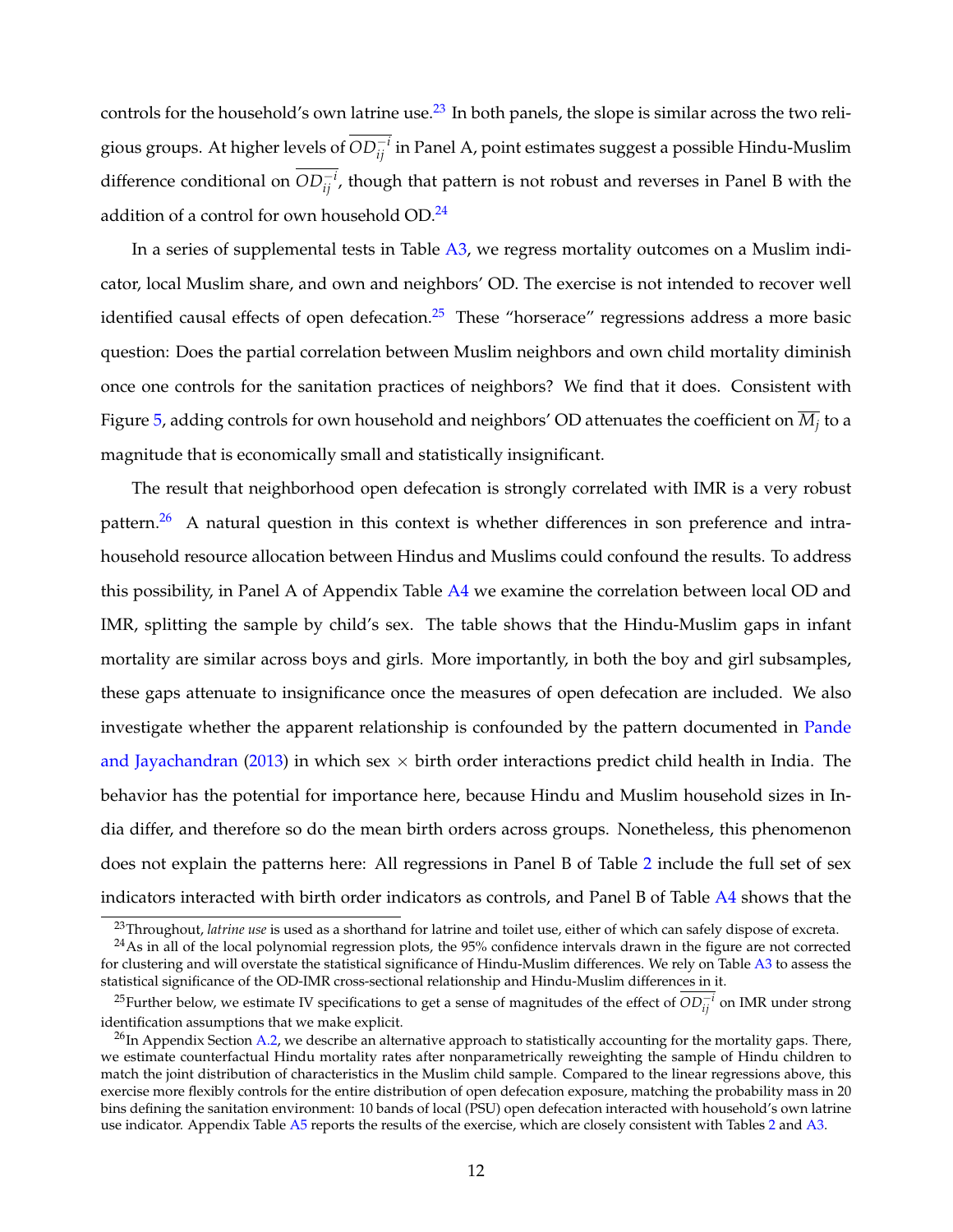pattern of our results holds whether restricting the sample to only first births or to only second or later births. Because residence in an urban area was shown in Table [1](#page-44-0) to differ significantly across religious groups, in Panel C of Table  $A4$  we replicate the regression separately for urban and rural areas, allowing more flexibility in how urban status is held constant. The results within the urban and rural subsamples are closely consistent with the overall patterns.

#### **3.3 Heterogeneity in the Muslim Advantage**

The facts above suggest that a channel operating behind the mortality advantage of Muslims may consist of two pieces. First, compared to the typical Hindu infant, the typical Muslim infant lives in a neighborhood where a larger share of her neighbors are Muslim. Second, Muslim neighbors are much less likely to defecate in the open. Below in Section [5.1](#page-20-0) we discuss the plausibility of a biological mechanism linking neighbors' OD to infant mortality via fecal pathogens. Here, we first examine some basic statistical predictions of this interpretation that do not require a deep understanding of the biological mechanism.

First, we note that if the channel linking mortality and religious composition of neighborhoods is indeed better sanitation, then in the subset of neighborhoods in which OD is rare, and the channel is therefore closed off, Muslim neighbors should not predict lower mortality. Table [3](#page-46-0) tests this idea, dividing the sample of survey PSUs according to whether there is non-zero open defecation, and re-running the mortality regressions from Table [2](#page-45-0) within these partitions.<sup>27</sup>

There is a clear pattern in the point estimates across this division: In places with zero reported open defecation, Muslim identity has an insignificant and often *positive* association with morality. In places where open defecation is present, Muslim identity has a significantly negative association with morality. This general pattern holds whether one examines the correlation between own religion and IMR (Panel A), neighbors' religion and IMR (Panel B), or the partial correlations of own and neighbors' religion in the same regression (Panel C). It is striking that in places where the OD channel cannot operate by construction of the subsample, Muslim own identity and Muslim neighbor identity

<span id="page-14-0"></span> $^{27}$ This partitioning—and more generally relying on measures of open defecation based on household-level responses overstates the precision with which we can observe open defecation at the *person* level. This is because the type of household-level reports recorded in the NFHS do not account for the possibility of discordant latrine use behaviors among members of the same household. As we discuss in detail below in Section [4,](#page-16-0) there can be substantial within-household differences in latrine use. Thus, even setting aside measurement error due to the PSU mean OD being calculated from a small sample, there is error in this measurement. Person-level open defecation is rare in the PSUs in column 1 of Table [3,](#page-46-0) but likely not a precise zero.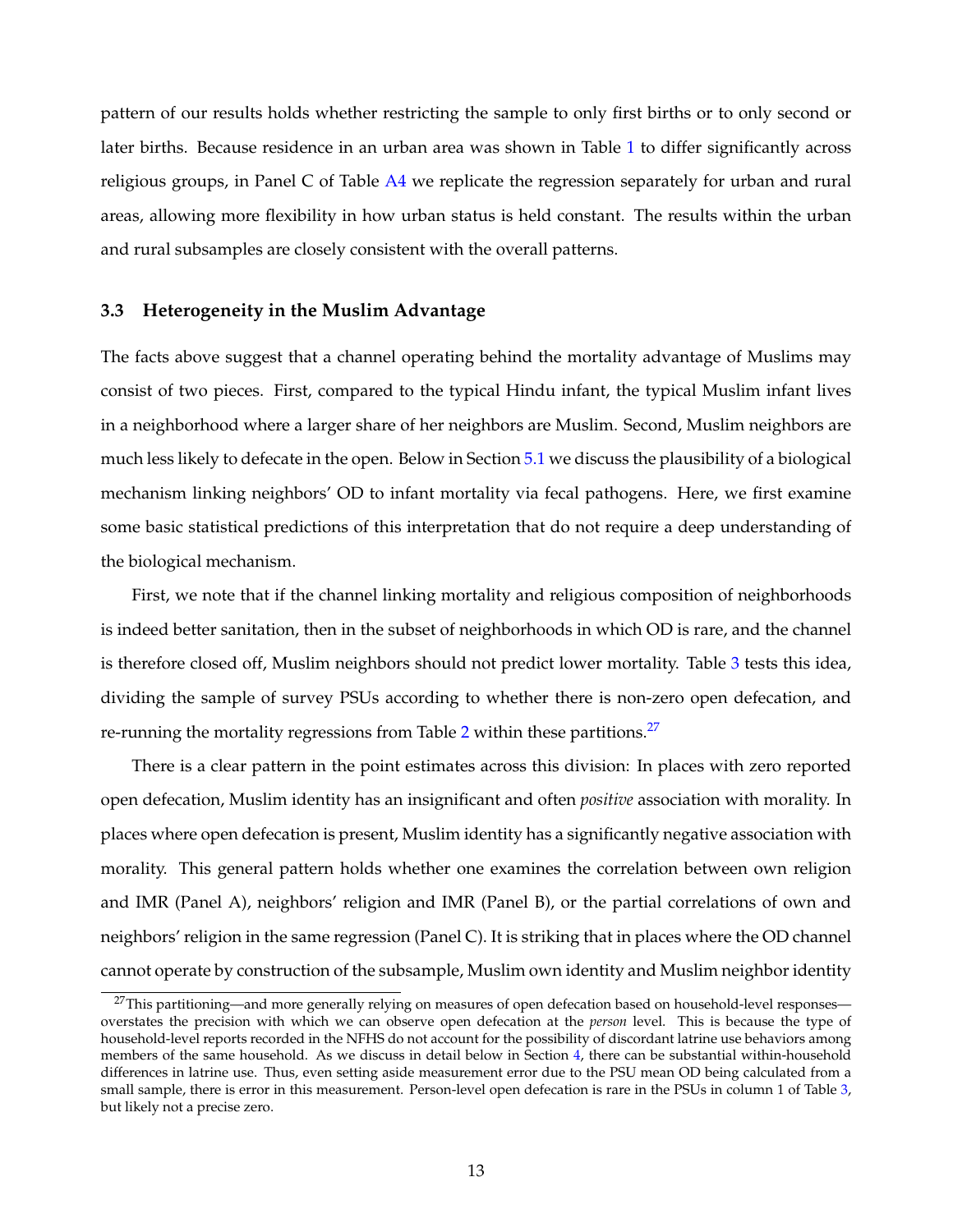are actually correlated with *higher* IMR, in clear contrast to the national, aggregate relationship that motivates this paper. The sign reversal is consistent with Figure [4,](#page-41-0) which shows that other than latrine use, neighborhoods with many Muslims tend to be worse in terms of features that would predict child health and human capital.

An alternative test in a similar spirit asks whether the Muslim neighborhood mortality effects are weaker in places where the "first stage" relationship between religious identity and sanitation practice is weaker. India is a large, geographically diverse country of 1.2 billion people. We exploit spatial heterogeneity across the states of India in the degree to which religious identity predicts revealed preference for open defecation. To do so, we divide the main survey data into 79 state-by-survey round cells.<sup>[28](#page-15-0)</sup> For each cell, we calculate the means of IMR and OD separately for Hindus and Muslims. This allows us to calculate a first stage relationship (**E**[*OD|*Hindu] **E**[*OD|*Muslim]) and a reduced form relationship (**E**[*IMR|*Hindu] **E**[*IMR|*Muslim]) separately within each cell. In Panel A of Figure [6,](#page-43-0) we plot these statistics against each other. Each scatter point is a state-by-survey round, and marker sizes are proportional to sample size. Most of the points lie in the right-hand portion of the graph because in most places, the prevalence of OD among Hindus exceeds that of Muslims, consistent with the national averages. But behind those national averages lies some heterogeneity, and Panel A shows that only in the places where there is a strong behavioral difference in latrine use between Hindus and Muslims is there a strong association between religious identity and infant mortality. A regression line fit to the data points (in red) passes through the origin, indicating that in expectation, there is no relationship between religious identity and infant mortality in places where Hindus and Muslims have similar sanitation practices.

In Panel B of Figure [6,](#page-43-0) we retain the same horizontal axis, but on the vertical axis plot the strength of the religion-IMR relationship, as revealed in a regression of infant mortality on a Muslim indicator. This is the same regression that is reported in the first column of Table 3, but is here estimated separately for each state-by-round cell. The vertical axis measures the t-statistics for the coefficients, rather than the coefficients themselves, in order to reduce the visual noise associated with any large but statistically insignificant estimates generated within the 79 cells of the partitioned sample. (Ap-pendix Figure [A2](#page-58-0) plots the analogous graph using coefficients themselves.) Here again, the strength and direction of the statistical relationship between religious identity and mortality is clearly related

<span id="page-15-0"></span> $28$ The number of states increased from 25 to 29 across the years represented in the survey rounds.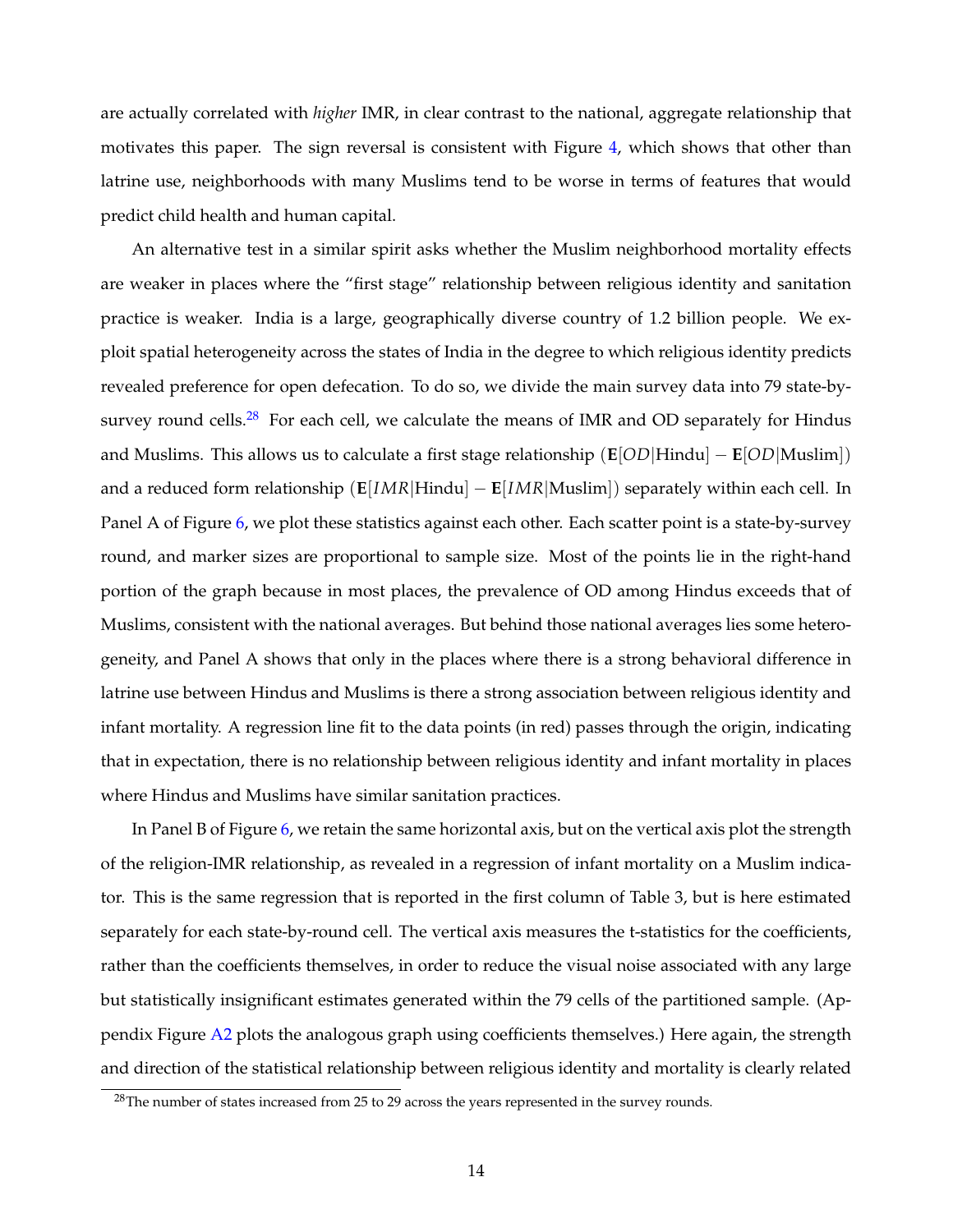to the strength and direction of the first stage relationship: In the many places where Hindus are more likely to OD (right of the origin), Muslims, who tend to collocate near other Muslims, have an aggregate mortality advantage. In the few places where Hindus are less likely to OD (left of the origin), Muslims, who tend to collocate near other Muslims, have an aggregate mortality disadvantage.

Taken together, Table [3](#page-46-0) and Figures [6](#page-43-0) and [A2](#page-58-0) support the idea that sanitation may be the channel linking religious composition of neighborhoods to infant mortality. Where there is no OD, there is no Muslim mortality advantage. And where there is non-zero OD, the strength of the Hindu-Muslim difference in OD predicts the strength of the mortality advantage. This clearly suggests a mechanism in which neighborhood religious composition is predictive of IMR via its association with open defecation.

## <span id="page-16-0"></span>**4 Hindu-Muslim Differences in Demand for Latrine Use**

Given the observed association between the religious composition of neighborhoods and local sanitation, in this section we draw on several data sources to better understand Hindu-Muslim differences in attitudes and behaviors related to latrine/toilet use. Perhaps surprisingly, we show that open defecation in this context is not merely a matter of latrine affordability or access, but rather involves clear consumer preference heterogeneity.

More than half of the Indian population, over 600 million people, defecates in the open. Muslim Indians, though they are more likely to defecate in the open than the poor rural populations of much of the world, are much less likely to do so than Hindu Indians. In our main dataset, only 32% of Hindu children live in households that use latrines or toilets, compared to 57% of Muslim children. This gross difference cannot be explained by affordability because Hindus are the richer group: Appendix Figure [A3](#page-59-0) shows that conditional on any level of asset wealth, Hindus are more likely to be exposed to open defecation and to defecate in the open themselves, compared to Muslims. $29$ Importantly, although exposure to open defecation declines in wealth, even Hindus and Muslims in relatively wealthy households still practice OD at non-negligible rates and are still exposed to

<span id="page-16-1"></span><sup>&</sup>lt;sup>29</sup>The figure also shows that this disparity holds conditioning instead on mother's height—thus paralleling Figure [1,](#page-38-0) which showed that Hindu IMR was higher at any level of asset wealth or mother's height. The associations of sanitation with asset wealth and mother's height strikingly resemble the associations of infant mortality with asset wealth and mother's height. Linear regressions confirm that the gaps are statistically significant (*p <* .01) in both panels. In panels C and D of Appendix Figure [A3,](#page-59-0) we plot own, rather than PSU, OD on the vertical axes. The pattern is nearly identical, highlighting that even relatively wealthy Hindus (and to a lesser extent relatively wealthy Muslims) are still likely to practice OD in this context. The richest Hindus by the asset wealth measure have OD rates in excess of 30%.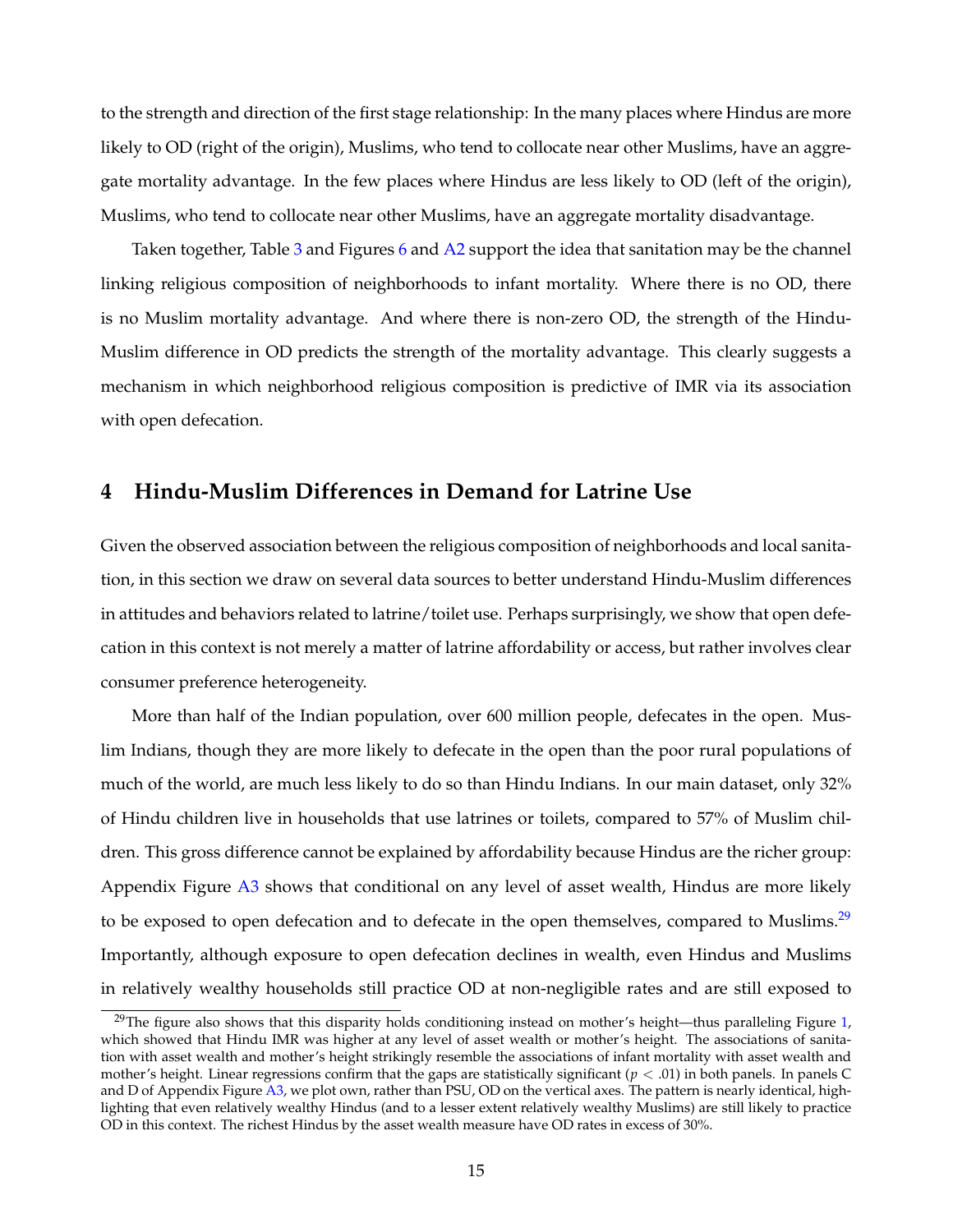significantly high levels of open defecation by their neighbors.

To investigate these patterns in more detail, we turn briefly in Table [4](#page-47-0) to data from the Sanitation Quality, Use, Access, & Trends (SQUAT) survey, which was collected in rural northern India in 2013 and 2014. Unlike our main analysis dataset (the NFHS) this survey was specifically designed to elicit preferences over latrine use, as distinct from latrine ownership. The survey is also unique in having a structure that permits reporting of different latrine use patterns by different members of the same household. The survey is described in more detail in [Coffey et al.](#page-34-1)  $(2014)$ .<sup>30</sup>

Table [4](#page-47-0) summarizes responses at the individual and household levels, with Hindu means in column 1 and Muslim means in column 2. Consistent with other data sources, the first row of the table shows that Hindus are significantly more likely than Muslims to practice OD—that is, they are less likely to use a latrine or toilet. This difference in revealed preferences is deeply embedded: The second row shows that a substantial minority of Hindus who reside in a household with a working latrine nonetheless choose to defecate in the open. 26% of Hindus whose households own functional latrines choose not to use them, compared to 10% of Muslims. These statistics mask some within-household heterogeneity: Over 40% of households that had a working latrine had at least one member who nevertheless defecated in the open.

These statistics are especially useful in disentangling access to latrines from preferences over latrine *use*. People from households that owned a latrine used by another household member unambiguously had the option not to defecate in the open. These findings are consistent with accounts from Indian commentators (e.g. [Ramaswami,](#page-36-3) [2005\)](#page-36-3) and evaluations by researchers (e.g. [Barnard](#page-34-11) [et al.,](#page-34-11) [2013\)](#page-34-11) that toilets constructed or paid for by the government often remain unused or repurposed. We investigate further in Appendix Figure [A4,](#page-60-0) where we compare latrine use behaviors at the individual (rather than household) level and separately by ownership of a working latrine. The figure shows that whether one examines all respondents, or just those residing in latrine-owning households, Hindus are more likely to defecate in the open.

To provide additional context to the fact that high socioeconomic status does not predict zero open defecation in this setting, we draw on another nationally representative survey, the India Hu-

<span id="page-17-0"></span><sup>30</sup>See the [Sanitation Quality, Use, Access, & Trends \(SQUAT\) Survey.](http://squatreport.in) The SQUAT survey was designed to be representative of rural open defecation practices in five states of north India: Bihar, Haryana, Madhya Pradesh, Rajasthan, and Uttar Pradesh. These states are home to 40% of the population of India, and to 45% of households in India without a toilet or latrine. Surveyors interviewed 3,235 adults about their defecation practices and views on latrines and latrine use, and collected individual level latrine use data for 22,787 household members.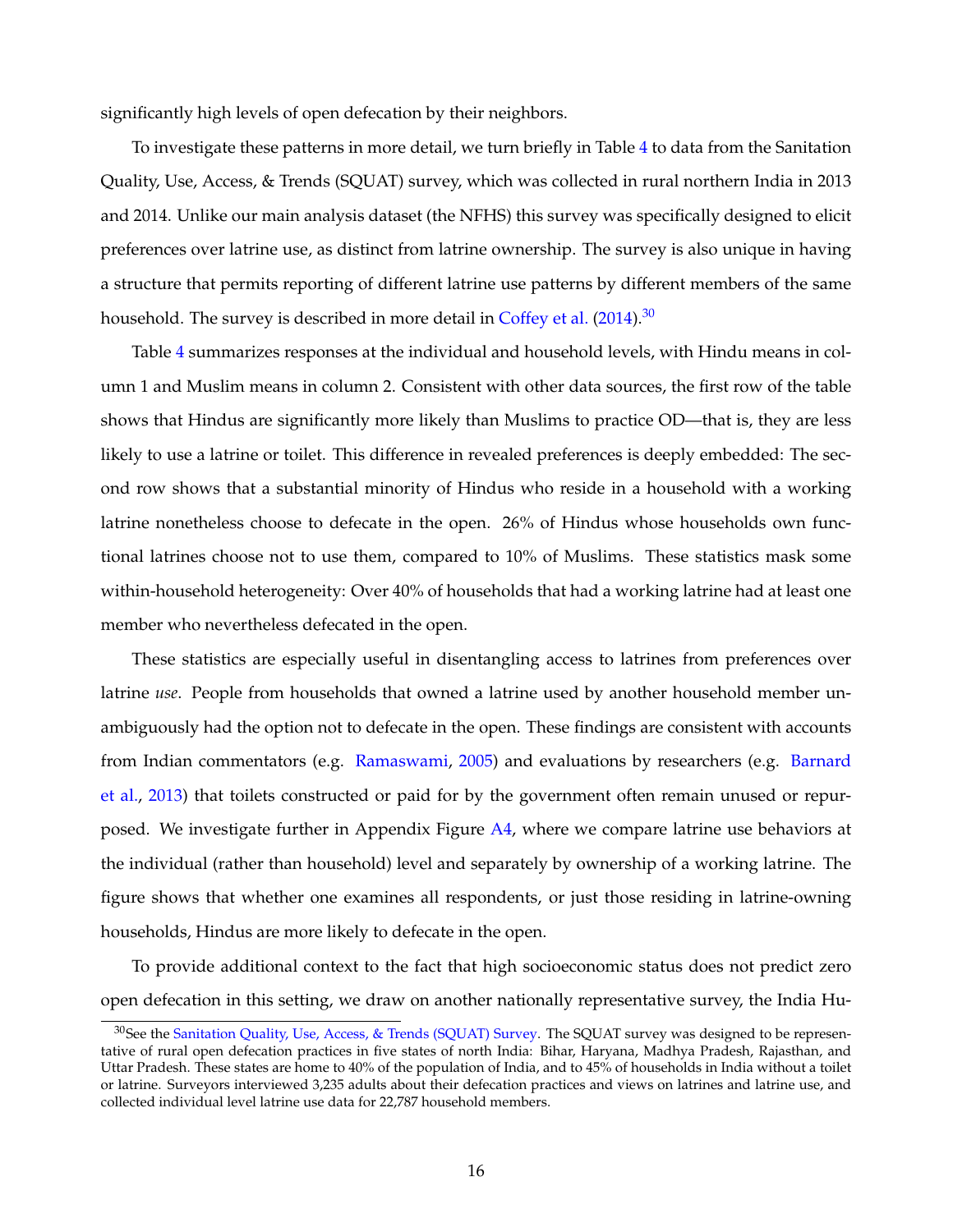man Development Survey, which has the advantage of being more recent than our main dataset and of allowing additional measures of household socioeconomic status. (See Section [5.3](#page-24-0) for a fuller description of these data.) Among rural households in the 2012 IHDS in which the most highlyeducated adult member holds a bachelor's degree or higher, 32% of households report practicing open defecation. For rural households in which the most highly-educated adult completed secondary school, the statistic is 51%. This contrasts with neighboring Bangladesh (in its 2011 DHS survey), where only 1% of rural households in which the most highly-educated adult completed *any* schooling beyond secondary defecated in the open, and where only 4% of households with a member who completed secondary school defecated in the open.

The roots of these behavioral differences are difficult to trace and are beyond the scope of this paper. Sanitation practices may have evolved differently across Muslim and Hindu communities for purely secular reasons, and could have been privately or socially optimal given the context under which they arose [\(Mobarak, Levinsohn and Guiteras,](#page-36-4) [2014\)](#page-36-4). Even specific religious instruction with respect to sanitation and hygiene that we observe today may have been established long ago codifying then-existing norms, rather than establishing those norms.<sup>31</sup> Regardless of the historical path, today religion is a highly predictive marker for group differences.

While we take no position on whether religion causes OD *per se*, it is common for Indians to discuss waste disposal choices with reference to religious purity. Row 4 of Table [4](#page-47-0) shows that a substantial fraction of both Hindu and Muslim respondents self-report that a religious leader has told them explicitly where to defecate. The table shows that Hindus are more likely than Muslims to respond that OD away from the home is pure, while using a latrine near the home is not pure. All Hindu-Muslim differences in the table are statistically significant at the 5% level.

The SQUAT data also allow us to observe plainly-stated beliefs about whether sanitation (latrine use) confers a health benefit to children. Respondents were asked "Imagine two villages, one in which everyone defecates in the open and one in which everyone uses a latrine. In which village do you think children would be healthier?" The final row of Table [4](#page-47-0) shows that 40% of Hindus reported that open defecation was healthier, compared to 27% of Muslims. Hindus and Muslims gave statistically identical answers to the other questions in this module, which asked whether children would

<span id="page-18-0"></span><sup>31</sup>*The Laws of Manu*, a Hindu sacred text, advises defecating away from the home (Chapter 4 verse 151): "Far from his dwelling let him remove urine and excreta." In contrast, the Mishkat-al-Masabiha, a Muslim sacred text, offers opposing advice: "Muadh reported God's messenger as saying, 'Guard against the three things which produce cursing: relieving one self in watering-places, in the middle of the road and in the shade.' "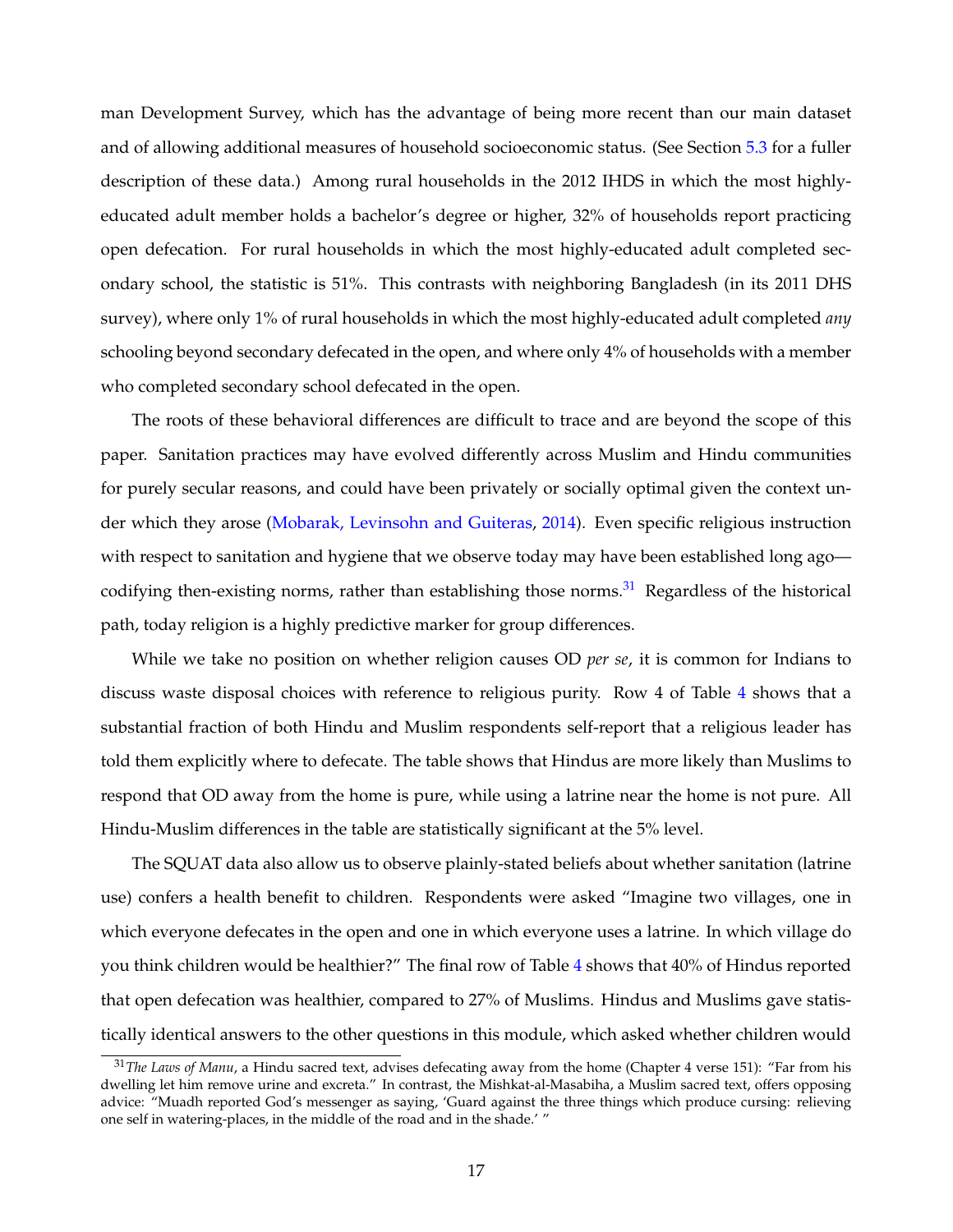be healthier in villages where people ate rice or wheat and whether children would be healthier in villages where households used kerosene or dung as fuel.<sup>32</sup>

The possibility that open defecation would ever be chosen if a working toilet or latrine were available may be surprising to many readers, but these patterns, and indeed the Hindu-Muslim behavior difference itself, are well known to many residents of rural India. [Coffey et al.](#page-34-5) [\(2017\)](#page-34-5) documents this fact in a qualitative study in rural northern India, recording, for example, how a Muslim woman from Uttar Pradesh described the differences: "Even if Hindus have made a latrine, still they go out to defecate in the open. Now for our people [Muslims], it's not a problem. If we have a latrine in the house, we will use it.["33,](#page-19-2)[34](#page-19-3)

In short, the pattern of especially poor sanitation in Hindu-concentrated neighborhoods is not merely a matter of affordability of or access to latrines and toilets. Instead, many Indians (Muslim and Hindu) report and reveal clear preferences against using latrines, and this clear preference for open defecation is particularly strong among the Hindu majority.

## <span id="page-19-0"></span>**5 Corroborating Evidence for the Open Defecation Channel**

We next present a collage of evidence evaluating sanitation externalities as the possible channel linking the religious composition of neighborhoods to infant mortality. We begin by briefly outlining the biological mechanism, drawing on the prior literature. That discussion then guides several empirical tests with respect to intermediate health outcomes where effects of poor sanitation should be detectable, and which would not easily be explained by other phenomenon. We conclude with a series of falsification tests.

<span id="page-19-1"></span> $32$ In this module of three questions, the order was: rice/wheat, followed by dung/kerosene, followed by OD/latrine. Respondents could answer that one of the two options within each set was healthier for children in the village, or that the two options had the same impact. Only the sanitation question showed a differential response pattern by religious identity. The F-stats, are, in the same order, 0.5, 2.7, and 9.7. We also note that this question about the health perceptions surrounding sanitation was asked before it was revealed that the survey was specifically focused on sanitation.

<span id="page-19-2"></span> $33C$  Offey et al. [\(2017\)](#page-34-5) also reports how a Hindu man in Haryana described his beliefs about the health benefits of open defecation: "[By defecating in the open] one can stretch the body, one can go out for a walk. You can also prevent yourself from getting diseases. If a latrine is in the house, bad smells will come, germs will grow. Latrines in the house are like...hell. The environment becomes completely polluted."

<span id="page-19-3"></span> $34$ Moreover, this behavior has long been recognized and documented publicly: Cultural scholars attribute the modern persistence of OD among Hindus in India to the persistence of the Hindu caste system, with its ritual avoidance of excreta [\(Ramaswami,](#page-36-3) [2005;](#page-36-3) [Bathran,](#page-34-12) [2011\)](#page-34-12). Recently, Hindu politicians from both major political parties in India have echoed this sentiment with the slogan: "Toilets are more important than [Hindu] Temples." Union Rural Development Minister Jairam Ramesh of the Congress party made the statement in October 2012. From the BJP, Gujarat Chief Minister and thencandidate for Prime Minister Narendra Modi made an identical statement in October 2013. And nearly a century ago, Gandhi campaigned to change Indian behavior with respect to excreta disposal, famously declaring, "Sanitation is more important than independence."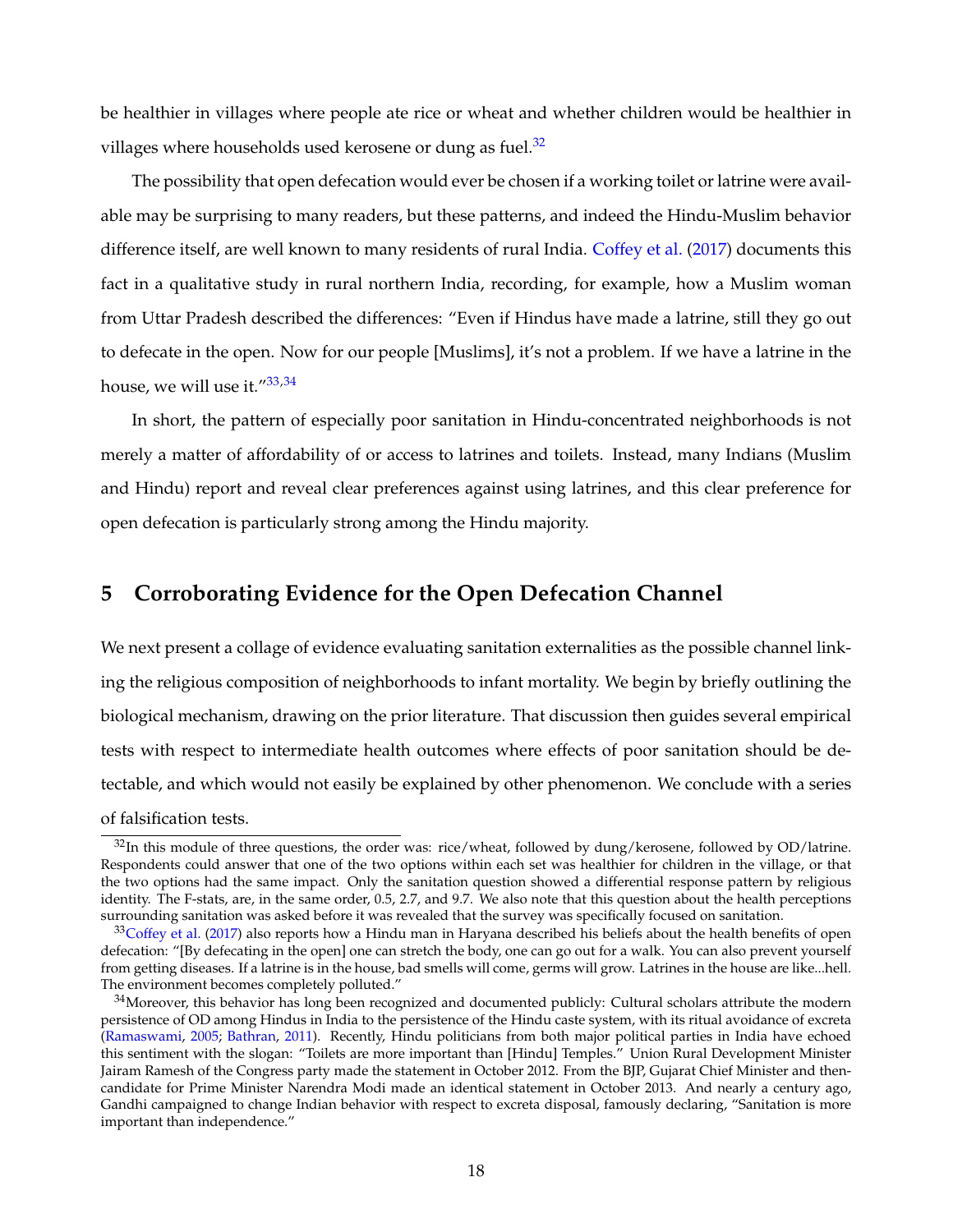#### <span id="page-20-0"></span>**5.1 Biological Mechanism**

Bacteria and parasites, such as intestinal worms, live in feces. Fecal matter in the local environment gets onto feet and hands and into mouths directly. It can also contaminate food and water. These pathogenic processes have been documented since at least the 19th century.<sup>35</sup> By definition, open defecation is not limited to a confined or designated area. Feces are disposed of in crop fields, near homes, and in and along roads, implying widespread scope for disease transmission and potential harm, regardless of whether an individual chooses to use a latrine himself.

For children, infections caused by fecal pathogens can reduce net nutrition through caloric loss to diarrhea and parasites, as well as by expending calories to combat infections. Acute malnutrition due to infectious disease is well established in the epidemiological literature [\(Kielmann and McCord,](#page-36-5) [1978;](#page-36-5) [Mosley and Chen,](#page-36-6) [1984\)](#page-36-6) and recognized among economists (e.g. [Cutler, Deaton and Lleras-](#page-34-13)[Muney,](#page-34-13) [2006\)](#page-34-13). Epidemiological evidence also suggests that exposure to fecal pathogens could lead to enteropathy—a chronic intestinal problem that prevents the proper absorption of calories and micronutrients [\(Humphrey,](#page-35-11) [2009;](#page-35-11) [Petri et al.,](#page-36-7) [2008;](#page-36-7) [Mondal et al.,](#page-36-8) [2011;](#page-36-8) [Lin et al.,](#page-36-9) [2013\)](#page-36-9). The resulting acute malnutrition manifests as wasting (low weight) and can lead to death [\(Black, Morris and Bryce,](#page-34-14) [2003\)](#page-34-14). It may also manifest as anemia as the body fails to absorb the nutrients necessary for red blood cell production [\(Rosenberg and Bowman,](#page-36-10) [1982\)](#page-36-10). We check this mechanism directly below by examining the intermediate outcomes of blood hemoglobin, weight-for-height, and weight-for-age.

For neonates (0-1 month old), the process is somewhat different but with the potential for similar mortality effects. Maternal exposure to fecal pathogens could cause neonatal mortality by reducing the quality of maternal net nutrition during gestation, in turn reducing uterine growth and birth weight. This possibility is highlighted by the recent finding in [Prendergast et al.](#page-36-11) [\(2014\)](#page-36-11) of a correlation between in-utero growth, growth hormones at birth, and mothers' exposure to open defecation in Zimbabwe.

The public goods features of sanitation have been highlighted in the economics literature. [Mo](#page-36-4)[barak, Levinsohn and Guiteras](#page-36-4) [\(2014\)](#page-36-4) investigated the determinants of latrine use in Bangladesh via a field experiment, finding an important role for local complementarities. Other studies have examined health outcomes impacted by the public goods problems of sanitation, though these have focused almost exclusively on worms, which comprise just one channel by which OD could affect

<span id="page-20-1"></span><sup>35</sup>See [Freedman,](#page-35-12) [1991](#page-35-12) for examples.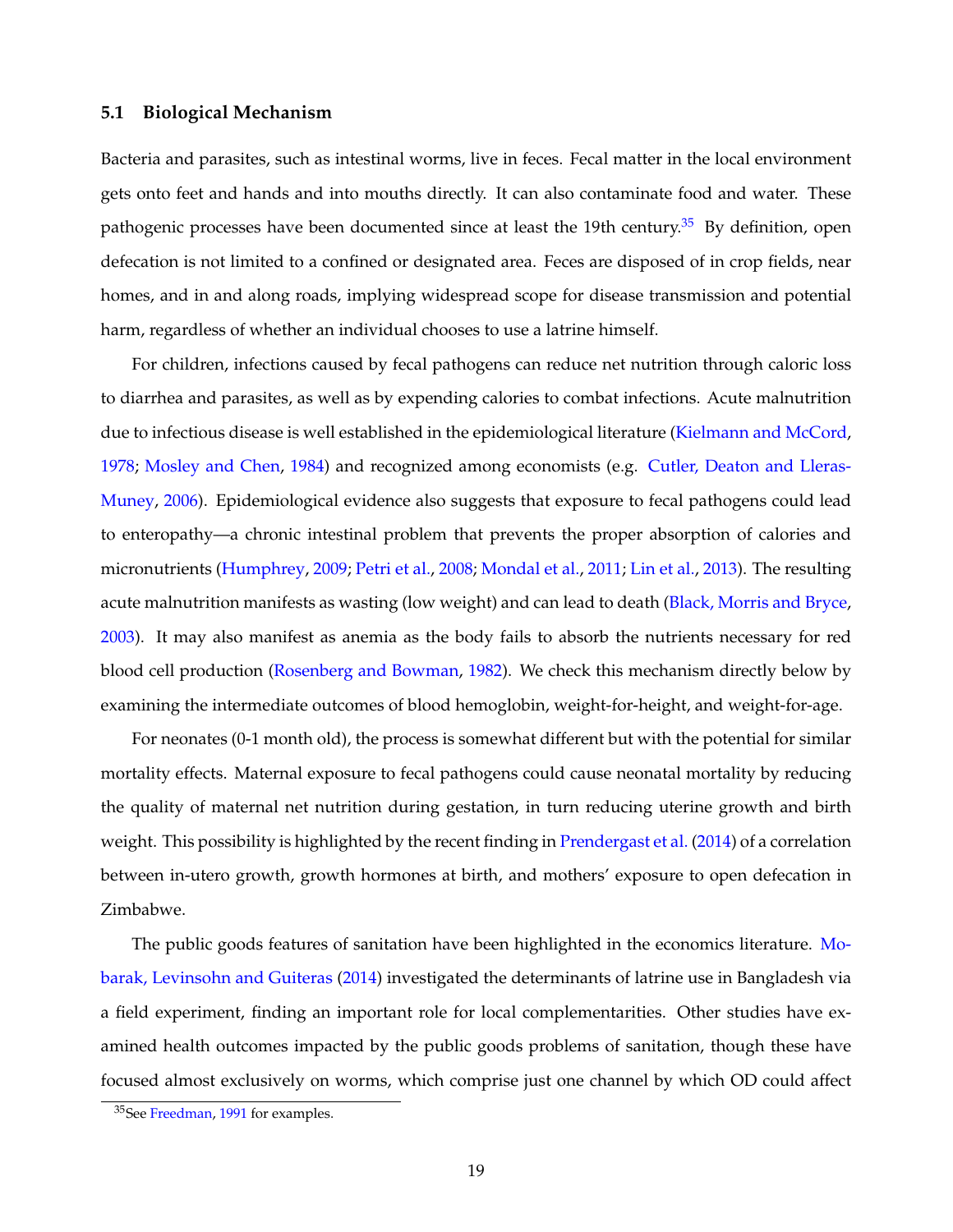health. In the Kenyan context, [Miguel and Kremer](#page-36-12) [\(2004\)](#page-36-12) studied the public goods problems associated with intestinal worms transmitted by contact with fecal matter. In the historical US context, [Bleakley](#page-34-6) [\(2007\)](#page-34-6) examined the impact of efforts by the Rockefeller Foundation at the turn of the century to eradicate widespread hookworm infections in the US South. Taken together, the economic literature supports the potential of important externalities of OD, while the epidemiological evidence suggests that health impacts could be significant and include mortality effects.

#### **5.2 Tests of the Fecal Pathogens Channel**

**Anemia/Hemoglobin.** In Table [5](#page-48-0) we examine a health outcome with a direct connection to the type of intestinal disease spread by open defecation. Anemia, defined as low levels of blood hemoglobin, can be caused by diets lacking iron, vitamin B12 and folic acid, all of which are necessary for the production of red blood cells. Intestinal parasites also importantly contribute to low blood hemoglobin in developing country settings, by causing blood loss in the stool, lack of appetite, increased motility (including via diarrhea), and competition for nutrients. Intestinal parasites also cause damage to the intestinal wall lining, which can inhibit the absorption of nutrients critical in red blood cell production [\(Rosenberg and Bowman,](#page-36-10) [1982\)](#page-36-10). The impacts of intestinal parasites on hemoglobin can be large even relative to the impacts of diet or micronutrient supplementation. For example, in a randomized control trial among Kenyan children, [Friis et al.](#page-35-13) [\(2003\)](#page-35-13) found that a single dose of deworming medicine was as effective in raising hemoglobin levels as the daily administration of micronutrient supplements, including iron, for a period of eight months. In the economics literature, [Bleakley](#page-34-6) [\(2007\)](#page-34-6) shows that a hookworm eradication campaign in the US South at the turn of the twentieth century raised school attendance and later-life incomes, with reduced anemia as the assumed channel.<sup>36</sup>

The dependent variable in the first four columns of Table [5](#page-48-0) is the child's blood hemoglobin, in  $g/dL$ , measured from a surveyor-collected blood sample analyzed by a portable device in the field. Mean hemoglobin in the sample is 10.3  $g/dL$ , very near to the WHO threshold for moderate anemia (*<* 10 g/dL). The analysis sample is significantly smaller than in the main analysis because hemoglobin was measured only in the most recent NFHS survey round and because these measurements were taken only for children alive at the time of the interview and between one and five years

<span id="page-21-0"></span><sup>&</sup>lt;sup>36</sup>In [Bleakley](#page-34-6) [\(2007\)](#page-34-6), anemia was the assumed channel, though it was not possible in that study to directly observe blood hemoglobin in the historical data. In a cross-country comparison of recent micro data in which hemoglobin was measured in blood samples, [Coffey, Geruso and Spears](#page-34-15) [\(2017\)](#page-34-15) show that, at the country level, children's hemoglobin and sanitation are correlated, even after controlling for household-level diet data and national malaria incidence.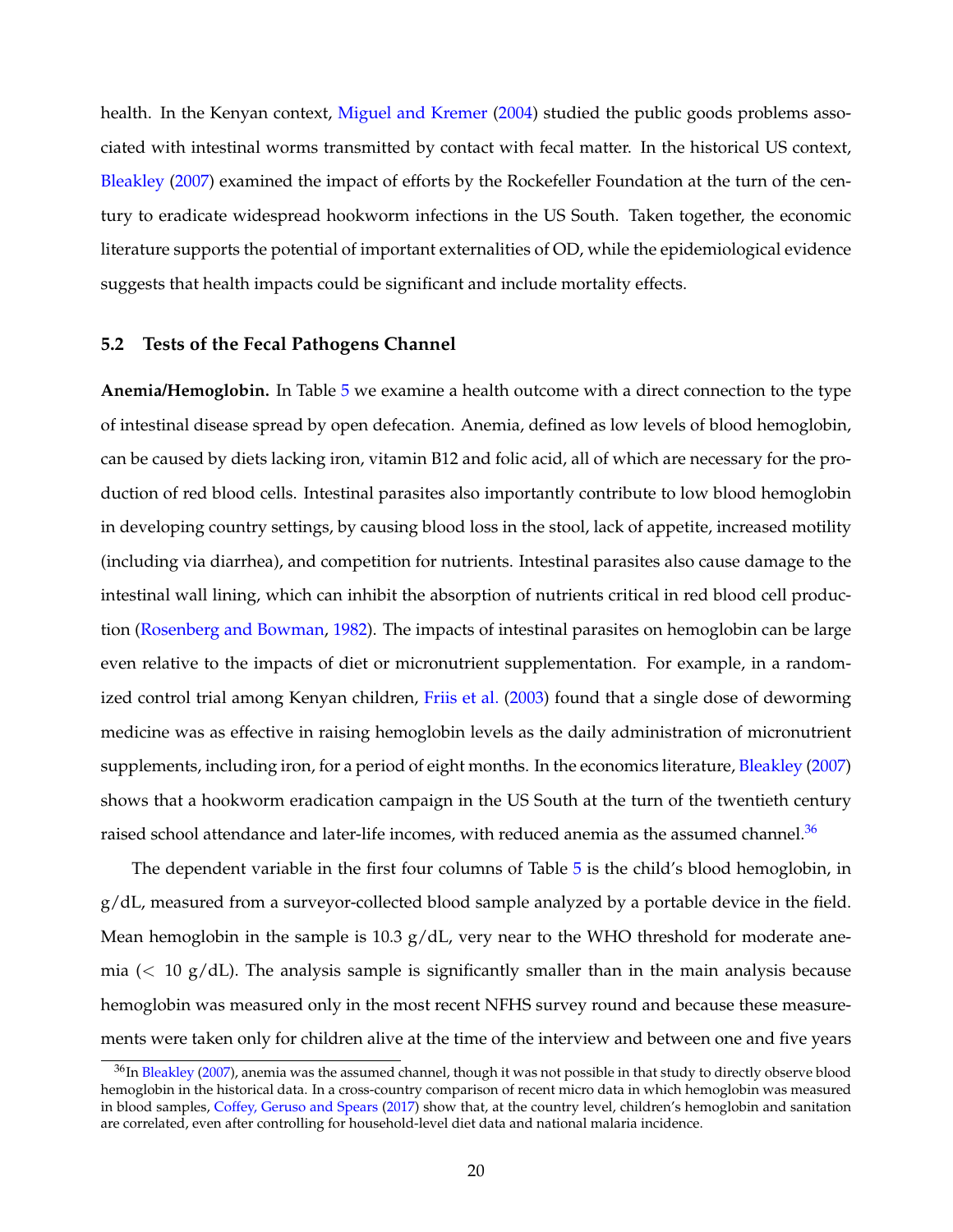old. Table [5](#page-48-0) shows that Muslim children are observed to have higher hemoglobin on average (column 1), but this relationship disappears after controlling for neighborhood fixed effects (column 2) or the fraction of Muslims in the neighborhood (column 3). In column 4 the association between neighborhood religious composition and blood hemoglobin becomes smaller and insignificant after partialing-out the contribution of poor sanitation. This pattern precisely tracks the pattern of Tables [2](#page-45-0) and [A3.](#page-65-0)

It is important to understand that the list of other potential causes of low hemoglobin here is very limited. As discussed in [Coffey, Geruso and Spears](#page-34-15) [\(2017\)](#page-34-15), the literature points to just diet, malaria, and the type of intestinal infections spread by poor sanitation as being plausible causes of anemia in this context. And we are able to investigate diet directly, which we do below in Section [5.3,](#page-24-0) where we show that conditional on own religion, own diet is uncorrelated with the religious composition of neighborhoods.

**Acute Malnutrition.** A related pathway from exposure to fecal pathogens to death is poor net nutrition—that is, calories consumed net of calories lost to diarrheal disease and parasites and expended in combating infections. Acute malnutrition is a well-known mechanism linking infectious disease to infant death [\(Kielmann and McCord,](#page-36-5) [1978;](#page-36-5) [Mosley and Chen,](#page-36-6) [1984\)](#page-36-6), our outcome of interest. If open defecation is causing deaths via infection, acute malnutrition should also be observable in weight. This intermediate outcome may also be of independent interest, because acute malnutrition could impact the human capital accumulation of surviving children.

We follow the standard practice (e.g. [Schmidt et al.,](#page-36-13) [2010\)](#page-36-13) of using surveyor-measured weight to capture acute malnutrition and recent diarrhea. Weight, rather than self-reported diarrheal disease, is recommended due to widely recognized problems in survey-reported diarrhea. We discuss the problems with survey-reported diarrhea in this context in more detail in Appendix [A.3,](#page-55-0) and provide statistics in our own dataset highlighting these issues. Weight-for-age is the particular measure of recent diarrhea recommended by [Schmidt et al.](#page-36-13) [\(2010\)](#page-36-13). To evaluate robustness, we also examine weight-for-height.<sup>37</sup> We operationalize both measures as z-scores scaled to the World Health Organization's child growth standards.

Columns 5 through 12 in Table [5](#page-48-0) repeat the exercise performed for hemoglobin, but now with measures of child weight as the dependent variables. The sample includes all children up to 24

<span id="page-22-0"></span> $37$ Height is an appropriate denominator for normalizing weight when analyzing acute malnutrition because height reflects long-term, but not recent, net nutritional and disease experience.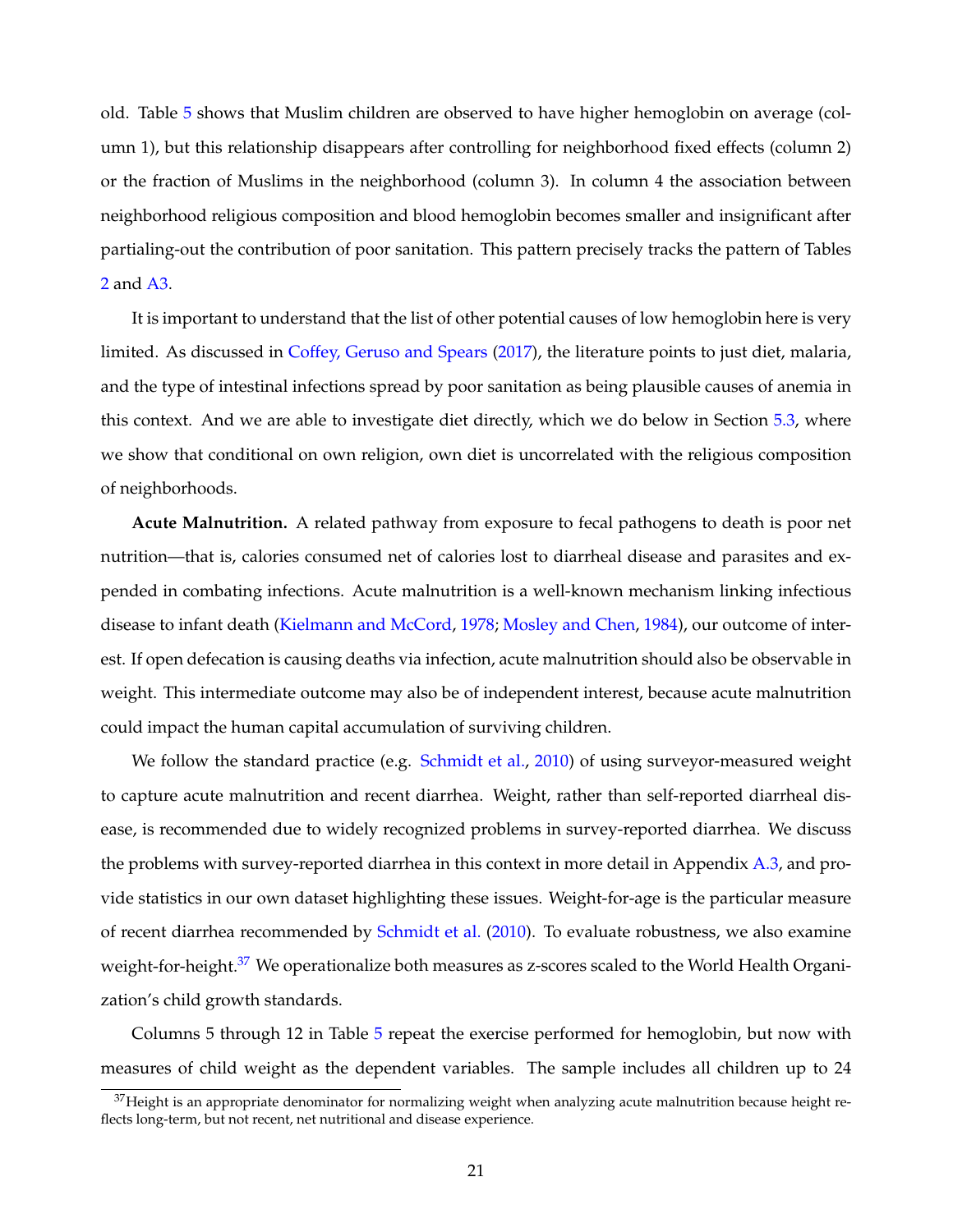months for whom a weight measurement was taken. Due to the DHS/NFHS surveying scheme, these detailed anthropometry measures exist for only a small subset of our main analysis sample. In the first three columns, the dependent variable is weight-for-age. We report OLS regressions.<sup>[38](#page-23-0)</sup> The extended controls are identical to those in the bottom panel of Table [2](#page-45-0) with an additional control for height.<sup>39</sup>

The results for weight follow the now-familiar pattern: In columns 5 and 9, an indicator for Muslim households predicts significantly higher z-scores (i.e., heavier children). Then, additionally controlling for Muslim concentration in the locality (*Mj*) or controlling for a PSU fixed effect attenuates the coefficient on the Muslim indicator to insignificance. And finally, incrementally controlling for the local sanitation environment attenuates the coefficient on  $\overline{M}_i$  as well. This pattern of results supports the mechanism outlined above, as it shows that the fraction of Muslim neighbors is correlated with child malnutrition, but not after partialing out the association between religious composition of the neighborhood or neighborhood open defecation.

**Breastfeeding Interactions.** Water and prepared food are two key pathways through which poor sanitation causes infections in children. Breastfeeding, which interrupts this pathway, is known to be protective against the transmission of such infections, and previous studies have shown important interactions in this context between the efficacy of breastfeeding and the quality of a household's water supply (see [Jayachandran and Kuziemko,](#page-35-14) [2010\)](#page-35-14). Here, we examine whether the efficacy of breastfeeding is increasing in the fraction of neighbors who defecate in the open. Operationally, this means examing interactions between breastfeeding and  $\overline{M_i}$  or  $\overline{OD_i}$ .

Table [6](#page-49-0) examines various combinations of interactions between religion, breastfeeding, and sanitation in OLS regressions in which the dependent variable is IMR. The regressor of interest is an indicator for exclusive breastfeeding during the infant's first six months of life if she survived, or until death if she died. Controls are as in Table [2.](#page-45-0) Column 1 reports results for a specification interacting breastfeeding with the Muslim indicator. Unsurprisingly, the main effect of exclusive breastfeeding is large and negative—i.e., breastfeeding is associated with reduced mortality. But the significant positive coefficient estimate for the interaction term *breastfed*  $\times$  *Muslim* indicates that breastfeeding is

<span id="page-23-0"></span> $38$ The sample here is smaller because weight in the NFHS is only consistently measured for children below age 3 at the time of the survey, whereas in our main analysis, we calculate IMR over a larger sample by using the mother's responses to retrospective questions about the timing of births and deaths over a longer look back period.

<span id="page-23-1"></span><sup>39</sup>We control for height-for-age to ensure that results are not spuriously driven by *chronic* malnutrition, which would be reflected in height. In practice, removing the height control does not affect the pattern of results in the table.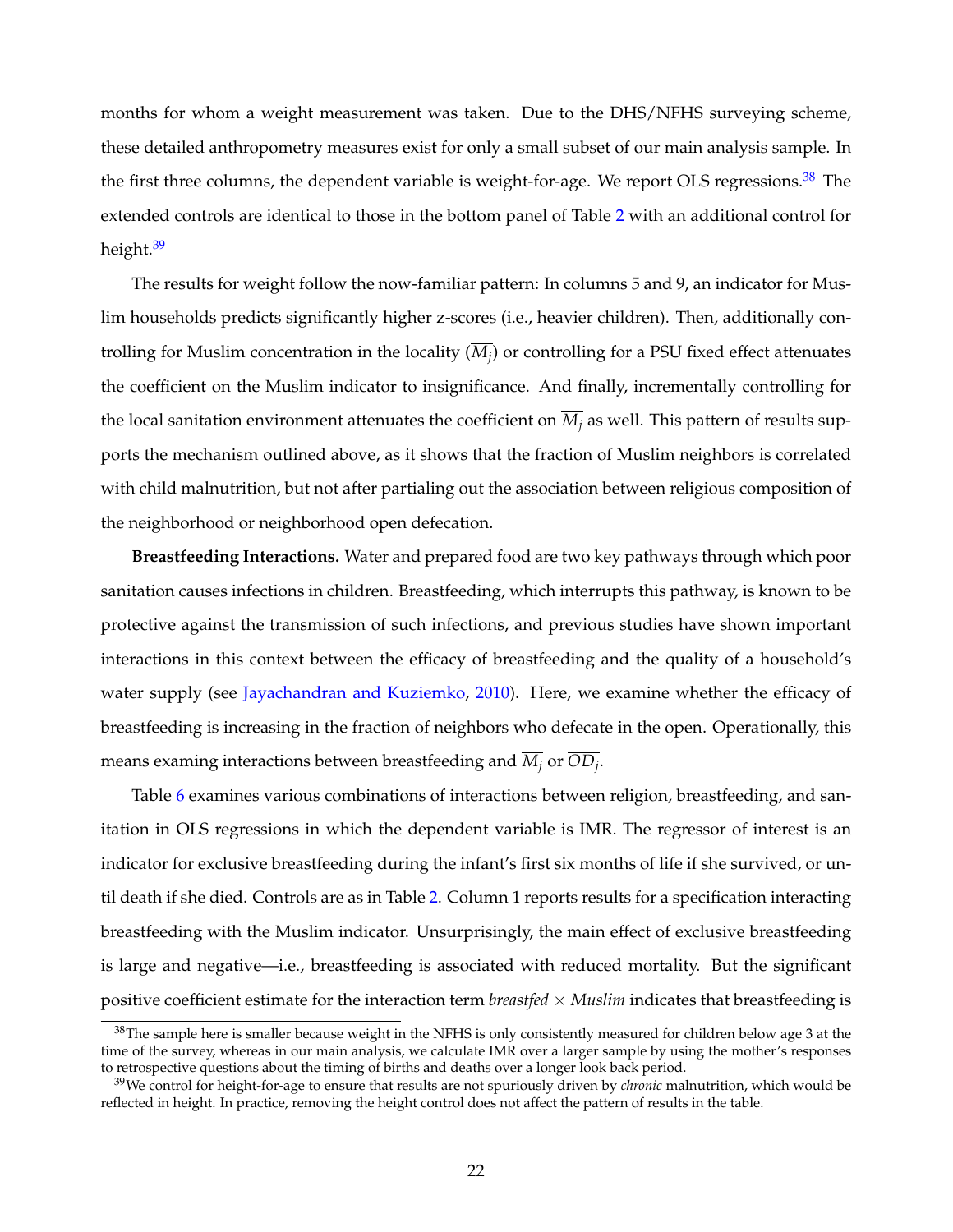less beneficial to Muslim children than Hindu children, on average.

This non-intuitive pattern again appears to be due to the correlation between own religious identity and that of neighbors and due to the association of both with sanitation. After additionally controlling for  $\overline{M_j}$  or  $OD_{ij}^{-i}$  and the interaction of each with breastfeeding, the positive coefficient on *breastfed* ⇥ *Muslim* becomes insignificant (column 3) or flips sign (column 6). Overall, comparing columns 1 through 3, in which there are no controls for sanitation, with columns 5 through 7, in which these controls are included, suggests that the associations of the *breastfed*  $\times$  *Muslim* and *breastfed*  $\times$ *fraction Muslim* with mortality are operating via open defecation: Living near more Hindus predicts a greater protective effect of breastfeeding only until the correlation between religious composition and sanitation is controlled for. These regressions indicate that Muslim children, on average, benefit less from breastfeeding only because they tend to live in better local sanitation environments, while Hindu children, on average, face environments where the protection conferred by breastfeeding matters more  $40$ 

Appendix Table [A6](#page-68-0) shows that although the main effect of breastfeeding varies significantly as a function of baseline IMR, the coefficient on the interaction of breastfeeding with PSU fraction Muslim is remarkably similar across PSUs split by high versus low infant morality rates. Thus, these results are not merely driven by a stronger effect of breastfeeding in locales where IMR is higher.

### <span id="page-24-0"></span>**5.3 Falsification Tests**

Panels A and B of Figure [4](#page-41-0) showed that two child health outcomes that should not be driven by local sanitation are indeed flat (institutional deliveries) or declining (vaccinations) in fraction Muslim, a clear contrast with the overall IMR patterns revealed in Panels C and D of that figure, in which survival increases in fraction Muslim. In this section, we investigate whether the religious composition of neighbors is correlated with other important observable health behaviors, inputs, and outcomes that would not be expected to be importantly affected by open defecation. Although there is no reason in principle that sanitation-related and and non-sanitation-related child inputs and outcomes should not be positively correlated, the special institutional feature of our setting is that higher concentration of Muslims in a locality predicts better sanitation but otherwise predicts worse or neutral

<span id="page-24-1"></span> $40$  Like the main results in Table [2,](#page-45-0) estimates in Table [6](#page-49-0) are identified off of the religion of neighbors, not the religion of the child's own household. Therefore, any unobserved differences in inputs like weaning foods between Hindu and Muslim households would be captured by controls for *Muslim* and *Muslim*  $\times$  *breastfed*.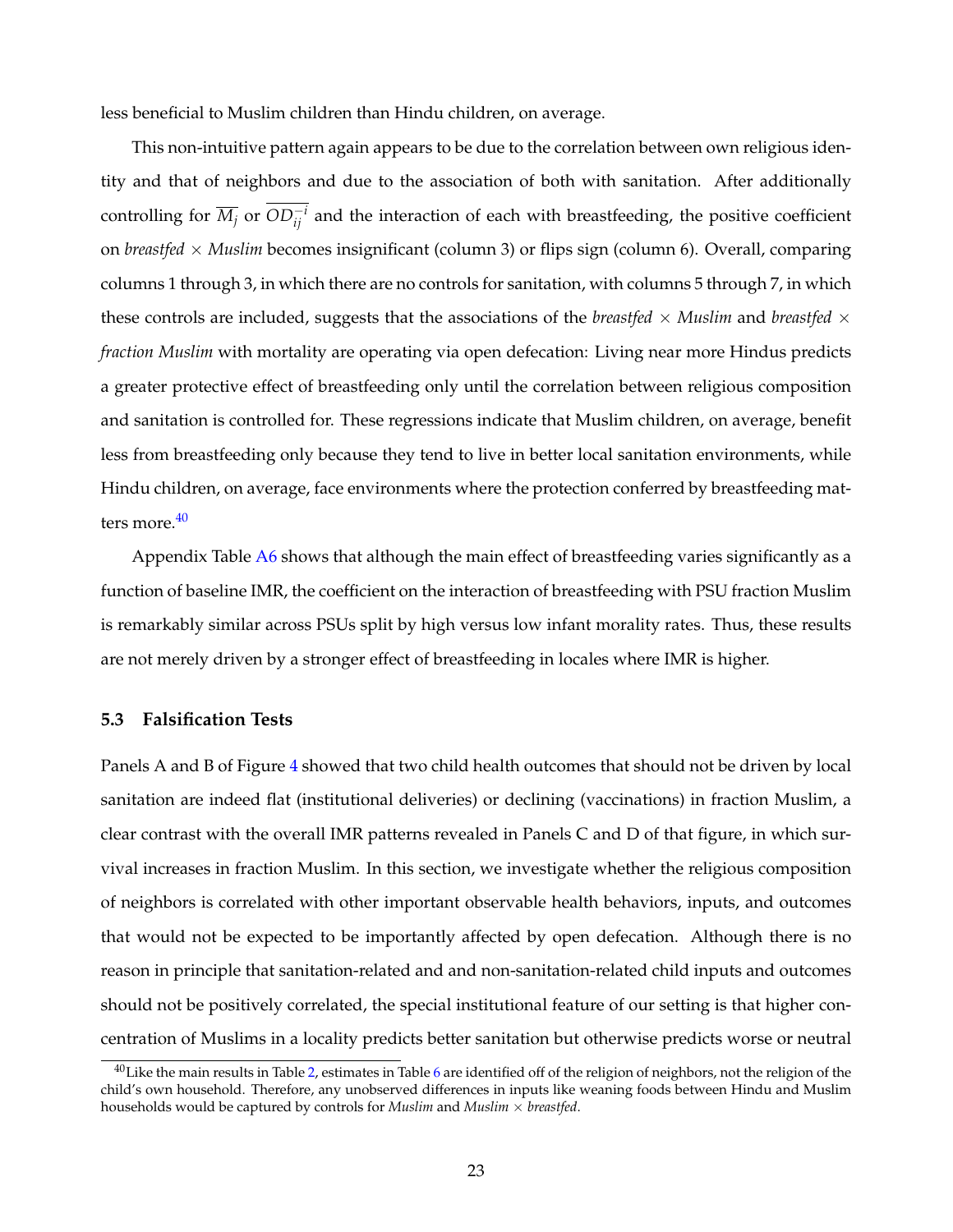neighborhood characteristics, allowing us to potentially separate which channel is operating.

**Diet.** In Table [7](#page-50-0) we ask whether Hindus living around many Muslims are likely to have different diets than Hindus living around few Muslims. Because our main dataset, the NFHS, was not designed to measure consumption and contains relatively little information on hygiene behaviors, we turn again to the India Human Development Survey (IHDS) of  $2012<sup>41</sup>$  Summary statistics for this supplemental dataset are included in Appendix Table [A7.](#page-69-0) For the set of variables common to both the IHDS and NFHS, such as urban residence, open defecation, and access to piped water, Table [A7](#page-69-0) shows that the IHDS replicates the same Hindu-Muslim differences found in the NFHS, which are displayed in Table [1.](#page-44-0)

The dependent variables in Table [7](#page-50-0) are listed in the column headers and include measures of meat, eggs, and dairy consumption, measured per household per month. For each of these diet variables, we first regress diet on *own* religion to demonstrate that the consumption data are rich enough to capture differences across Muslim and Hindu households. For example, column 1 shows that Muslims are a precisely estimated 15 percentage points more likely (on a base of 25 percentage points) to consume meat compared to Hindus. Such differences are expected, and not problematic.

We add  $(\overline{M}_i)$  as a regressor in the second and third columns for each dependent variable. Panel A shows that there is no correlation between  $\overline{M}_i$  and the extensive margin of eating any meat, or between  $M_i$  and the intensive margin of quantity of meat consumed. In Panel B, we examine two other calorie- and protein-rich foods: eggs and milk. For all diet variables, the coefficients are small, not significantly different from zero, and robust to the inclusion of controls.<sup>42</sup> This is true even though large, precisely estimated diet differences are apparent between Hindu and Muslim households for each consumption outcome in the table.

Table [7](#page-50-0) is direct evidence against the notion that Hindus living around Muslims have systematically different diets than Hindus living around other Hindus, and similarly against the notion that Muslims living around Hindus have systematically different diets than Muslims living around other Muslims. Thus, there is no empirical evidence that our results are likely to be confounded by issues related to diet, including our results regarding hemoglobin in Table [5.](#page-48-0)

<span id="page-25-0"></span><sup>&</sup>lt;sup>41</sup>The IHDS contains richer hygiene information and a complete consumption module, but it cannot be used to construct mortality rates that are similarly reliable to those from the NFHS. Specifically, we are limited by the fact that complete birth histories were not recorded for all women of childbearing age.

<span id="page-25-1"></span> $42$ We control for log per capita per consumption and the urban classification of the household, which could be important in principle because richer and urban households in India are more likely to eat meat.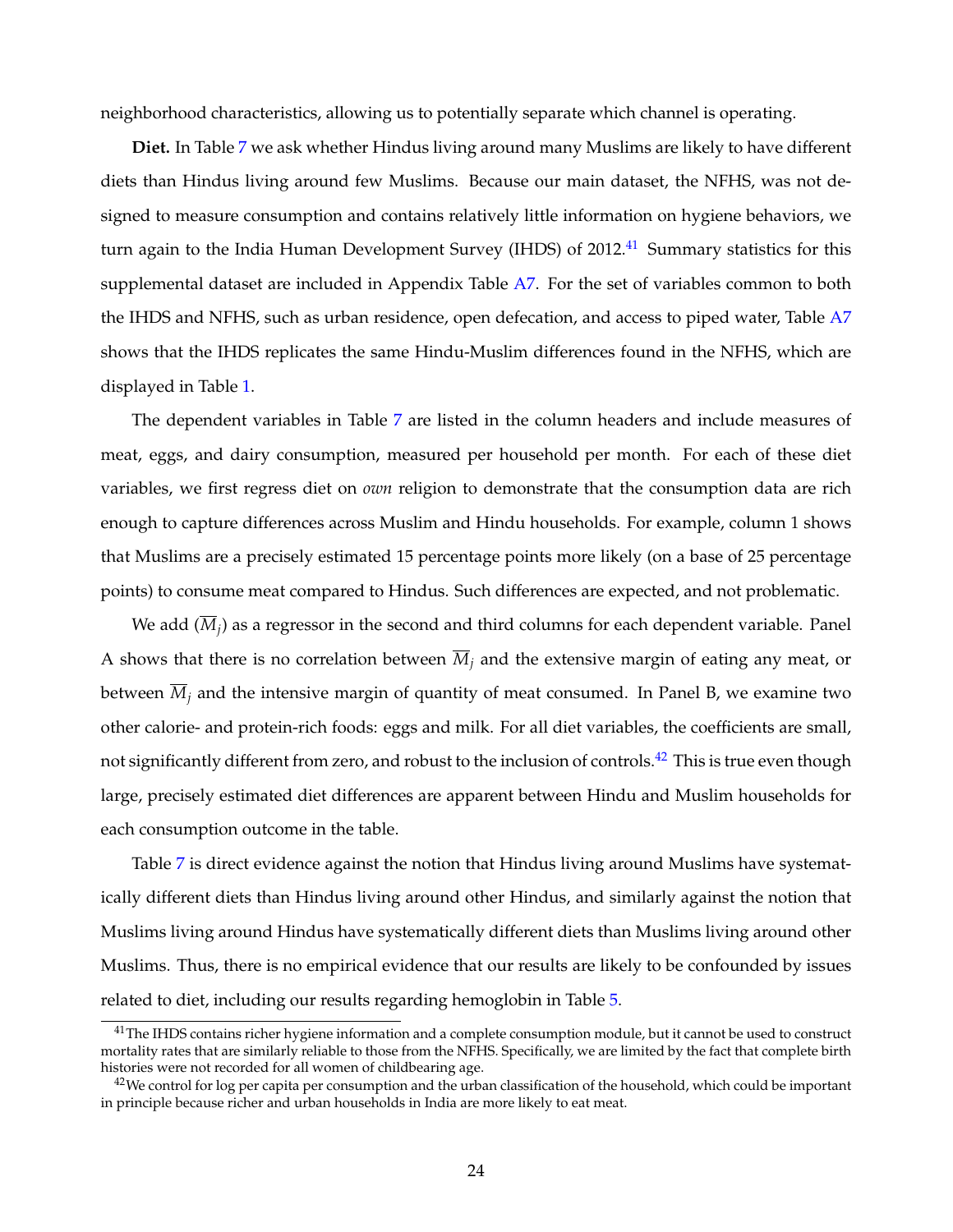**Other Hygiene and Water.** Diet is likely to have primarily private benefits, but hygiene practices like hand washing could generate externalities in principle. If these practices covary with Muslim concentration across localities, then our estimates could be reflecting a different hygiene-related externality associated with the religious composition of a neighborhood. In fact, Hindu and Muslim households do not appear to differ with respect to these health behaviors. For example, the summary statistics from the IHDS data in Table [A7](#page-69-0) reveal that unlike OD (practiced by 51% of Hindus and 31% of Muslims in the IHDS data), Hindu and Muslim households do not differ in hand washing (72% vs. 70%) or purifying water (11% vs. 12%).

In Table [8,](#page-51-0) we report on regressions in which the dependent variables are various measures of hygiene and water quality from the IHDS. The regressor of interest is Muslim share,  $\overline{M}_i$ . In the first eight columns the dependent variables are always washing hands, sometimes washing hands, always purifying water, and sometimes purifying water. In columns 9 and 10, the dependent variable is piped public water to the home, for which a similar measure is available in the NFHS. For com-pleteness, in columns 11 and 12, we replicate the Figure [4](#page-41-0) regression of OD on  $\overline{M}_i$  using the IHDS data. The last four columns are shaded, since these can be compared directly to results in the NFHS dataset—although in a different time period.

Columns 1 through 8 show that there is no correlation between measures of washing or water purifying and  $M_i$ . The only significant difference we find in the table—besides OD—is that Muslim concentration is associated with *less* access to public piped water. This is consistent with our analysis in the NFHS data presented above (see Figure [4](#page-41-0) and Table [A1\)](#page-63-0). Both the literature [\(Jayachandran](#page-35-14) [and Kuziemko,](#page-35-14) [2010\)](#page-35-14) and our own analysis (Table [A2\)](#page-64-0) indicate that lower access to piped water in this region implies a Muslim disadvantage with respect to health. The difference in piped water likely reflects the inferior access to state services faced by Muslims. It appears that the Hindu-Muslim difference in latrine use, therefore, is not merely a marker for a wider array of other important hygiene behaviors with public goods qualities.

**Cough and Fever.** Although all types of infectious disease may respond to poor sanitation exposure due to a weakened immune system, $43$  respiratory infections and fevers may be be less responsive

<span id="page-26-0"></span><sup>43</sup>As [Cutler and Miller](#page-34-7) [\(2005\)](#page-34-7) explain: "It is difficult to determine which infectious diseases should have responded to clean water technologies, however. Hiram Mills, a member of the Massachusetts State Board of Health, and J. J. Reincke, a health officer in Hamburg, Germany, independently observed a marked reduction in overall mortality, not just mortality from waterborne diseases, on the introduction of water filtration more than a century ago. ... The biological mechanism underpinning the so-called Mills-Reincke phenomenon would presumably be that contaminated water weakens the immune system, making one more susceptible to other contagions."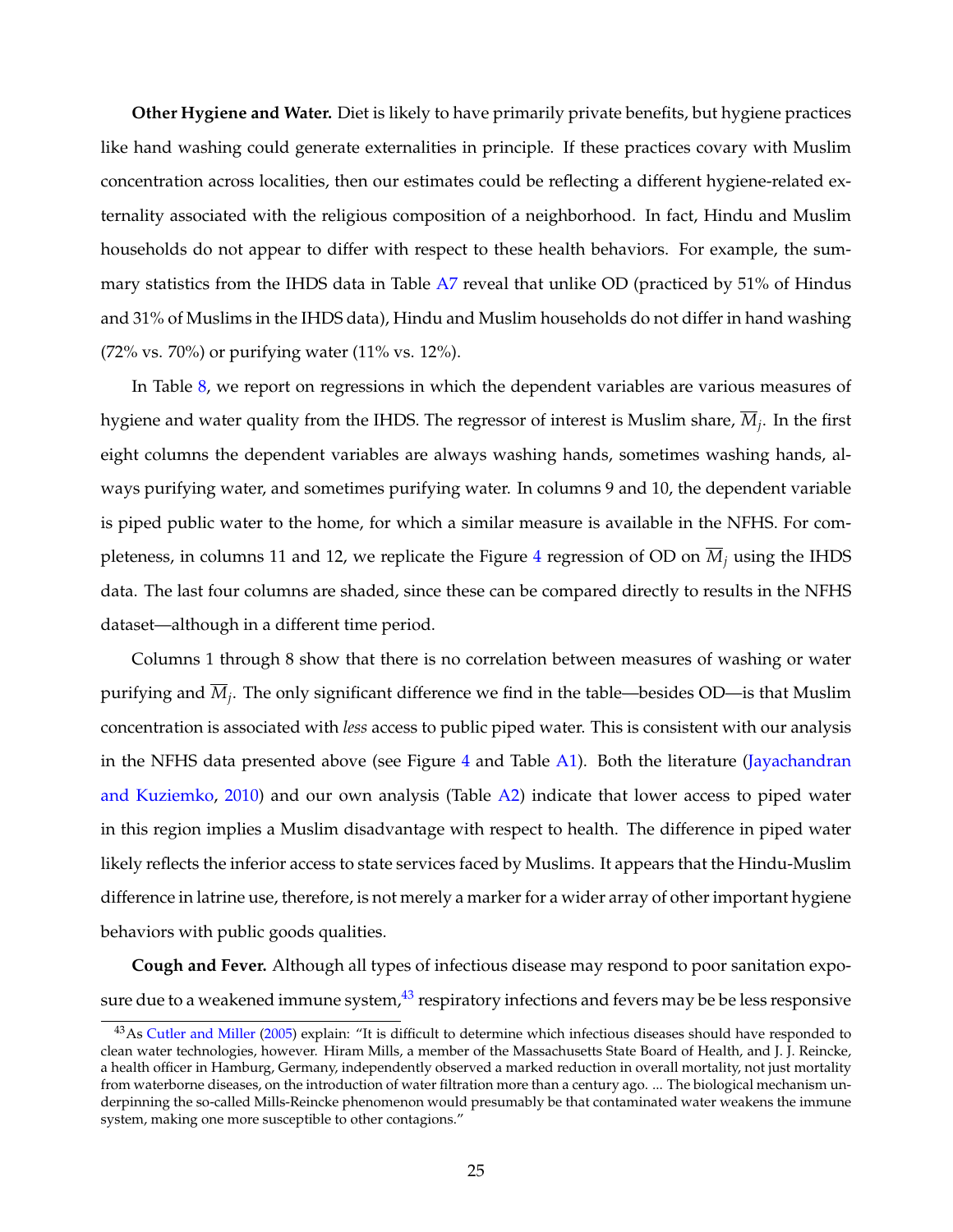than symptoms specifically related to the gut. As a falsification test, we examine here whether fever and cough respond to neighborhood religious composition differently than diarrhea, a symptom with a more direct (and presumably quantitatively stronger) link to sanitation.

As discussed above, our primary measure of recent diarrhea in children is based not on the survey reports of mothers, but on current weight. This follows the recommendation from the medical literature [\(Schmidt et al.,](#page-36-13) [2010\)](#page-36-13) of preferring surveyor-measured weight to capture recent diarrhea even when self-reports of the symptom are available. Our own analysis in Table [A8](#page-70-0) suggests that a mother's education may significantly affect what she decides "counts" as diarrhea in her child. To overcome differences in the perceptions of illness across mothers of different socioeconomic status, we compare the relative reporting of three different types of symptoms by the same mother.

The NFHS contains mothers' subjective reports of three infectious disease symptoms: fever, cough, and diarrhea. We estimate differences in the relative reporting of these symptoms within a mother across localities that vary in Muslim concentration. In a stacked regression in which an observation is a child  $\times$  symptom, we regress an indicator for a positive report of the symptom on mother  $\times$  child fixed effects. Appendix Figure [A5](#page-61-0) plots residuals from that regression—separately by symptom—against the religious composition of the PSU in which the child resides. The figure shows that for the fever and cough symptoms, residuals are clearly increasing in fraction Muslim. Diarrhea residuals, in contrast, are clearly decreasing in fraction Muslim. This means that mothers in neighborhoods with higher Muslim shares are differentially less likely to report their child as having recent diarrhea, relative to their reporting of recent fever and cough and relative to mothers in neighborhoods with fewer Muslims. Appendix Section [A.4](#page-55-1) describes the exercise in more detail and also reports on a parametric regression approach that yields the same pattern of results.<sup>44</sup>

## <span id="page-27-0"></span>**6 Sizing the Externalities**

In this section we attempt to understand the potential size of the sanitation externalities suggested by the evidence above. To do so, we instrument for the local sanitation environment with the religious composition variable, *Mj*. This strategy would yield unbiased estimates of the externalities of interest if PSU religious composition predicted own-household infant mortality only through its association

<span id="page-27-1"></span><sup>&</sup>lt;sup>44</sup>The parametric version of this mother fixed effect regression in Table [A12](#page-74-0) yields a coefficient on diarrhea  $\times$  fraction Muslim that is significant at  $p < .09$ .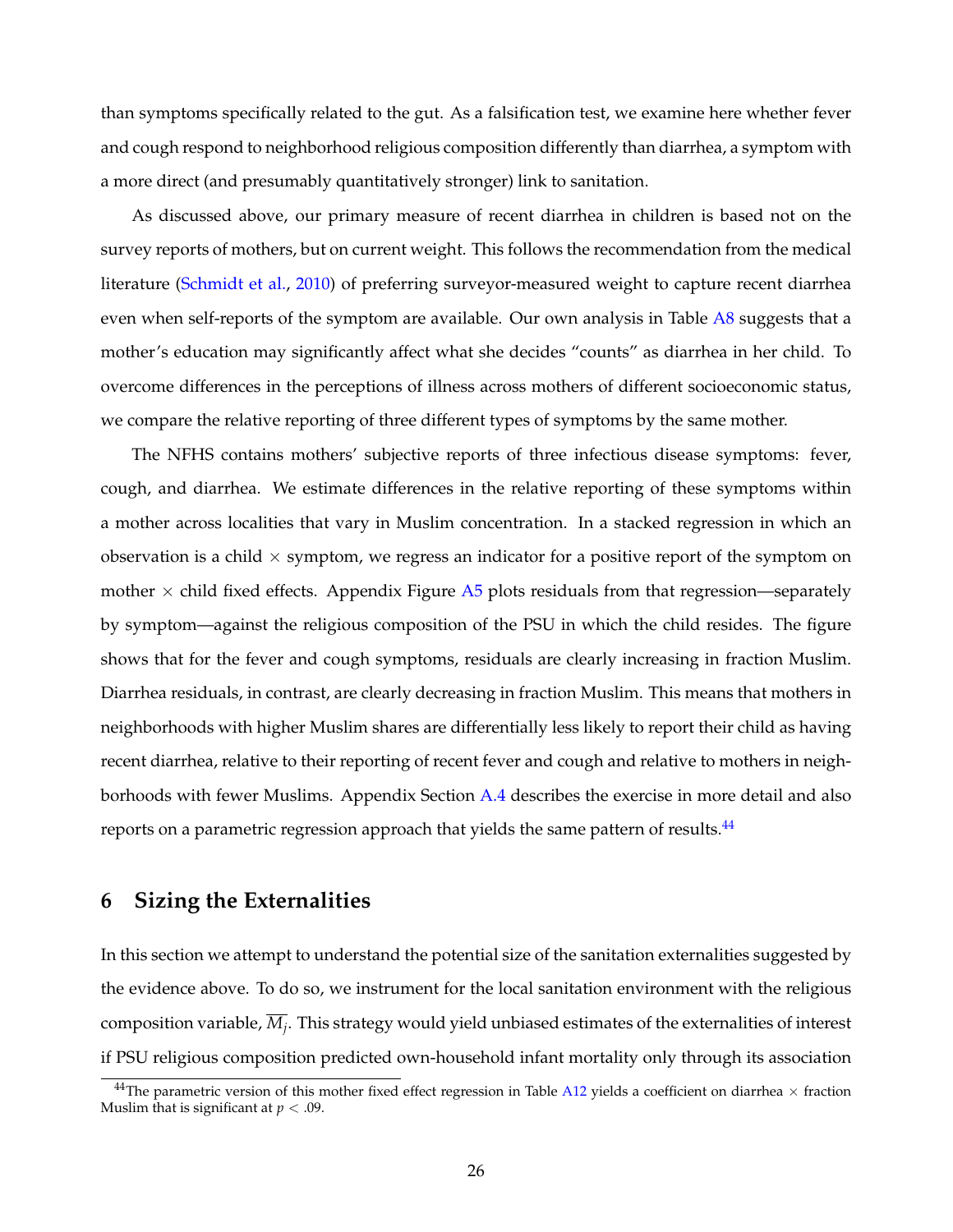with nearby neighbors' open defecation. In contrast, it is clear from Figure [4](#page-41-0) that the neighborhoods where Muslims are concentrated are somewhat different along several other observable dimensions. Even though the evidence above points toward Muslim neighborhoods being, if anything, worse in terms of observable correlates of child health (other than sanitation), we cannot rule out the possibility of important unobservables. We therefore view the IV analysis as informative primarily because these regressions are identified off of a subset of the variation in open defecation that is carefully documented above.

We regress mortality outcomes on variables capturing a household's own open defecation (*ODijt*) and neighbors' open defecation within the PSU  $(OD_{ijt}^{-i})$ :

$$
Y_{ijt} = \beta_1 \widehat{\overline{OD_{ijt}}^i} + \beta_2 OD_{ijt} + \beta_3 M_{ijt} + f(X_{ijt}) + \epsilon_{ijt}.
$$
 (2)

We instrument for the mean open defecation rate among neighbors with the fraction of PSU households that are Muslim:

$$
\overline{OD_{ijt}^{-i}} = \gamma_1 \overline{M_{jt}} + \gamma_2 OD_{ijt} + \gamma_3 M_{ijt} + f(X_{ijt}) + \mu_{ijt}.
$$
\n(3)

As above, *i* indexes live births, *j* indexes survey PSUs, and *t* indexes the three NFHS survey rounds. The dependent variables are infant and neonatal mortality. Note that the indicator for the child residing in a Muslim household, *Mijt*, absorbs any unobserved health behaviors or child investments that could be correlated with a household's own religion, such as differing Hindu and Muslim diets. We restrict attention to the mixed-religion PSU sample, over which the relationship between between  $\overline{M}_i$  and other PSU characteristics, including  $\overline{OD}_i$  is monotonic and approximately linear, as shown in Panel B of Figure [4.](#page-41-0) That plot visually depicts a non-parametric version of the first stage regression for the case of no controls.<sup>45</sup> Parametric first stage estimates are presented in Appendix Table  $A9$ , with first stage F-statistics always exceeding weak instrument thresholds. We also estimate the first stage separately within subsamples defined by child's birth order, child's sex, child's *own* religion,

<span id="page-28-0"></span><sup>&</sup>lt;sup>45</sup>Besides tracking the linearity of the first stage, restricting to mixed-religion PSUs confers the identification advantage that only respondents who have settled or remained in mixed neighborhoods contribute to estimating our coefficients. This could be important if the types of Hindus and Muslims who are willing to collocate with the other group are systematically different from those who are not. Panel A of Figure [4](#page-41-0) suggests that all-Muslim and all-Hindu neighborhoods may indeed differ from mixed-religion neighborhoods, because the nonparametric plots jump at the endpoints ( $\overline{M} = 0$  and  $\overline{M} = 1$ ) for many variables.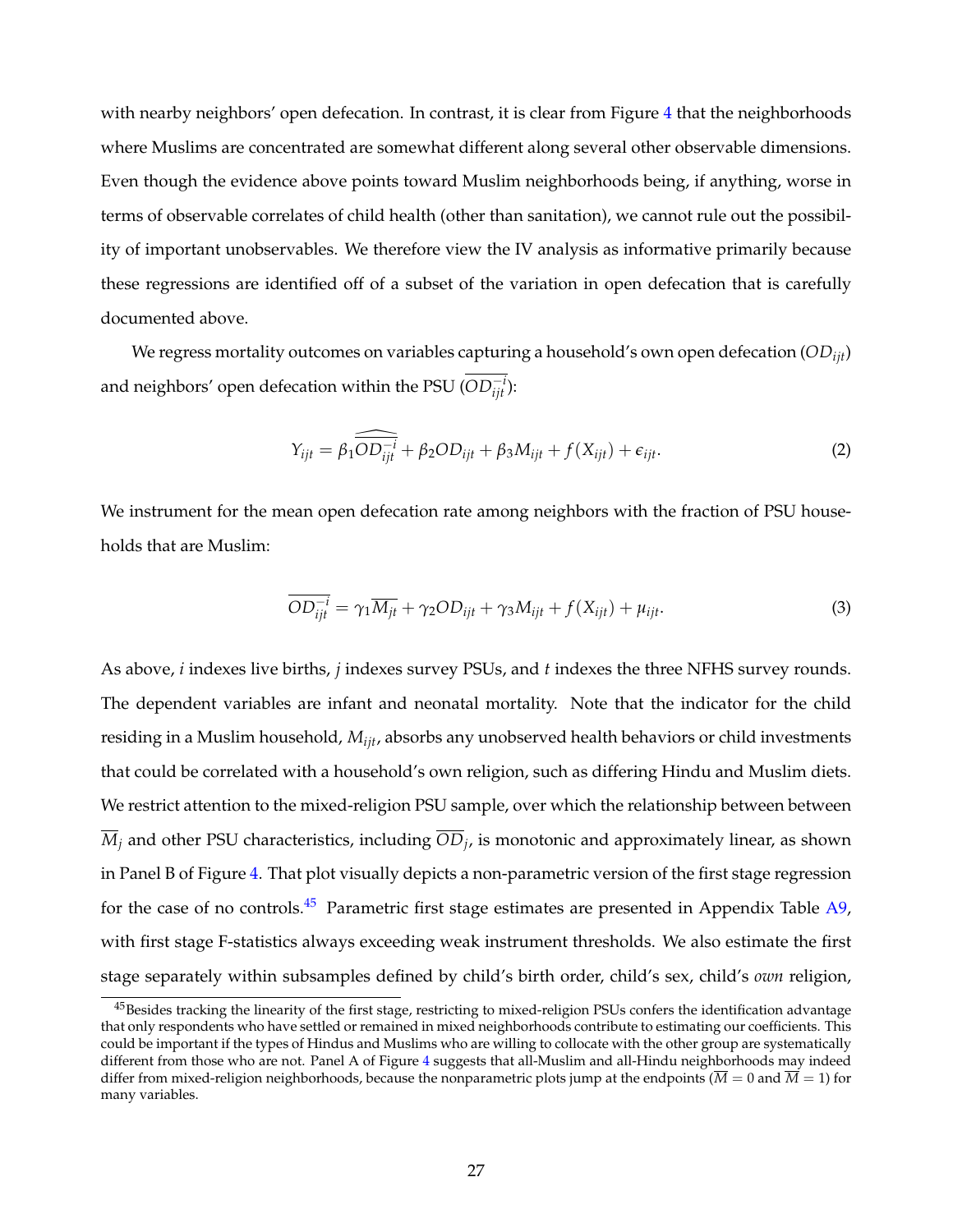and the location of the household in a rural or urban setting in order to demonstrate that the first stage relationship is not driven by an association with any of these variables. Table [A9](#page-71-0) shows that the first stage effect is strong, precisely estimated, and consistent across subsamples.

Table [9](#page-52-0) presents the results of the IV analysis. Results for IMR are displayed in Panel A. Results for NMR are in Panel B. Columns 1 and 2 in each panel report OLS estimates for comparison. Columns 3 through 7 report IV estimates with various control sets. $46,47$  $46,47$  Table [9](#page-52-0) shows that instrumenting for  $OD_{ij}^{-i}$  with  $\overline{M}_j$  yields point estimates of about 50-60 infant deaths per thousand. To put the size in context, the IV coefficient in column 7 implies that a 10 percentage point reduction in the fraction of neighbors defecating in the open is associated with a decline in infant mortality of 6.1 children out of 1000. For neonatal mortality (Panel B), the figure is 4.4 deaths per thousand. The magnitude of the estimated externality is similar across specifications that vary the control set, suggesting that the variation in open defecation that arises from the composition of neighbors is not strongly correlated with any individual-level behaviors or characteristics that affect mortality.<sup>48</sup>

These effects are economically large. In the context of our data, the difference between a locality in which all of a household's neighbors defecate in the open and a locality where none of them do is associated with a larger reduction in child mortality than the difference between households at the bottom and top quintiles of asset wealth (see Figure [1\)](#page-38-0). To understand the economic importance of our results, it is useful to consider external harm created by a single household defecating in the open. Because about one in every ten Indian households has an infant born each year, the coefficient on  $OD_{ij}^{-i}$  is approximately equal to the sum of harm (across all neighbors) imposed by a single household that chooses open defecation, aggregated over 10 years.<sup>49</sup>

The implied importance of open defecation for infant mortality in the modern Indian context is

<span id="page-29-1"></span><span id="page-29-0"></span> $46$ All regressions include indicators for survey rounds. The extended controls are identical to those in Table [2.](#page-45-0)

 $47$ The coefficient on own household OD becomes insignificant and unstable in the IV. This accords with the fact that own latrine use and neighbors' latrine use are highly correlated, as Appendix Figure [A1](#page-57-0) shows.

<span id="page-29-2"></span> $^{48}$ The IV estimates may be larger than the OLS due to measurement error in the PSU-level variable  $OD_{ij}^{-i}$ , which is calculated over only the survey-sampled households, and because, as reported in Table [4](#page-47-0) from the supplementary SQUAT data, even within a household there is variation in use of latrines that our main data cannot capture. Computations in the spirit of regression calibration indicate that measurement error in local area open defecation could plausibly account for the IV coefficients being approximately twice as large as our OLS coefficients, in large part because own household Muslim, own open defecation, and survey round are correlated with the "signal" in true PSU open defecation.

<span id="page-29-3"></span><sup>&</sup>lt;sup>49</sup>Consider the simple case in which all households contain one infant. Because the contribution of any household to the regressor  $\overline{OD^{-i}}$  is weighted by its share in the PSU, the harm caused by one household defecating in the open on any other single household is  $\frac{1}{N-1} \cdot \beta$ , where *N* is the number of households in the PSU and  $\beta$  is the coefficient on  $\overline{OD^{-i}}$ . The total external harm summed across the other  $N-1$  households is then  $N-1 \cdot \frac{1}{N-1} \cdot \beta = \beta$ . In practice, about one in every 10 Indian households has an infant born each year, so that the total harm equals  $\beta$  over a 10-year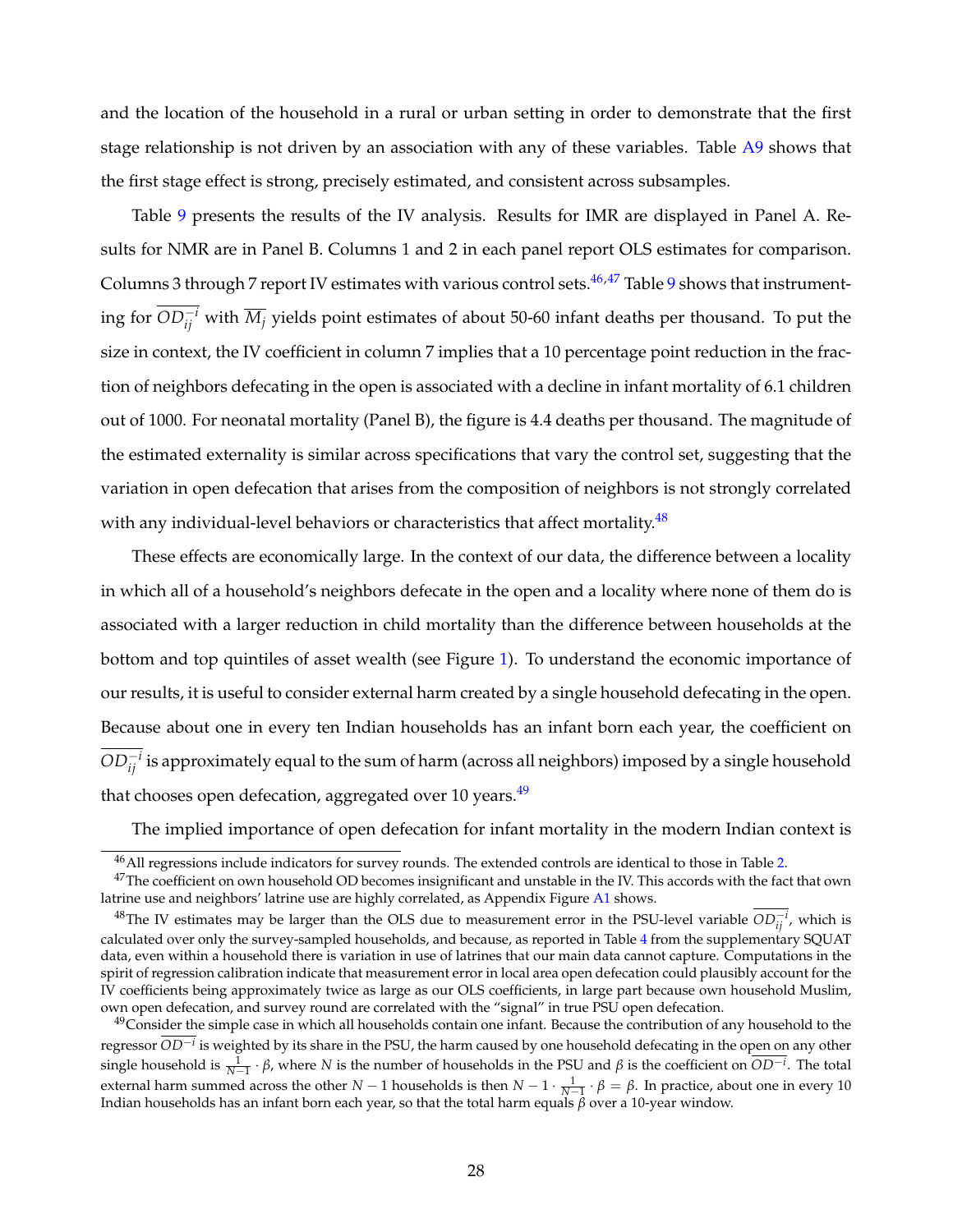consistent with evidence by [Cutler and Miller](#page-34-7) [\(2005\)](#page-34-7) and [Watson](#page-37-1) [\(2006\)](#page-37-1) on the role of clean water and sanitation in explaining large shares of declining infant mortality in the history of the US.<sup>50</sup> [Cutler and Miller](#page-34-7) [\(2005\)](#page-34-7) show that the introduction of clean water technologies in US cities beginning around 1900 reduced the infant mortality rate by 87 deaths per thousand, or 46 percent of the base of 189 per thousand. To put our findings in perspective, naively applying our IV estimates (Table [9,](#page-52-0) column 7), would predict that cutting open defecation in half from 66% to 33% would reduce infant mortality by 20 deaths per thousand in India ( $= -0.33 \times 61.4$ ). This would be a 28 percent reduction in the baseline Indian infant mortality rate of 72 deaths per thousand during our sample period.<sup>[51](#page-30-1)</sup> Our estimates are also consistent with the most credible data on cause of death during early-life in India: Using a census of all Indian deaths occurring from 2001 to 2003, [Million Death](#page-36-1) [Study Collaborators](#page-36-1) [\(2010\)](#page-36-1) show that 22% of non-neonatal child deaths (deaths from 1-59 months) in India are due to diarrhea, which is just one of the potential pathways by which intestinal worms and bacterial infections that are transmitted via open defecation could affect infant mortality.<sup>[52](#page-30-2)</sup>

Although ours is the first paper to provide even suggestive evidence of mortality externalities associated with open defecation, recent work exploring other human capital impacts of open defecation has found effects with similarly large magnitudes. [Gertler et al.](#page-35-6) [\(2015\)](#page-35-6) perform a meta-analysis of open defecation-height experiments, and estimate a reduction of 0.046 height-for-age standard deviations from a 10 percentage point reduction in open defecation. To compare the size of these height effects to our mortality estimates, one can scale the estimates using the correlation between IMR and height across Indian villages. In the NFHS, Indian villages with one more IMR point (.0010) have children that are 0.0034 normalized height-for-age standard deviations shorter. Using this conver-

<span id="page-30-0"></span><sup>5</sup>[0Watson](#page-37-1) [\(2006\)](#page-37-1), studying sanitation programs in the United States in the 1960s, where infant mortality was lower and the therefore marginal effects would be expected to be smaller compared to India, finds that "sanitation interventions explain almost forty percent of the convergence in Native American and White infant mortality rates in reservation counties since 1970." [Galiani, Gertler and Schargrodsky](#page-35-15) [\(2005\)](#page-35-15) studying water privatization in Argentina, found a decline in all-cause child mortality by 8%, with effects reaching as high as 26% in the poorest places, which are likely to be better comparisons to India with respect to poverty. Given that interventions like water privatization could have such large effects on mortality, it is unsurprising to find similarly large effects of open defecation. Among other plausible channels, open defecation is likely to contaminate drinking water.

<span id="page-30-1"></span><sup>&</sup>lt;sup>51</sup>This calculation sets aside all complications of predictions out-of-sample, such as the potential for reinforcing or countervailing behavioral responses to such a dramatic shift in the local environment. The denominator 72 is the weighted average IMR of Hindus and Muslims from row 1 of Table [1.](#page-44-0))

<span id="page-30-2"></span><sup>52</sup>As we discuss in Footnote [43,](#page-26-0) there is a plausible pathway from poor sanitation to *all* infectious disease, not merely diarrhea. In addition, [Million Death Study Collaborators](#page-36-1) [\(2010\)](#page-36-1) show that an even larger fraction (33%) of neonatal deaths (deaths from 0-1 months) are attributable to low birthweight. As we discuss in Section [5.1,](#page-20-0) there is clear epidemiological evidence that exposure to fecal pathogens reduces the body's net absorption of nutrients. In mothers, poorer net nutrition would have direct impacts on child's birthweight. [Prendergast et al.](#page-36-11) [\(2014\)](#page-36-11) find suggestive evidence on birthweight specifically, showing a correlation between in-utero growth and mothers' exposure to open defecation in Zimbabwe.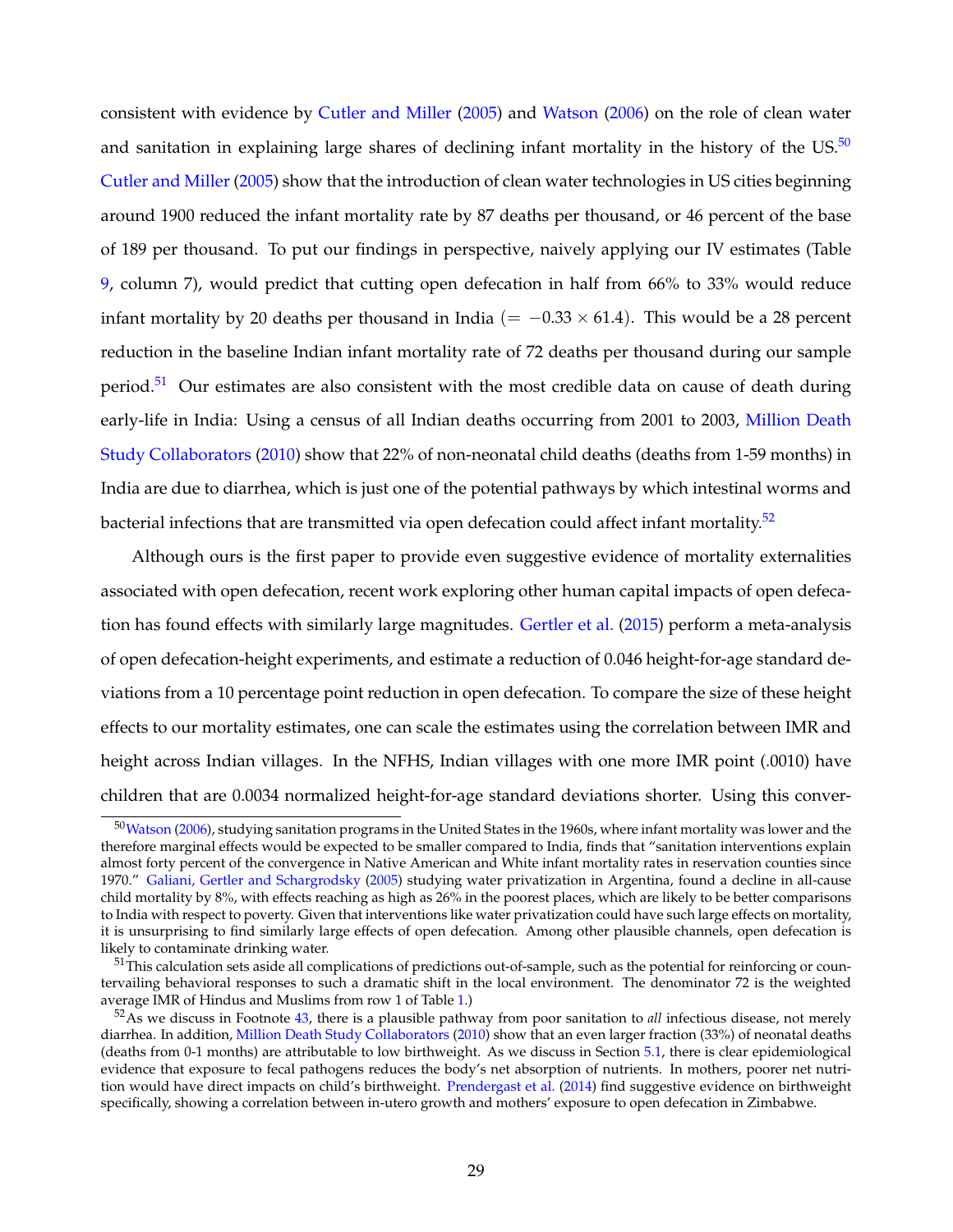sion factor to roughly translate between outcomes, our estimate of a .0061 mortality improvement for a 10 percentage point decline open defecation (Table [9,](#page-52-0) col 4) would be consistent with a 0.021 height-for-age effect. This effect size translated from our mortality estimates is roughly half of the [Gertler et al.](#page-35-6) [\(2015\)](#page-35-6) experimental effect sizes, implying our estimates, though economically large, are smaller by this metric.

To examine the robustness of our IV results to more flexibly controlling for potential confounders, we re-estimate the IV regressions over different partitions of our analysis sample. Dividing the sample into various partitions pushes the limit of what the data is powered to detect, but in Appendix Table [A10,](#page-72-0) we estimate the IV regression separately for Muslim and Hindu children (in each case continuing to instrument with the religious composition of all neighbors). The additional flexibility and smaller sample reduces statistical precision. The point estimate in the Muslim subsample is less than half the size of corresponding point estimate in the Hindu subsample, though not statistically different from the Hindu effect or from zero. Similarly, Table [A10](#page-72-0) shows that within subsamples of only girls or boys, only first-borns or later-borns, and only urban or rural PSUs, the IV results are never statistically different and are often quantitatively similar.<sup>53</sup>

Finally, we note that individuals who are willing to live in more diverse neighborhoods could be systematically different from those who are not. However, any "cosmopolitan" advantage in health could not even *in principle* spuriously generate our results. This is because the instrument here does not measure the religious diversity of a PSU, it measures the share that is Muslim, which has an asymmetric relationship to religious diversity for Hindus and Muslims. For example, because most Hindus collocate with other Hindus and most Muslims collocate with other Muslims, for the typical Muslim, an increase in *Mj* implies a less religiously diverse neighborhood. In contrast, for the typical Hindu, an increase in  $\overline{M}_i$  implies a more religiously diverse neighborhood. This predicted asymmetry stands in contrast to the symmetry of the effects we estimate in Appendix Table [A10,](#page-72-0) where we split the sample by own religion and find positive effects for both groups.<sup>54</sup>

<span id="page-31-0"></span> $53$ It would be interesting to evaluate whether there was any interaction between own household latrine use and that of neighbors. *A priori*, it is unclear whether an interaction should exist: The disposal of feces in this context is distributed along roads, in fields, and near homes—that is, it is not relegated to areas trafficked only by those who do not use latrines. This implies that the effect of neighbors' open defecation may be invariant to own household latrine use. Our estimation strategy, which focuses on neighbor effects, does not allow us identify the interaction term, as doing so would require a second instrument (for own open defecation, *ODi*).

<span id="page-31-1"></span><sup>&</sup>lt;sup>54</sup>This is contrary to the diversity hypothesis, which would predict effects working in opposite directions for the two subsamples. Such a hypothesis would imply that, counter to our findings, Muslims living in a neighborhood with a 50 percent Muslim share would experience lower infant mortality than Muslims living in a neighborhood with a 100 percent Muslim share.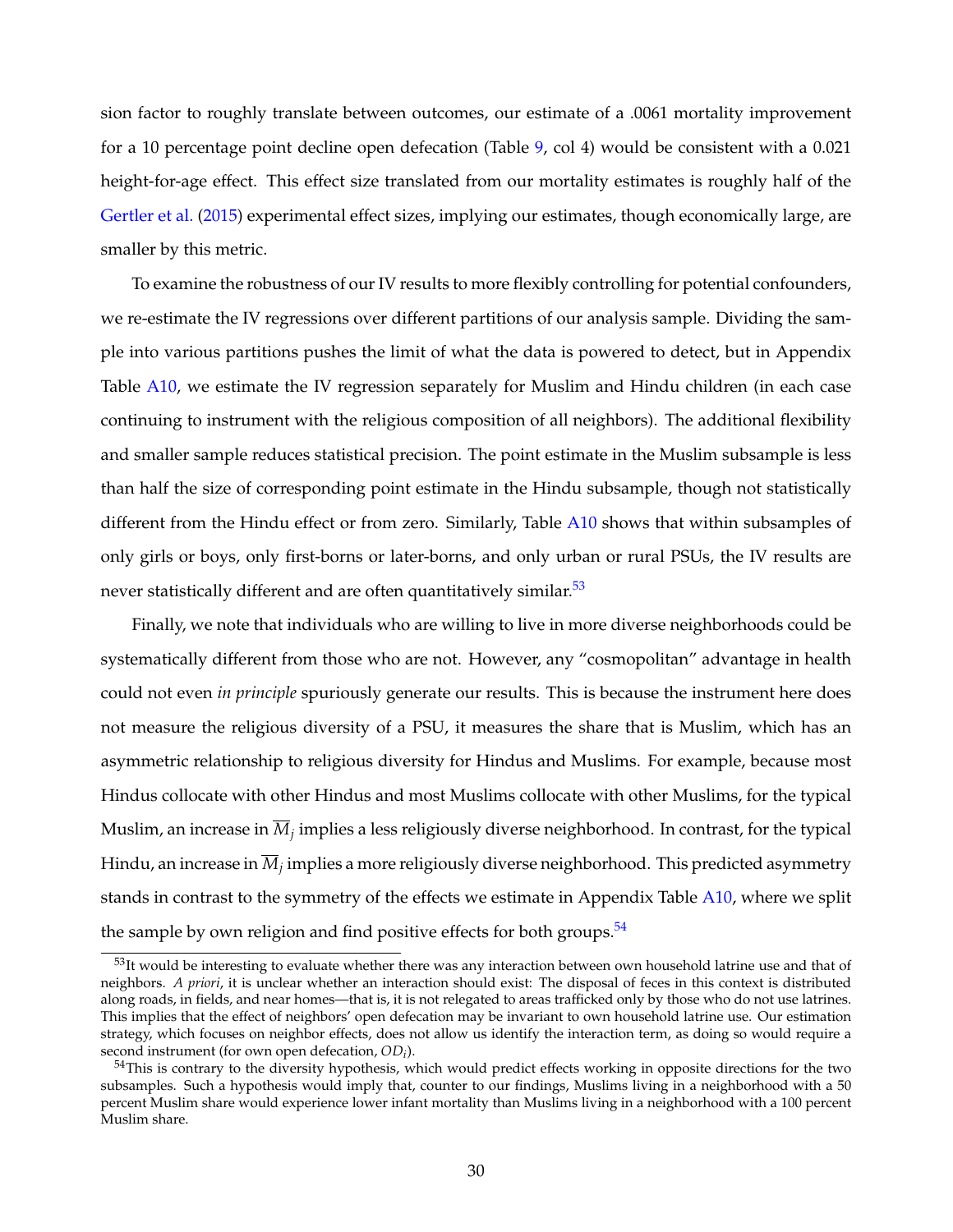To show that unobservables associated with willingness to live in a diverse or cosmopolitan neighborhood are not driving our results, in Appendix Table [A11](#page-73-0) we replicate our main IV analysis from Table [9,](#page-52-0) but include an additional control for diversity, defined as the fraction of neighbors who are religiously dissimilar from the respondent household. This religious dissimilarity variable moves in opposite directions for Hindu and Muslim households as  $M_i$  increases. The regressions show that coefficients on religious dissimilarity in IMR and NNM regressions are small and indistinguishable from zero, and that the effects of interest are almost numerically identical to the specifications in Table [9.](#page-52-0)

## **7 Conclusion**

As of 2014, more than a billion people worldwide continue to defecate in the open, without the use of even basic latrines. While governments and others have invested heavily in reducing the practice in recent years, there has been disproportionately little evidence of the impact of open defecation on mortality. We view our study as informing ongoing policy efforts to reduce open defecation around the world, as well as contributing to the economic literature concerned with the impacts of infectious disease on health and human capital.

The pattern we document solves an existing puzzle in the literature—that in India, Muslim children suffer lower rates of mortality than Hindu children, despite being poorer on average. We show that this operates via the tendency of Muslims to reside near other Muslims, but that both Hindus and Muslims appear to gain advantage from Muslim neighbors. Investigating channels, we observe that Indian Muslims, despite being more likely to defecate in the open than Muslims in neighboring Pakistan or Bangladesh, practice open defecation at significantly lower rates than Indian Hindus, implying that the neighbors of Muslims are on average exposed to better sanitation environments in this context. Tests of the mechanisms linking open defecation to infant death, including contamination of food and water and acute malnutrition due to intestinal disease, lend support to this interpretation.

More broadly, our study provides insights into the public goods aspect of sanitation. Understanding this public goods component is important for policy interventions motivated by the efficiency concern that private demand is below the social optimum. The clear stated and revealed preferences towards open defecation reported in Section [4](#page-16-0) suggest that the gap between individual perceptions regarding latrine use and the objective external harms of open defecation are signifi-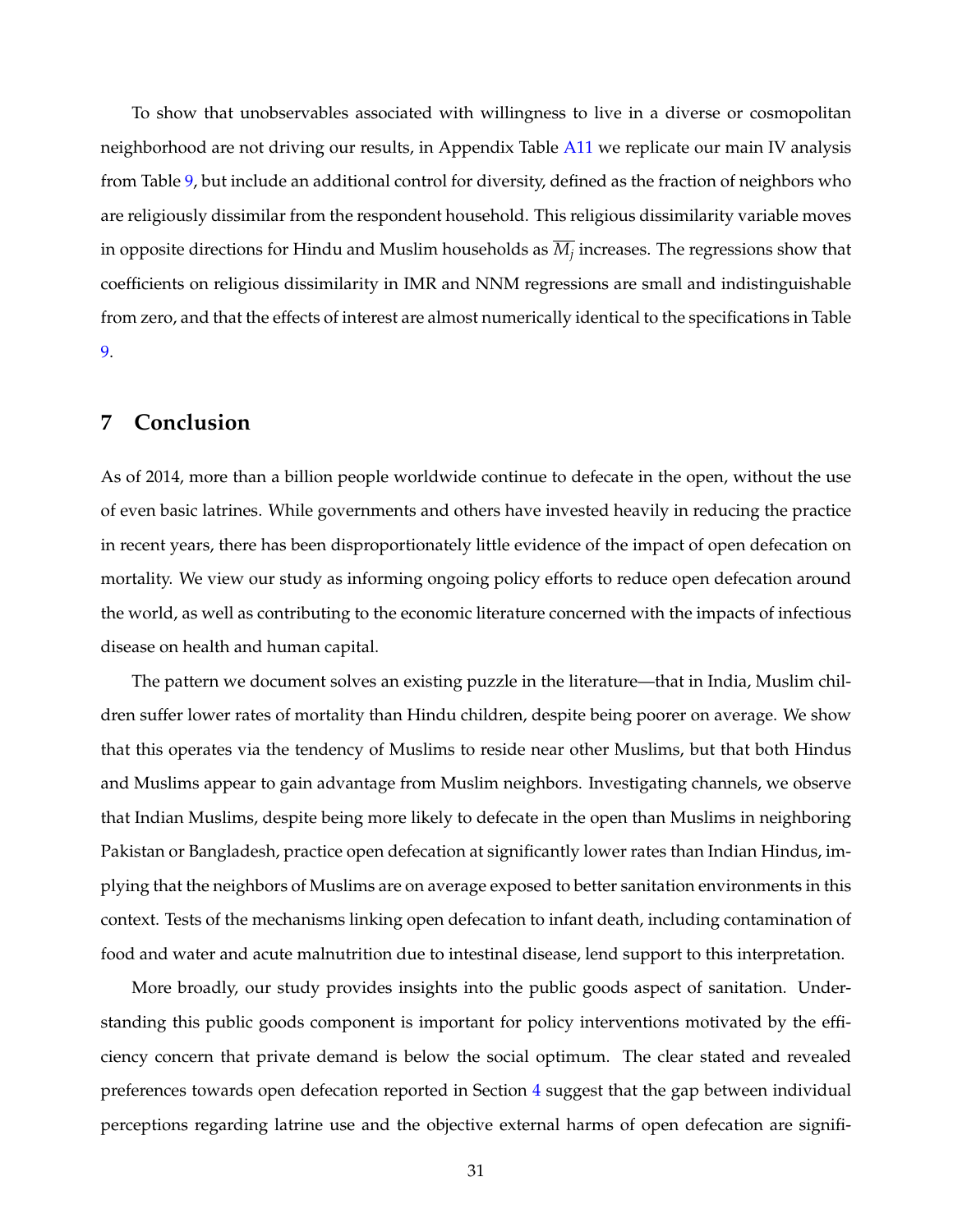cant. Practically, our results suggest that many infants die each year due to poor sanitation in their localities. In the context of India, a back-of-the-envelope calculation within the range of variation supported by the data suggests that reducing mean open defecation by 10 percentage points (one quarter of a standard deviation across localities) would reduce IMR by 6 deaths per thousand, or about 8% of the mean mortality rate. With an estimated 26 million children born in India each year, this equates to 156,000 deaths annually. The sheer size of these potential effects highlights the need for further investigation into the externalities of sanitation in the modern developing world.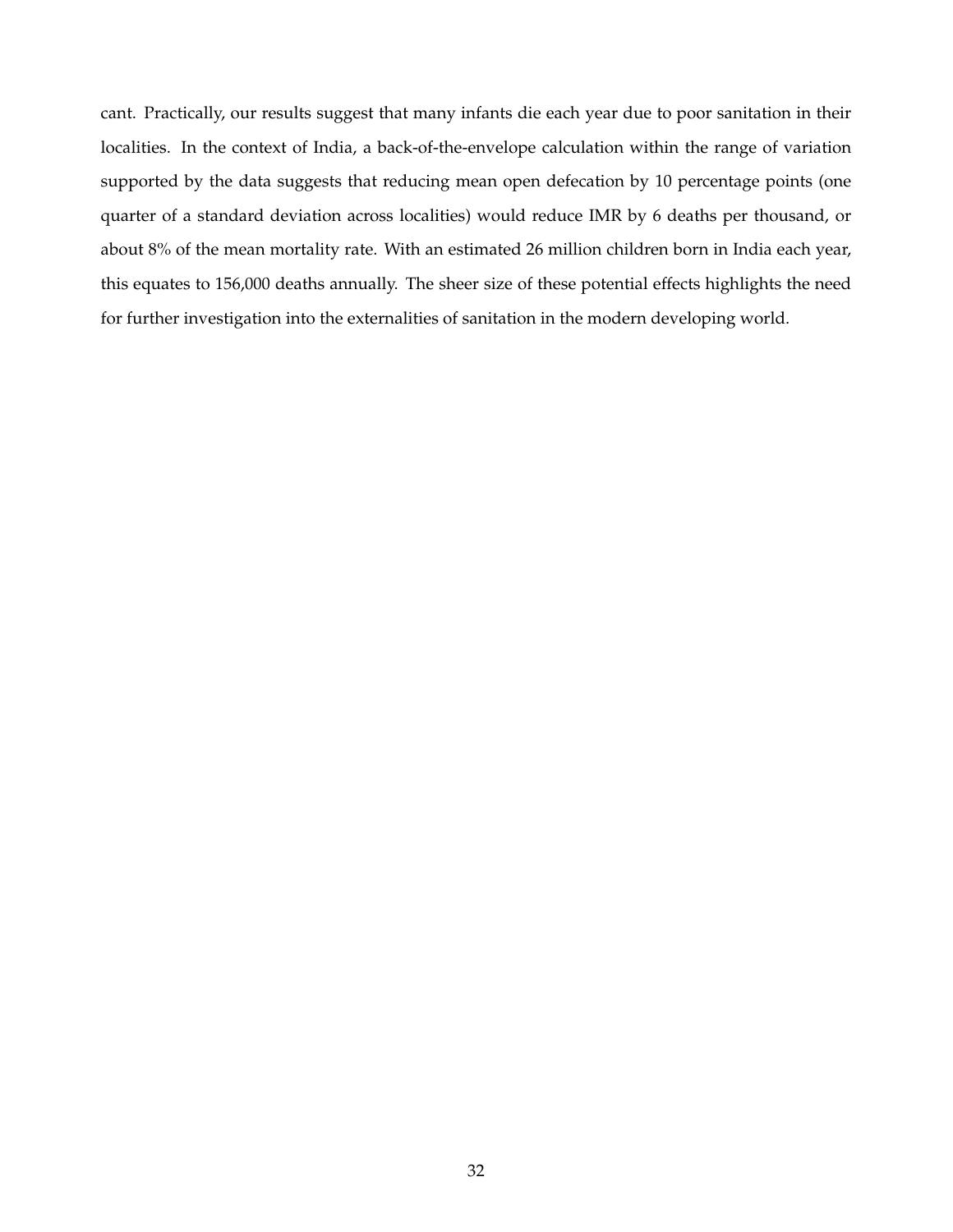# **References**

- <span id="page-34-11"></span>**Barnard, Sharmani, Parimita Routray, Fiona Majorin, Rachel Peletz, Sophie Boisson, Antara Sinha, and Thomas Clasen.** 2013. "Impact of Indian Total Sanitation Campaign on Latrine Coverage and Use: A Cross-Sectional Study in Orissa Three Years following Programme Implementation." *PloS one*, 8(8): e71438.
- <span id="page-34-12"></span>**Bathran, Ravichandaran.** 2011. "Indian Sanitation." *Economic and Political Weekly*, XLVI(51): 34–37.
- <span id="page-34-3"></span>**Bhalotra, Sonia, and Arthur van Soest.** 2008. "Birth-spacing, fertility and neonatal mortality in India: Dynamics, frailty, and fecundity." *Journal of Econometrics*, 143(2): 274–290.
- <span id="page-34-0"></span>**Bhalotra, Sonia, Christine Valente, and Arthur van Soest.** 2010. "The puzzle of Muslim advantage in child survival in India." *Journal of Health Economics*, 29: 191–204.
- <span id="page-34-2"></span>**Bhat, PN Mari, and AJ Francis Zavier.** 2005. "Role of religion in fertility decline: The case of Indian Muslims." *Economic and Political Weekly*, 385–402.
- <span id="page-34-14"></span>**Black, Robert E, Saul S Morris, and Jennifer Bryce.** 2003. "Where and why are 10 million children dying every year?" *The Lancet*, 361(9376): 2226–2234.
- <span id="page-34-6"></span>**Bleakley, Hoyt.** 2007. "Disease and development: evidence from hookworm eradication in the American South." *The Quarterly Journal of Economics*, 122(1): 73–117.
- <span id="page-34-9"></span>**Case, Anne, and Christina Paxson.** 2008. "Stature and Status: Height, Ability, and Labor Market Outcomes." *Journal of Political Economy*, 116(3).
- <span id="page-34-8"></span>**Clasen, Thomas, Sophie Boisson, Parimita Routray, Belen Torondel, Melissa Bell, Oliver Cumming, Jeroen Ensink, Matthew Freeman, Marion Jenkins, Mitsunori Odagiri, Subhajyoti Ray, Antara Sinha, Mrutyunjay Suar, and Wolf-Peter Schmidt.** 2015. "Effectiveness of a rural sanitation programme on diarrhoea, soil-transmitted helminth infection, and child malnutrition in Odisha, India: a cluster-randomised trial." *The Lancet Global Health*, 2(11): e645–e653.
- <span id="page-34-1"></span>**Coffey, Diane, Aashish Gupta, Payal Hathi, Nidhi Khurana, Dean Spears, Nikhil Srivastav, and Sangita Vyas.** 2014. "Revealed preference for open defecation." *Economic and Political Weekly*, 49(38): 43.
- <span id="page-34-15"></span>**Coffey, Diane, Michael Geruso, and Dean Spears.** 2017. "Sanitation, Disease Externalities, and Anemia: Evidence From Nepal." *The Economic Journal*, n/a–n/a.
- <span id="page-34-5"></span>**Coffey, Diane, Payal Hathi, Aashish Gupta, Dean Spears, Nikhil Srivastav, and Sangita Vyas.** 2017. "Understanding open defecation in rural India: Untouchability, pollution, and latrine pits." *Economic and Political Weekly*.
- <span id="page-34-10"></span>**Coffey, Diane, Reetika Khera, and Dean Spears.** 2013. "Women's Status and Children's Height in India: Evidence from Rural Joint Households." Princeton University working paper.
- <span id="page-34-7"></span>**Cutler, David, and Grant Miller.** 2005. "The role of public health improvements in health advances: The twentieth-century United States." *Demography*, 42(1): 1–22.
- <span id="page-34-13"></span>**Cutler, David, Angus Deaton, and Adriana Lleras-Muney.** 2006. "The Determinants of Mortality." *The Journal of Economic Perspectives*, 20(3): 97–120.
- <span id="page-34-4"></span>**Cutler, David M., and Adriana Lleras-Muney.** 2010. "Understanding differences in health behaviors by education." *Journal of Health Economics*, 29(1): 1 – 28.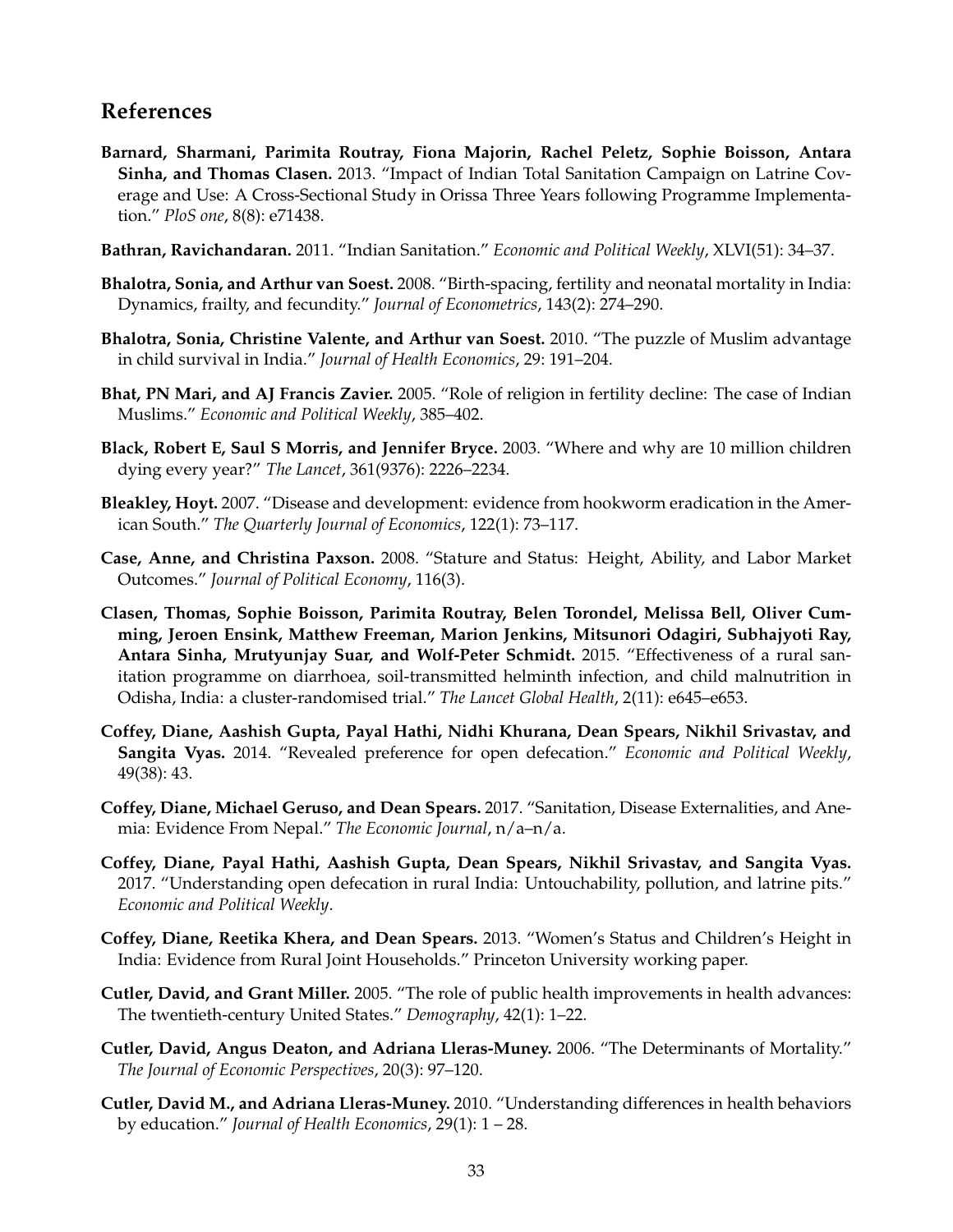- <span id="page-35-0"></span>**Deolalikar, A.** 2008. "How do Indian Muslims fare on social indicators." *Handbook of Muslims in India: Empirical and Policy Perspectives*.
- **DiNardo, John, Nicole M. Fortin, and Thomas Lemieux.** 1996. "Labor Market Institutions and the Distribution of Wages, 1973-1992: A Semiparametric Approach." *Econometrica*, 64(5): 1001–1044.
- <span id="page-35-10"></span>**Doblhammer, Gabriele, and James W. Vaupel.** 2001. "Lifespan depends on month of birth." *PNAS*, 98(5): 2934–2939.
- <span id="page-35-5"></span>**Duflo, Esther, Michael Greenstone, Raymond Guiteras, and Thomas Clasen.** 2015. "Toilets Can Work: Short and Medium Run Health Impacts of Addressing Complementarities and Externalities in Water and Sanitation." National Bureau of Economic Research Working Paper 21521.
- <span id="page-35-9"></span>**Filmer, Deon, and Lant H Pritchett.** 2001. "Estimating Wealth Effects Without Expenditure Data–Or Tears: An Application To Educational Enrollments In States Of India." *Demography*, 38(1): 115–132.
- <span id="page-35-12"></span>**Freedman, David A.** 1991. "Statistcal Models and Shoe Leather." *Sociological Methodology*, 21: 291–313.
- <span id="page-35-13"></span>**Friis, H, D Mwaniki, B Omondi, E Muniu, F Thiong'o, J Ouma, P Magnussen, PW Geissler, and K Fleischer Michaelsen.** 2003. "Effects on haemoglobin of multi-micronutrient supplementation and multi-helminth chemotherapy: A randomized, controlled trial in Kenyan school children." *European Journal of Clinical Nutrition*, 57(4): 573–579.
- <span id="page-35-15"></span>**Galiani, Sebastian, Paul Gertler, and Ernesto Schargrodsky.** 2005. "Water for life: The impact of the privatization of water services on child mortality." *Journal of Political Economy*, 113(1): 83–120.
- <span id="page-35-6"></span>**Gertler, Paul, Manisha Shah, Maria Laura Alzua, Lisa Cameron, Sebastian Martinez, and Sumeet Patil.** 2015. "How Does Health Promotion Work? Evidence From The Dirty Business of Eliminating Open Defecation." National Bureau of Economic Research Working Paper 20997.
- <span id="page-35-1"></span>**Geruso, Michael.** 2012. "Black-White Disparities in Life Expectancy: How Much Can the Standard SES Variables Explain?" *Demography*, 49(2): 553–574.
- <span id="page-35-3"></span>**Government of India.** 2011. "Census of India, 2011."
- <span id="page-35-4"></span>**Guiteras, Raymond, James Levinsohn, and Ahmed Mushfiq Mobarak.** 2015. "Encouraging sanitation investment in the developing world: A cluster-randomized trial." *Science*.
- <span id="page-35-2"></span>**Guiteras, Raymond P, David I Levine, Stephen P Luby, Thomas H Polley, Kaniz Khatun-e Jannat, and Leanne Unicomb.** 2014. "Disgust and Shame: Motivating Contributions to Public Goods." mimeo.
- <span id="page-35-8"></span>**Hammer, Jeffrey, and Dean Spears.** 2016. "Village sanitation and child health: Effects and external validity in a randomized field experiment in rural India." *Journal of Health Economics*, 48: 135–148.
- <span id="page-35-7"></span>**Headey, Derek, John Hoddinott, Disha Ali, Roman Tesfaye, and Mekdim Dereje.** 2015. "The Other Asian Enigma: Explaining the Rapid Reduction of Undernutrition in Bangladesh." *World Development*, 66: 749 – 761.
- <span id="page-35-11"></span>**Humphrey, Jean H.** 2009. "Child undernutrition, tropical enteropathy, toilets, and handwashing." *The Lancet*, 374: 1032 – 35.
- <span id="page-35-14"></span>**Jayachandran, S, and I Kuziemko.** 2010. "Why do mothers breastfeed girls less than boys? Evidence and implications for child health in India." *The Quarterly Journal of Economics*, 126(3): 1485–1538.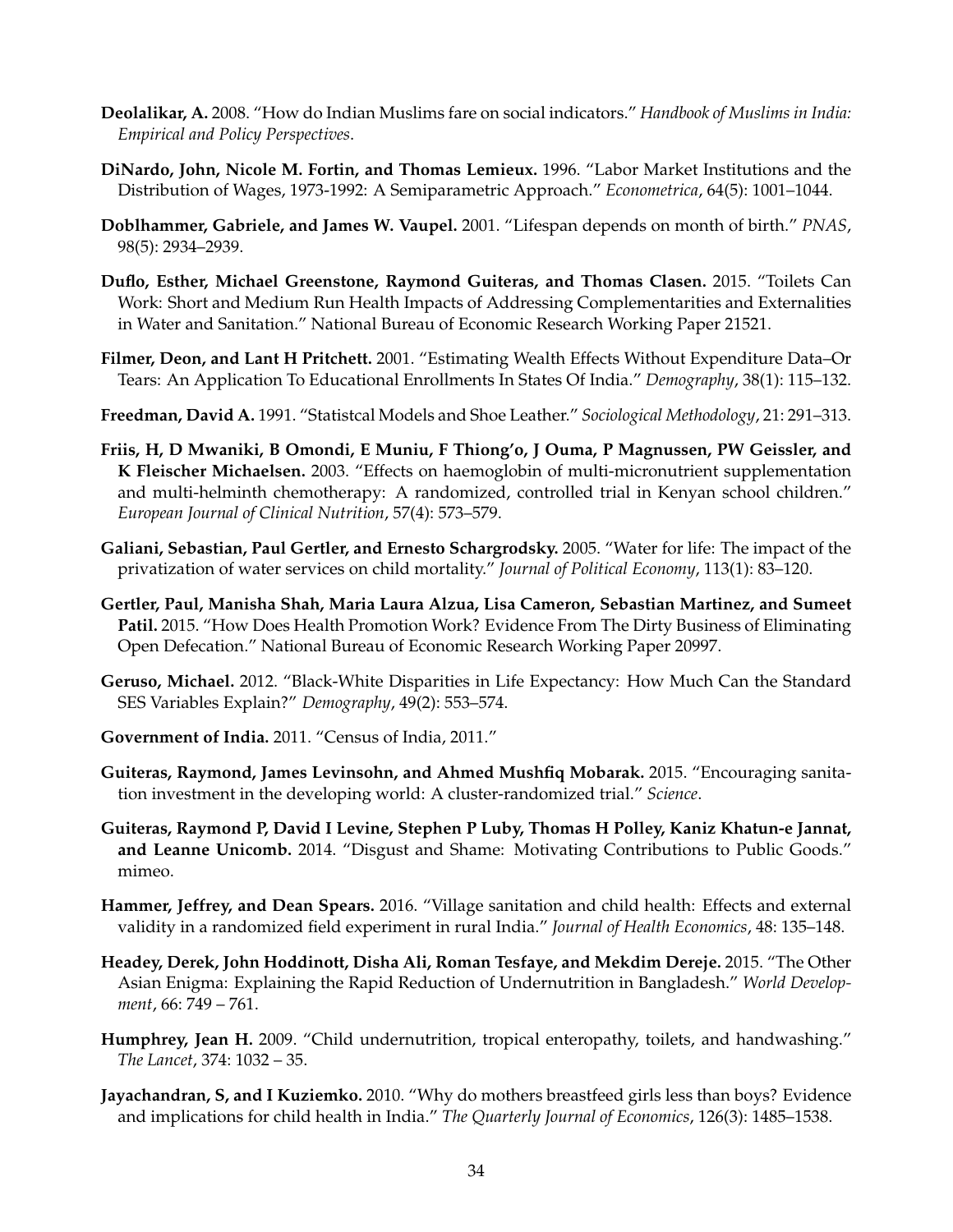- **Kielmann, ArnfriedA, and Colin McCord.** 1978. "Weight-for-age as an index of risk of death in children." *The Lancet*, 311(8076): 1247–1250.
- **Lin, Audrie, Benjamin F. Arnold, Sadia Afreen, Rie Goto, Tarique Mohammad Nurul Huda, Rashidul Haque, Rubhana Raqib, Leanne Unicomb, Tahmeed Ahmed, John M. Colford Jr., and Stephen P Luby.** 2013. "Household Environmental Conditions Are Associated with Enteropathy and Impaired Growth in Rural Bangladesh." *American Journal of Tropical Medicine and Hygiene*.
- **Miguel, Edward, and Michael Kremer.** 2004. "Worms: Identifying Impacts on Education and Health in the Presence of Treatment Externalities." *Econometrica*, 72(1): 159–217.
- <span id="page-36-0"></span>**Million Death Study Collaborators.** 2010. "Causes of neonatal and child mortality in India: nationally representative mortality survey." *Lancet*, 376(9755): 1853.
- **Mobarak, Ahmed Mushfiq, James Levinsohn, and Raymond Guiteras.** 2014. "No Shit: Demand Estimation with Strategic Complementarities – The Case of Sanitation in Bangladesh." mimeo.
- **Mondal, Dinesh, Juliana Minak, Masud Alam, Yue Liu, Jing Dai, Poonum Korpe, Lei Liu, Rashidul Haque, and William A. Petri, Jr.** 2011. "Contribution of Enteric Infection, Altered Intestinal Barrier Function, and Maternal Malnutrition to Infant Malnutrition in Bangladesh." *Clinical Infectious Diseases*.
- **Mosley, W Henry, and Lincoln C Chen.** 1984. "An analytical framework for the study of child survival in developing countries." *Population and Development Review*, 25–45.
- **Pande, Rohini, and Seema Jayachandran.** 2013. "Why Are Indian Children Shorter than African Children?" Harvard working paper.
- **Petri, Jr, William A., Mark Miller, Henry J. Binder, Myron M. Levine, Rebecca Dillingham, and Richard L. Guerrant.** 2008. "Enteric infections, diarrhea, and their impact on function and development." *Journal of Clinical Investigation*, 118(4): 1266–1290.
- **Prendergast, Andrew J, Sandra Rukobo, Bernard Chasekwa, Kuda Mutasa, Robert Ntozini, Mduduzi NN Mbuya, Andrew Jones, Lawrence H Moulton, Rebecca J Stoltzfus, and Jean H Humphrey.** 2014. "Stunting Is Characterized by Chronic Inflammation in Zimbabwean Infants." *PloS one*, 9(2): e86928.
- **Ramaswami, Gita.** 2005. *India stinking: manual scavengers in Andhra Pradesh and their work.* Navayana Distributed by IPD Alternatives.
- **Rosenberg, Irwin, and Barbara Bowman.** 1982. "Intestinal Physiology and Parasitic Diseases." *Reviews of Infectious Diseases*, 4(4): 763–767.
- **Sachar, Rajindar, Saiyid Hamid, TK Oommen, MA Basith, Rakesh Basant, Akhtar Majeed, and Abusaleh Shariff.** 2006. "Social, Economic and Educational Status of the Muslim Community of India." East Asian Bureau of Economic Research.
- <span id="page-36-1"></span>**Schmidt, Wolf-Peter, Benjamin F Arnold, Sophie Boisson, Bernd Genser, Stephen P Luby, Mauricio L Barreto, Thomas Clasen, and Sandy Cairncross.** 2011. "Epidemiological methods in diarrhoea studies – an update." *International Journal of Epidemiology*, 40(6): 1678–1692.
- **Schmidt, Wolf-Peter, Sophie Boisson, Bernd Genser, Mauricio L Barreto, Kathy Baisley, Suzanne Filteau, and Sandy Cairncross.** 2010. "Weight-for-age z-score as a proxy marker for diarrhoea in epidemiological studies." *Journal of Epidemiology and Community Health*, 64(12): 1074–1079.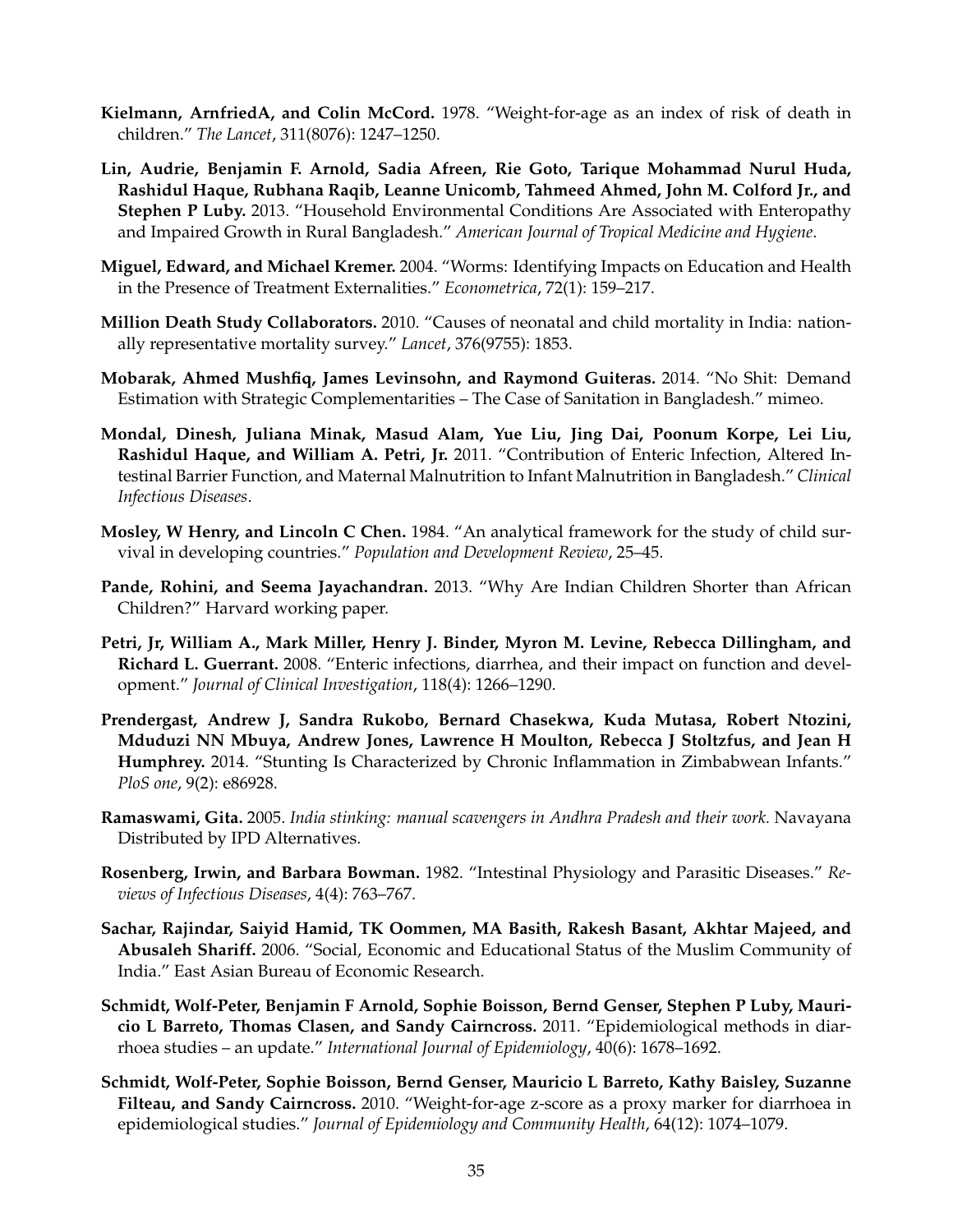- **Shariff, Abusaleh.** 1995. "Socio-economic and demographic differentials between Hindus and Muslims in India." *Economic and Political Weekly*, 2947–2953.
- **Spears, Dean.** 2013. "Policy Lessons from the Implementation of India's Total Sanitation Campaign." *India Policy Forum*, 9.
- **Spears, Dean, and Sneha Lamba.** 2014. "Effects of Early-Life Exposure to Rural Sanitation on Childhood Cognitive Skills: Evidence from India's Total Sanitation Campaign." forthcoming *Journal of Human Resources*.
- **Steckel, Richard.** 2009. "Heights and human welfare: Recent developments and new directions." *Explorations in Economic History*, 46: 1–23.
- **Watson, Tara.** 2006. "Public health investments and the infant mortality gap: Evidence from federal sanitation interventions on U.S. Indian reservations." *Journal of Public Economics*, 90(8-9): 1537 – 1560.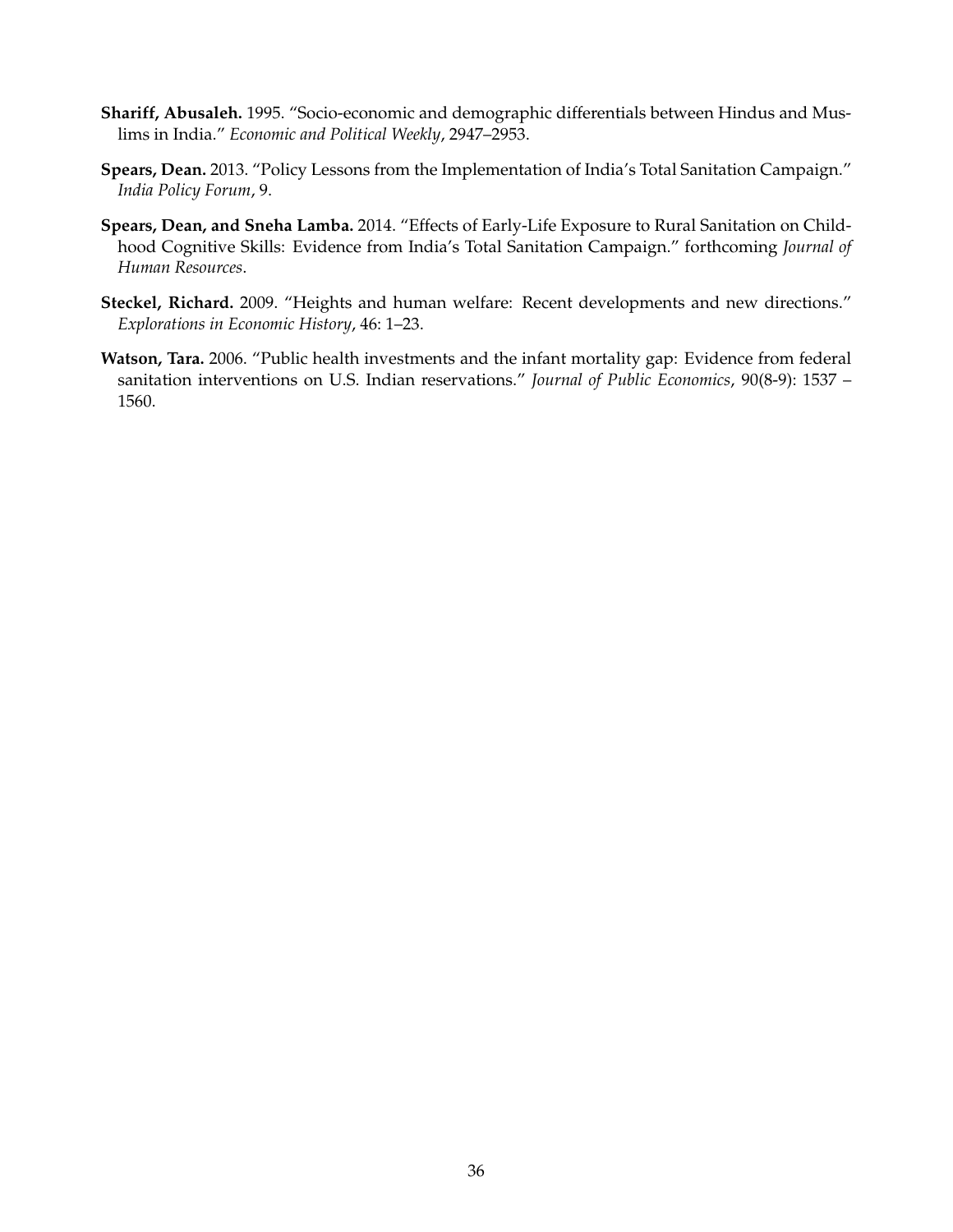

**Figure 1:** Puzzle: At All Levels of Parental Wealth and Health, Hindu IMR is Higher

**Note:** Figure plots local regressions of infant mortality on measures of economic well-being. The dependent variable is an indicator for death in the first year of life × 1000. The left panel plots mortality against asset wealth rank,<br>constructed as described in the text. The right panel plots mortality against mother's height. Observati births. Thinner lines in the figure correspond to 95% confidence intervals that are not adjusted for clustering. Table [2](#page-45-0) reports standard errors that account for clustering.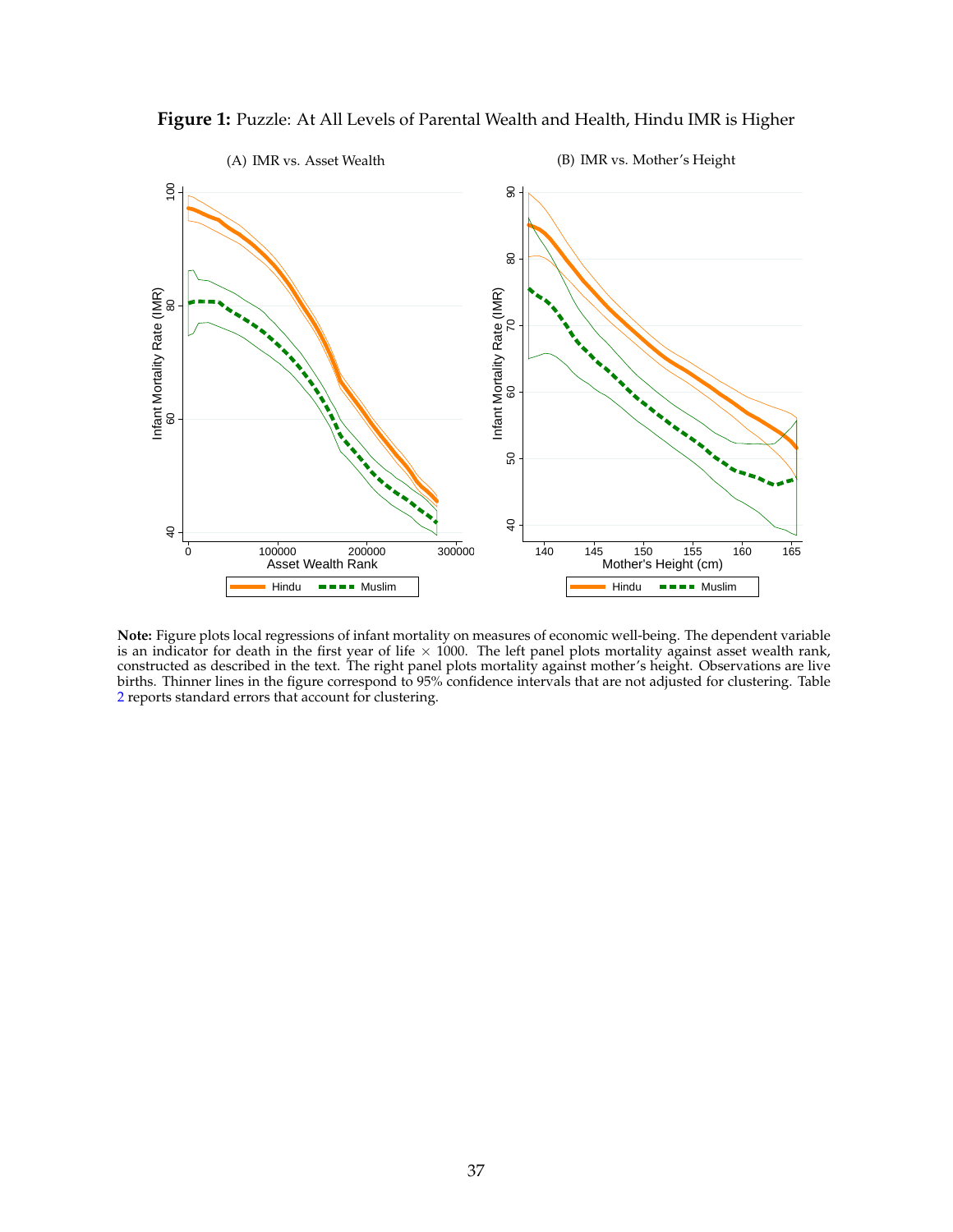

**Figure 2:** Infant Mortality Decreases with Muslim Neighbors for Both Hindus and Muslims

**Note:** Figure plots local regressions of infant mortality on the fraction of the neighborhood that is Muslim. The dependent variable is an indicator for death in the first year of life × 1000. Neighborhoods are defined as survey PSUs.<br>Panel A plots the raw relationship, separately for Hindus and Muslims. Panel B plots residuals after co on own open defecation. Observations are live births in mixed-religion PSUs ( $0 < \overline{M} < 1$ ). Thinner lines in the figure correspond to 95% confidence intervals that are not adjusted for clustering. Table [2](#page-45-0) reports standard errors that account for clustering.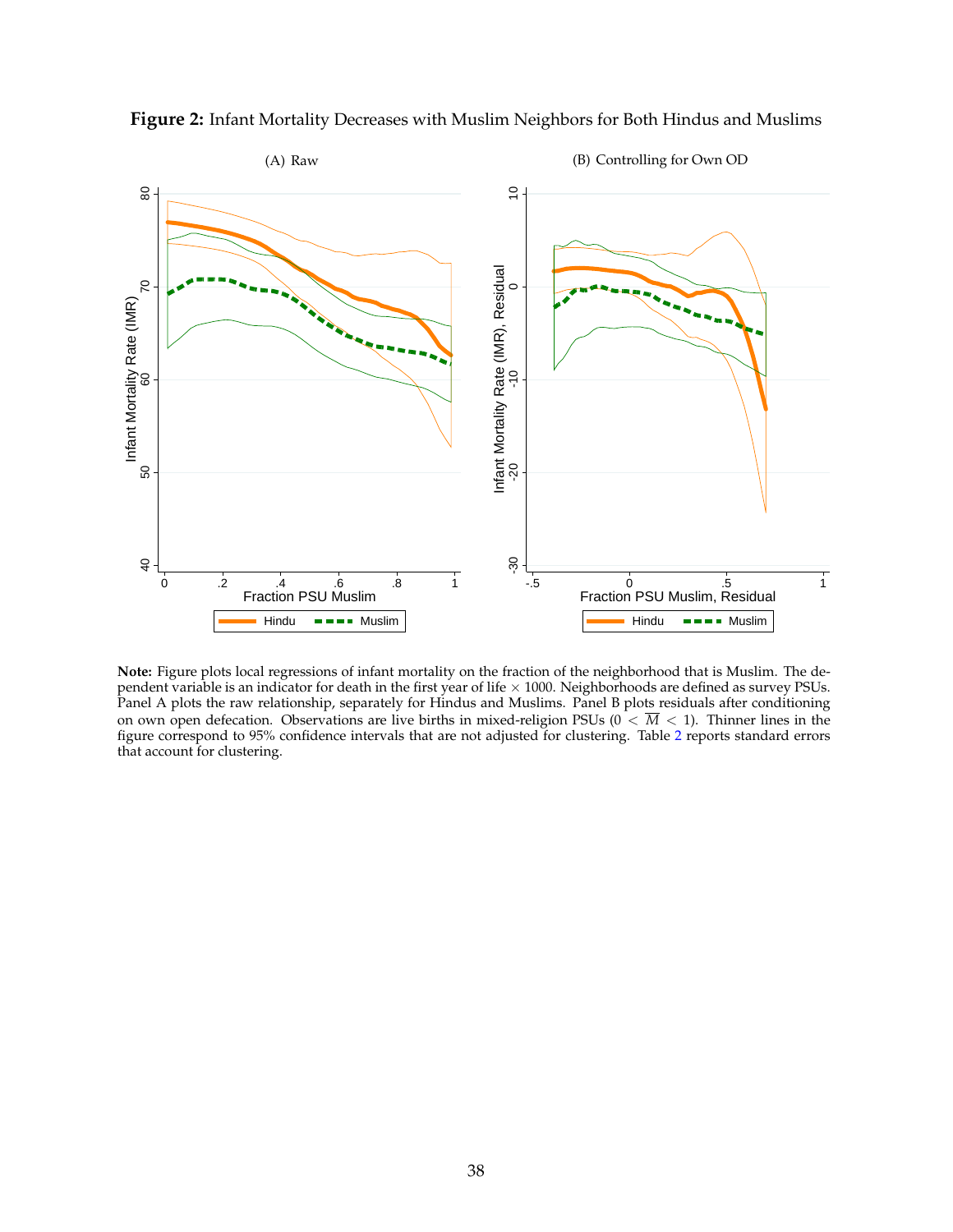

**Figure 3:** Muslim Share (*M*) in Survey Primary Sampling Units

**Note:** Figure shows the histogram of Muslim concentration across primary sampling units (PSUs) in the NFHS survey. Observations are PSUs. Most PSUs are perfectly segregated along religious lines, with either 0% or 100% Muslim shares. The point mass representing 100% Hindu, which comprises about two thirds of all PSUs, is not drawn to scale.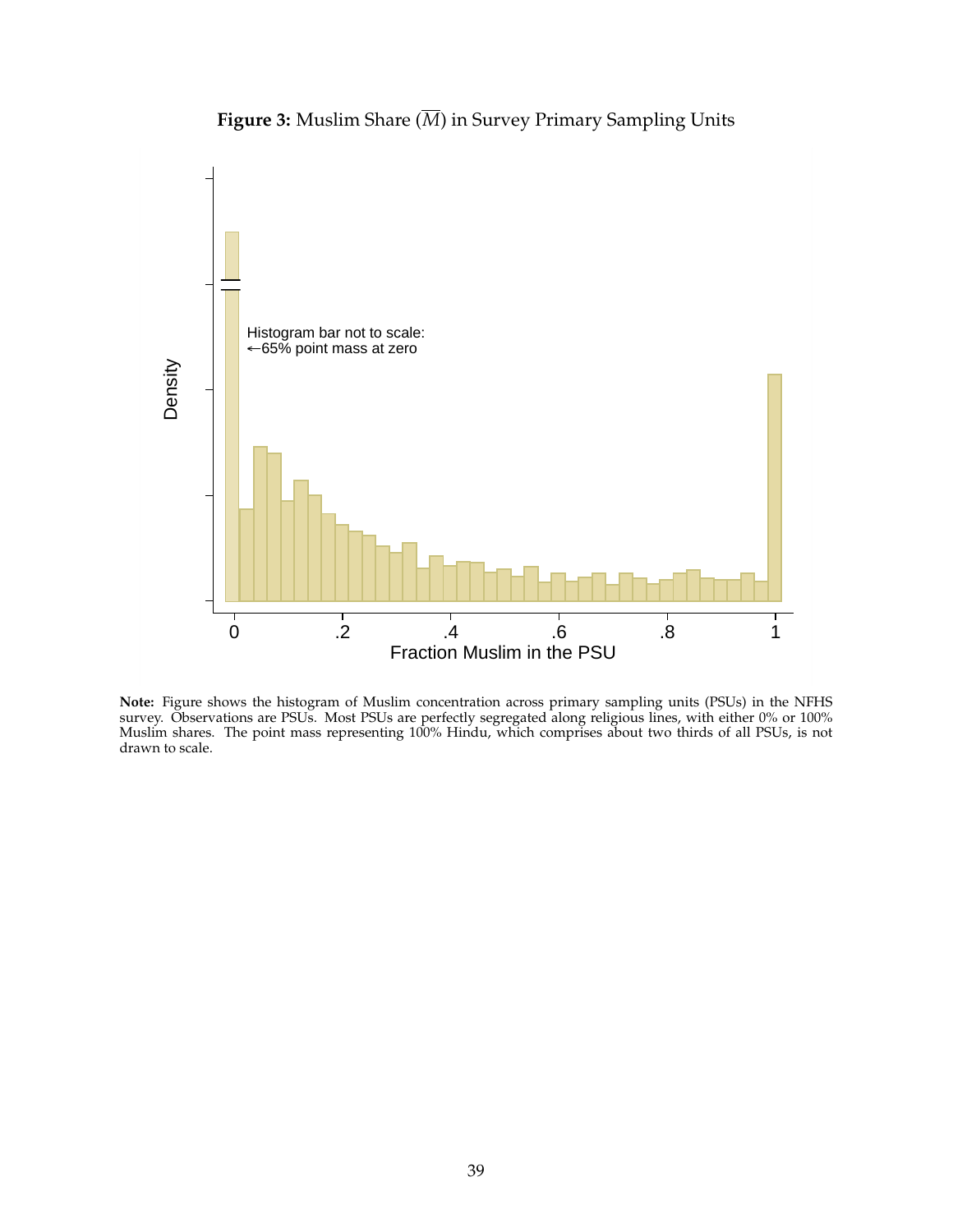# **Figure 4:** Greater Muslim Share (*M*) Predicts Neutral or Worse PSU Characteristics, Except Latrine Use



**Note:** Figure plots local regressions. The dependent variables in Panels A and B are household-level characteristics, and the regressor is Muslim concentration in the PSU  $(\overline{M_i})$ . Each dependent variable is defined such that higher values predict better infant health outcomes. The signs of the relationships between these variables and infant mortality are confirmed in Appendix Table [A2.](#page-64-0) The dependent variables include asset wealth (as the fraction of the seven assets reported in all survey rounds) and indicators for household electrification, household piped water, institutional delivery of the child, any child vaccinations, family possession of a national health card, mother having a say in child's healthcare, mothers' literacy, and latrine use. Panel A includes all PSUs in the sample. Panel B includes only mixed-religion PSUs ( $0 < \overline{M} < 1$ ). Observations are live births. In Panels C and D, we plot actual and predicted IMR versus fraction Muslim in the full and mixed-PSU samples. Predicted values in C and D are generated via a regression of IMR on the neighborhood-level means of the variables examined in Panels A and B, other than latrine use.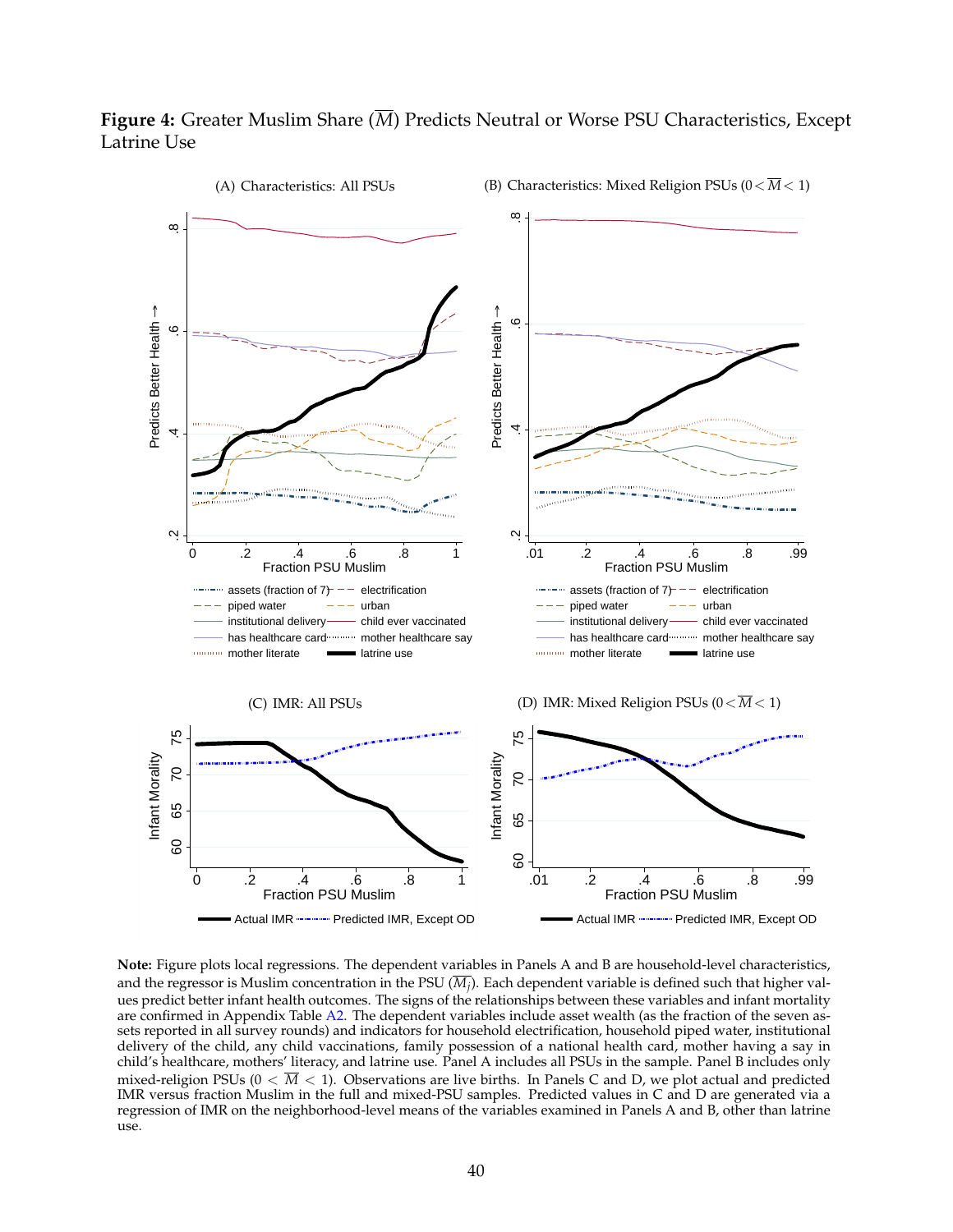

#### **Figure 5:** Neighborhood Sanitation and Infant Mortality

**Note:** Figure plots local regressions of infant mortality on the fraction of the neighborhood that defecates in the open. The dependent variable is an indicator for death in the first year of life  $\times$  1000. Neighborhoods are defined as survey PSUs. Panel A plots the raw relationship, separately for Hindus and Muslims. Panel B plots residuals after conditioning on own open defecation. Observations are live births in mixed-religion PSUs ( $0 < \overline{M} < 1$ ). Thinner lines in the figure correspond to 95% confidence intervals that are not adjusted for clustering. Table [A3](#page-65-0) reports standard errors that account for clustering.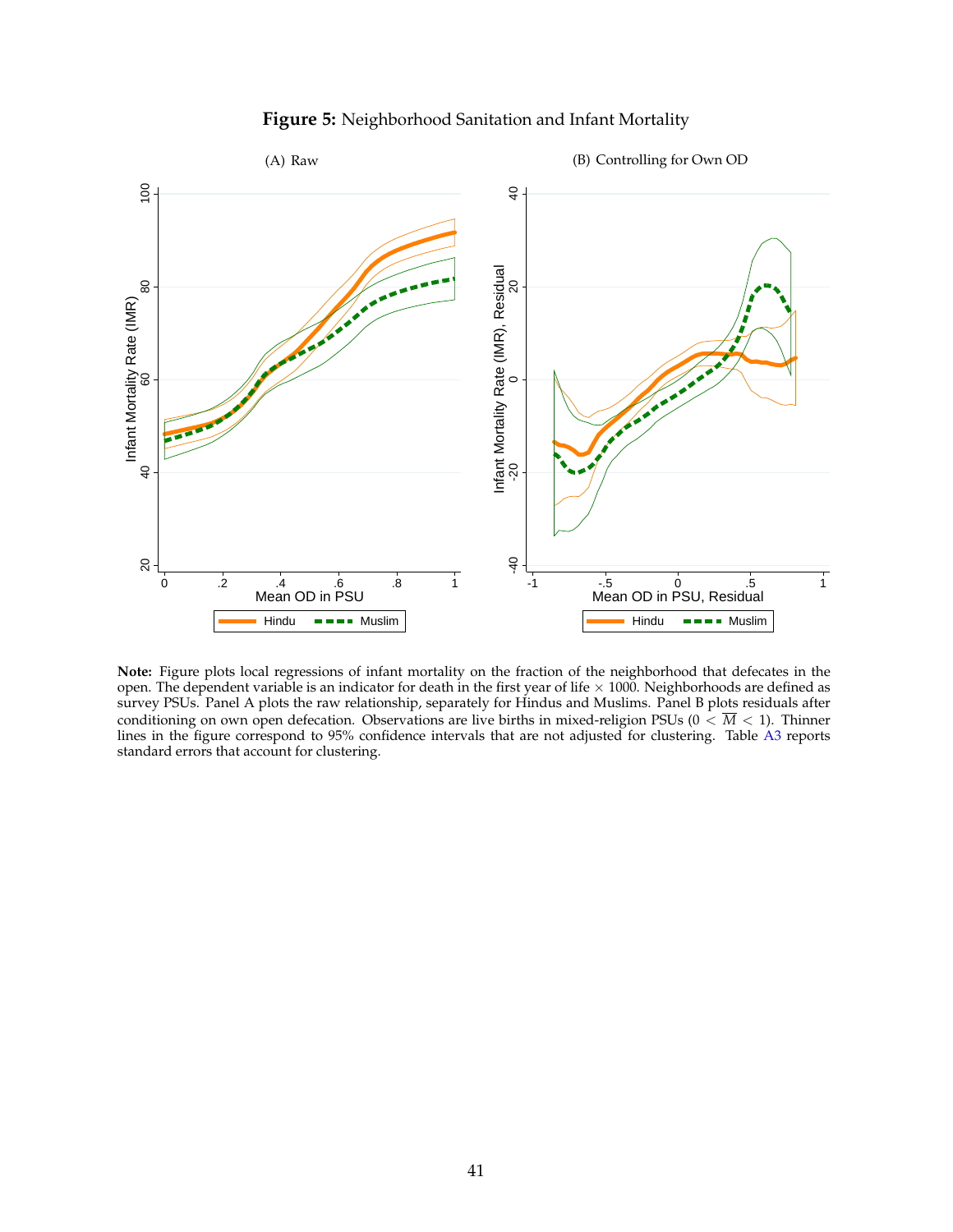

<span id="page-43-0"></span>**Figure 6:** Hindu-Muslim IMR Gap Tracks Heterogeneity in First Stage Relationship Across States

# (A)  $\triangle$  IMR vs.  $\triangle$  OD

(B) Muslim Coefficient vs.  $\Delta$  OD

**Note:** Figure shows how heterogeneity in the "first stage" relationship between religious identity and open defecation is reflected in the reduced-form relationship between religious identity and IMR. Scatter points are Indian states  $\times$  survey rounds, with marker sizes proportional to sample sizes. Panel A plots the Hindu-Muslim mean IMR difference versus the Hindu-Muslim mean difference in OD for each state  $\times$  round. Panel B plots the t-statistic on an indicator for Muslim in an individual-level regression in which the dependent variable is IMR. That regression follows the specification in Panel A, column 1 of Table [2](#page-45-0) but is estimated separately for each state  $\times$  round cell. OLS regressions fit to the scatterpoints are displayed in red in each panel, along with 95% confidence intervals.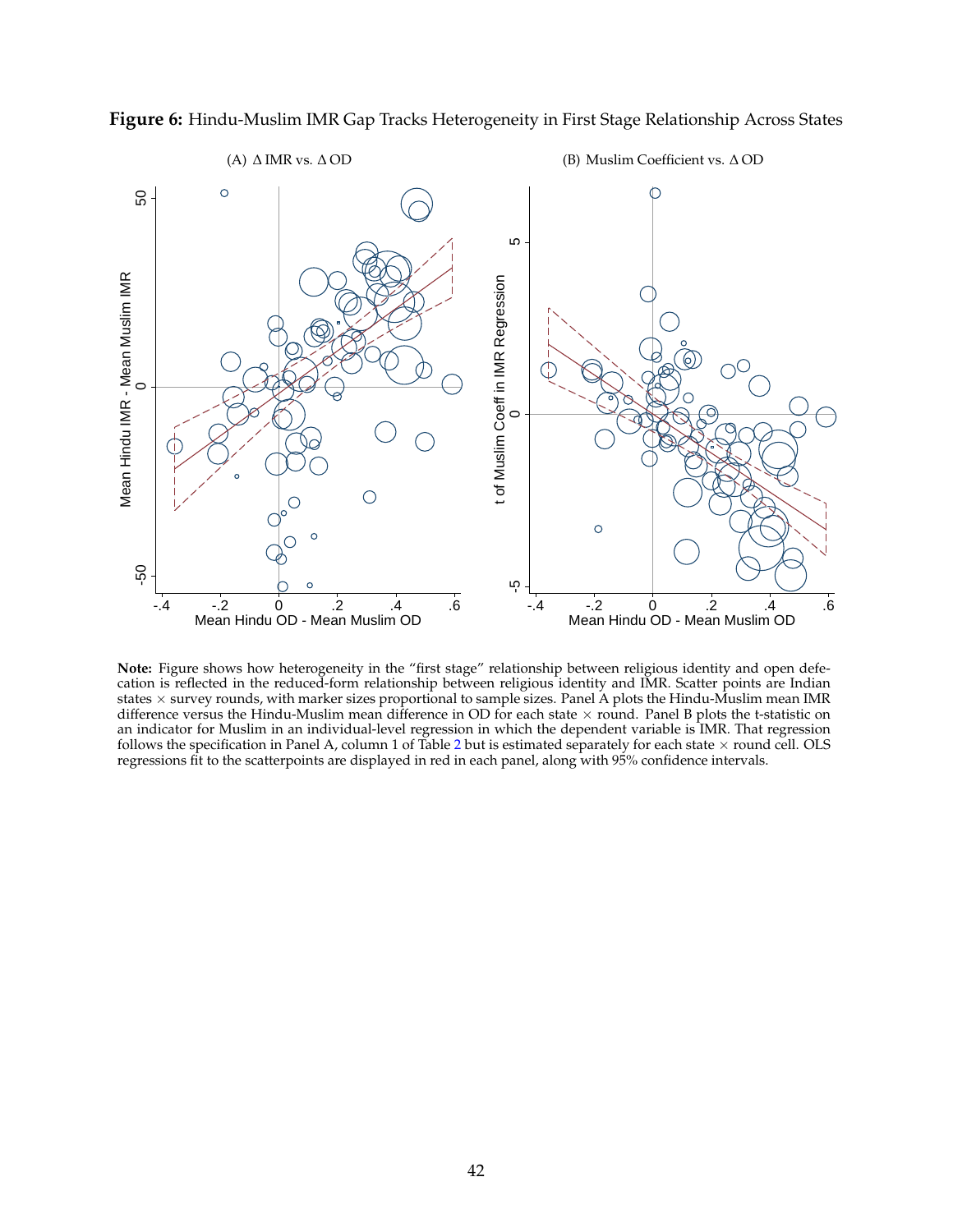|                                         |       | Hindu Subsample |        | Muslim Subsample |  |
|-----------------------------------------|-------|-----------------|--------|------------------|--|
|                                         | Mean  | SD              | Mean   | <b>SD</b>        |  |
|                                         | (1)   | (2)             | (3)    | (4)              |  |
| infant mortality rate (IMR), year 1     | 74.1  | 261.9           | 63.0   | 243.0            |  |
| neonatal mortality rate (NMR), month 1  | 47.5  | 212.6           | 39.8   | 195.6            |  |
|                                         |       |                 |        |                  |  |
| household open defecation               | 0.68  | 0.47            | 0.43   | 0.49             |  |
| local (PSU) open defecation             | 0.66  | 0.38            | 0.45   | 0.38             |  |
| local (PSU) fraction Muslim             | 0.06  | 0.14            | 0.69   | 0.31             |  |
| household has electricity               | 0.59  | 0.49            | 0.59   | 0.49             |  |
| household has piped water               | 0.35  | 0.48            | 0.37   | 0.48             |  |
| household is urban                      | 0.28  | 0.45            | 0.40   | 0.49             |  |
| household has radio                     | 0.36  | 0.48            | 0.36   | 0.48             |  |
| household has TV                        | 0.33  | 0.47            | 0.31   | 0.46             |  |
| household has refrigerator              | 0.10  | 0.30            | 0.10   | 0.30             |  |
| household has bicycle                   | 0.46  | 0.50            | 0.41   | 0.49             |  |
| household has motorcycle                | 0.12  | 0.33            | 0.10   | 0.29             |  |
| household has car                       | 0.02  | 0.14            | 0.02   | 0.12             |  |
| mother's height (cm)                    | 151.5 | 5.8             | 152.0  | 5.8              |  |
| mother no education                     | 0.58  | 0.49            | 0.64   | 0.48             |  |
| mother completed primary                | 0.27  | 0.45            | 0.21   | 0.40             |  |
| child breastfed for at least six months | 0.91  | 0.28            | 0.91   | 0.28             |  |
| child's birth order                     | 2.46  | 1.17            | 2.74   | 1.20             |  |
| child is female                         | 0.48  | 0.50            | 0.49   | 0.50             |  |
| observations (live births)              |       | 232,123         | 46,300 |                  |  |

### **Table 1:** Summary Statistics: Hindus and Muslims in the NFHS

**Note:** Table displays summary statistics for our main analysis sample, rounds 1, 2, and 3 of the NFHS. Neonatal and infant mortality are defined, respectively, as the number of deaths among children less than one month old and less than one year old, scaled per 1,000 live births. Observations are children (live births).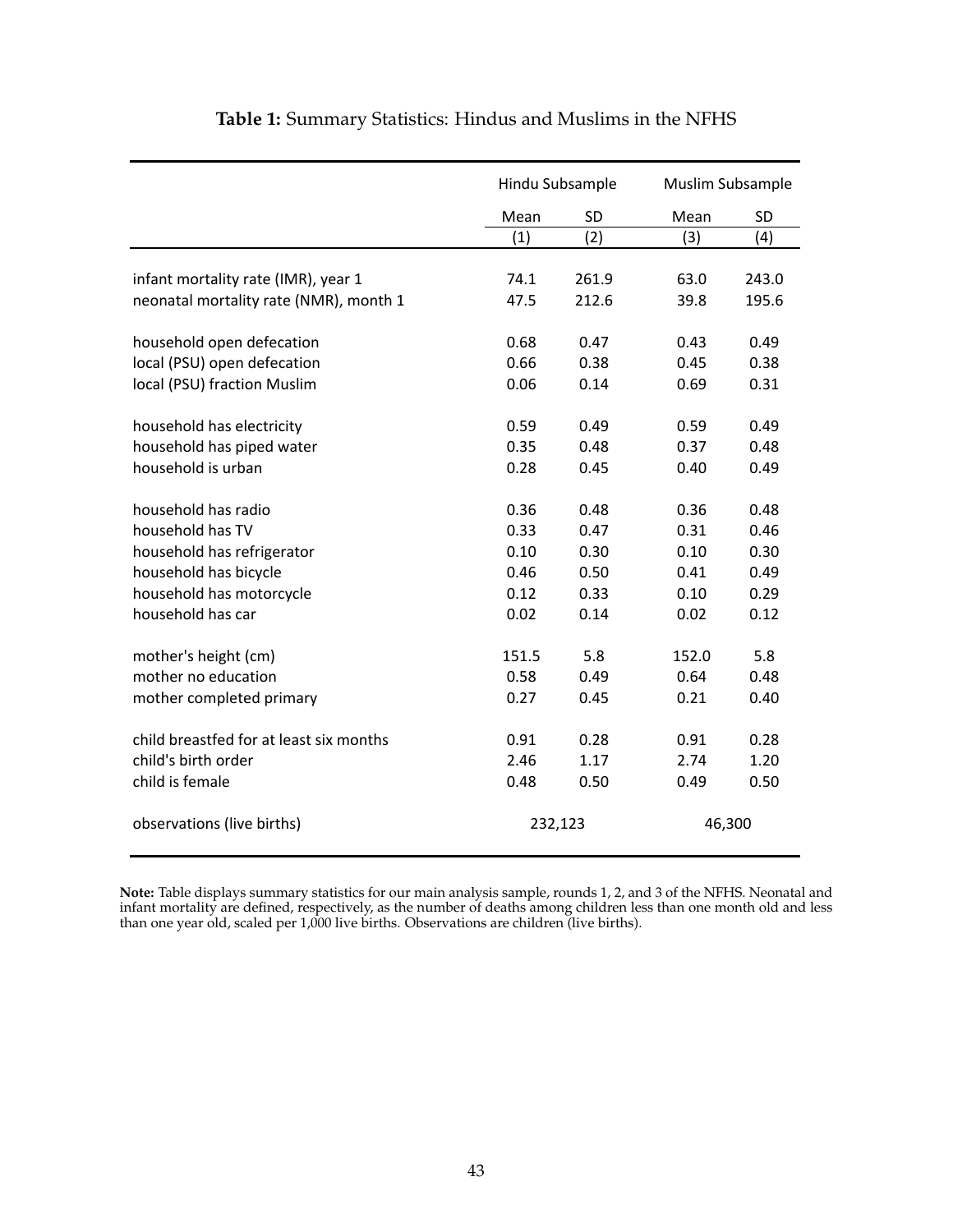<span id="page-45-0"></span>

|                                       | Panel A: Survey Round FEs only |                        |           |                            |           |         |                                 |          |  |  |
|---------------------------------------|--------------------------------|------------------------|-----------|----------------------------|-----------|---------|---------------------------------|----------|--|--|
| dependent variable:                   |                                | Infant Mortality (IMR) |           |                            |           |         | <b>Neonatal Mortality (NMR)</b> |          |  |  |
|                                       | (1)                            | (2)                    | (3)       | (4)                        | (5)       | (6)     | (7)                             | (8)      |  |  |
| Muslim                                | $-9.8**$                       | $-4.1$                 | $-3.8$    | $-3.8$                     | $-7.1***$ | $-2.8$  | $-2.5$                          | $-2.5$   |  |  |
|                                       | (1.5)                          | (2.4)                  | (2.3)     | (2.3)                      | (1.2)     | (2.0)   | (2.0)                           | (2.0)    |  |  |
| <b>PSU fraction Muslim</b>            |                                |                        | $-9.6***$ | $-11.8**$                  |           |         | $-7.4**$                        | $-9.4**$ |  |  |
|                                       |                                |                        | (3.0)     | (4.2)                      |           |         | (2.5)                           | (3.3)    |  |  |
| <b>PSU FES</b>                        |                                | X                      |           |                            |           | X       |                                 |          |  |  |
| indicators for All Muslim & No Muslim |                                |                        |           | X                          |           |         |                                 | X        |  |  |
| mean of dep. var.                     | 72.2                           | 72.2                   | 72.2      | 72.2                       | 46.2      | 46.2    | 46.2                            | 46.2     |  |  |
| observations (live births)            | 278,423                        | 278,423                | 278,423   | 278,423                    | 278,423   | 278,423 | 278,423                         | 278,423  |  |  |
|                                       |                                |                        |           |                            |           |         |                                 |          |  |  |
| dependent variable:                   |                                | Infant Mortality (IMR) |           | Panel B: Extended Controls |           |         | <b>Neonatal Mortality (NMR)</b> |          |  |  |
|                                       | (1)                            | (2)                    | (3)       | (4)                        | (5)       | (6)     | (7)                             | (8)      |  |  |
|                                       |                                |                        |           |                            |           |         |                                 |          |  |  |
| Muslim                                | $-9.5**$                       | $-3.4$                 | $-4.2$    | $-4.2$                     | $-5.8**$  | $-1.7$  | $-2.1$                          | $-2.1$   |  |  |
|                                       | (1.5)                          | (2.4)                  | (2.3)     | (2.3)                      | (1.2)     | (2.0)   | (1.9)                           | (1.9)    |  |  |
| <b>PSU fraction Muslim</b>            |                                |                        | $-8.6***$ | $-13.3**$                  |           |         | $-6.1*$                         | $-9.9**$ |  |  |
|                                       |                                |                        | (2.9)     | (3.9)                      |           |         | (2.5)                           | (3.2)    |  |  |
|                                       |                                |                        |           |                            |           |         |                                 |          |  |  |
| extended controls                     | X                              | X                      | X         | X                          | X         | X       | X                               | X        |  |  |
| <b>PSU FES</b>                        |                                | X                      |           |                            |           | X       |                                 |          |  |  |
| indicators for All Muslim & No Muslim |                                |                        |           | X                          |           |         |                                 | X        |  |  |
| mean of dep. var.                     | 72.2                           | 72.2                   | 72.2      | 72.2                       | 46.2      | 46.2    | 46.2                            | 46.2     |  |  |
| observations (live births)            | 278,423                        | 278,423                | 278,423   | 278,423                    | 278,423   | 278,423 | 278,423                         | 278,423  |  |  |
|                                       |                                |                        |           |                            |           |         |                                 |          |  |  |

### <span id="page-45-1"></span>**Table 2:** Main Result: Neighborhood Composition Predicts Mortality

**Note:** Table reports results from OLS regressions. The dependent variable in columns 1 through 4 is infant mortality (year 1). The dependent variable in columns 5 through 8 is neonatal mortality (month 1). Mortality variables are scaled as described in the text to generate coefficients that indicate impacts on rates  $\times$  1000 (deaths per 1000 children). All regressions include survey round fixed effects. Columns 4 and 8 control both for the Muslim share of the PSU and for indicators for all-Muslim and all-Hindu neighborhoods. Extended controls in the bottom panel include a full set of birth order indicators interacted with sex, indicators for household ownership of each of the seven assets asked about throughout NFHS survey rounds, an indicator for piped water, an indicator for whether the mother lives with her husband's parents, indicators for child's birth month and birth year, an indicator for the child being a multiple birth, an urban indicator, household size, mother's education in years, and an indicator for mother's literacy, as well as PSU-level means of household assets, household electricity, household piped water, whether births occurred in an institution, whether mothers had birth assistance, whether children were ever vaccinated, household possession of a health card, and father's education in years. See the text for additional details. Observations are children (live births). Standard errors are clustered at the PSU level. \*  $p < 0.05$ , \*\*  $p < 0.01$ .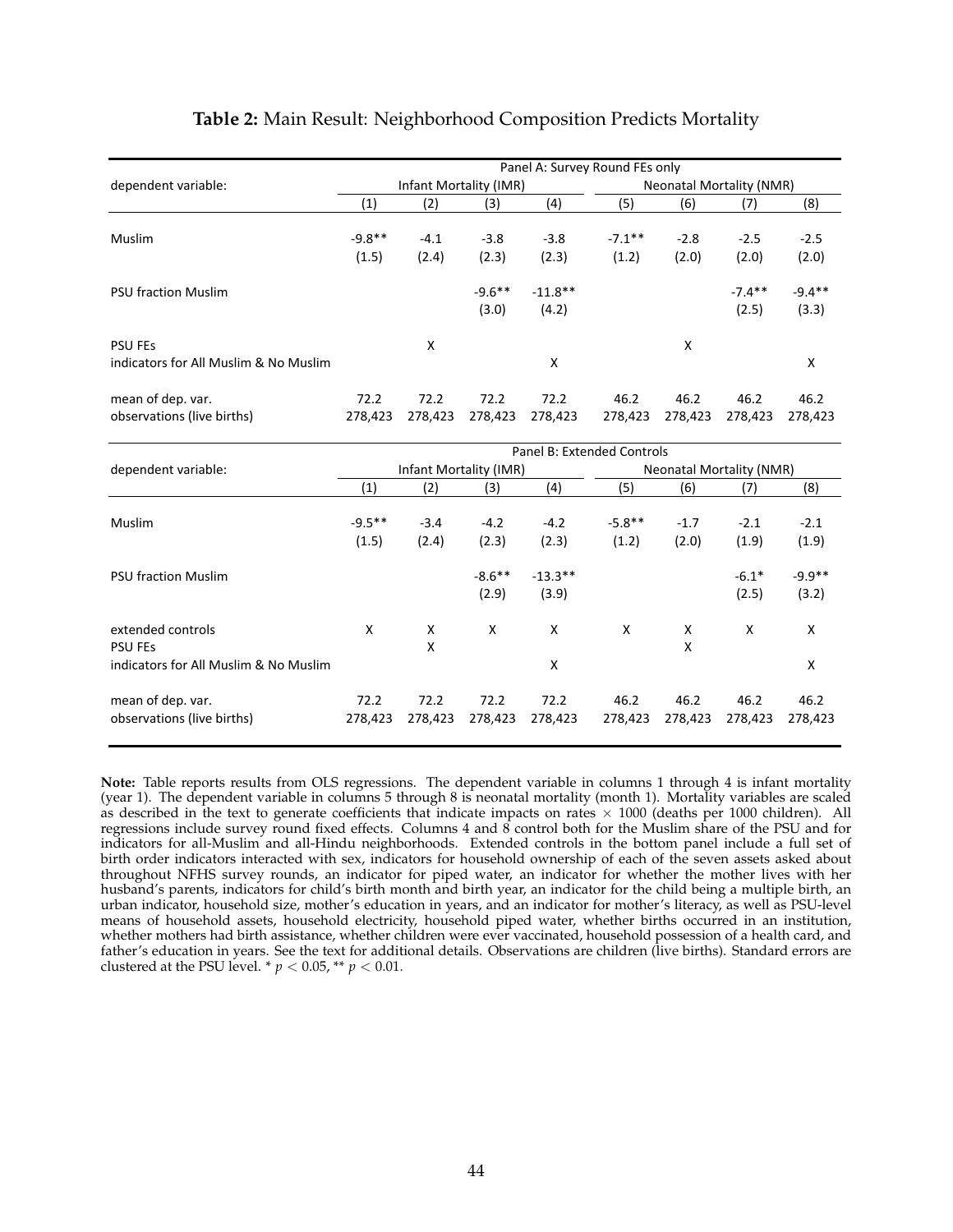|                                       | Panel A: Own Religion        |            |                          |                                 |  |  |  |  |  |
|---------------------------------------|------------------------------|------------|--------------------------|---------------------------------|--|--|--|--|--|
| dependent variable:                   | Infant Mortality (IMR)       |            | Neonatal Mortality (NMR) |                                 |  |  |  |  |  |
| sample restriction:                   | $PSU OD = 0$                 | PSU OD > 0 | $PSU$ OD = 0             | PSU OD > 0                      |  |  |  |  |  |
|                                       | (1)                          | (2)        | (3)                      | (4)                             |  |  |  |  |  |
|                                       |                              |            |                          |                                 |  |  |  |  |  |
| own household Muslim                  | $1.6\,$                      | $-8.7**$   | $1.5\,$                  | $-6.5***$                       |  |  |  |  |  |
|                                       | (3.9)                        | (2.2)      | (3.3)                    | (1.8)                           |  |  |  |  |  |
| $\chi^2$ test for equality of coeffs. |                              | $p=0.02$   |                          | $p=0.03$                        |  |  |  |  |  |
|                                       | Panel B: Neighbors' Religion |            |                          |                                 |  |  |  |  |  |
| dependent variable:                   | Infant Mortality (IMR)       |            |                          | <b>Neonatal Mortality (NMR)</b> |  |  |  |  |  |

### **Table 3:** Heterogeneity in the Muslim Advantage, by Local OD Prevalence

|                                       | Panel B: Neighbors' Religion |            |              |                          |  |  |  |  |  |
|---------------------------------------|------------------------------|------------|--------------|--------------------------|--|--|--|--|--|
| dependent variable:                   | Infant Mortality (IMR)       |            |              | Neonatal Mortality (NMR) |  |  |  |  |  |
| sample restriction:                   | $PSU OD = 0$                 | PSU OD > 0 | $PSU OD = 0$ | PSU OD > 0               |  |  |  |  |  |
|                                       | (1)                          | (2)        | (3)          | (4)                      |  |  |  |  |  |
|                                       |                              |            |              |                          |  |  |  |  |  |
| <b>PSU fraction Muslim</b>            | $1.6\,$                      | $-16.0**$  | $-1.1$       | $-12.0**$                |  |  |  |  |  |
|                                       | (6.6)                        | (4.0)      | (5.2)        | (3.0)                    |  |  |  |  |  |
| $\chi^2$ test for equality of coeffs. |                              | $p=0.02$   |              | $p=0.07$                 |  |  |  |  |  |

|                                     | Panel C: Own and Neighbors' Religion |            |                                 |            |  |  |  |  |  |
|-------------------------------------|--------------------------------------|------------|---------------------------------|------------|--|--|--|--|--|
| dependent variable:                 | Infant Mortality (IMR)               |            | <b>Neonatal Mortality (NMR)</b> |            |  |  |  |  |  |
| sample restriction:                 | $PSU OD = 0$                         | PSU OD > 0 | $PSU OD = 0$                    | PSU OD > 0 |  |  |  |  |  |
|                                     | (1)                                  | (2)        | (3)                             | (4)        |  |  |  |  |  |
|                                     |                                      |            |                                 |            |  |  |  |  |  |
| own household Muslim                | 1.6                                  | $-4.6$     | 3.2                             | $-3.3$     |  |  |  |  |  |
|                                     | (4.8)                                | (2.6)      | (4.2)                           | (2.2)      |  |  |  |  |  |
|                                     |                                      |            |                                 |            |  |  |  |  |  |
| <b>PSU fraction Muslim</b>          | 0.0                                  | $-11.4*$   | $-4.3$                          | $-8.7*$    |  |  |  |  |  |
|                                     | (8.3)                                | (4.7)      | (6.7)                           | (3.7)      |  |  |  |  |  |
| $\chi^2$ test: own household Muslim |                                      | $p=0.26$   | $p=0.16$                        |            |  |  |  |  |  |
| $\chi^2$ test: PSU fraction Muslim  |                                      | $p=0.23$   |                                 | $p=0.57$   |  |  |  |  |  |
|                                     |                                      |            |                                 |            |  |  |  |  |  |
| OD mean                             | 0.00                                 | 0.60       | 0.00                            | 0.60       |  |  |  |  |  |
| <b>PSUs</b>                         | 631                                  | 2,445      | 631                             | 2,445      |  |  |  |  |  |
| observations (live births)          | 13,546                               | 90,544     | 13,546                          | 90,544     |  |  |  |  |  |

**Note:** Table reports results from OLS regressions run over subsamples of the NFHS data. Columns divide the sample into partitions according to the mean of household-level open defecation in the PSU, either zero or greater than zero. The sample consists of mixed-religion PSUs ( $0 < \overline{M} < 1$ ). Household-level observations of open defecation reported in the NFHS do not account for the discordant latrine use behaviors among household members. The dependent variable in columns 1 and 2 is infant mortality (year 1), and in columns 3 and 4 is neonatal mortality (month 1). Survey round FEs are included in all specifications. See Table [2](#page-45-0) for additional notes. Observations are children (live births). Standard errors are clustered at the PSU level. \* *p <* 0.05, \*\* *p <* 0.01.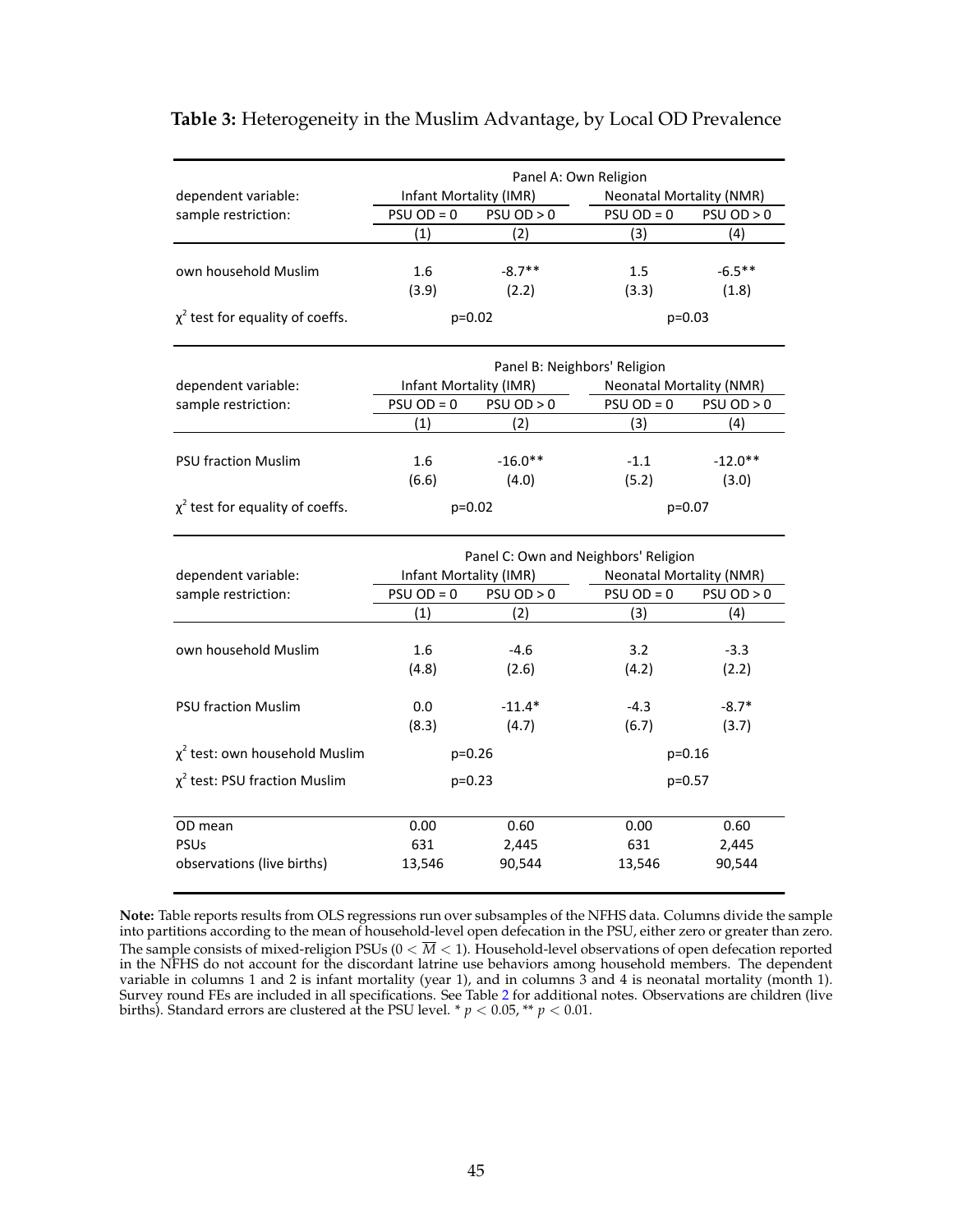|                                                        | Unit of<br>Observation      | Hindu<br>Mean<br>(1) | Muslim<br>Mean<br>(2) |
|--------------------------------------------------------|-----------------------------|----------------------|-----------------------|
| Open defecation, unconditionally                       | all persons<br>in household | 0.73<br>(0.00)       | 0.45<br>(0.01)        |
| Open defecation, conditional on owning latrine         | all persons<br>in household | 0.26<br>(0.01)       | 0.10<br>(0.01)        |
| Owns latrine                                           | household                   | 0.34<br>(0.01)       | 0.52<br>(0.04)        |
| Says religious leader ever told them where to defecate | respondent                  | 0.16<br>(0.00)       | 0.33<br>(0.01)        |
| Says open defecation far from home is pure             | respondent                  | 0.53<br>(0.01)       | 0.40<br>(0.04)        |
| Says latrine use near home is pure                     | respondent                  | 0.45<br>(0.01)       | 0.54<br>(0.04)        |
| Says open defecation is healthier for village children | respondent                  | 0.40<br>(0.01)       | 0.27<br>(0.03)        |

### <span id="page-47-0"></span>**Table 4:** Stated and Revealed Preferences over Latrine Ownership and Use

**Note:** Table reports means and standard errors of survey responses from the [Sanitation Quality, Use, Access, &](http://squatreport.in) [Trends \(SQUAT\) Survey, 2013-2014.](http://squatreport.in) Responses are stratified by religious group. The table contains information on 22,787 individuals in 3,235 sampled rural households in Bihar, Madhya Pradesh, Rajasthan, and Uttar Pradesh. The unit of observation differs across rows and includes either all persons in the household, whether interviewed or told about; the household itself; or the survey respondent (one per household). Standard errors of the means, clustered by village, are shown in parentheses. All across-group comparisons are statistically significant at the 5% level.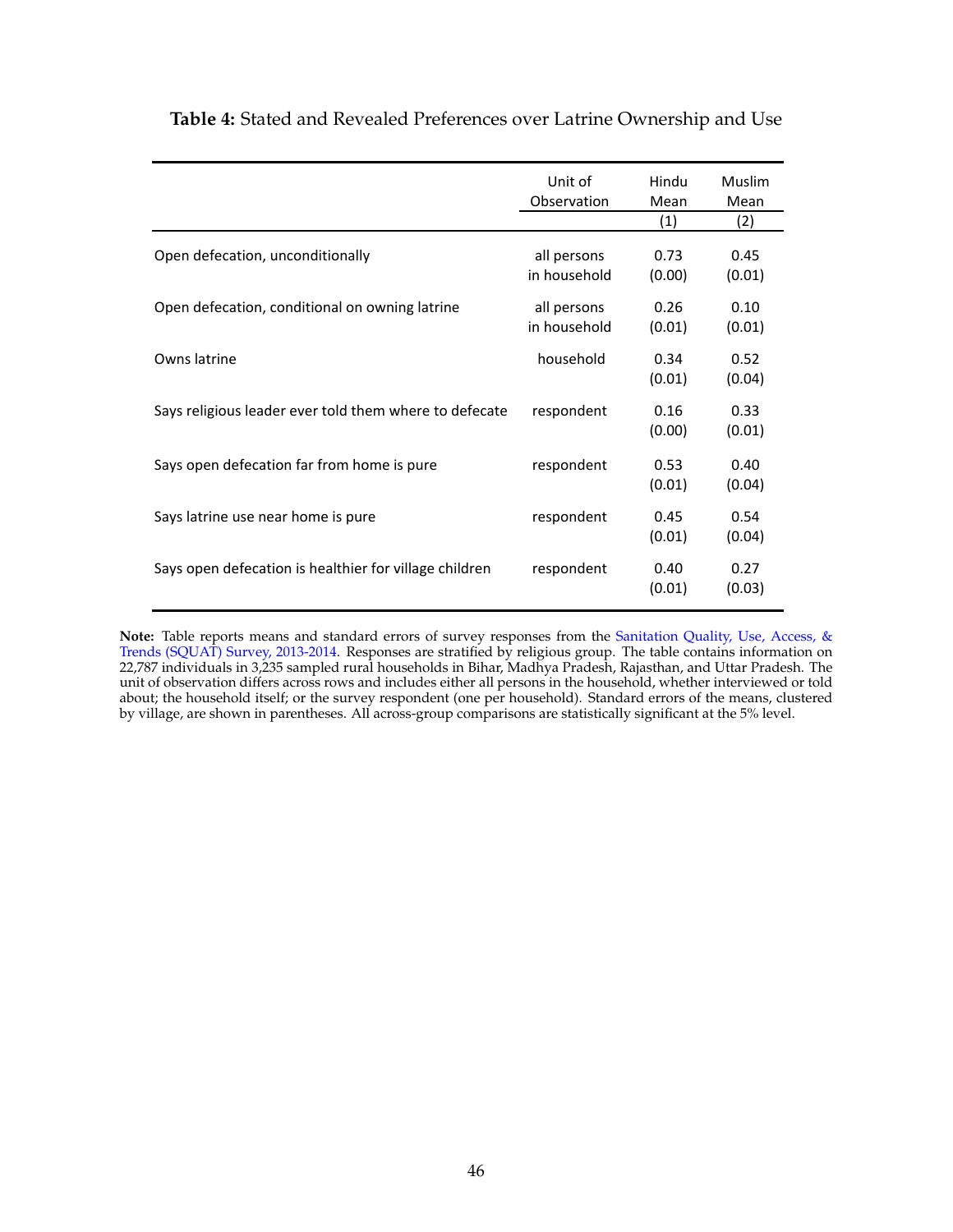| dependent variable:                                              |                      |                     | Blood Hemoglobin (g/dL) |                       |                      | Weight-for-Age Z-score |                   |                       |                      | Weight-for-Height Z-score |                   |                       |
|------------------------------------------------------------------|----------------------|---------------------|-------------------------|-----------------------|----------------------|------------------------|-------------------|-----------------------|----------------------|---------------------------|-------------------|-----------------------|
|                                                                  | (1)                  | (2)                 | (3)                     | (4)                   | (5)                  | (6)                    | (7)               | (8)                   | (9)                  | (10)                      | (11)              | (12)                  |
| Muslim                                                           | $0.151**$<br>(0.034) | $-0.015$<br>(0.049) | 0.020<br>(0.047)        | 0.005<br>(0.046)      | $0.128**$<br>(0.028) | 0.009<br>(0.059)       | 0.056<br>(0.042)  | 0.046<br>(0.042)      | $0.135**$<br>(0.032) | 0.016<br>(0.062)          | 0.032<br>(0.046)  | 0.021<br>(0.045)      |
| <b>PSU fraction Muslim</b>                                       |                      |                     | $0.199**$<br>(0.062)    | 0.090<br>(0.063)      |                      |                        | 0.093<br>(0.074)  | $-0.009$<br>(0.075)   |                      |                           | 0.123<br>(0.084)  | 0.001<br>(0.085)      |
| own household OD                                                 |                      |                     |                         | $-0.256**$<br>(0.059) |                      |                        |                   | $-0.139**$<br>(0.033) |                      |                           |                   | $-0.159**$<br>(0.036) |
| PSU mean OD (except own)                                         |                      |                     |                         | $-0.155**$<br>(0.034) |                      |                        |                   | $-0.274**$<br>(0.055) |                      |                           |                   | $-0.326**$<br>(0.063) |
| extended controls<br><b>PSU FES</b><br>indicators for All Muslim | X                    | X<br>X              | Χ                       | Х                     | х                    | Х<br>X                 | Χ                 | х                     | X                    | х<br>X                    | х                 | X                     |
| & No Muslim                                                      |                      |                     | X                       | X                     |                      |                        | X                 | X                     |                      |                           | X                 | X                     |
| mean of dep. var.<br>observations (children)                     | 10.3<br>26,330       | 10.3<br>26,330      | 10.3<br>26,330          | 10.3<br>26,330        | $-1.89$<br>21,636    | $-1.89$<br>21,636      | $-1.89$<br>21,636 | $-1.89$<br>21,636     | $-0.94$<br>21,164    | $-0.94$<br>21,164         | $-0.94$<br>21,164 | $-0.94$<br>21,164     |

### **Table 5:** Tests of Mechanism: Anemia and Current Weight

**Note:** Table reports results from OLS regressions. The dependent variables are indicated at the column header and are either blood hemoglobin in g/dL, or weight-for-age or weight-for-height scaled as WHO z-scores. Hemoglobin levels are affected by intestinal parasites. Current weight is an outcome reflecting acute malnutrition, and is recommended in the medical literature as the preferred measure for recent bouts of diarrhea. PSU mean OD is calculated over all households in the PSU other than the respondent household. Controls are as described in the Table [2](#page-45-1) notes. Observations are children (live births). Due to the DHS/NFHS surveying scheme, the hemoglobin and anthropometry measurements exist for only a small subset of our main analysis sample. The sample in columns 1 through 4 includes all observations for which hemoglobin was collected in the NFHS data. The sample in columns 5 through 12 includes all children up to 24 months for whom a weight measurement was taken. Standard errors are clustered at the PSU level. \*  $p < 0.05$ , \*\*  $p < 0.01$ .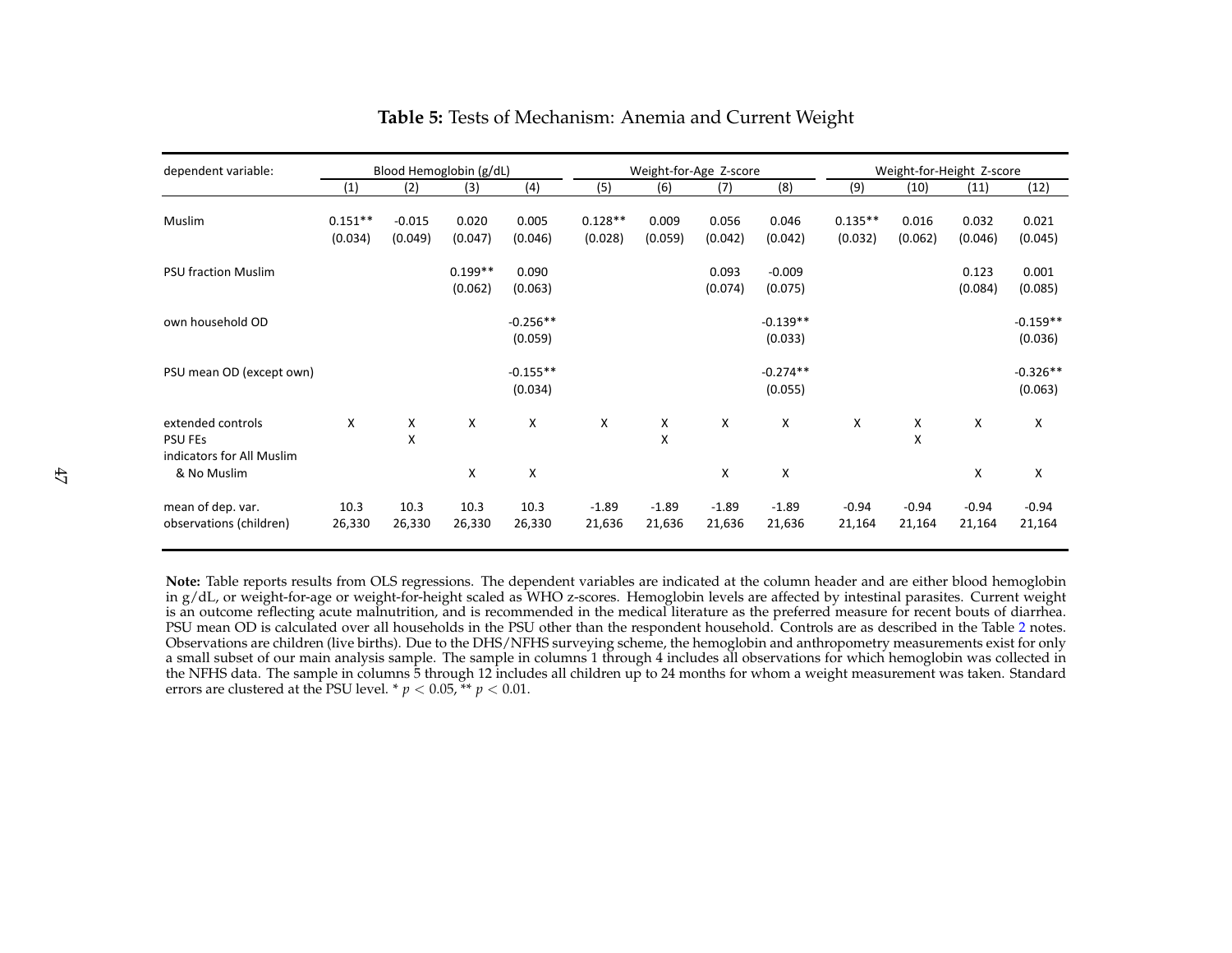| dependent variable:                   | Infant Mortality (IMR) |            |            |             |            |            |            |  |  |  |  |  |
|---------------------------------------|------------------------|------------|------------|-------------|------------|------------|------------|--|--|--|--|--|
|                                       | (1)                    | (2)        | (3)        | (4)         | (5)        | (6)        | (7)        |  |  |  |  |  |
| Muslim                                | $-38.4**$              |            | $-23.6$    |             | 9.9        |            | $-28.3$    |  |  |  |  |  |
|                                       | (14.0)                 |            | (22.6)     |             | (13.7)     |            | (22.0)     |  |  |  |  |  |
| breastfed X Muslim                    | $31.5*$                |            | 24.3       |             | $-20.8$    |            | 29.0       |  |  |  |  |  |
|                                       | (14.1)                 |            | (22.7)     |             | (13.8)     |            | (22.1)     |  |  |  |  |  |
| <b>PSU fraction Muslim</b>            |                        | $-48.0**$  | $-24.4$    |             |            | 32.2       | $60.6*$    |  |  |  |  |  |
|                                       |                        | (18.3)     | (29.1)     |             |            | (18.1)     | (28.6)     |  |  |  |  |  |
| PSU fraction Muslim X breastfed       |                        | 35.5       | 11.2       |             |            | $-51.2**$  | $-80.3**$  |  |  |  |  |  |
|                                       |                        | (18.1)     | (29.1)     |             |            | (17.8)     | (28.5)     |  |  |  |  |  |
| PSU OD (except own)                   |                        |            |            | $233.8**$   | $233.6**$  | 236.6**    | 236.8**    |  |  |  |  |  |
|                                       |                        |            |            | (13.7)      | (14.0)     | (14.1)     | (14.1)     |  |  |  |  |  |
| PSU OD (except own) X breastfed       |                        |            |            | $-246.6$ ** | $-250.5**$ | $-256.3**$ | $-256.5**$ |  |  |  |  |  |
|                                       |                        |            |            | (13.5)      | (13.7)     | (13.7)     | (13.7)     |  |  |  |  |  |
| breastfed                             | $-245.5***$            | $-246.2**$ | $-246.2**$ | $-110.7**$  | $-105.1**$ | $-96.8**$  | $-96.7**$  |  |  |  |  |  |
|                                       | (6.4)                  | (6.7)      | (6.7)      | (7.7)       | (8.5)      | (8.8)      | (8.8)      |  |  |  |  |  |
| extended controls                     | X                      | X          | X          | X           | X          | X          | X          |  |  |  |  |  |
| indicators for All Muslim & No Muslim |                        | X          | x          |             |            | X          | X          |  |  |  |  |  |
| observations (live births)            | 83,702                 | 83,702     | 83,702     | 83,702      | 83,702     | 83,702     | 83,702     |  |  |  |  |  |
|                                       |                        |            |            |             |            |            |            |  |  |  |  |  |

**Table 6:** Test of Mechanism: Interaction Between Breastfeeding Efficacy and *OD*

**Note:** Table reports results from OLS regressions. The dependent variable is IMR, scaled as described in the text to generate coefficients that indicate impacts on rates × 1000 (deaths per 1000 children). The breastfed indicator is<br>equal to one if the infant was exclusively breastfed during the first six months of life if she survived she died. PSU mean OD is calculated over all households in the PSU other than the respondent household. Controls are as described in the Table [2](#page-45-0) notes. All regressions include survey round fixed effects. Observations are children (live births). Standard errors are clustered at the PSU level. \*  $p < 0.05$ , \*\*  $p < 0.01$ .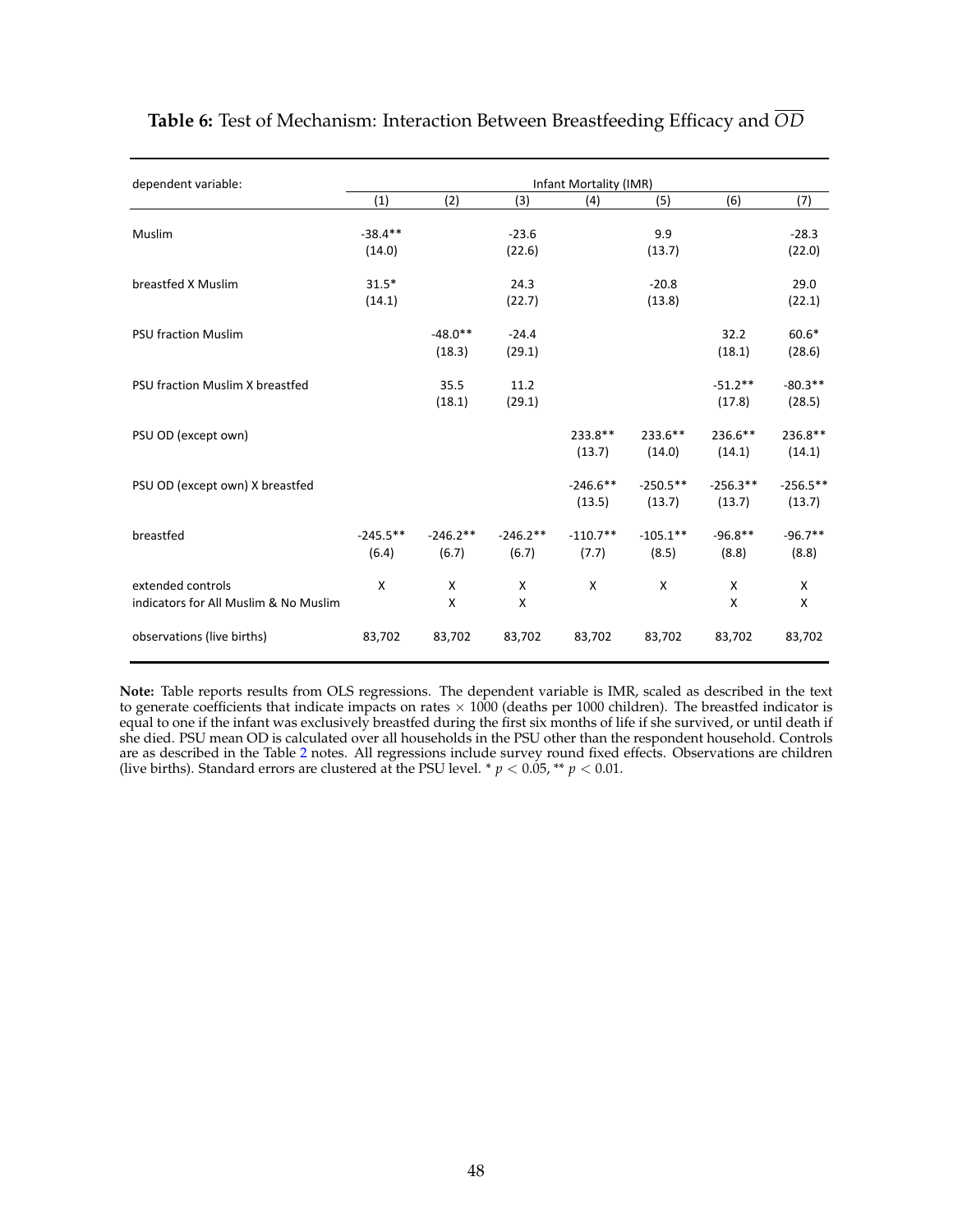|                            | Panel A: Meat Eating |                |          |                               |                                |           |  |  |  |  |
|----------------------------|----------------------|----------------|----------|-------------------------------|--------------------------------|-----------|--|--|--|--|
| dependent variable:        |                      | Non-Vegetarian |          |                               | Meat (kg), conditional on $>0$ |           |  |  |  |  |
|                            | (1)                  | (2)            | (3)      | (4)                           | (5)                            | (6)       |  |  |  |  |
| Muslim                     | $0.15***$            | $0.15***$      | $0.14**$ | $0.89**$                      | $0.90**$                       | $0.84**$  |  |  |  |  |
|                            | (0.02)               | (0.02)         | (0.02)   | (0.15)                        | (0.21)                         | (0.20)    |  |  |  |  |
| <b>PSU fraction Muslim</b> |                      | 0.01           | 0.01     |                               | $-0.02$                        | $-0.01$   |  |  |  |  |
|                            |                      | (0.04)         | (0.04)   |                               | (0.29)                         | (0.30)    |  |  |  |  |
| <b>IHDS Controls</b>       |                      |                | X        |                               |                                | X         |  |  |  |  |
| mean of dep. var.          | 0.25                 | 0.25           | 0.25     | 3.35                          | 3.35                           | 3.35      |  |  |  |  |
| observations (households)  | 37,195               | 37,195         | 37,195   | 9,235                         | 9,235                          | 9,235     |  |  |  |  |
|                            |                      |                |          | Panel B: Other Diet Variables |                                |           |  |  |  |  |
| dependent variable:        |                      | Eggs (doz)     |          |                               | Milk (liters)                  |           |  |  |  |  |
|                            | (7)                  | (8)            | (9)      | (10)                          | (11)                           | (12)      |  |  |  |  |
| Muslim                     | $5.16***$            | $4.27**$       | $4.32**$ | $-2.89**$                     | $-2.27**$                      | $-1.95**$ |  |  |  |  |
|                            | (0.56)               | (0.47)         | (0.47)   | (0.90)                        | (0.61)                         | (0.58)    |  |  |  |  |
| <b>PSU fraction Muslim</b> |                      | 1.53           | 1.51     |                               | $-1.08$                        | 0.53      |  |  |  |  |
|                            |                      | (0.96)         | (0.98)   |                               | (1.66)                         | (1.56)    |  |  |  |  |

## **Table 7:** Falsification Tests:  $\overline{M}_i$  Does Not Predict Diet Differences Across PSUs

**Note:** Table reports results from OLS regressions, using data from the India Human Development Survey of 2012. Dependent variables are listed in the column headers, and include an indicator for consuming meat and continuous measures of meat consumed (kg), eggs consumed (dozens), and milk consumed (liters), per household per month. All columns control for own religion. IHDS controls include an urban indicator and log of consumption, measured as rupees per month per capita. Observations are households. Standard errors are clustered at the PSU level. \* *p <* 0.05, \*\* *p <* 0.01.

IHDS&Controls X X

mean&of&dep.&var. 4.86 4.86 4.86 18.24 18.24 18.24 observations&(households) 37,195 37,195 37,195 37,195 37,195 37,195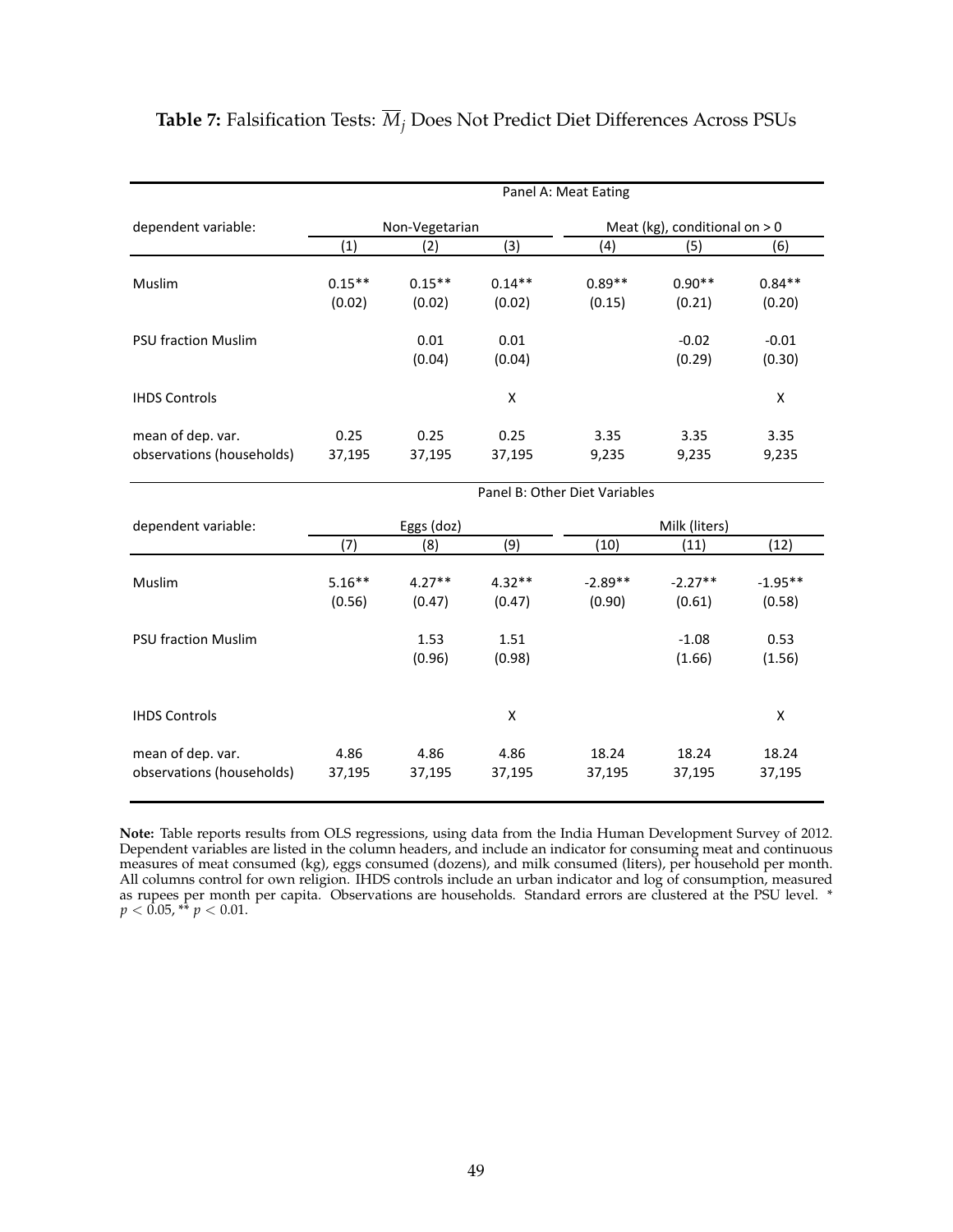| dependent variable:                            | Always Wash Hands<br>after Defecating |                | Usually/Always Wash<br>Hands after Defecating |                   |                |                | Always Purify Water |                   |                    | Usually/Always Purify<br>Water |                     | Piped Public Water to<br>Home | <b>Open Defecation</b> |  |
|------------------------------------------------|---------------------------------------|----------------|-----------------------------------------------|-------------------|----------------|----------------|---------------------|-------------------|--------------------|--------------------------------|---------------------|-------------------------------|------------------------|--|
|                                                | (1)                                   | (2)            | (3)                                           | (4)               | (5)            | (6)            | (7)                 | (8)               | (9)                | (10)                           | (11)                | (12)                          |                        |  |
| <b>PSU fraction Muslim</b>                     | 0.05<br>(0.04)                        | 0.03<br>(0.04) | $-0.01$<br>(0.01)                             | $-0.01$<br>(0.01) | 0.02<br>(0.02) | 0.01<br>(0.02) | 0.01<br>(0.03)      | $-0.01$<br>(0.03) | $-0.07*$<br>(0.03) | $-0.11**$<br>(0.02)            | $-0.19**$<br>(0.04) | $-0.14**$<br>(0.03)           |                        |  |
| <b>IHDS Controls</b>                           |                                       | X              |                                               | X                 |                | X              |                     | X                 |                    | X                              |                     | X                             |                        |  |
| mean of dep. var.<br>observations (households) | 0.72<br>36,608                        | 0.72<br>36,608 | 0.96<br>36,608                                | 0.96<br>36,608    | 0.11<br>36,608 | 0.11<br>36,608 | 0.20<br>36,608      | 0.20<br>36,608    | 0.29<br>36,608     | 0.29<br>36,608                 | 0.49<br>36,608      | 0.49<br>36,608                |                        |  |

## **Table 8:** Falsification Tests:  $\overline{M}_i$  Does Not Predict Other Hygiene Behaviors Across PSUs

**Note:** Table reports results from OLS regressions, using data from the India Human Development Survey of 2012. Dependent variables are listed in the column headers, and include indicators for washing hands after defecating, for purifying water, for own household open defecation, and for having public piped drinking water into the home. All columns control for own religion. IHDS controls include an urban indicator and log of consumption, measured as rupees per month per capita. Observations are households. Standard errors are clustered at the PSU level. \* *p <* 0.05, \*\* *p <* 0.01.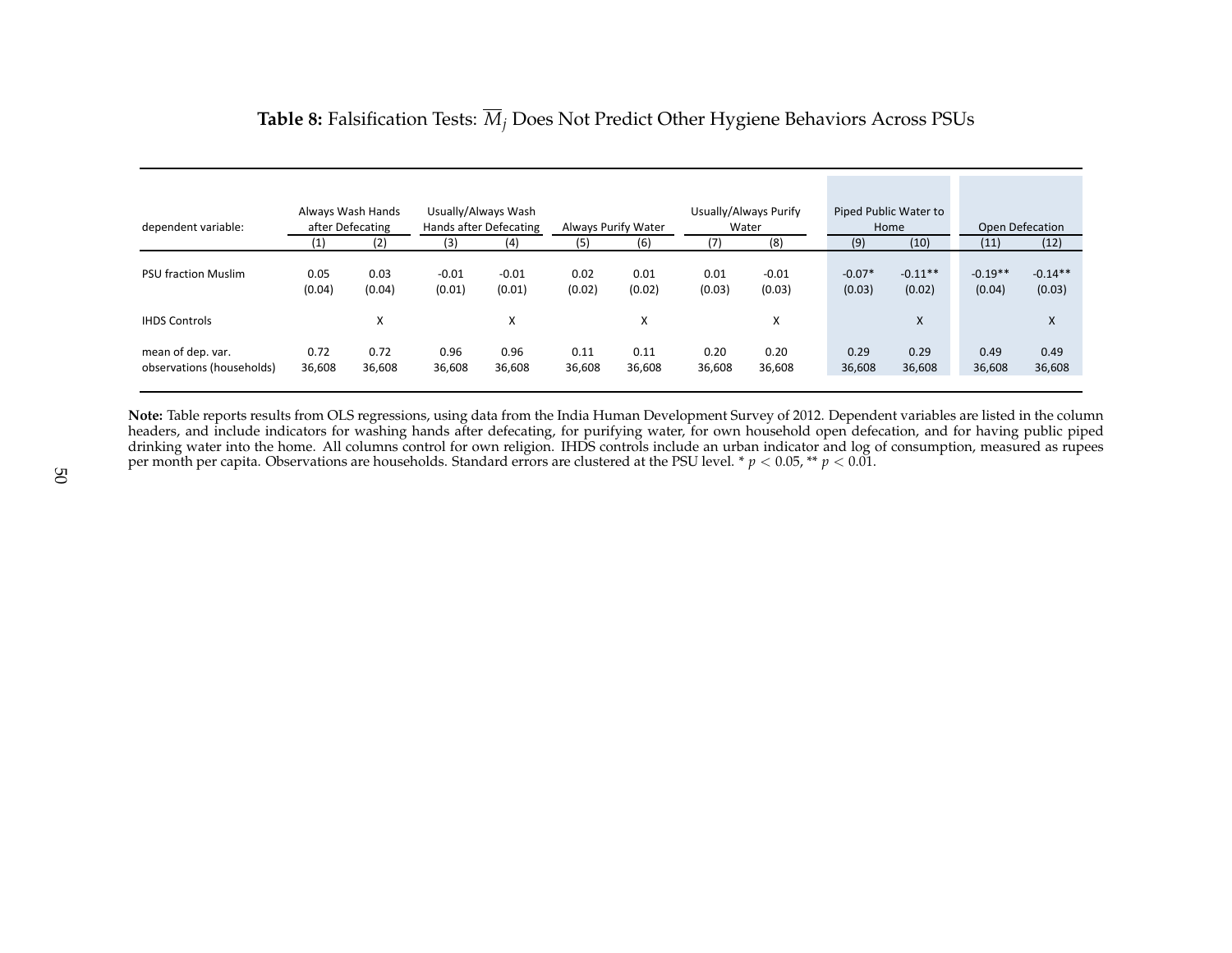| dependent variable:        |            |            |           | Panel A: Infant Mortality (IMR) |         |          |           |
|----------------------------|------------|------------|-----------|---------------------------------|---------|----------|-----------|
| sample restriction:        |            |            |           | <b>Mixed Religion PSUs</b>      |         |          |           |
| specification:             | <b>OLS</b> | <b>OLS</b> | IV        | IV                              | IV      | IV       | IV        |
|                            | (1)        | (2)        | (3)       | (4)                             | (5)     | (6)      | (7)       |
|                            |            |            |           |                                 |         |          |           |
| PSU mean OD (except own)   | $44.0**$   | $23.9**$   | $68.6***$ | $52.1***$                       | 45.8    | $51.0**$ | $61.4***$ |
|                            | (2.6)      | (3.6)      | (15.1)    | (17.6)                          | (31.6)  | (16.1)   | (21.5)    |
| own household Muslim       |            | $-3.5$     |           | $-3.9$                          | $-3.3$  | $-3.6$   | $-4.8*$   |
|                            |            | (2.0)      |           | (2.3)                           | (2.0)   | (2.4)    | (2.1)     |
| own household OD           |            | $20.2**$   |           |                                 | 7.9     |          | $-14.1$   |
|                            |            | (2.6)      |           |                                 | (17.9)  |          | (7.9)     |
| extended controls          |            |            |           |                                 |         | X        | X         |
| mean of dep. var.          | 72.0       | 72.0       | 72.0      | 72.0                            | 72.0    | 72.0     | 72.0      |
| first stage F-stat         |            |            | 74.4      | 74.8                            | 97.0    | 200.3    | 230.7     |
| observations (live births) | 104,090    | 104,090    | 104,090   | 104,090                         | 104,090 | 104,090  | 104,090   |

### **Table 9:** IV Estimates Exploiting PSU-level Variation in the Composition of Neighbors

| dependent variable:                                                   |                   |                    |                         | Panel B: Neonatal Mortality (NMR) |                         |                          |                          |
|-----------------------------------------------------------------------|-------------------|--------------------|-------------------------|-----------------------------------|-------------------------|--------------------------|--------------------------|
| sample restriction:                                                   |                   |                    |                         | Mixed Religion PSUs               |                         |                          |                          |
| specification:                                                        | <b>OLS</b>        | <b>OLS</b>         | IV                      | IV                                | IV                      | IV                       | IV                       |
|                                                                       | (8)               | (9)                | (10)                    | (11)                              | (12)                    | (13)                     | (14)                     |
| PSU mean OD (except own)                                              | $29.4**$<br>(2.0) | $16.1***$<br>(2.9) | $52.1**$<br>(11.7)      | $41.3**$<br>(14.1)                | 42.5<br>(25.5)          | $38.4***$<br>(13.0)      | $44.1*$<br>(17.4)        |
| own household Muslim                                                  |                   | $-2.9$<br>(1.6)    |                         | $-2.5$<br>(1.9)                   | $-2.6$<br>(1.6)         | $-1.4$<br>(2.0)          | $-2.1$<br>(1.8)          |
| own household OD                                                      |                   | $13.5***$<br>(2.2) |                         |                                   | $-1.4$<br>(14.4)        |                          | $-7.8$<br>(6.4)          |
| extended controls                                                     |                   |                    |                         |                                   |                         | X                        | X                        |
| mean of dep. var.<br>first stage F-stat<br>observations (live births) | 46.6<br>104,090   | 46.6<br>104,090    | 46.6<br>74.4<br>104,090 | 46.6<br>74.8<br>104,090           | 46.6<br>97.0<br>104,090 | 46.6<br>200.3<br>104,090 | 46.6<br>230.7<br>104,090 |

**Note:** Table reports results from OLS and IV regressions of mortality on neighbors' open defecation in the PSU  $(OD_{ij}^{-i})$ . IV estimates instrument  $OD_{ij}^{-i}$  with  $\overline{M_j}$ . Mortality variables are scaled as described in the text to generate coefficients that indicate impacts on rates  $\times$  1000 (deaths per 1000 children). The sample consists of mixed-religion PSUs  $(0 < \overline{M} < 1)$ . Extended controls are as described in the Table [2](#page-45-0) notes. All regressions include survey round fixed effects. Observations are children (live births). Standard errors are clustered at the PSU level. \* *p <* 0.05, \*\*  $p < 0.01$ .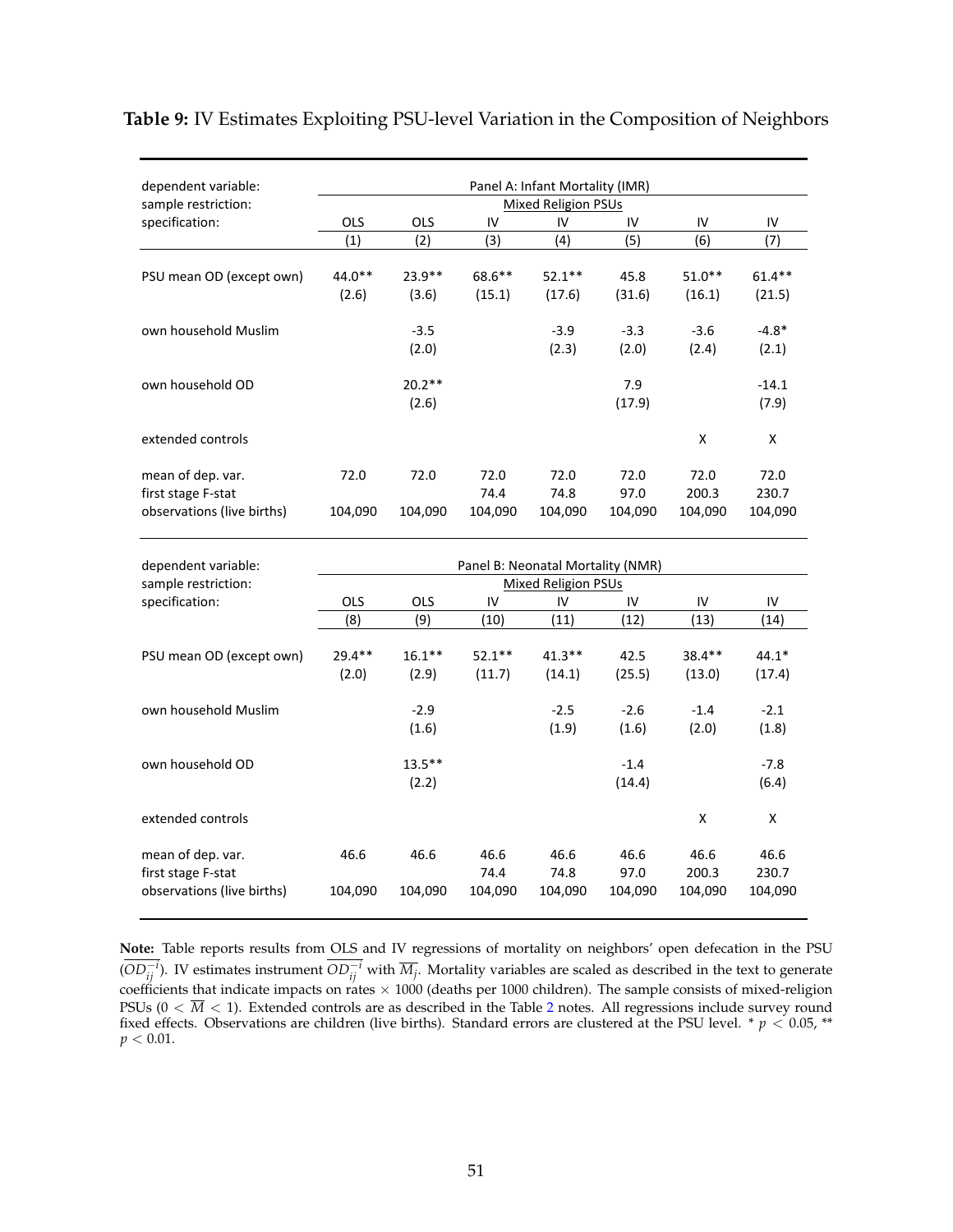# **APPENDIX**

### <span id="page-53-0"></span>**A.1 Sample Sizes Needed to Experimentally Identify Infant Mortality Externalities**

In footnote [1](#page-2-0) in the introduction, we noted that the number of neighborhood clusters required to detect even economically large infant mortality effects of open defecation (OD) via a field experiment is large, both because of the plausible effect size relative to the variance in mortality and because measuring local externalities necessarily implies randomization at the level of the locality, not the individual. We also noted that it can be difficult to generate a first stage effect on latrine use via experimental interventions. In this section, we illustrate these issues.

We begin with a standard power calculation to determine the number of localities (clusters) required to detect an external effect of OD on IMR. Assume we wish to detect a minimum effect size of 3.5 infant deaths per thousand, which is 5% of mean IMR and a little larger than our OLS estimate of 2.7 to 2.9 deaths averted per 10 percentage point reduction in local open defecation. The calculation results in 8,622 clusters, based on a simple two-sided test.

With the NFHS data, we can alternatively perform a more detailed calculation for the required sample size and cluster count via Monte Carlo simulation. Unlike the standard power calculation, this method naturally incorporates any heterogeneity in infant mortality that is present across clusters. For the simulation, we again assume that the true effect of a 10 percentage point reduction in local OD is equal to 5 percent of mean infant mortality, or 3.5 deaths per thousand. To implement the Monte Carlo simulation, we iterate over the following procedure, varying the number of sample clusters (*Nc*) included. We use PSUs from the NFHS data described in Section [2](#page-6-0) as our clusters.

- 1. Randomly select, with replacement,  $N_c$  clusters to include in the simulation.
- 2. Randomly assign half the included clusters to treatment and half to control.
- 3. Randomly identify 5 percent of infants in treated clusters and replace their infant mortality with zero, thus leaving observations for live children unchanged. This changes the mean IMR in each treatment cluster by 5 percent of the mean on average.
- 4. Regress infant mortality on a treatment indicator, clustering standard errors.

In practice, we vary *Nc* from 2,000 to 10,500 clusters in increments of 100, with 50 iterations at each value of *Nc*. Appendix Figure [A6](#page-62-0) plots the relationship between sample size and power delivered by the simulation. The horizontal axis shows the cluster count, and the vertical axis measures the fraction of simulations resulting in a significant treatment effect at the 5% level. The graph reveals that between 9,000 and 10,000 clusters are needed to achieve power  $=$  .80. This closely aligns with the analytical derivation of the required sample size of 8,622 clusters.

Note that these power calculations will somewhat understate the required sample size because they do not account for the fact that within a cluster, externalities can only be measured on the subset of households that were not assigned the latrine treatment. Here, we have used the size of the whole cluster to simulate the externality, whereas the correct experiment would measure the externality within only the "leave-out" households in treatment clusters.

Calculating costs requires making additional assumptions about the efficacy of a hypothetical latrine intervention, on which very little data exists. For illustration, we note that [Barnard et al.](#page-34-0) [\(2013\)](#page-34-0) provides evidence on this question by examining a small number of Indian villages where latrines were built under the central government's Total Sanitation Campaign in the late 2000s. [Barnard et al.](#page-34-0) [\(2013\)](#page-34-0) shows that among individuals owning a latrine following the implementation of the program in their village, less than half were using the latrines.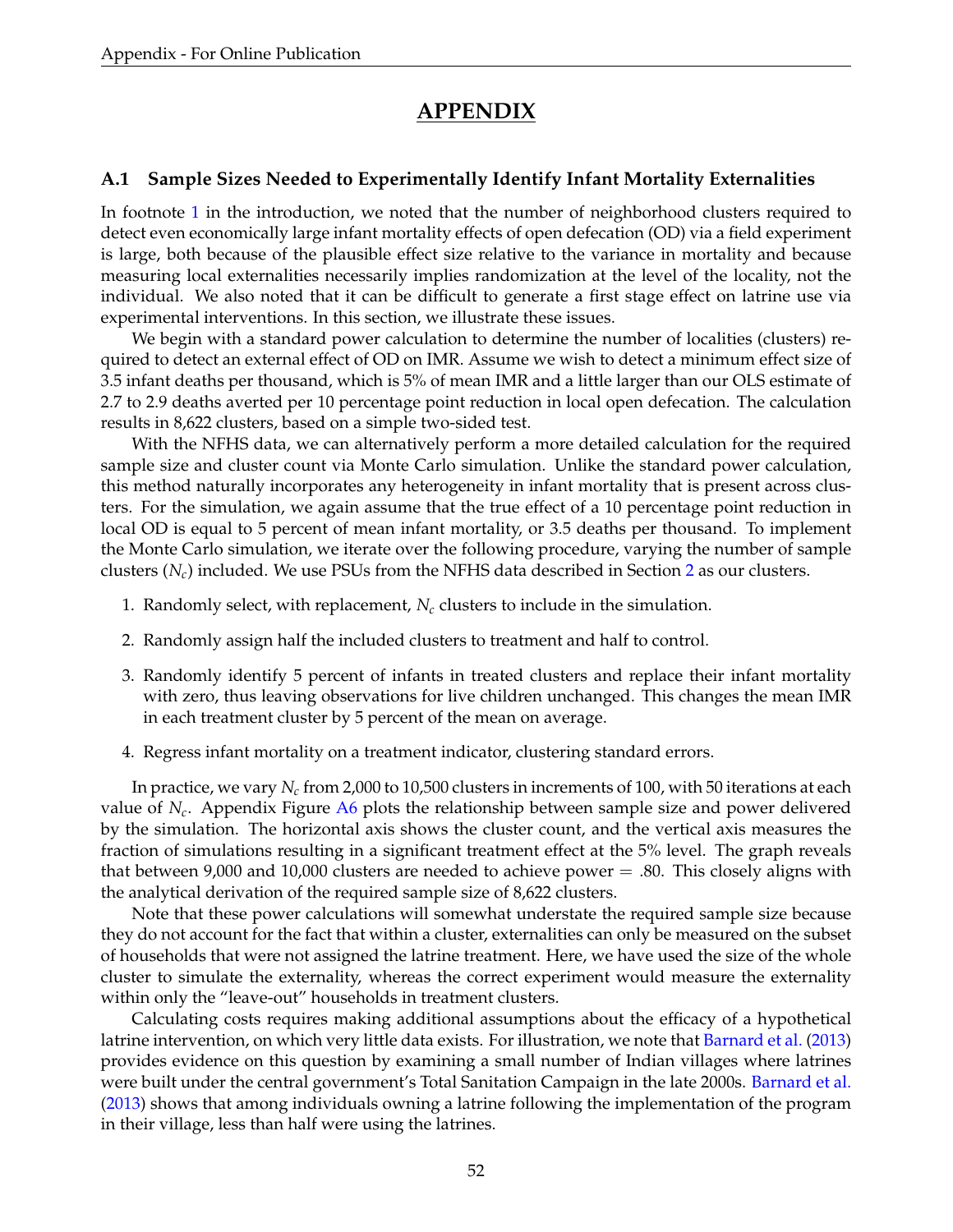To calculate a lower-bound estimate of the cost of an experiment that detected the mortality externalities of a latrine intervention, consider an intervention that converts non-latrine users to latrine users at a success rate of 50% by constructing a latrine and providing some information about its benefits and use at a cost of \$500 USD per household.<sup>55</sup> With approximately 9,000 clusters and average cluster sizes of 200 households, this implies 40 interventions in each of the 4,500 treatment localities in order to generate the 10 percentage point first stage effect on latrine use. The cost of implementing the treatment alone (leaving out surveying and other costs) would equal \$90 million.

### **A.2 Details of Non-Parametric Decomposition**

As an alternative approach to statistically explaining the mortality gaps, we estimate counterfactual Hindu mortality rates after non-parametrically reweighting the sample of Hindu children to match the characteristics of Muslim children. Compared to the linear regressions in Section [2,](#page-6-0) this nonparametric approach has the advantage of more flexibly allowing correlation between open defecation and other controls.

Following [DiNardo, Fortin and Lemieux](#page-35-0) [\(1996\)](#page-35-0), we first reweight the Hindu sample according to a partition based on variables other than open defecation and report counterfactual outcomes. We then reweight according to a finer partition that interacts groupings of these variables with our sanitation variable. Here, sanitation (exposure to open defecation) is defined flexibly as an interaction between own and neighbors' latrine use. In particular, we divide both samples into 20 bins *b* of exposure to open defecation: 10 bands of local (PSU) open defecation interacted with household open defecation. Other variables are binned as follows: 3 survey rounds, 2 urban statuses, 8 bins of asset ownership, 3 terciles of household size, and 4 quartiles of birth order.<sup>56</sup> For each reweight on some combination these of characteristics, we follow three steps:

- 1. Within each sample  $s \in \{Hindu, Muslim\}$  and each bin *b*, compute  $\omega_b^s$ , the fraction of sample *s* in bin *b*, using survey design weights.
- 2. For each observation in the Hindu sample, create new counterfactual weights by multiplying the observation's survey sampling weight by the ratio  $\frac{\omega_b^{Muslim}}{\omega_b^{Hindu}}$  for the bin *b* of which it is a member.
- 3. Compute a counterfactual mean Hindu mortality rate under the Muslim distribution of characteristics using these new weights.

Table [A5](#page-67-0) reports counterfactual Hindu infant mortality rates with the new weights. The first row displays the unweighted difference in means and the reweight on the marginal distribution of open defecation alone. The rest of the table explores the explanatory power of local open defecation when added sequentially after reweighting with respect to other factors. Row 1 shows that matching on open defecation alone completely accounts for, and even reverses, the direction of the gap. Sanitation non-parametrically accounting for 108 percent of the IMR gap is consistent with the fact that Hindu children come from richer families, on average, and would therefore be expected to have lower mortality. In the remaining rows, reweighting on various sets of covariates that do not include OD continues to generate a large mortality gap. Then, adding sanitation to the set of reweighting variables has a large incremental effect and explains the entire gap in most cases. The single case in

<span id="page-54-0"></span><sup>&</sup>lt;sup>55</sup>The \$500 figure follows [Duflo et al.](#page-35-1) [\(2015\)](#page-35-1) who report an approximate construction cost of \$440 per latrine plus annual maintenance.

<span id="page-54-1"></span><sup>&</sup>lt;sup>56</sup>The requirement in any reweighting exercise to create joint distributions that include full support in both subsamples limits the number of dimensions over which we can jointly reweight in a fixed sample size. See [Geruso](#page-35-2) [\(2012\)](#page-35-2) for a fuller discussion of this limitation.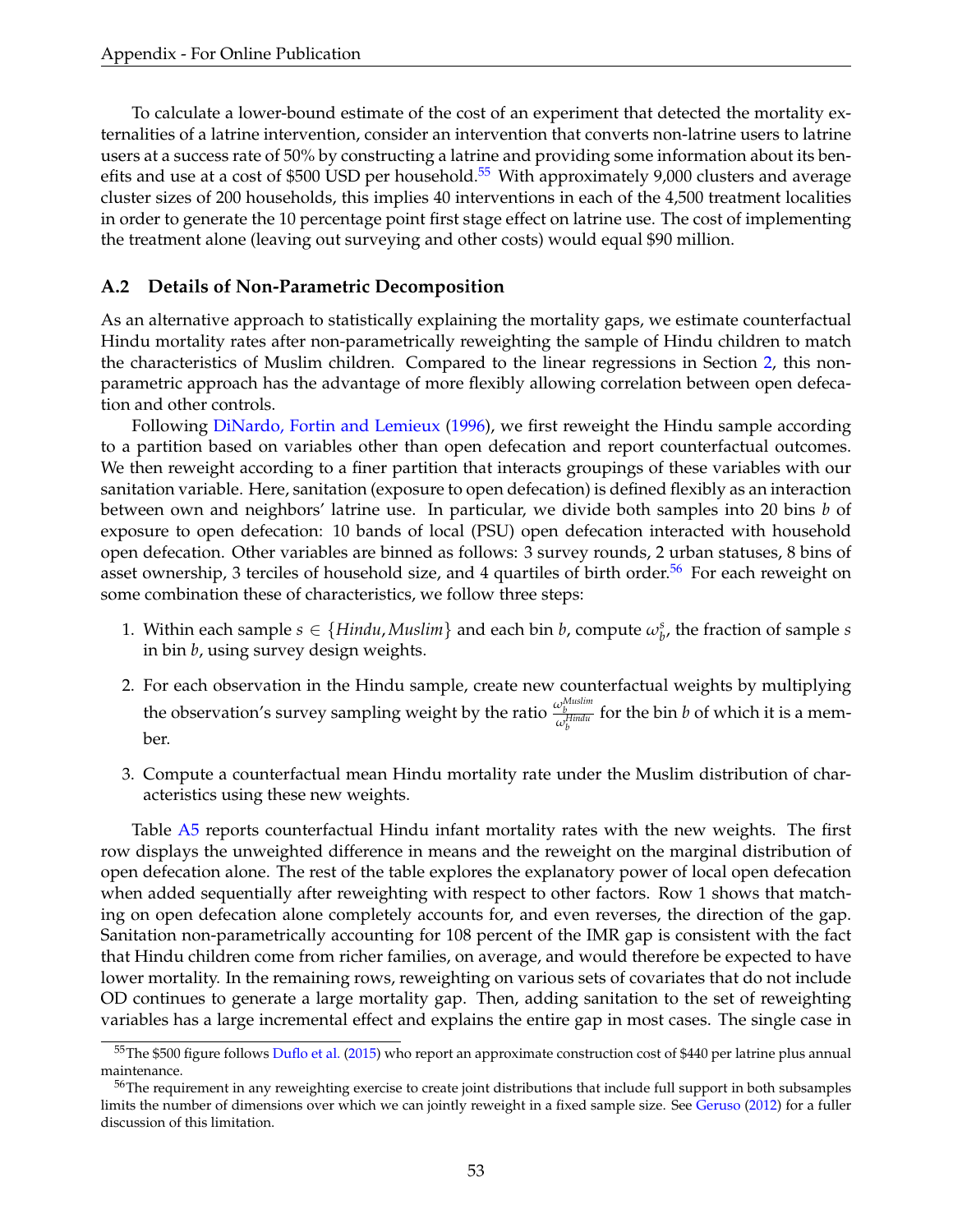which it fails to do so is the specification that includes a count of joint household assets, but does not control for the fact that Muslims live in larger households.

### **A.3 Problems with Survey-Reported Diarrhea**

The NFHS contains information on mothers' reports of diarrhea in their children. This type of survey measure is likely to contain significant biases that may be correlated with our regressors of interest. For example, because the reporting of diarrhea depends on whether the reporting mother recognizes a loose stool as diarrhea, differences in reporting across children is correlated with the education level of their mothers. Appendix Table [A8](#page-70-0) illustrates this fact, regressing reported diarrhea on mother's education, where the omitted category is no education. The table also includes regressions where weight-for-age is the dependent variable. The table shows that reported diarrhea is only weakly correlated with education, even though children of higher educated mothers tend to show fewer measurable symptoms of the problem: Point estimates indicate that mothers with some education are weakly *more* likely to report diarrhea than those with no education (columns 1 and 2). This is despite the fact that weight moves in the predicted pattern, increasing with education. Columns 3 and 4 show that the weight of children is strongly correlated with mother's education.

We also note that in the NFHS data, the reported incidence of diarrhea fluctuates significantly across survey rounds: In our sample it is 11% in the 1992/1993 round, up to 19% in the 1998/1999 round, and then back down to 11% in the 2005/2006 round. This non-monotonicity over time stands in stark contrast to the wide evidence from elsewhere, including the Census of India, that infant mortality—which is largely accounted for by diarrheal disease [\(Million Death Study Collaborators,](#page-36-0) [2010\)](#page-36-0)—was steadily declining in India over this time period. For these reasons, we focus our analysis on surveyor-measured weight-for-age, following the standard practice [\(Schmidt et al.,](#page-36-1) [2011\)](#page-36-1). For more detail on the problems with survey-reported diarrhea, see [Schmidt et al.](#page-36-1) [\(2011\)](#page-36-1).

### <span id="page-55-0"></span>**A.4 Cough, Fever, and Diarrhea**

In Section [5.3](#page-24-0) we describe an exercise that examines whether fever and cough respond to neighborhood religious composition differently than diarrhea. We attempt to address differences across mothers of different socioeconomic status in the subjective reporting of symptoms by comparing relative reporting of the three types of symptoms conditional on a mother  $\times$  child fixed effect. We reshape the data to "stack" three observations per child, one for each symptom: fever, cough, and diarrhea. The dependent variable is an indicator for whether the mother reported that the child was recently ill with that symptom. We regress an indicator for a positive report of the symptom on mother  $\times$  child fixed effects.

$$
\begin{aligned} \text{III recently}_{ijt} &= \alpha + \theta_{ijt} + \gamma_1 \text{cough}_{ijt} + \gamma_2 \text{diarrhea}_{ijt} \\ &+ \psi_1 \text{cough}_{ijt} \times \overline{M_{jt}} + \psi_2 \text{diarrhea}_{ijt} \times \overline{M_{jt}} + \epsilon_{ijt}. \end{aligned} \tag{4}
$$

where  $\alpha_{ijt}$  are mother  $\times$  child FEs. Note that the main effect of  $\overline{M}_{jt}$  is absorbed by  $\alpha_{ijt}$ . The variables fever<sub>*ijt*</sub> and fever<sub>*ijt*</sub>  $\times \overline{M_{jt}}$  are the excluded categories. In this regression, cough<sub>*ijt*</sub> and diarrhea<sub>*ijt*</sub> take on values of one if the observation corresponds to that symptom type, regardless of whether the mother reported the symptom as present (Ill recently<sub>*ijt*</sub> = 1) or absent (Ill recently<sub>*ijt*</sub> = 0). Table [A12](#page-74-0) reports the coefficients, which show that relative to fever, diarrhea is more strongly negatively associated with fraction Muslim. Cough, in contrast, is not.

Appendix Figure [A5](#page-61-0) reports on a non-parametric version of this exercise, plotting residuals from a regression of symptom indicators on mother  $\times$  child fixed effects, separately by symptom, against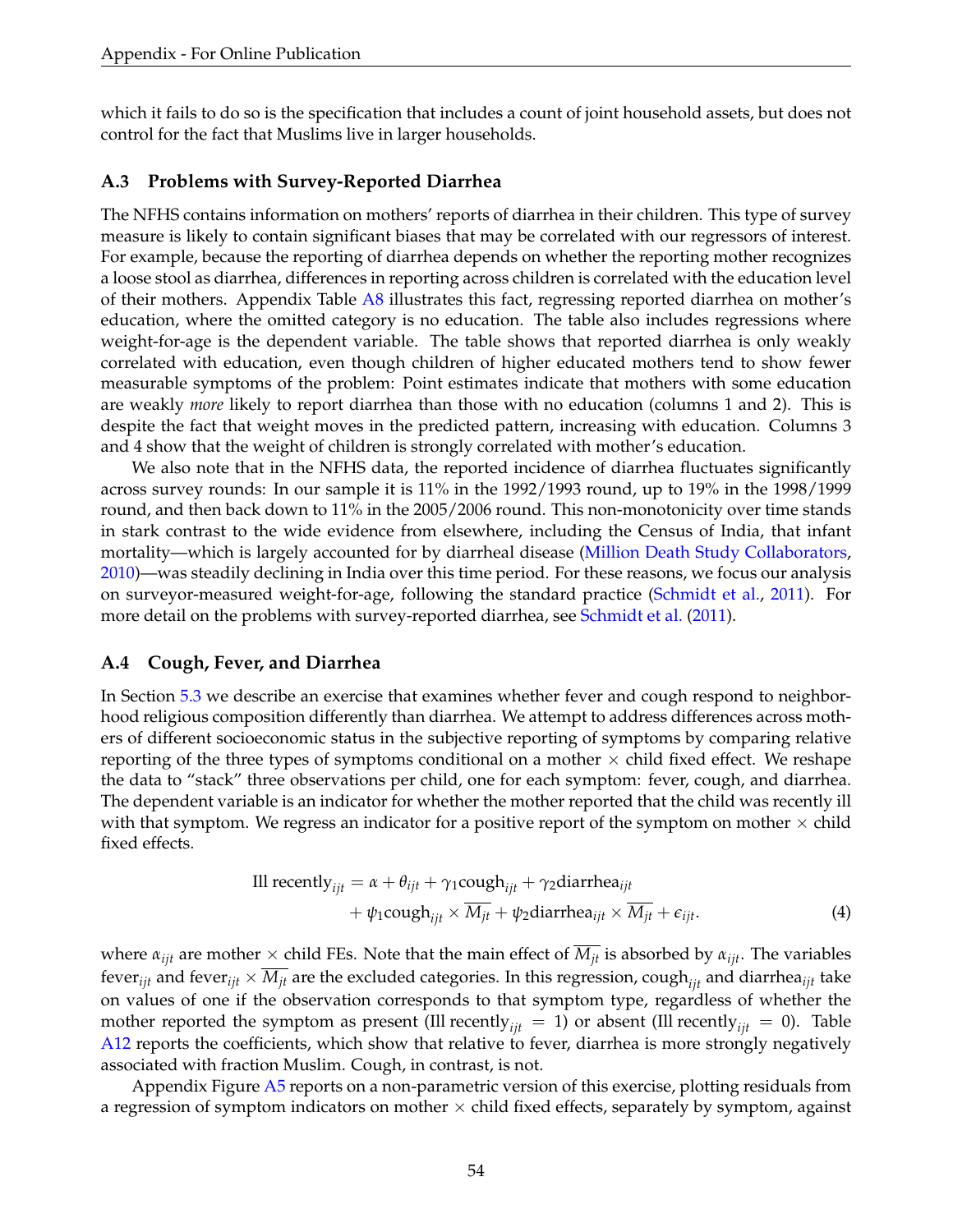the religious composition of the PSU. The equation generating the residuals is:

$$
\text{III recently}_{ijt} = \alpha_{ijt} + \gamma_1 \text{fever}_{ijt} + \gamma_2 \text{cough}_{ijt} + \gamma_3 \text{diarrhea}_{ijt} + \epsilon_{ijt}.\tag{5}
$$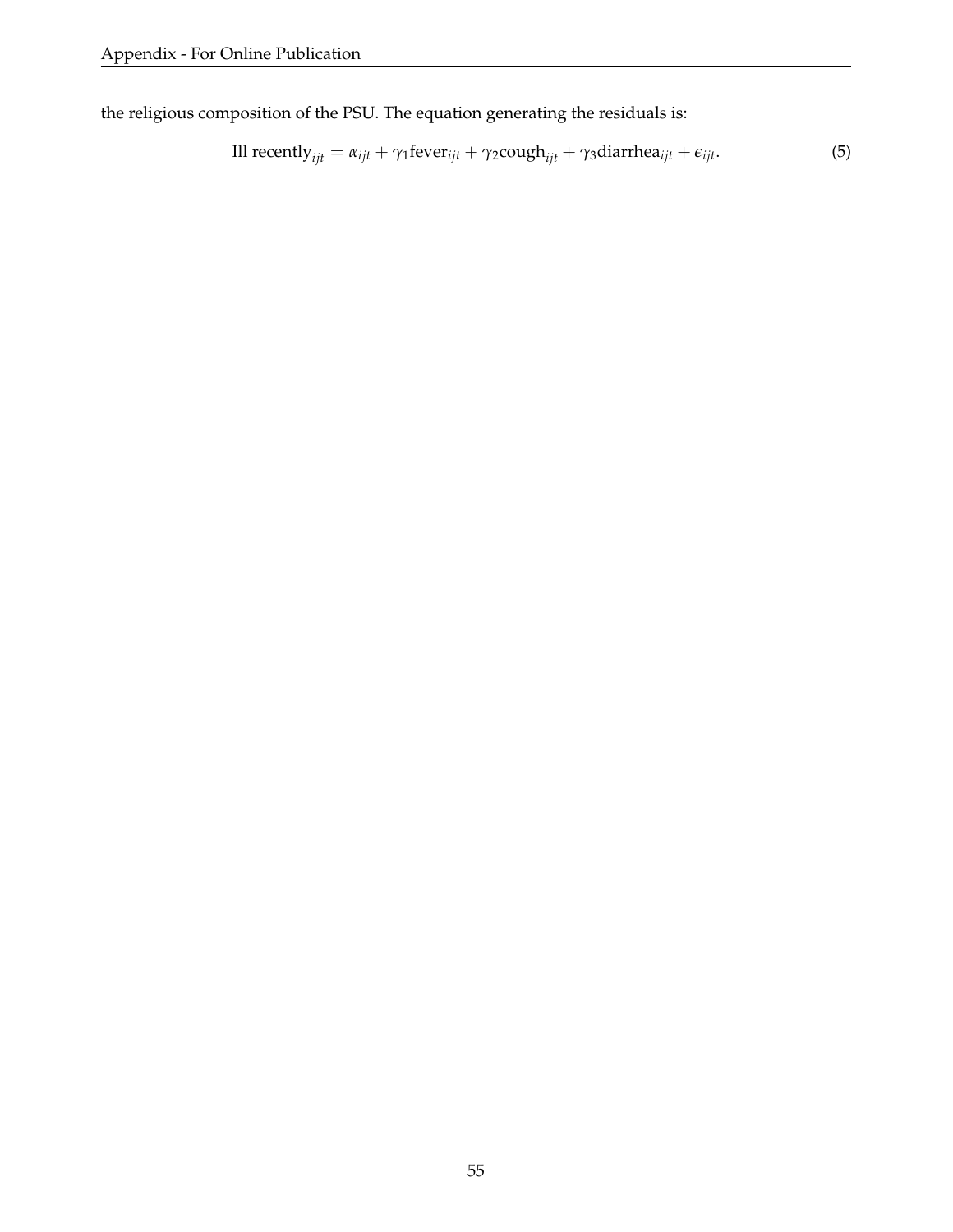

**Figure A1:** Correlation between Own and Neighbors' Open Defecation

**Note:** Figure plots local regressions of household OD on the Muslim share of the neighborhood (Panel A) and the fraction of the PSU that defecates in the open (Panel B). Neighborhoods are defined as survey PSUs. Observations are live births.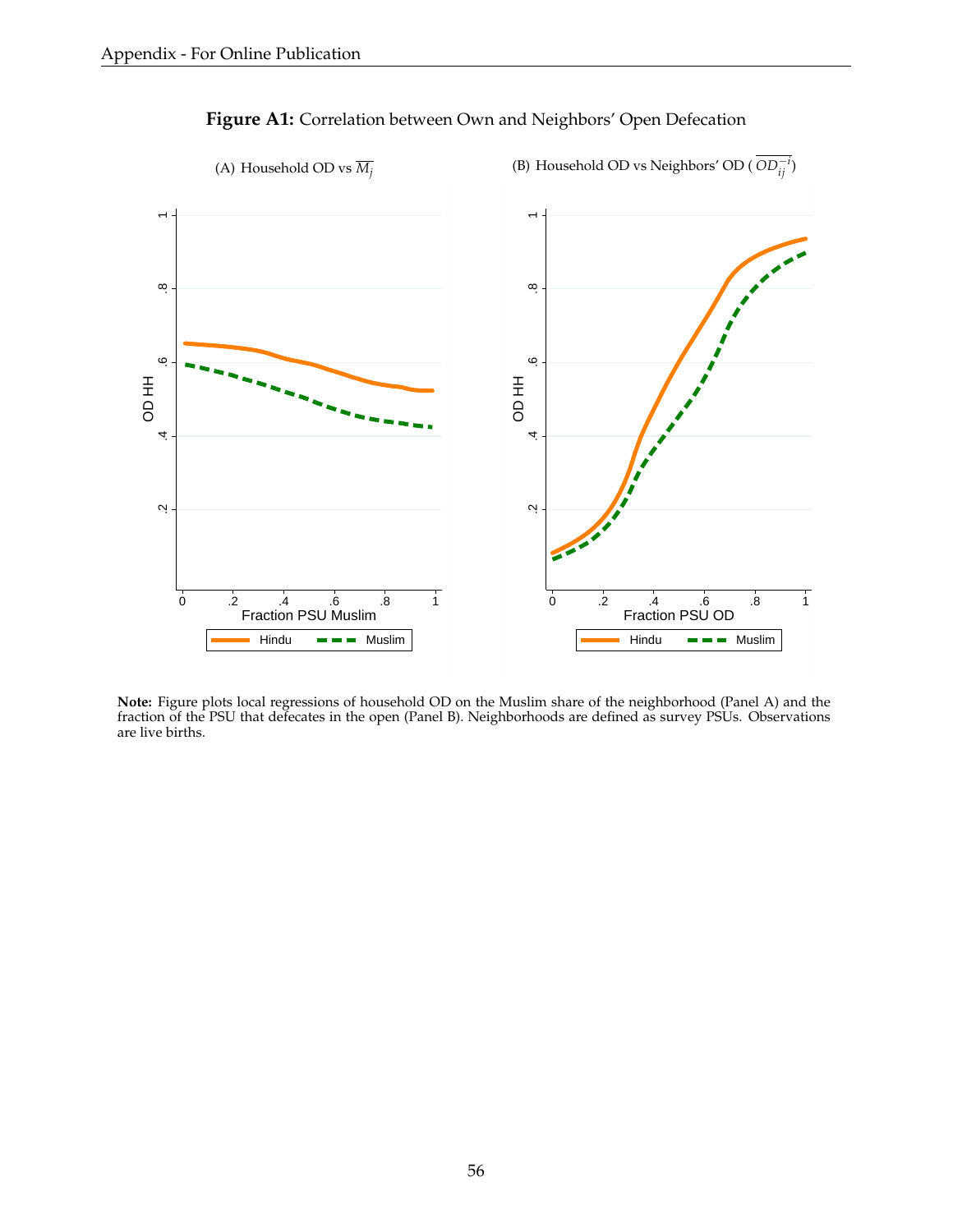



**Note:** Figure shows how heterogeneity in the first stage relationship between religious identity and open defecation is reflected in the reduced-form second stage relationship between religious identity and IMR. Scatter points are Indian states  $\times$  survey rounds, with marker size proportional to sample size. The vertical axis measures the Muslim coefficient in an individual-level regression in which the dependent variable is IMR, estimated separately in each state  $\times$  round. A linear regression is displayed in red, along with 95% confidence intervals. See Figure [6.](#page-43-0)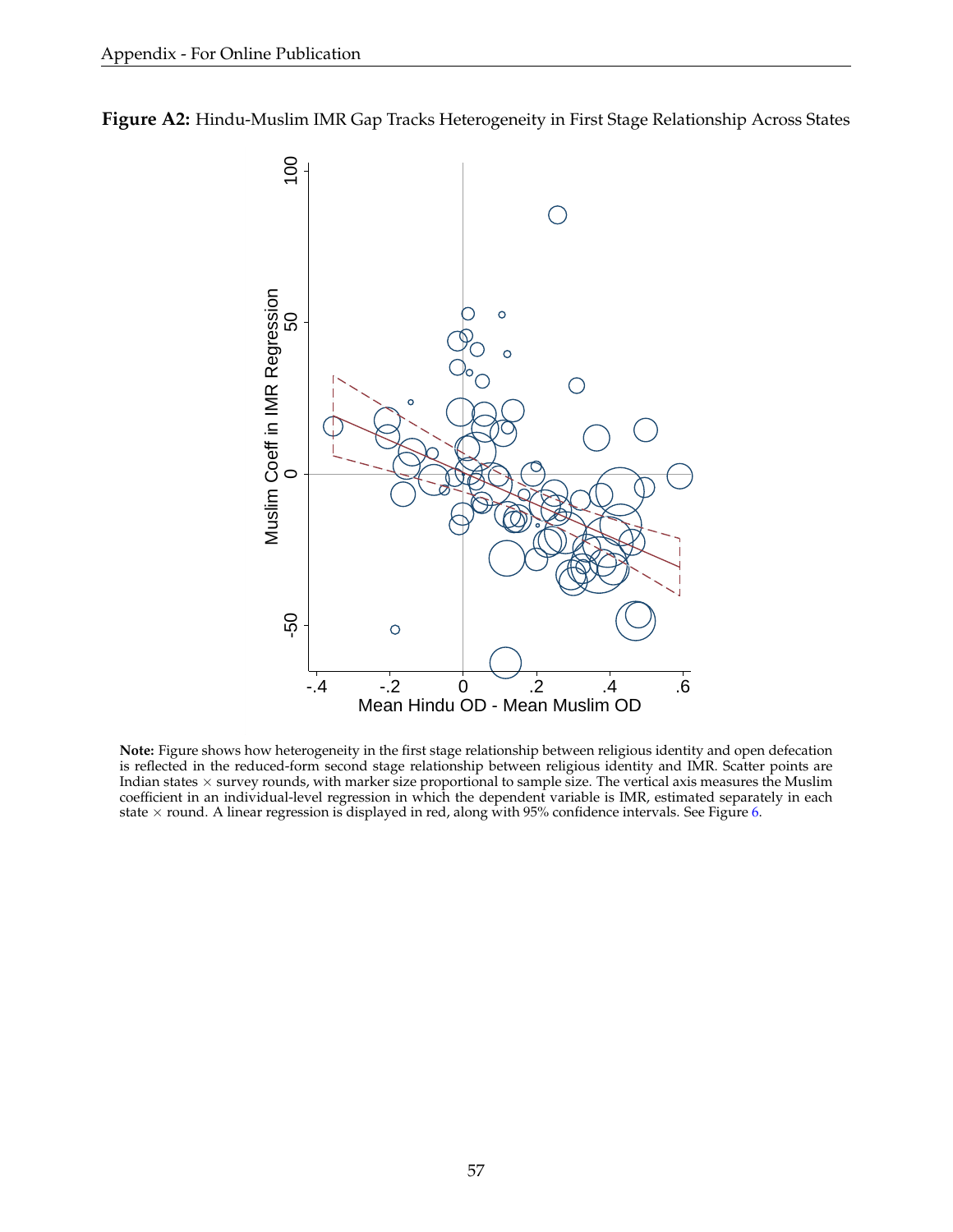

**Figure A3:** At All Levels of Parental Wealth and Health, Hindu OD Exposure is Higher

**Note:** Figure plots local regressions of neighborhood OD (Panels A and B) and household OD (Panels C and D) on the economic wellbeing of the household, proxied by asset wealth and mother's height. Neighborhoods are defined as survey PSUs. Observations are live births.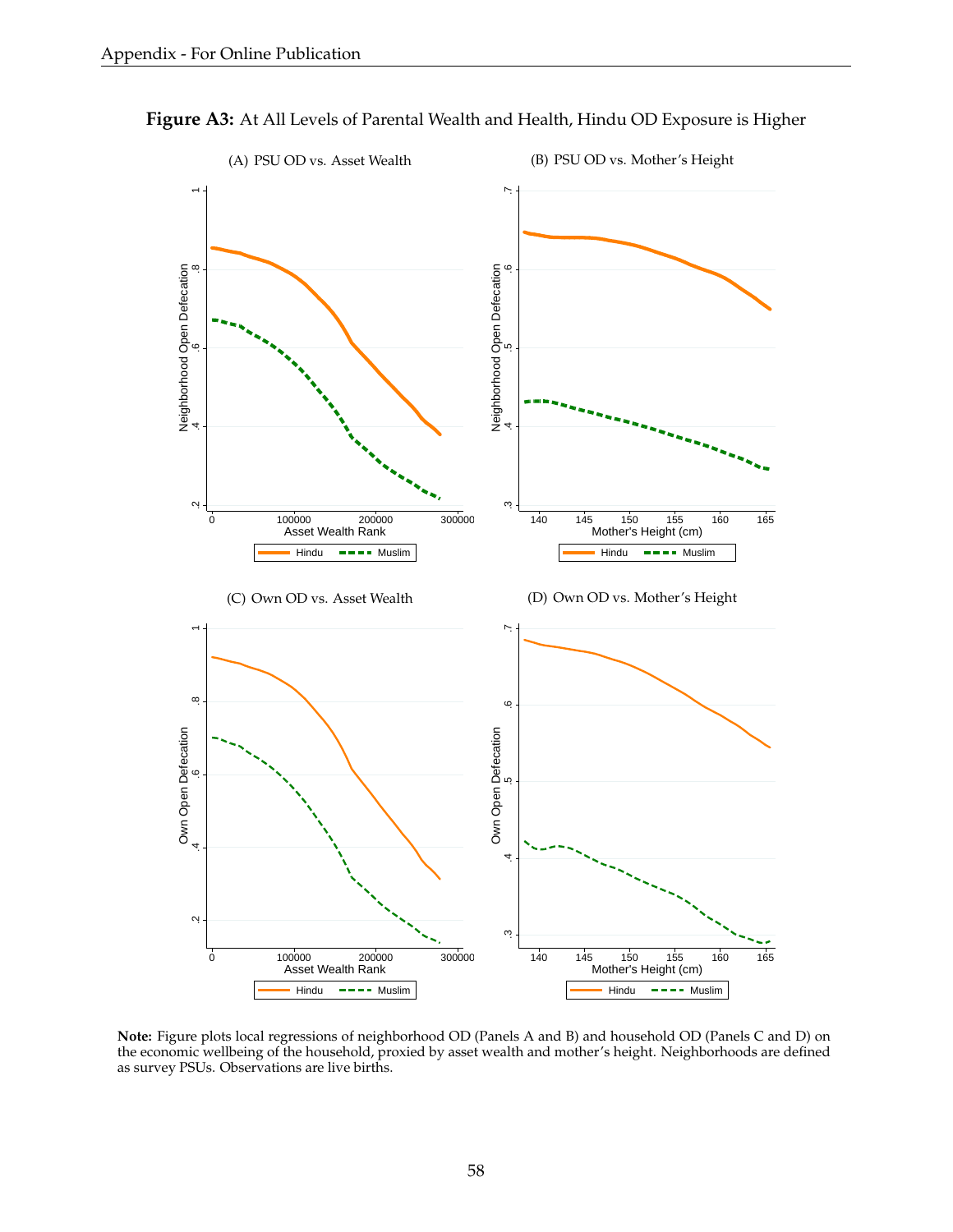**Figure A4:** Hindu-Muslim Differences in OD: Unconditional and Conditional on Owning a Latrine



(C) By Life Satisfaction; All Households



(D) By Life Satisfaction; Households that Own Latrines



**Note:** Figure plots local linear regressions in which the dependent variable is person-specific open defecation. The sample in the left panels includes all household members for whom a response was recorded. The sample in the right panels includes only respondents in households that own a latrine, illustrating the preference for open defecation even when latrines are clearly available. The rows, respectively, condition on age and a life satisfaction "ladder" question (0 to 10, 10 being the most satisfied). The dataset used to construct these plots is the SQUAT survey. Observations are individuals. See Table [4](#page-47-0) for additional data notes.

(B) By Age; Households that Own Latrines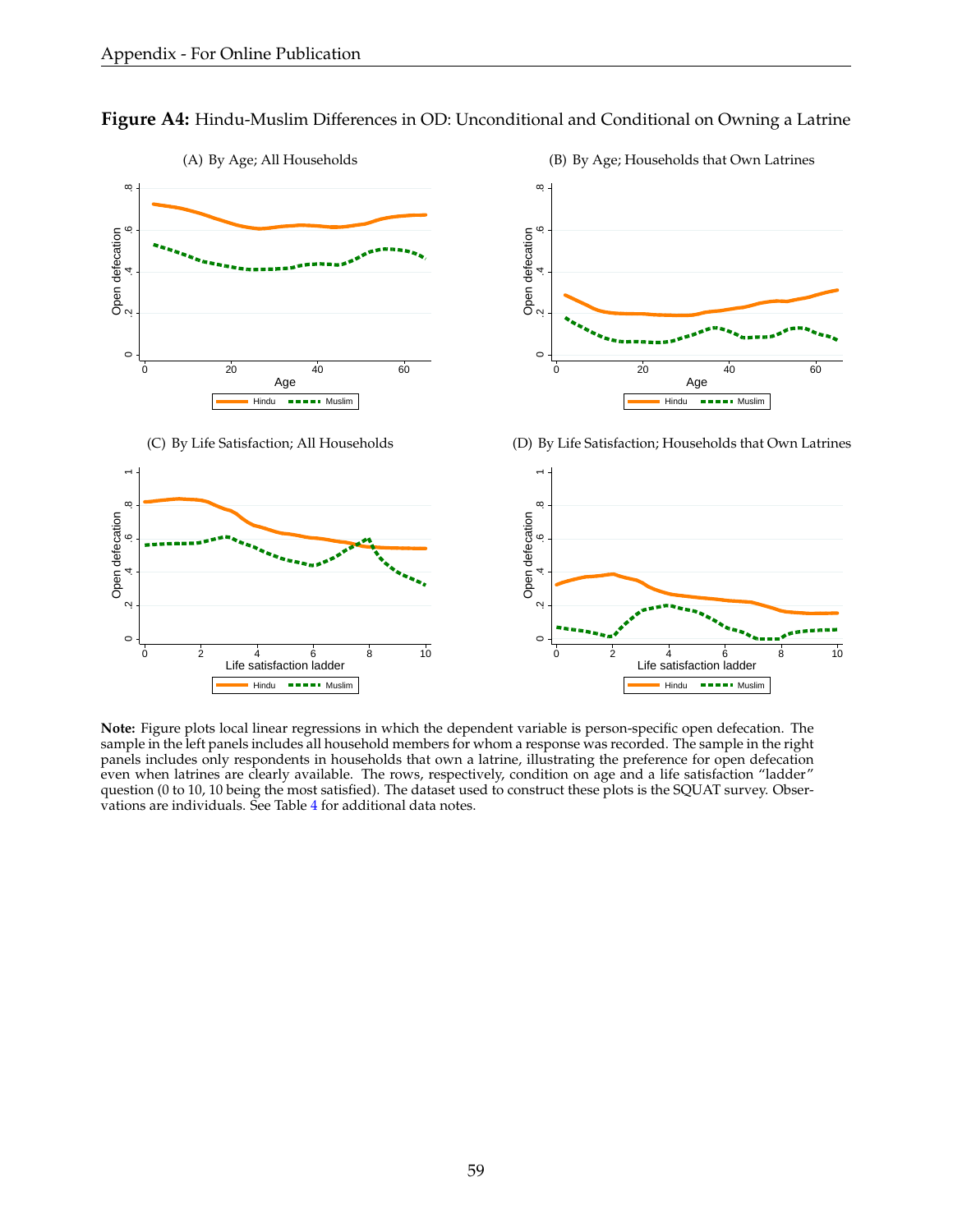

<span id="page-61-0"></span>**Figure A5:** Symptoms by Fraction Muslim: Residuals from Mother  $\times$  Child FE Regressions

**Note:** Figure plots local regressions of symptom residuals on  $\overline{M}_i$ . Residuals are generated from a stacked regression in which an observation is a child  $\times$  symptom, for each of three symptoms: fever, cough, and diarrhea. An indicator for a positive report of the symptom is regressed on mother  $\times$  child fixed effects and on indicators for each of the three symptom types. Residuals are plotted separately by symptom. See Appendix [A.4](#page-55-0) for additional details.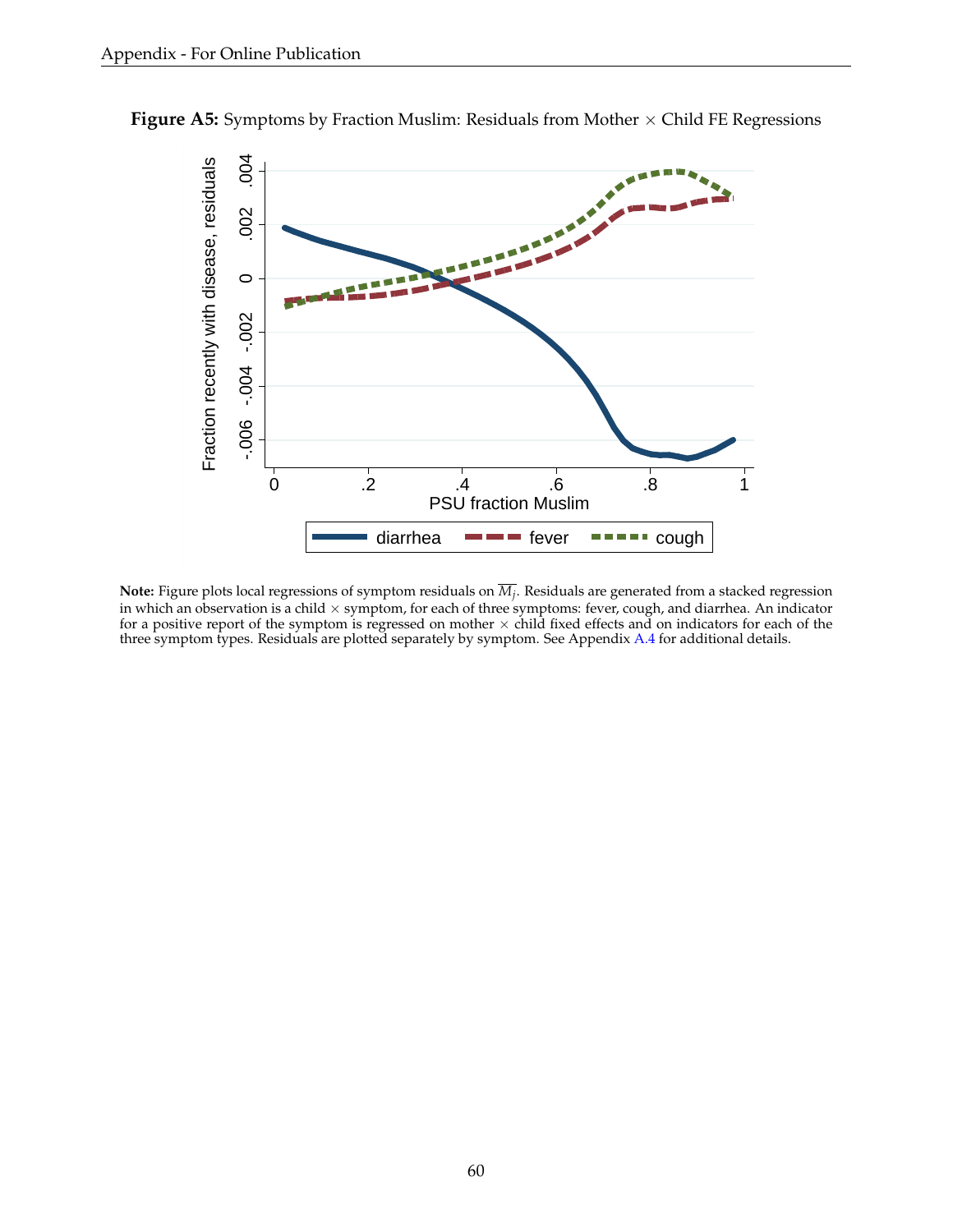

<span id="page-62-0"></span>**Figure A6:** Experimental Sample Size Needed to Identify the Mortality Externalities of OD

**Note:** Figure plots statistical power against the number of clusters for a hypothetical experiment that generates infant mortality reductions equal to 5 percent of the mean infant mortality rate via a cluster-level externality. Observations are generated by sampling NFHS survey data, following a Monte Carlo procedure described in Appendix [A.1.](#page-53-0) The line in the figure is a local polynomial regression of the simulation result on the cluster count.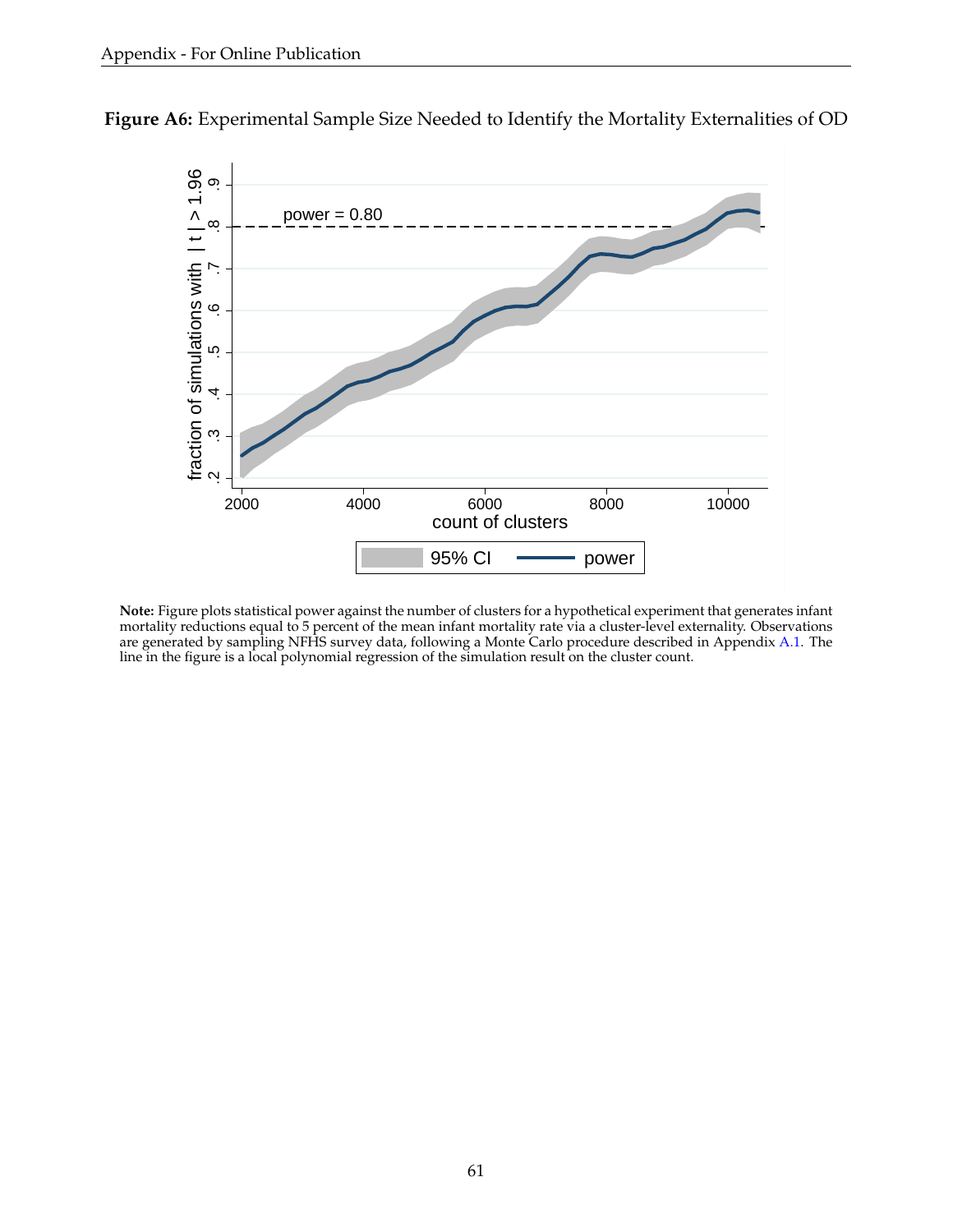<span id="page-63-0"></span>

| dependent varible:                              |                           | assets (fraction of 7)       |                     | electricity            |                       | piped water                  |                       | urban                  |  |
|-------------------------------------------------|---------------------------|------------------------------|---------------------|------------------------|-----------------------|------------------------------|-----------------------|------------------------|--|
|                                                 | (1)                       | (2)                          | (3)                 | (4)                    | (5)                   | (6)                          | (7)                   | (8)                    |  |
| <b>Fraction PSU Muslim</b>                      | $-0.039***$<br>(0.010)    | $-0.076***$<br>(0.008)       | $-0.041$<br>(0.029) | $-0.155***$<br>(0.023) | $-0.091**$<br>(0.029) | $-0.169***$<br>(0.026)       | $0.077*$<br>(0.035)   | $-0.032$<br>(0.029)    |  |
| HH Muslim & HH OD                               |                           | X                            |                     | x                      |                       | x                            |                       | X                      |  |
| mean of dep. var.<br>observations (live births) | 0.275<br>104,090          | 0.275<br>104,090             | 0.569<br>104,090    | 0.569<br>104,090       | 0.368<br>104,090      | 0.368<br>104,090             | 0.357<br>104,090      | 0.357<br>104,090       |  |
| dependent Varible:                              |                           | mother education in<br>years |                     | mother literate        |                       | household size               |                       | birth order            |  |
|                                                 | (9)                       | (10)                         | (11)                | (12)                   | (13)                  | (14)                         | (15)                  | (16)                   |  |
| <b>Fraction PSU Muslim</b>                      | $-0.392*$<br>(0.181)      | $-0.258$<br>(0.141)          | 0.005<br>(0.022)    | $-0.003$<br>(0.018)    | $0.756***$<br>(0.141) | 0.173<br>(0.145)             | $0.580***$<br>(0.054) | $0.255***$<br>(0.054)  |  |
| HH Muslim & HH OD                               |                           | X                            |                     | х                      |                       | X                            |                       | X                      |  |
| mean of dep. var.<br>observations (live births) | 3.014<br>104,090          | 3.014<br>104,090             | 0.400<br>104,090    | 0.400<br>104,090       | 7.553<br>104,090      | 7.553<br>104,090             | 3.054<br>104,090      | 3.054<br>104,090       |  |
| dependent Varible:                              | father education in years |                              |                     | child ever vaccinated  |                       | family has healthcard        |                       | institutional delivery |  |
|                                                 | (17)                      | (18)                         | (19)                | (20)                   | (21)                  | (22)                         | (23)                  | (24)                   |  |
| <b>Fraction PSU Muslim</b>                      | $-0.542***$<br>(0.079)    | $-0.386***$<br>(0.080)       | $-0.027$<br>(0.021) | $-0.006$<br>(0.021)    | $-0.061**$<br>(0.023) | $-0.038$<br>(0.022)          | $-0.011$<br>(0.025)   | $-0.047*$<br>(0.021)   |  |
| HH Muslim & HH OD                               |                           | X                            |                     | x                      |                       | x                            |                       | x                      |  |
| mean of dep. var.<br>observations (live births) | 3.313<br>77,122           | 3.313<br>77,122              | 0.790<br>30,078     | 0.790<br>30,078        | 0.568<br>30,182       | 0.568<br>30,182              | 0.357<br>31,252       | 0.357<br>31,252        |  |
| dependent Varible:                              |                           | birth assistance             |                     | mother has own money   |                       | mother has healthcare<br>say | clean cooking fuel    |                        |  |
|                                                 | (25)                      | (26)                         | (27)                | (28)                   | (29)                  | (30)                         | (31)                  | (32)                   |  |
| <b>Fraction PSU Muslim</b>                      | $-0.047$<br>(0.025)       | $-0.089***$<br>(0.021)       | 0.004<br>(0.040)    | 0.035<br>(0.042)       | 0.032<br>(0.024)      | 0.016<br>(0.026)             | $-0.116**$<br>(0.043) | $-0.147***$<br>(0.032) |  |
| HH Muslim & HH OD                               |                           | X                            |                     | x                      |                       | x                            |                       | x                      |  |
| mean of dep. var.<br>observations (live births) | 0.433<br>31,271           | 0.433<br>31,271              | 0.441<br>27,123     | 0.441<br>27,123        | 0.275<br>26,474       | 0.275<br>26,474              | 0.328<br>27,111       | 0.328<br>27,111        |  |

### **Table A1:** Correlates of Muslim Share Across PSUs

**Note:** Table reports results from OLS regressions in which the dependent variable is a characteristic of a household, parent, or child, and the single regressor is the fraction of the PSU in which the child resides that is Muslim (*M*). The sample is limited to mixed religion PSUs ( $0 < \overline{M} < 1$ ). Observations are children (live births), and sample size varies across regressions because some survey questions were asked to only subsets of respondents. Standard errors are clustered at the PSU level. \*  $p < 0.05$ , \*\*  $p < 0.01$ .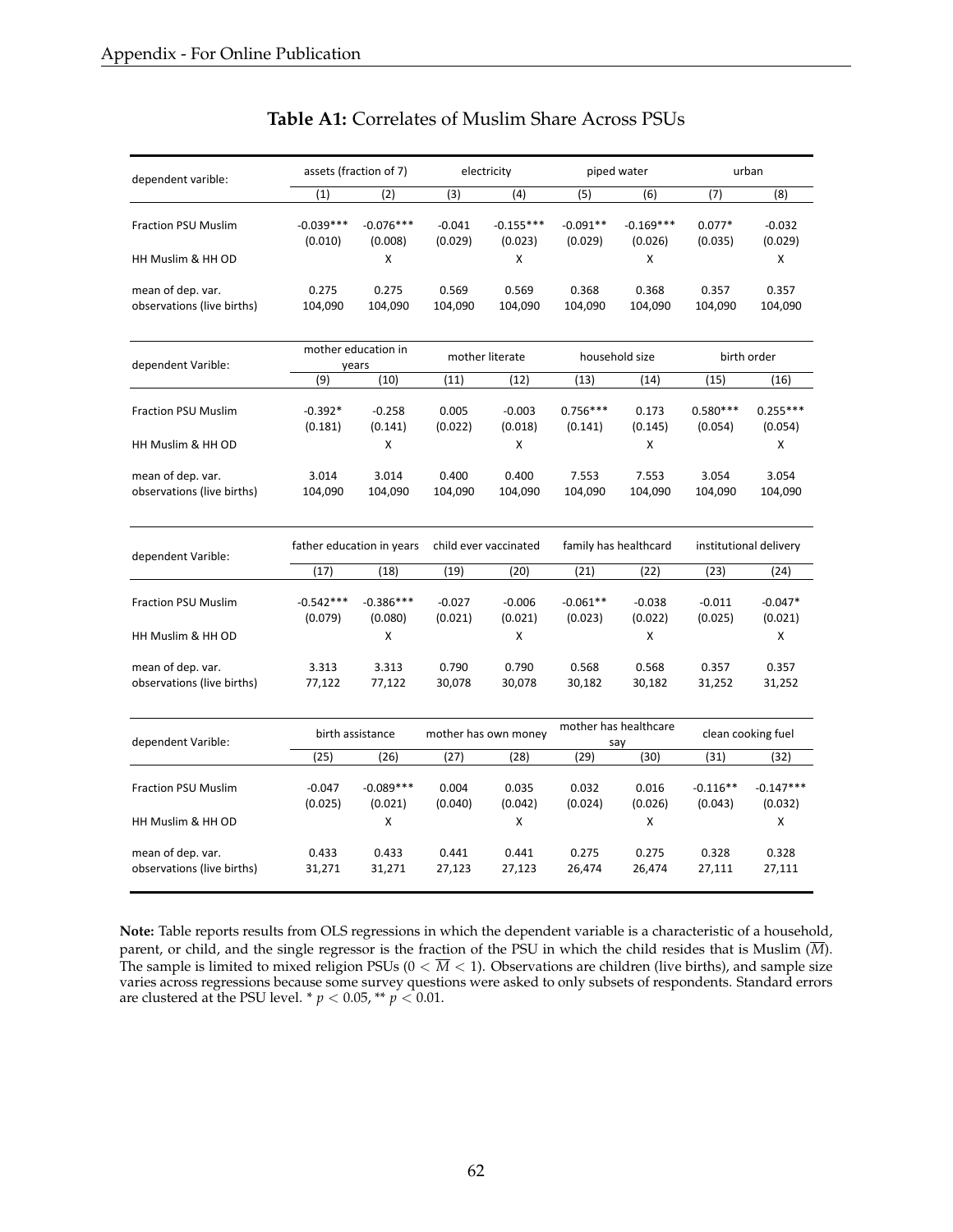<span id="page-64-0"></span>

| dependent variable:<br>Infant Mortality (IMR) |                              |                          |                              |                           |  |
|-----------------------------------------------|------------------------------|--------------------------|------------------------------|---------------------------|--|
| Regressor:                                    | assets<br>(fraction of 7)    | electricity              | piped water                  | urban                     |  |
|                                               | (1)                          | (2)                      | (3)                          | (4)                       |  |
| coefficient in IMR regression                 | $-76.9***$<br>(3.9)          | $-35.6***$<br>(2.1)      | $-22.7***$<br>(2.1)          | $-27.0***$<br>(2.1)       |  |
| observations (live births)                    | 104,090                      | 104,090                  | 104,090                      | 104,090                   |  |
| Regressor:                                    | mother education<br>in years | mother literate          | household size               | birth order               |  |
|                                               | (5)                          | (6)                      | (7)                          | (8)                       |  |
| coefficient in IMR regression                 | $-4.8***$<br>(0.2)           | $-37.9***$<br>(1.9)      | $-2.9***$<br>(0.2)           | $4.3***$<br>(0.5)         |  |
| observations (live births)                    | 104,090                      | 104,090                  | 104,090                      | 104,090                   |  |
| Regressor:                                    | father education<br>in years | child ever<br>vaccinated | family has<br>healthcard     | institutional<br>delivery |  |
|                                               | (9)                          | (10)                     | (11)                         | (12)                      |  |
| coefficient in IMR regression                 | $-2.4***$<br>(0.5)           | $-116.7***$<br>(4.8)     | $-57.8***$<br>(2.8)          | $-26.5***$<br>(2.7)       |  |
| observations (live births)                    | 77,122                       | 30,078                   | 30,182                       | 31,252                    |  |
| Regressor:                                    | birth assistance             | mother has own<br>money  | mother has<br>healthcare say | clean cooking fuel        |  |
|                                               | (13)                         | (14)                     | (15)                         | (16)                      |  |
| coefficient in IMR regression                 | $-29.2***$<br>(2.7)          | 2.600<br>(3.3)           | 0.900<br>(3.6)               | $-29.4***$<br>(3.5)       |  |
| observations (live births)                    | 31,271                       | 27,123                   | 26,474                       | 27,111                    |  |

### **Table A2:** Correlates of IMR: Signing the Potential Biases (see Table [A1\)](#page-63-0)

**Note:** Table reports results from OLS regressions in which the dependent variable is IMR. Each column reports a separate regression of IMR on a single regressor, which is listed in the column header. Mortality variables are scaled as described in the text to generate coefficients that indicate impacts on rates  $\times$  1000 (deaths per 1000 children). The sample is limited to mixed religion PSUs ( $0 < \overline{M} < 1$ ) to correspond to Table [A1.](#page-63-0) Observations are children (live births), and sample size varies across regressions because of the design of the DHS questionnaire, which asked some questions to only subsets of respondents. Standard errors are clustered at the PSU level. \* *p <* 0.05, \*\* *p <* 0.01.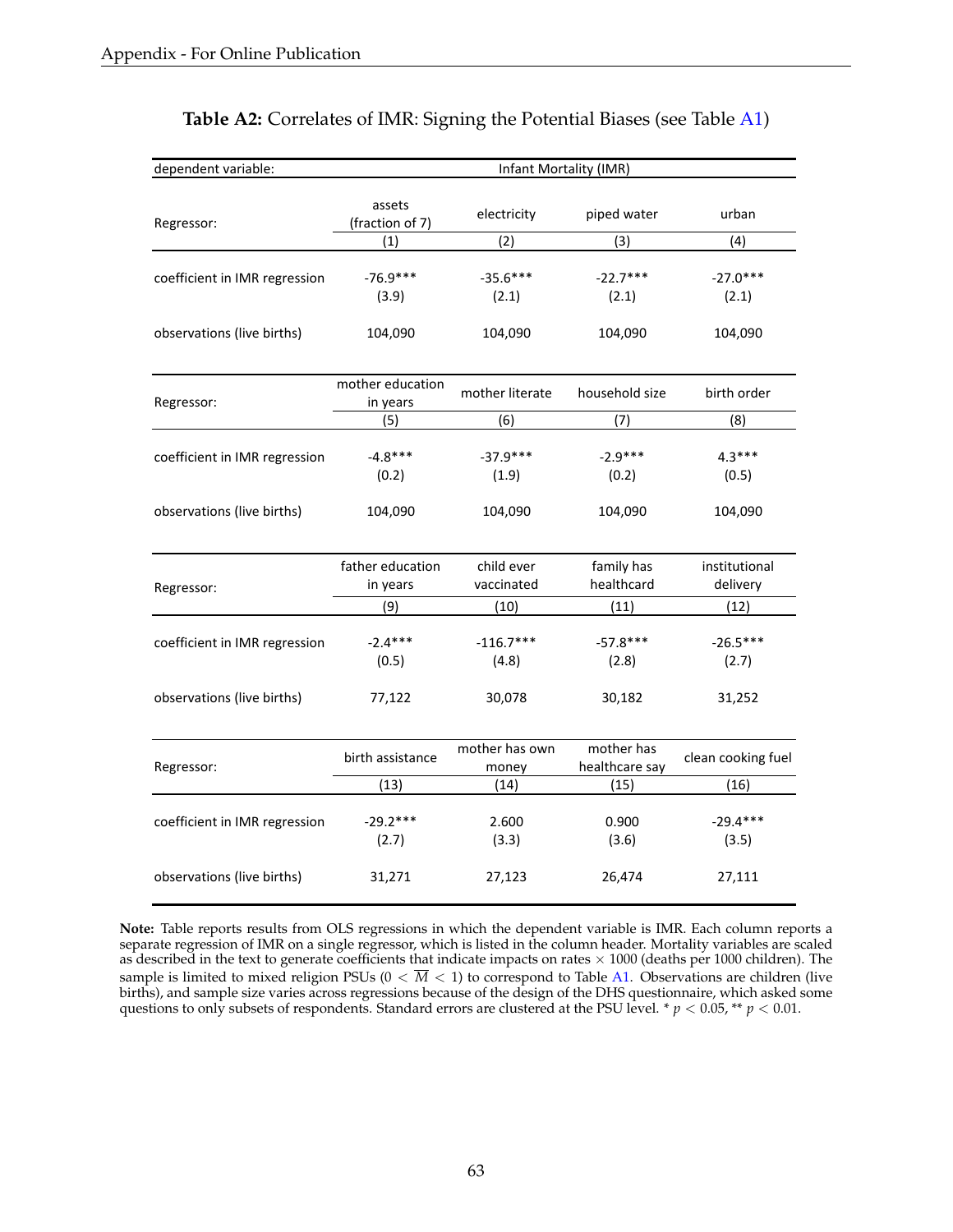<span id="page-65-0"></span>

| dependent variable:        |           | Infant Mortality (IMR) |           | <b>Neonatal Mortality (NMR)</b> |  |  |
|----------------------------|-----------|------------------------|-----------|---------------------------------|--|--|
|                            | (1)       | (2)                    | (3)       | (4)                             |  |  |
| <b>Muslim</b>              | $-2.5$    | $-3.6$                 | $-1.7$    | $-1.6$                          |  |  |
|                            | (2.1)     | (2.3)                  | (1.7)     | (1.9)                           |  |  |
| <b>PSU fraction Muslim</b> | 4.6       | $-4.7$                 | 1.5       | $-2.8$                          |  |  |
|                            | (2.7)     | (3.0)                  | (2.2)     | (2.5)                           |  |  |
| PSU mean OD (except own)   | $25.6***$ | $9.4**$                | $16.8***$ | $8.0**$                         |  |  |
|                            | (2.1)     | (3.0)                  | (1.7)     | (2.4)                           |  |  |
| own household OD           | $20.2**$  | $5.9**$                | $12.3***$ | $4.9**$                         |  |  |
|                            | (1.6)     | (1.8)                  | (1.3)     | (1.4)                           |  |  |
| extended controls          |           | X                      |           | X                               |  |  |
| mean of dep. var.          | 72.2      | 72.2                   | 46.2      | 46.2                            |  |  |
| observations (live births) | 278,423   | 278,423                | 278,423   | 278,423                         |  |  |

# **Table A3:** Horserace Regressions:  $\overline{OD}_j$ ,  $\overline{M}_j$ , and Mortality

**Note:** Table reports results from OLS regressions. PSU mean OD is calculated over all households in the PSU other than the respondent household. Controls are as described in the Table [2](#page-45-0) notes. All regressions include survey round fixed effects. Observations are children (live births). Standard errors are clustered at the PSU level. \* *p <* 0.05, \*\*  $p < 0.01$ .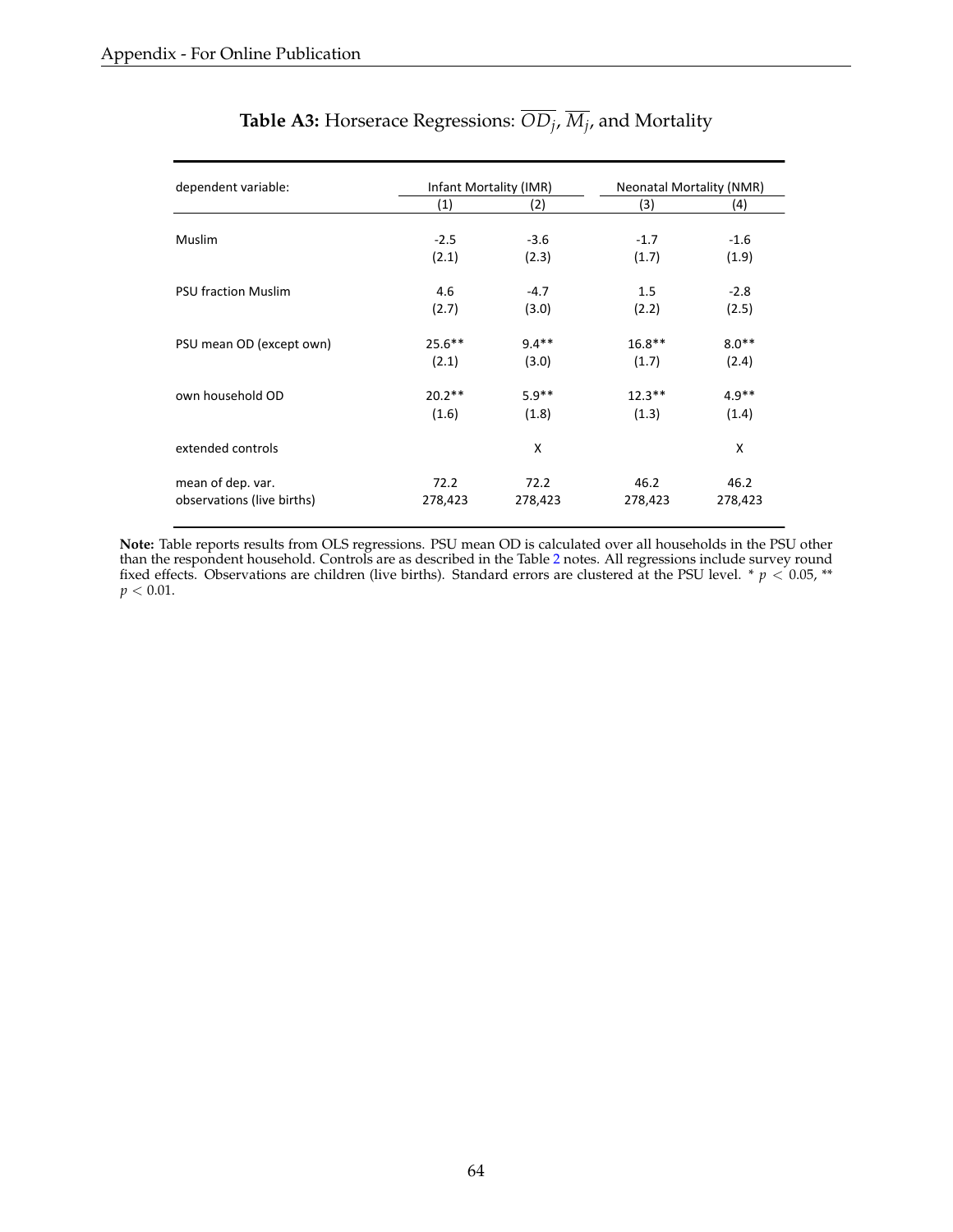|                                       |          |                    | Panel A: split by child sex |             |           |          |  |  |  |
|---------------------------------------|----------|--------------------|-----------------------------|-------------|-----------|----------|--|--|--|
| dependent variable:                   |          | <b>IMR</b>         |                             |             |           |          |  |  |  |
| sample restriction:                   |          | <b>Full Sample</b> |                             | <b>Boys</b> |           | Girls    |  |  |  |
|                                       | (1)      | (2)                | (3)                         | (4)         | (5)       | (6)      |  |  |  |
| Muslim                                | $-9.8**$ | $-2.5$             | $-9.0**$                    | $-1.3$      | $-10.6**$ | $-3.8$   |  |  |  |
|                                       | (1.5)    | (2.3)              | (2.0)                       | (3.2)       | (2.0)     | (3.1)    |  |  |  |
| own household OD                      |          | $20.2**$           |                             | $20.4***$   |           | $20.1**$ |  |  |  |
|                                       |          | (1.7)              |                             | (2.3)       |           | (2.4)    |  |  |  |
| PSU mean OD (except own)              |          | $25.8**$           |                             | $22.0**$    |           | $29.9**$ |  |  |  |
|                                       |          | (2.3)              |                             | (3.0)       |           | (3.1)    |  |  |  |
| indicators for All Muslim & No Muslim |          | X                  |                             | x           |           | X        |  |  |  |
| mean of dep. var.                     | 72.2     | 72.2               | 73.7                        | 73.7        | 70.6      | 70.6     |  |  |  |
| observations (live births)            | 278,423  | 278,423            | 144,269                     | 144,269     | 134,154   | 134,154  |  |  |  |

### **Table A4:** Splits by Child Sex, Birth Order, and Urban/Rural

|                                       |                    |           | Panel B: split by child birth order |           |                        |           |  |  |  |
|---------------------------------------|--------------------|-----------|-------------------------------------|-----------|------------------------|-----------|--|--|--|
| dependent variable:                   | IMR.               |           |                                     |           |                        |           |  |  |  |
| sample restriction:                   | <b>Full Sample</b> |           | First Birth                         |           | Second or Higher Birth |           |  |  |  |
|                                       | (1)                | (2)       | (3)                                 | (4)       | (5)                    | (6)       |  |  |  |
| <b>Muslim</b>                         | $-9.8**$           | $-2.5$    | $-6.7*$                             | $-1.4$    | $-10.5**$              | $-2.6$    |  |  |  |
|                                       | (1.5)              | (2.3)     | (2.7)                               | (4.2)     | (1.7)                  | (2.7)     |  |  |  |
| own household OD                      |                    | $20.2**$  |                                     | $22.7**$  |                        | $19.8**$  |  |  |  |
|                                       |                    | (1.7)     |                                     | (3.0)     |                        | (2.0)     |  |  |  |
| PSU mean OD (except own)              |                    | $25.8***$ |                                     | $38.4***$ |                        | $21.1***$ |  |  |  |
|                                       |                    | (2.3)     |                                     | (3.8)     |                        | (2.7)     |  |  |  |
| indicators for All Muslim & No Muslim |                    | x         |                                     | x         |                        | X         |  |  |  |
| mean of dep. var.                     | 72.2               | 72.2      | 74.4                                | 74.4      | 71.4                   | 71.4      |  |  |  |
| observations (live births)            | 278,423            | 278,423   | 76,253                              | 76,253    | 202,170                | 202,170   |  |  |  |

|                                                 | Panel C: split by PSU location |                    |                |                |                 |                 |  |  |
|-------------------------------------------------|--------------------------------|--------------------|----------------|----------------|-----------------|-----------------|--|--|
| dependent variable:                             | <b>IMR</b>                     |                    |                |                |                 |                 |  |  |
| sample restriction:                             |                                | <b>Full Sample</b> |                | Urban          |                 | Rural           |  |  |
|                                                 | $\left( 1\right)$              | (2)                | (3)            | (4)            | (5)             | (6)             |  |  |
| Muslim                                          | $-9.8**$                       | $-2.5$             | $-3.7$         | $-4.6$         | $-8.8**$        | $-1.3$          |  |  |
|                                                 | (1.5)                          | (2.3)              | (2.1)          | (3.4)          | (2.0)           | (3.1)           |  |  |
| own household OD                                |                                | $20.2**$           |                | $22.4***$      |                 | $19.3***$       |  |  |
|                                                 |                                | (1.7)              |                | (3.1)          |                 | (2.1)           |  |  |
| PSU mean OD (except own)                        |                                | $25.8**$           |                | $19.3***$      |                 | $26.4***$       |  |  |
|                                                 |                                | (2.3)              |                | (4.8)          |                 | (3.4)           |  |  |
| indicators for All Muslim & No Muslim           |                                | X                  |                | X              |                 | X               |  |  |
| mean of dep. var.<br>observations (live births) | 72.2<br>278,423                | 72.2<br>278,423    | 52.0<br>83,344 | 52.0<br>83,344 | 80.9<br>195,079 | 80.9<br>195,079 |  |  |

**Note:** Table reports results from OLS regressions. The dependent variable is IMR, scaled as described in the text to generate coefficients that indicate impacts on rates  $\times$  1000 (deaths per 1000 children). Columns 1 and 2 repeat the main results from Table [2](#page-45-0) for reference. Columns 3 through 6 replicate the regressions in the subsamples defined in the column headers. All regressions include survey round fixed effects. Observations are children (live births). Standard errors are clustered at the PSU level. \* *p <* 0.05, \*\* *p <* 0.01.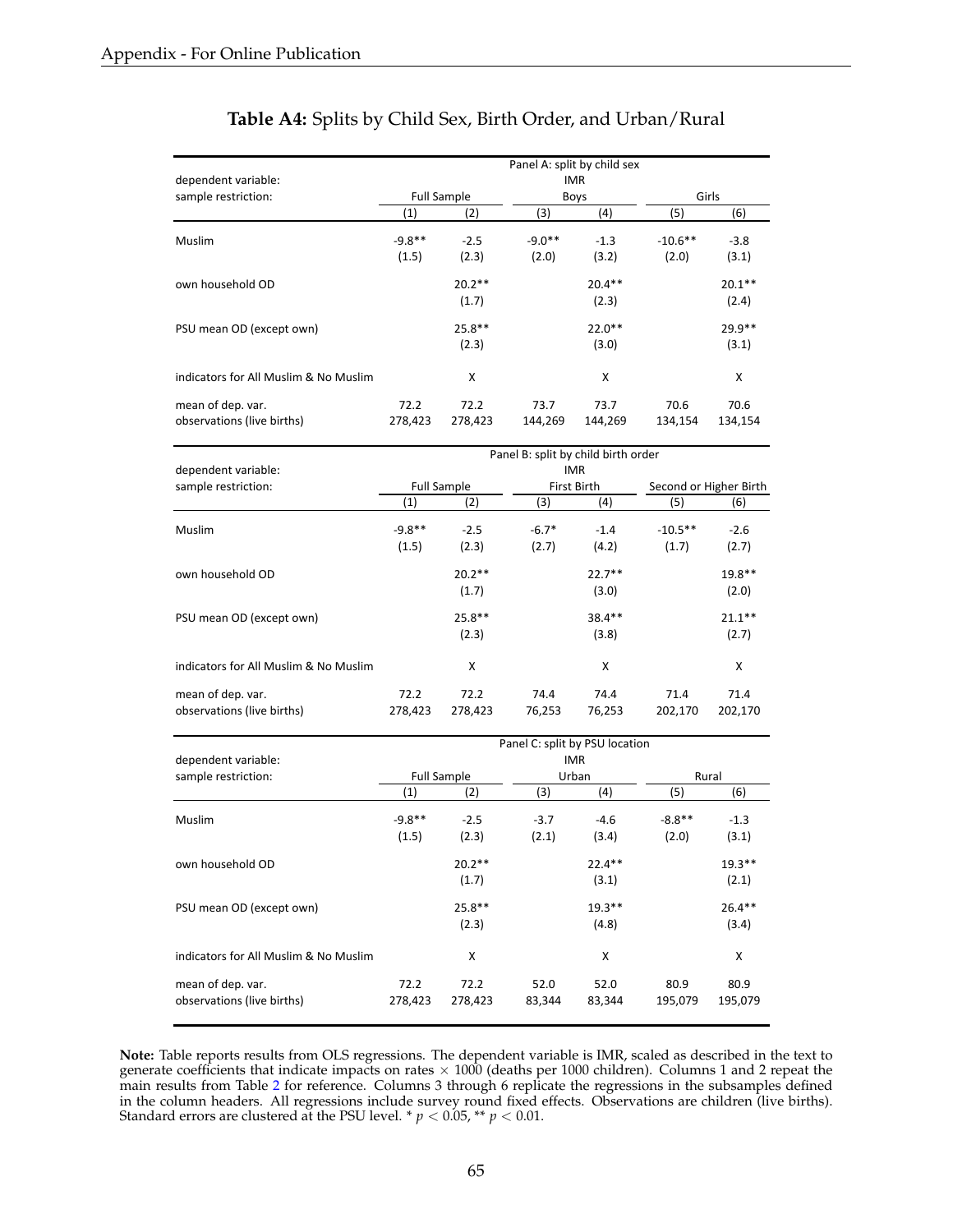|       |       |                       |           |              |                         | Hindu Raw | Muslim Raw              | Raw Gap to   |           |
|-------|-------|-----------------------|-----------|--------------|-------------------------|-----------|-------------------------|--------------|-----------|
|       |       |                       |           |              |                         | Mean:     | Mean:                   | Explain:     |           |
|       |       |                       |           |              |                         | 73.93     | 63.17                   | 10.76        |           |
|       |       | Reweighting variables |           |              |                         |           | <b>Reweight Results</b> |              |           |
|       |       | House-                |           |              | Residual<br>Incremental |           |                         |              |           |
|       |       | hold                  | House-    | <b>Birth</b> | Reweight                | Gap to    | Reweight                | Effect of OD | Percent   |
| Round | Urban | Assets                | hold Size | Order        | without OD              | Explain   | with OD                 | Reweight     | Explained |
|       |       |                       |           |              | (1)                     | (2)       | (3)                     | (4)          | (5)       |
|       |       |                       |           |              |                         |           |                         |              |           |
|       |       |                       |           |              | 73.93                   | 10.76     | 62.31                   | 11.62        | 108%      |
| X     |       |                       |           |              | 72.63                   | 9.46      | 62.29                   | 10.34        | 109%      |
| X     | X     |                       |           |              | 70.52                   | 7.35      | 61.95                   | 8.57         | 117%      |
| X     | X     | X                     |           |              | 72.72                   | 9.55      | 65.58                   | 7.14         | 75%       |
| X     | X     | X                     | X         |              | 69.58                   | 6.41      | 61.76                   | 7.82         | 122%      |
| X     | X     | X                     | X         | X            | 70.32                   | 7.15      | 62.68                   | 7.64         | 107%      |
|       |       |                       |           |              |                         |           |                         |              |           |

<span id="page-67-0"></span>**Table A5:** Nonparametric Reweight: Counterfactual Hindu Mortality Under Muslim Exposure to Open Defecation

**Note:** Table presents a nonparametric decomposition of the extent to which sanitation differences can account for infant mortality differences between Hindus and Muslims. Xs in the left of the table indicate the characteristics over which the reweight of the joint distribution is performed. Column 1 presents counterfactual mortality rates for Hindu children ( $\times$ 1000), using the empirical Hindu distribution of exposure to OD and the Muslim distribution of other characteristics. Column 3 presents counterfactual mortality rates for Hindu children after matching the Muslim joint distribution of exposure to OD and the indicated characteristics. The distribution of open defecation is defined over 20 bins of exposure: 10 bands of local (PSU) open defecation interacted with household open defecation. Other characteristics are binned as follows: 3 survey rounds, 2 urban statuses, 8 bins of asset ownership, 3 terciles of household size, and 4 quartiles of birth order. The final row matches the distribution of characteristics across 11,520 (= $20 \times 3 \times 2 \times 8 \times 3 \times 4$ ) cells.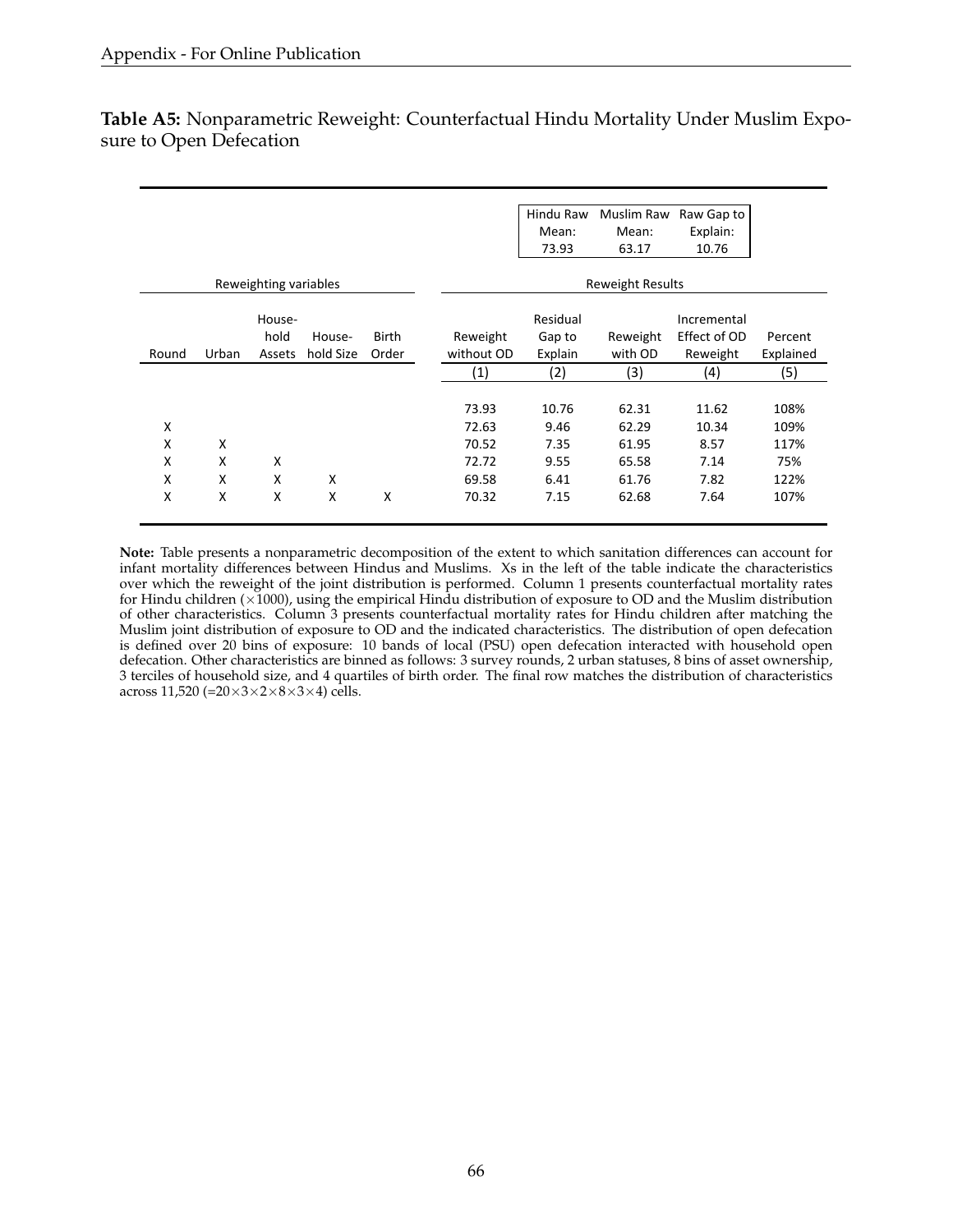| dependent variable:                   | Infant Mortality (IMR) |                  |  |  |  |
|---------------------------------------|------------------------|------------------|--|--|--|
| sample restriction:                   | PSU IMR < Median       | PSU IMR ≥ Median |  |  |  |
|                                       | (1)                    | (2)              |  |  |  |
|                                       |                        |                  |  |  |  |
| Muslim                                | 23.4                   | $-43.4$          |  |  |  |
|                                       | (21.1)                 | (36.0)           |  |  |  |
| breastfed X Muslim                    | $-25.9$                | 47.3             |  |  |  |
|                                       | (21.1)                 | (36.4)           |  |  |  |
|                                       |                        |                  |  |  |  |
| <b>PSU fraction Muslim</b>            | 44.1                   | 32.2             |  |  |  |
|                                       | (27.1)                 | (48.4)           |  |  |  |
|                                       |                        |                  |  |  |  |
| PSU fraction Muslim X breastfed       | $-45.4$                | $-59.1$          |  |  |  |
|                                       | (27.0)                 | (48.5)           |  |  |  |
|                                       |                        |                  |  |  |  |
| PSU OD (except own)                   | 142.2**                | 137.4**          |  |  |  |
|                                       | (14.7)                 | (23.5)           |  |  |  |
| PSU OD (except own) X breastfed       | $-148.8**$             | $-172.6**$       |  |  |  |
|                                       | (14.7)                 | (23.5)           |  |  |  |
|                                       |                        |                  |  |  |  |
| breastfed                             | $-28.5**$              | $-254.0**$       |  |  |  |
|                                       | (6.8)                  | (18.8)           |  |  |  |
|                                       |                        |                  |  |  |  |
| extended controls                     | x                      | X                |  |  |  |
| indicators for All Muslim & No Muslim | x                      | x                |  |  |  |
| <b>PSUs</b>                           | 7,288                  | 7,288            |  |  |  |
| observations (live births)            | 42,775                 | 40,927           |  |  |  |
|                                       |                        |                  |  |  |  |

**Table A6:** Breastfeeding  $\times \overline{M}_i$  Interactions in High and Low IMR Neighborhoods

**Note:** Table reports results from OLS regressions. The dependent variable is IMR, scaled as described in the text to generate coefficients that indicate impacts on rates  $\times$  1000 (deaths per 1000 children). The breastfed indicator is equal to one if the infant was exclusively breastfed during the first six months of life if she survived, or until death if she died. PSU mean OD is calculated over all households in the PSU other than the respondent household. The sample is split across the columns according to PSU-level mean IMR above or below the median. Controls are as described in the Table [2](#page-45-0) notes. All regressions include survey round fixed effects. Observations are children (live births). Standard errors are clustered at the PSU level. \* *p <* 0.05, \*\* *p <* 0.01.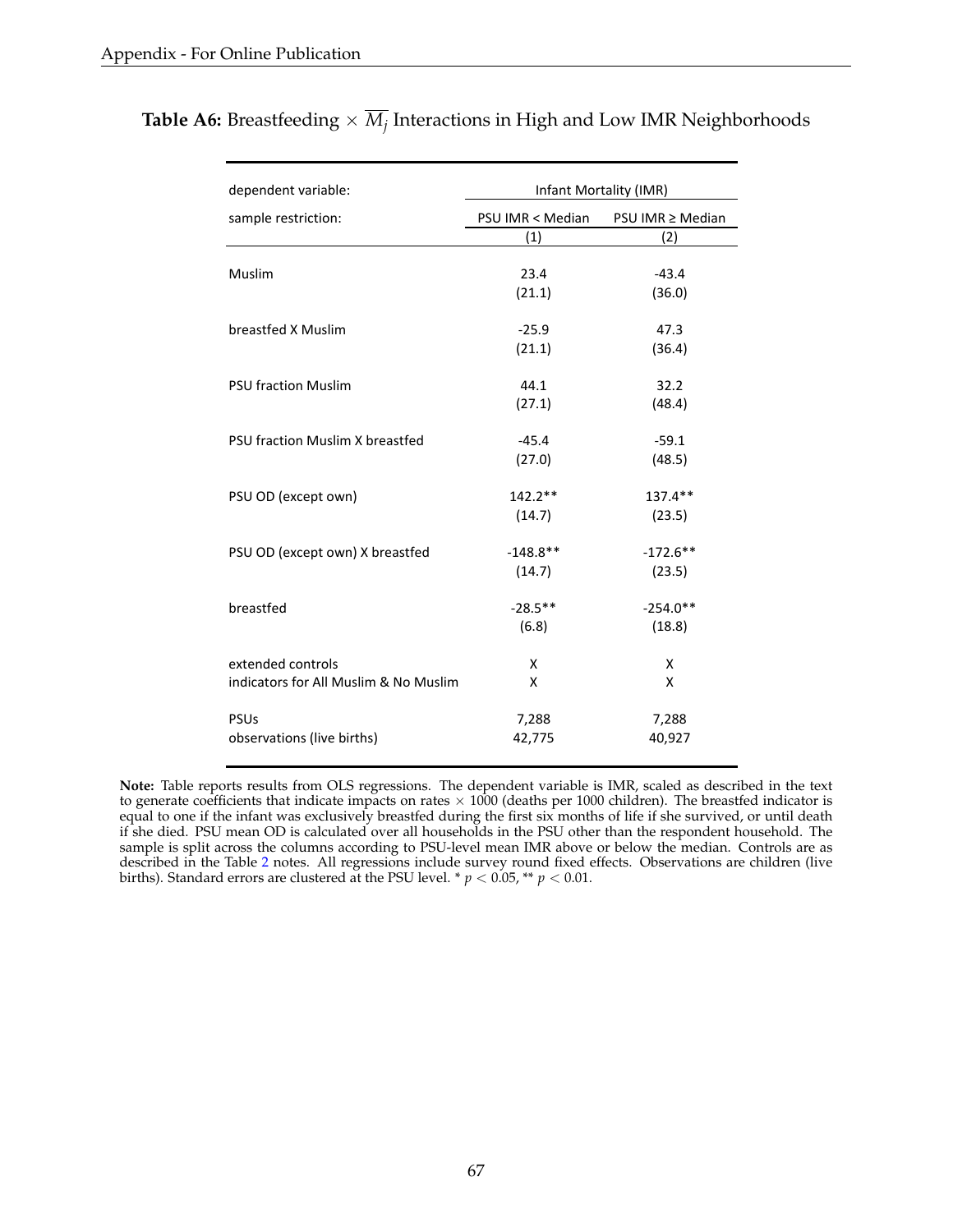**Table A7:** Summary Statistics from Supplementary Dataset: The India Human Development Survey

|                                                                                                                | Hindu Subsample      |                       | Muslim Subsample     |                       |
|----------------------------------------------------------------------------------------------------------------|----------------------|-----------------------|----------------------|-----------------------|
|                                                                                                                | Mean                 | SD                    | Mean                 | <b>SD</b>             |
|                                                                                                                | (1)                  | (2)                   | (3)                  | (4)                   |
| household open defecation                                                                                      | 0.51                 | 0.50                  | 0.31                 | 0.46                  |
| local (PSU) open defecation                                                                                    | 0.50                 | 0.35                  | 0.33                 | 0.34                  |
| local (PSU) fraction Muslim                                                                                    | 0.05                 | 0.12                  | 0.66                 | 0.33                  |
| household has piped water                                                                                      | 0.30                 | 0.46                  | 0.28                 | 0.45                  |
| household is urban                                                                                             | 0.30                 | 0.46                  | 0.44                 | 0.50                  |
| In(per capita consumption)                                                                                     | 9.90                 | 0.68                  | 9.83                 | 0.61                  |
| non-vegetarian household<br>meat, household kg per month conditional on any<br>eggs, household dozen per month | 0.23<br>3.15<br>4.17 | 0.42<br>3.65<br>10.98 | 0.40<br>4.14<br>9.73 | 0.49<br>3.92<br>18.64 |
| milk, household liters per month                                                                               | 18.64                | 29.27                 | 15.41                | 24.16                 |
| always wash hands after defecating <sup>a</sup><br>usually or always wash hands after defecating <sup>d</sup>  | 0.72<br>0.96         | 0.45<br>0.18          | 0.70<br>0.96         | 0.46<br>0.20          |
| always purify water <sup>a</sup>                                                                               | 0.11                 | 0.32                  | 0.12                 | 0.33                  |
| usually or always purify water <sup>a</sup>                                                                    | 0.20                 | 0.40                  | 0.21                 | 0.41                  |
| observations                                                                                                   | 32,572               |                       | 4,623                |                       |

**Note:** Table displays summary statistics for the supplemental dataset used in Section [5.3,](#page-24-0) the 2012 round of the India Human Development Survey (IHDS). Observations are households.

*<sup>a</sup>* The sample sizes for the wash and water variables are slightly smaller than for the rest of the table because these were observed in the female questionnaire, rather than the main household questionnaire. These sample sizes are 32,254 and 4,550 for Hindus and Muslims, respectively.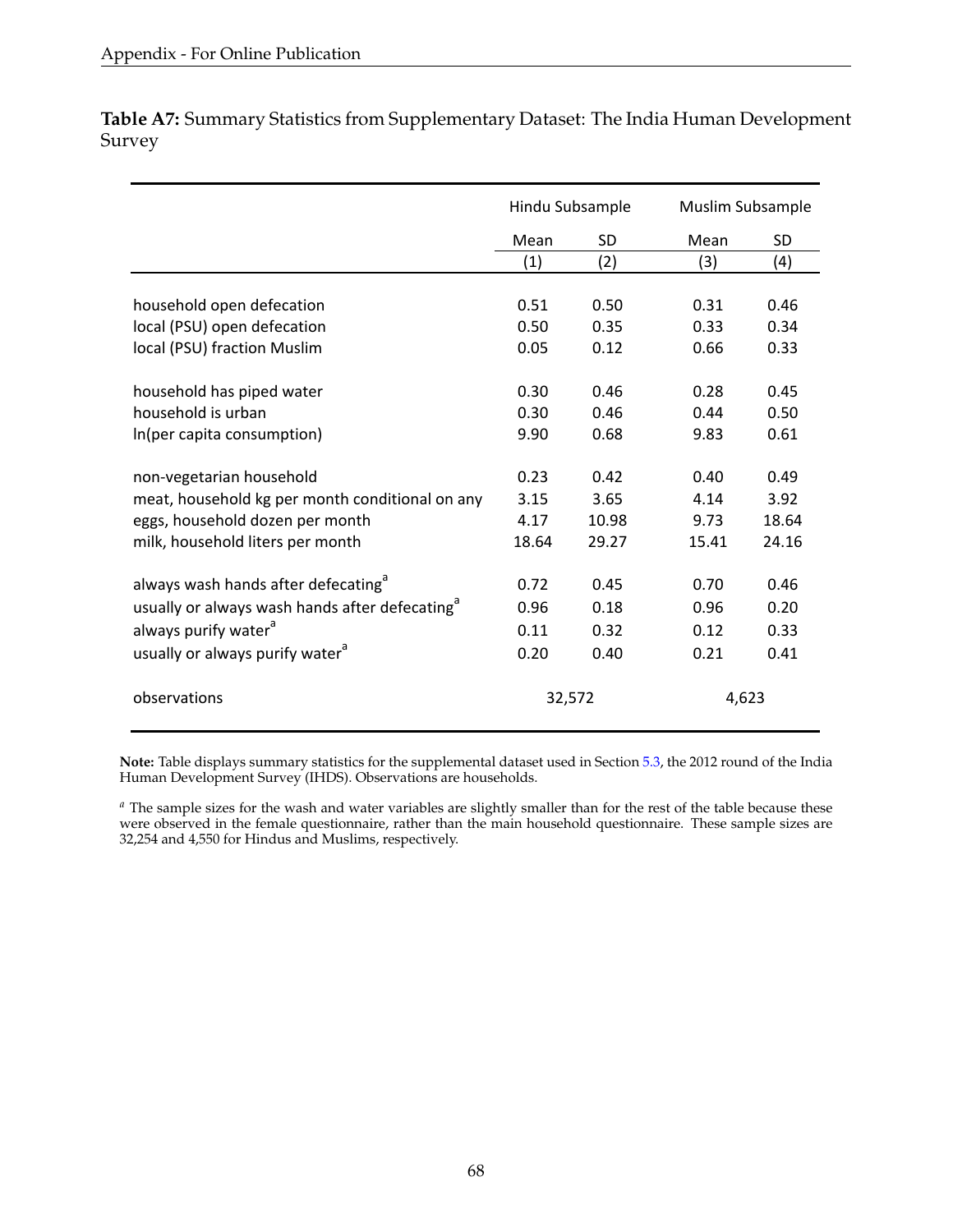|                                                 |                       | dependent variable: |                      |                      |  |  |  |  |
|-------------------------------------------------|-----------------------|---------------------|----------------------|----------------------|--|--|--|--|
|                                                 | respondent reported   |                     |                      | weight-for-height    |  |  |  |  |
|                                                 | diarrhea              |                     |                      | z-score              |  |  |  |  |
|                                                 | (1)                   | (2)                 | (3)                  | (4)                  |  |  |  |  |
| Mother some education                           | 0.008<br>(0.007)      | $0.013+$<br>(0.007) | $0.341**$<br>(0.027) | $0.099**$<br>(0.026) |  |  |  |  |
| Mother high education                           | $-0.021**$<br>(0.005) | $-0.002$<br>(0.007) | $0.918**$<br>(0.021) | $0.326**$<br>(0.025) |  |  |  |  |
| extended controls                               |                       | x                   |                      | X                    |  |  |  |  |
| mean of dep. var.<br>observations (live births) | 0.17<br>25,684        | 0.17<br>25,684      | $-1.90$<br>25,684    | $-1.90$<br>25,684    |  |  |  |  |

<span id="page-70-0"></span>**Table A8:** Reliability of Self-Reported Diarrhea vs. Objective Measures of Acute Malnutrition

**Note:** Table reports results from OLS regressions. In Columns 1 and 2, the dependent variable is the respondent's report of diarrhea in the child. In Columns 3 and 4, the dependent variable is the surveyor-measured weight and height, converted to a weight-for-height z-score according to the World Health Organization child growth standard. Some education corresponds to some primary education. High education corresponds to greater than primary education. The omitted category is no education. Extended controls are as described in the Table [2](#page-45-0) notes. All regressions control for survey round fixed effects. Observations are children (live births). Standard errors are clustered at the PSU level. \*  $p < 0.05$ , \*\*  $p < 0.01$ .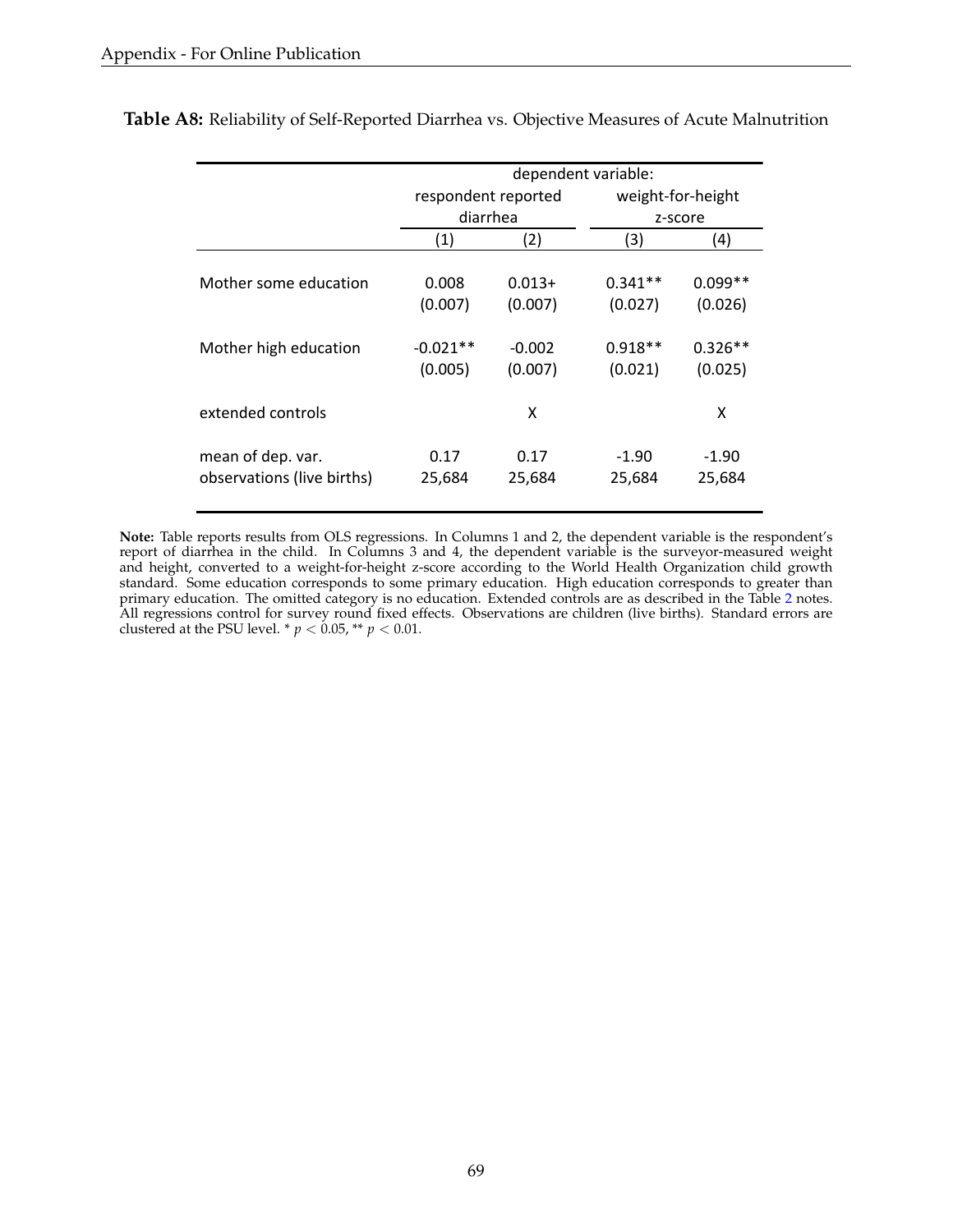| (1)<br>(2)<br>(5)<br>(6)<br>(3)<br>(4)<br>Panel A: split by child sex<br><b>Full Sample</b><br>Girls<br><b>Boys</b><br>$-0.121**$<br>$-0.174**$<br>$-0.119**$<br>$-0.174**$<br>$-0.124**$<br>$-0.174**$<br><b>PSU fraction Muslim</b><br>(0.013)<br>(0.013)<br>(0.012)<br>(0.014)<br>(0.013)<br>(0.012)<br>X<br>X<br>X<br>X<br>X<br>own religion and OD<br>X<br>$\pmb{\mathsf{X}}$<br>X<br>$\pmb{\mathsf{X}}$<br>extended controls<br>observations (live births)<br>104,090<br>104,090<br>53,779<br>53,779<br>50,311<br>50,311<br>Panel B: split by child birth order<br><b>Full Sample</b><br>First Birth<br>Second or Higher Birth<br><b>PSU fraction Muslim</b><br>$-0.121**$<br>$-0.174**$<br>$-0.107**$<br>$-0.127**$<br>$-0.178**$<br>$-0.161**$<br>(0.013)<br>(0.013)<br>(0.013)<br>(0.012)<br>(0.012)<br>(0.014)<br>own religion and OD<br>X<br>X<br>X<br>X<br>X<br>X<br>extended controls<br>X<br>X<br>X<br>observations (live births)<br>104,090<br>27,020<br>77,070<br>104,090<br>27,020<br>77,070<br>Panel C: split by own religion<br><b>Muslims</b><br><b>Full Sample</b><br>Hindus<br>$-0.121**$<br>$-0.174**$<br>$-0.113**$<br>$-0.179**$<br><b>PSU fraction Muslim</b><br>$-0.135**$<br>$-0.166**$<br>(0.013)<br>(0.012)<br>(0.018)<br>(0.016)<br>(0.015)<br>(0.014)<br>X<br>X<br>own religion and OD<br>X<br>X<br>X<br>X<br>$\mathsf{x}$<br>$\mathsf{x}$<br>extended controls<br>$\mathsf{x}$<br>104,090<br>observations (live births)<br>104,090<br>34,052<br>70,038<br>34,052<br>70,038<br>Panel D: split by PSU location<br><b>Full Sample</b><br>Urban<br>Rural<br>$-0.174**$<br>$-0.103**$<br><b>PSU fraction Muslim</b><br>$-0.121**$<br>$-0.054**$<br>$-0.177**$<br>$-0.202**$<br>(0.013)<br>(0.012)<br>(0.019)<br>(0.017)<br>(0.018)<br>(0.016)<br>X<br>own religion and OD<br>X<br>X<br>X<br>X<br>X | dependent variable: |  | PSU mean OD (except own) |  |  |  |
|--------------------------------------------------------------------------------------------------------------------------------------------------------------------------------------------------------------------------------------------------------------------------------------------------------------------------------------------------------------------------------------------------------------------------------------------------------------------------------------------------------------------------------------------------------------------------------------------------------------------------------------------------------------------------------------------------------------------------------------------------------------------------------------------------------------------------------------------------------------------------------------------------------------------------------------------------------------------------------------------------------------------------------------------------------------------------------------------------------------------------------------------------------------------------------------------------------------------------------------------------------------------------------------------------------------------------------------------------------------------------------------------------------------------------------------------------------------------------------------------------------------------------------------------------------------------------------------------------------------------------------------------------------------------------------------------------------------------------------------------------------------------------------------------------------------------------------|---------------------|--|--------------------------|--|--|--|
|                                                                                                                                                                                                                                                                                                                                                                                                                                                                                                                                                                                                                                                                                                                                                                                                                                                                                                                                                                                                                                                                                                                                                                                                                                                                                                                                                                                                                                                                                                                                                                                                                                                                                                                                                                                                                                |                     |  |                          |  |  |  |
|                                                                                                                                                                                                                                                                                                                                                                                                                                                                                                                                                                                                                                                                                                                                                                                                                                                                                                                                                                                                                                                                                                                                                                                                                                                                                                                                                                                                                                                                                                                                                                                                                                                                                                                                                                                                                                |                     |  |                          |  |  |  |
|                                                                                                                                                                                                                                                                                                                                                                                                                                                                                                                                                                                                                                                                                                                                                                                                                                                                                                                                                                                                                                                                                                                                                                                                                                                                                                                                                                                                                                                                                                                                                                                                                                                                                                                                                                                                                                |                     |  |                          |  |  |  |
|                                                                                                                                                                                                                                                                                                                                                                                                                                                                                                                                                                                                                                                                                                                                                                                                                                                                                                                                                                                                                                                                                                                                                                                                                                                                                                                                                                                                                                                                                                                                                                                                                                                                                                                                                                                                                                |                     |  |                          |  |  |  |
|                                                                                                                                                                                                                                                                                                                                                                                                                                                                                                                                                                                                                                                                                                                                                                                                                                                                                                                                                                                                                                                                                                                                                                                                                                                                                                                                                                                                                                                                                                                                                                                                                                                                                                                                                                                                                                |                     |  |                          |  |  |  |
|                                                                                                                                                                                                                                                                                                                                                                                                                                                                                                                                                                                                                                                                                                                                                                                                                                                                                                                                                                                                                                                                                                                                                                                                                                                                                                                                                                                                                                                                                                                                                                                                                                                                                                                                                                                                                                |                     |  |                          |  |  |  |
|                                                                                                                                                                                                                                                                                                                                                                                                                                                                                                                                                                                                                                                                                                                                                                                                                                                                                                                                                                                                                                                                                                                                                                                                                                                                                                                                                                                                                                                                                                                                                                                                                                                                                                                                                                                                                                |                     |  |                          |  |  |  |
|                                                                                                                                                                                                                                                                                                                                                                                                                                                                                                                                                                                                                                                                                                                                                                                                                                                                                                                                                                                                                                                                                                                                                                                                                                                                                                                                                                                                                                                                                                                                                                                                                                                                                                                                                                                                                                |                     |  |                          |  |  |  |
|                                                                                                                                                                                                                                                                                                                                                                                                                                                                                                                                                                                                                                                                                                                                                                                                                                                                                                                                                                                                                                                                                                                                                                                                                                                                                                                                                                                                                                                                                                                                                                                                                                                                                                                                                                                                                                |                     |  |                          |  |  |  |
|                                                                                                                                                                                                                                                                                                                                                                                                                                                                                                                                                                                                                                                                                                                                                                                                                                                                                                                                                                                                                                                                                                                                                                                                                                                                                                                                                                                                                                                                                                                                                                                                                                                                                                                                                                                                                                |                     |  |                          |  |  |  |
|                                                                                                                                                                                                                                                                                                                                                                                                                                                                                                                                                                                                                                                                                                                                                                                                                                                                                                                                                                                                                                                                                                                                                                                                                                                                                                                                                                                                                                                                                                                                                                                                                                                                                                                                                                                                                                |                     |  |                          |  |  |  |
|                                                                                                                                                                                                                                                                                                                                                                                                                                                                                                                                                                                                                                                                                                                                                                                                                                                                                                                                                                                                                                                                                                                                                                                                                                                                                                                                                                                                                                                                                                                                                                                                                                                                                                                                                                                                                                |                     |  |                          |  |  |  |
|                                                                                                                                                                                                                                                                                                                                                                                                                                                                                                                                                                                                                                                                                                                                                                                                                                                                                                                                                                                                                                                                                                                                                                                                                                                                                                                                                                                                                                                                                                                                                                                                                                                                                                                                                                                                                                |                     |  |                          |  |  |  |
|                                                                                                                                                                                                                                                                                                                                                                                                                                                                                                                                                                                                                                                                                                                                                                                                                                                                                                                                                                                                                                                                                                                                                                                                                                                                                                                                                                                                                                                                                                                                                                                                                                                                                                                                                                                                                                |                     |  |                          |  |  |  |
|                                                                                                                                                                                                                                                                                                                                                                                                                                                                                                                                                                                                                                                                                                                                                                                                                                                                                                                                                                                                                                                                                                                                                                                                                                                                                                                                                                                                                                                                                                                                                                                                                                                                                                                                                                                                                                |                     |  |                          |  |  |  |
|                                                                                                                                                                                                                                                                                                                                                                                                                                                                                                                                                                                                                                                                                                                                                                                                                                                                                                                                                                                                                                                                                                                                                                                                                                                                                                                                                                                                                                                                                                                                                                                                                                                                                                                                                                                                                                |                     |  |                          |  |  |  |
|                                                                                                                                                                                                                                                                                                                                                                                                                                                                                                                                                                                                                                                                                                                                                                                                                                                                                                                                                                                                                                                                                                                                                                                                                                                                                                                                                                                                                                                                                                                                                                                                                                                                                                                                                                                                                                |                     |  |                          |  |  |  |
|                                                                                                                                                                                                                                                                                                                                                                                                                                                                                                                                                                                                                                                                                                                                                                                                                                                                                                                                                                                                                                                                                                                                                                                                                                                                                                                                                                                                                                                                                                                                                                                                                                                                                                                                                                                                                                |                     |  |                          |  |  |  |
|                                                                                                                                                                                                                                                                                                                                                                                                                                                                                                                                                                                                                                                                                                                                                                                                                                                                                                                                                                                                                                                                                                                                                                                                                                                                                                                                                                                                                                                                                                                                                                                                                                                                                                                                                                                                                                |                     |  |                          |  |  |  |
|                                                                                                                                                                                                                                                                                                                                                                                                                                                                                                                                                                                                                                                                                                                                                                                                                                                                                                                                                                                                                                                                                                                                                                                                                                                                                                                                                                                                                                                                                                                                                                                                                                                                                                                                                                                                                                |                     |  |                          |  |  |  |
|                                                                                                                                                                                                                                                                                                                                                                                                                                                                                                                                                                                                                                                                                                                                                                                                                                                                                                                                                                                                                                                                                                                                                                                                                                                                                                                                                                                                                                                                                                                                                                                                                                                                                                                                                                                                                                |                     |  |                          |  |  |  |
|                                                                                                                                                                                                                                                                                                                                                                                                                                                                                                                                                                                                                                                                                                                                                                                                                                                                                                                                                                                                                                                                                                                                                                                                                                                                                                                                                                                                                                                                                                                                                                                                                                                                                                                                                                                                                                |                     |  |                          |  |  |  |
|                                                                                                                                                                                                                                                                                                                                                                                                                                                                                                                                                                                                                                                                                                                                                                                                                                                                                                                                                                                                                                                                                                                                                                                                                                                                                                                                                                                                                                                                                                                                                                                                                                                                                                                                                                                                                                |                     |  |                          |  |  |  |
|                                                                                                                                                                                                                                                                                                                                                                                                                                                                                                                                                                                                                                                                                                                                                                                                                                                                                                                                                                                                                                                                                                                                                                                                                                                                                                                                                                                                                                                                                                                                                                                                                                                                                                                                                                                                                                |                     |  |                          |  |  |  |
|                                                                                                                                                                                                                                                                                                                                                                                                                                                                                                                                                                                                                                                                                                                                                                                                                                                                                                                                                                                                                                                                                                                                                                                                                                                                                                                                                                                                                                                                                                                                                                                                                                                                                                                                                                                                                                |                     |  |                          |  |  |  |
|                                                                                                                                                                                                                                                                                                                                                                                                                                                                                                                                                                                                                                                                                                                                                                                                                                                                                                                                                                                                                                                                                                                                                                                                                                                                                                                                                                                                                                                                                                                                                                                                                                                                                                                                                                                                                                |                     |  |                          |  |  |  |
|                                                                                                                                                                                                                                                                                                                                                                                                                                                                                                                                                                                                                                                                                                                                                                                                                                                                                                                                                                                                                                                                                                                                                                                                                                                                                                                                                                                                                                                                                                                                                                                                                                                                                                                                                                                                                                |                     |  |                          |  |  |  |
|                                                                                                                                                                                                                                                                                                                                                                                                                                                                                                                                                                                                                                                                                                                                                                                                                                                                                                                                                                                                                                                                                                                                                                                                                                                                                                                                                                                                                                                                                                                                                                                                                                                                                                                                                                                                                                |                     |  |                          |  |  |  |
|                                                                                                                                                                                                                                                                                                                                                                                                                                                                                                                                                                                                                                                                                                                                                                                                                                                                                                                                                                                                                                                                                                                                                                                                                                                                                                                                                                                                                                                                                                                                                                                                                                                                                                                                                                                                                                |                     |  |                          |  |  |  |
|                                                                                                                                                                                                                                                                                                                                                                                                                                                                                                                                                                                                                                                                                                                                                                                                                                                                                                                                                                                                                                                                                                                                                                                                                                                                                                                                                                                                                                                                                                                                                                                                                                                                                                                                                                                                                                |                     |  |                          |  |  |  |
|                                                                                                                                                                                                                                                                                                                                                                                                                                                                                                                                                                                                                                                                                                                                                                                                                                                                                                                                                                                                                                                                                                                                                                                                                                                                                                                                                                                                                                                                                                                                                                                                                                                                                                                                                                                                                                |                     |  |                          |  |  |  |
| extended controls<br>$\mathsf{x}$<br>X<br>X                                                                                                                                                                                                                                                                                                                                                                                                                                                                                                                                                                                                                                                                                                                                                                                                                                                                                                                                                                                                                                                                                                                                                                                                                                                                                                                                                                                                                                                                                                                                                                                                                                                                                                                                                                                    |                     |  |                          |  |  |  |
| observations (live births)<br>104,090<br>37,209<br>66,881<br>66,881<br>104,090<br>37,209                                                                                                                                                                                                                                                                                                                                                                                                                                                                                                                                                                                                                                                                                                                                                                                                                                                                                                                                                                                                                                                                                                                                                                                                                                                                                                                                                                                                                                                                                                                                                                                                                                                                                                                                       |                     |  |                          |  |  |  |

### **Table A9:** Robustness of First Stage Result: Splits by Subsamples

**Note:** Table reports results from OLS regressions in which the dependent variable is the mean of neighbors' open defecation in the PSU ( $OD_{ij}^{-i}$ ). The regressor of interest is the fraction of the PSU that is Muslim ( $\overline{M}$ ). Column 1 reports results from the full sample. Columns 2 and 3 and Columns 4 and 5 estimate the identical OLS regression for each of the subsamples defined in the panel headers. All regressions control for own religion and own OD. Regressions in columns 4 and 6 include the extended controls as described in the Table [2](#page-45-0) notes. All regressions include only the mixed-religion PSU sample over which the IV is defined  $(0 < \overline{M} < 1)$ . All regressions include survey round fixed effects. Observations are children (live births). Standard errors are clustered at the PSU level. \* *p <* 0.05, \*\* *p <* 0.01.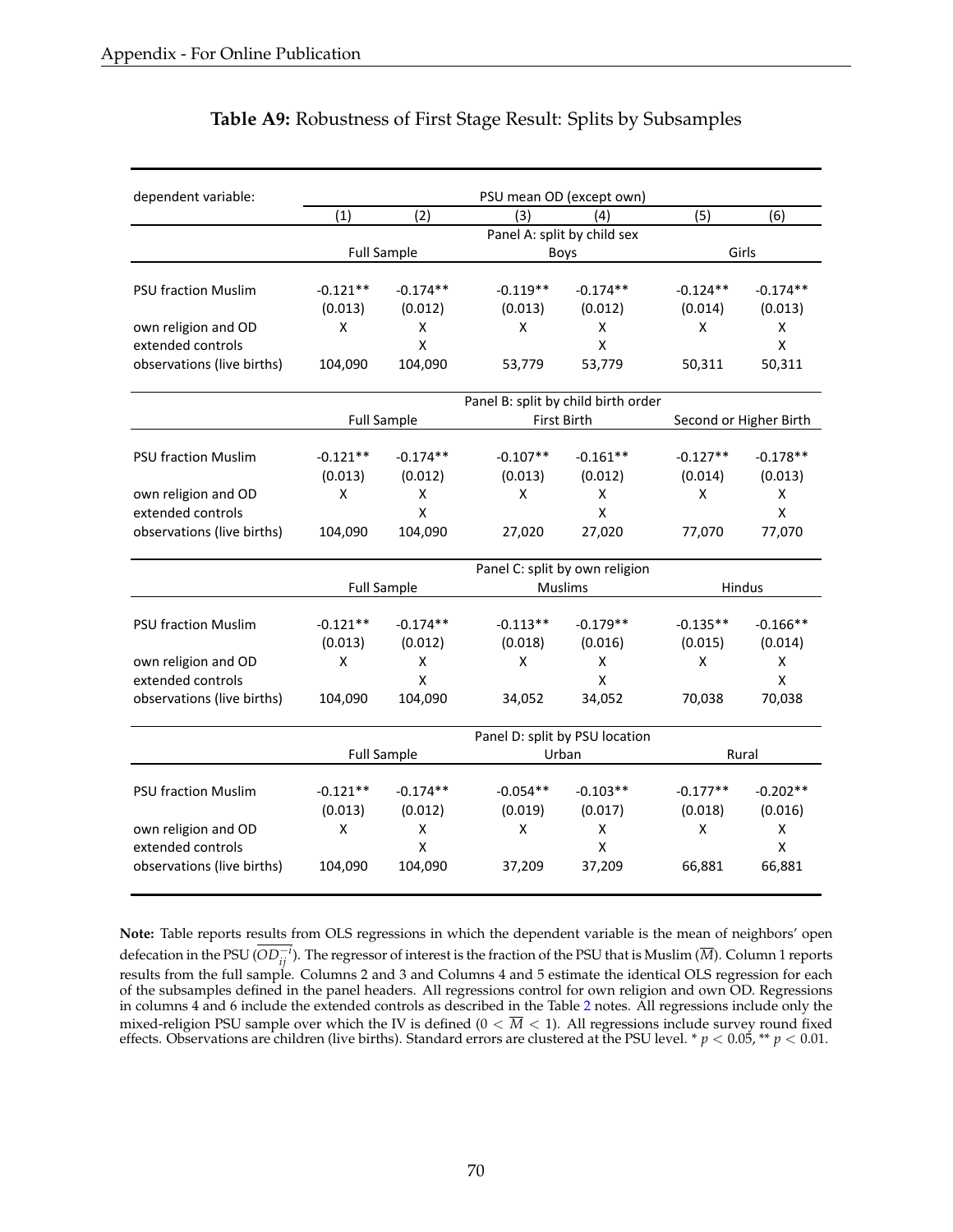| dependent variable:        | Infant Mortality (IMR)         |                                     |                         |  |  |
|----------------------------|--------------------------------|-------------------------------------|-------------------------|--|--|
|                            | (1)                            | (2)                                 | (3)                     |  |  |
|                            | Panel A: split by child sex    |                                     |                         |  |  |
|                            | <b>Full Sample</b>             | <b>Boys</b>                         | Girls                   |  |  |
|                            |                                |                                     |                         |  |  |
| PSU mean OD (except own)   | $61.4**$                       | $55.2*$                             | 68.4*                   |  |  |
|                            | (21.5)                         | (28.0)                              | (29.0)                  |  |  |
| own religion and own OD    | X                              | X                                   | Χ                       |  |  |
| extended controls          | X                              | $\mathsf{\overline{X}}$             | $\overline{\mathsf{X}}$ |  |  |
| observations (live births) | 104,090                        | 53,779                              | 50,311                  |  |  |
|                            |                                | Panel B: split by child birth order |                         |  |  |
|                            | <b>Full Sample</b>             | First Birth                         | Second or Higher Birth  |  |  |
| PSU mean OD (except own)   | $61.4***$                      | 66.4                                | $59.1*$                 |  |  |
|                            | (21.5)                         | (40.7)                              | (24.0)                  |  |  |
| own religion and own OD    | X                              | X                                   | Χ                       |  |  |
| extended controls          | X                              | X                                   | X                       |  |  |
| observations (live births) | 104,090                        | 27,020                              | 77,070                  |  |  |
|                            | Panel C: split by own religion |                                     |                         |  |  |
|                            | <b>Full Sample</b>             | Muslim                              | Hindu                   |  |  |
| PSU mean OD (except own)   | $61.4**$                       | 33.5                                | 86.9**                  |  |  |
|                            | (21.5)                         | (26.9)                              | (33.4)                  |  |  |
| own religion and own OD    | Χ                              | X                                   | Χ                       |  |  |
| extended controls          | x                              | X                                   | Χ                       |  |  |
| observations (live births) | 104,090                        | 34,052                              | 70,038                  |  |  |
|                            | Panel D: split by PSU location |                                     |                         |  |  |
|                            | <b>Full Sample</b>             | Urban                               | Rural                   |  |  |
|                            | $61.4***$                      | 66.4                                | 66.1**                  |  |  |
| PSU mean OD (except own)   | (21.5)                         | (49.0)                              | (25.4)                  |  |  |
| own religion and own OD    | X                              | X                                   | Χ                       |  |  |
| extended controls          | X                              | $\pmb{\mathsf{X}}$                  | X                       |  |  |
|                            |                                |                                     |                         |  |  |
| observations (live births) | 104,090                        | 37,209                              | 66,881                  |  |  |

## **Table A10:** Robustness of IV Results in Table [9:](#page-52-0) Splits by Subsamples

**Note:** Table reports results from IV regressions of mortality on neighbors' open defecation in the PSU ( $OD_{ij}^{-i}$ ). Mortality variables are scaled as described in the text to generate coefficients that indicate impacts on rates  $\times$  1000 (deaths per 1000 children). Column 1 reports results from the full sample IV regression in column 7 of Table [9](#page-52-0) for comparison. Columns 2 and 3 estimate the identical IV regression over each of the subsamples defined in the panel headers. All regressions include only the mixed-religion PSU sample over which the IV is defined ( $0 < \overline{M} < 1$ ). All regressions control for survey round fixed effects, own religion, own OD and the extended controls as described in the Table [2](#page-45-0) notes, except for the single variable on which the sample is split in each panel (sex, birth order, etc.). Observations are children (live births). Standard errors are clustered at the PSU level.  $* p < 0.05, ** p < 0.01$ .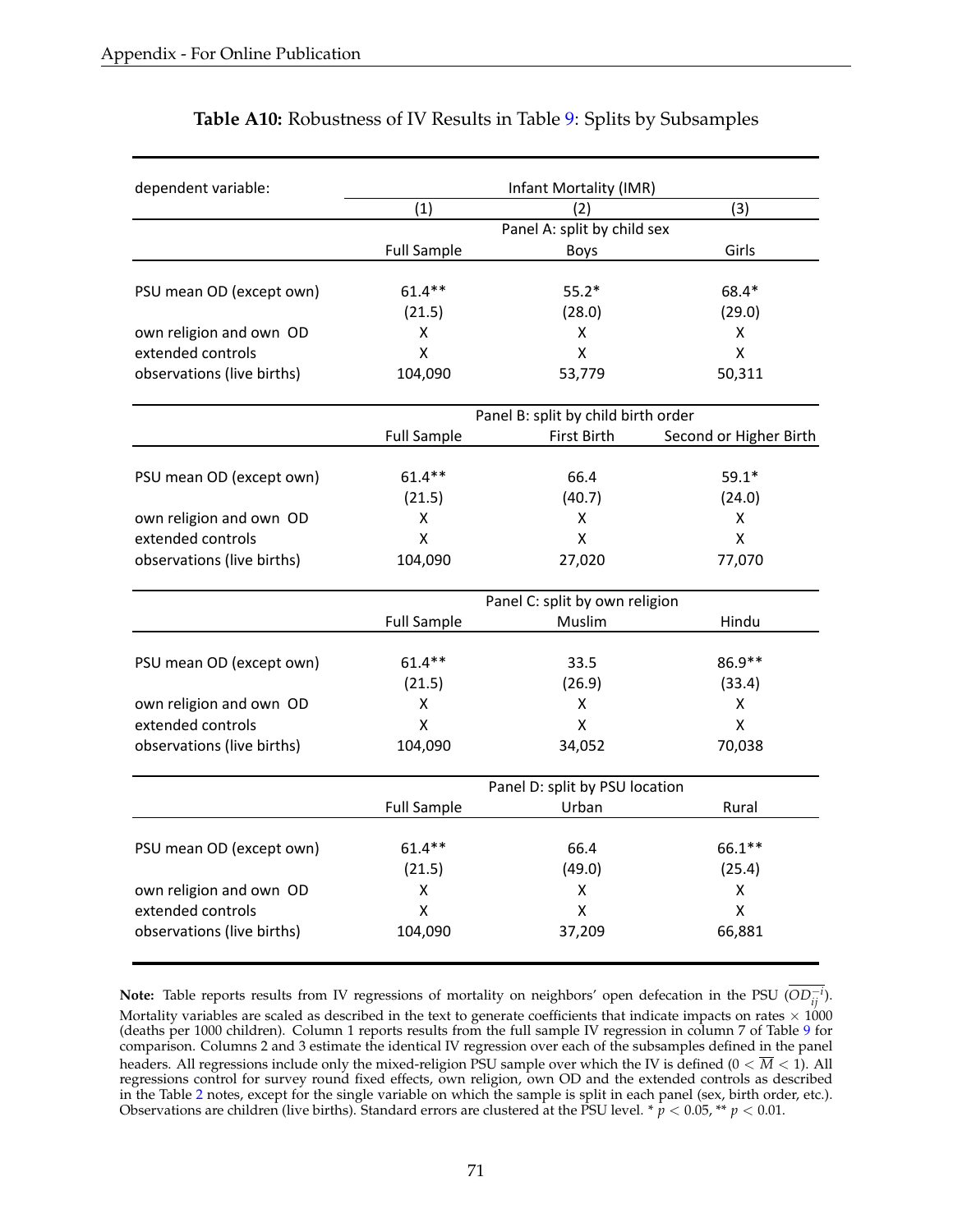**Table A11:** Robustness of IV Results: Mortality is Uncorrelated with Residing in a PSU that is Religiously Dissimilar from the Respondent Household

| dependent variable:                    | Infant Mortality (IMR) |          | Neonatal Mortality (NMR) |         |
|----------------------------------------|------------------------|----------|--------------------------|---------|
| sample restriction:                    | Mixed Religion PSU     |          | Mixed Religion PSU       |         |
| specification:                         | IV                     | IV       | IV                       | IV      |
|                                        | T9 - Col 7             |          | T9 - Col 14              |         |
|                                        | (1)                    | (2)      | (3)                      | (4)     |
| PSU mean OD (except own)               | $61.4***$              | $61.8**$ | $44.1*$                  | $44.2*$ |
|                                        | (21.5)                 | (21.6)   | (17.4)                   | (17.5)  |
| own household OD                       | $-14.1$                | $-14.1$  | $-7.8$                   | $-7.8$  |
|                                        | (7.9)                  | (7.9)    | (6.4)                    | (6.4)   |
| fraction of PSU religiously dissimilar |                        | $-4.7$   |                          | $-1.1$  |
|                                        |                        | (3.9)    |                          | (3.2)   |
| extended controls                      | X                      | X        | X                        | X       |
| mean of dep. var.                      | 72.2                   | 72.2     | 46.2                     | 46.2    |
| first stage F-stat                     | 230.7                  | 231.1    | 230.7                    | 231.1   |
| observations (live births)             | 104,090                | 104,090  | 104,090                  | 104,090 |

**Note:** Table reports results from IV regressions of mortality on neighbors' open defecation in the PSU ( $OD_{ij}^{-i}$ ), instrumented with  $\overline{M}_i$ . The sample is restricted to the mixed-religion PSU sample over which the IV is defined  $(0 < \overline{M} < 1)$ . Columns 1 and 3 repeat results from Table [9](#page-52-0) for comparison. Columns 2 and 4 add a control for the fraction of the respondent's neighborhood that is religiously dissimilar, which equals  $\overline{M}_j$  for Hindu households and  $1 - \overline{M}_i$  for Muslim households. Extended controls are as described in the Table [2](#page-45-0) notes. All regressions control for survey round fixed effects. Observations are children (live births). Standard errors are clustered at the PSU level. \*  $p < 0.05$ , \*\*  $p < 0.01$ .